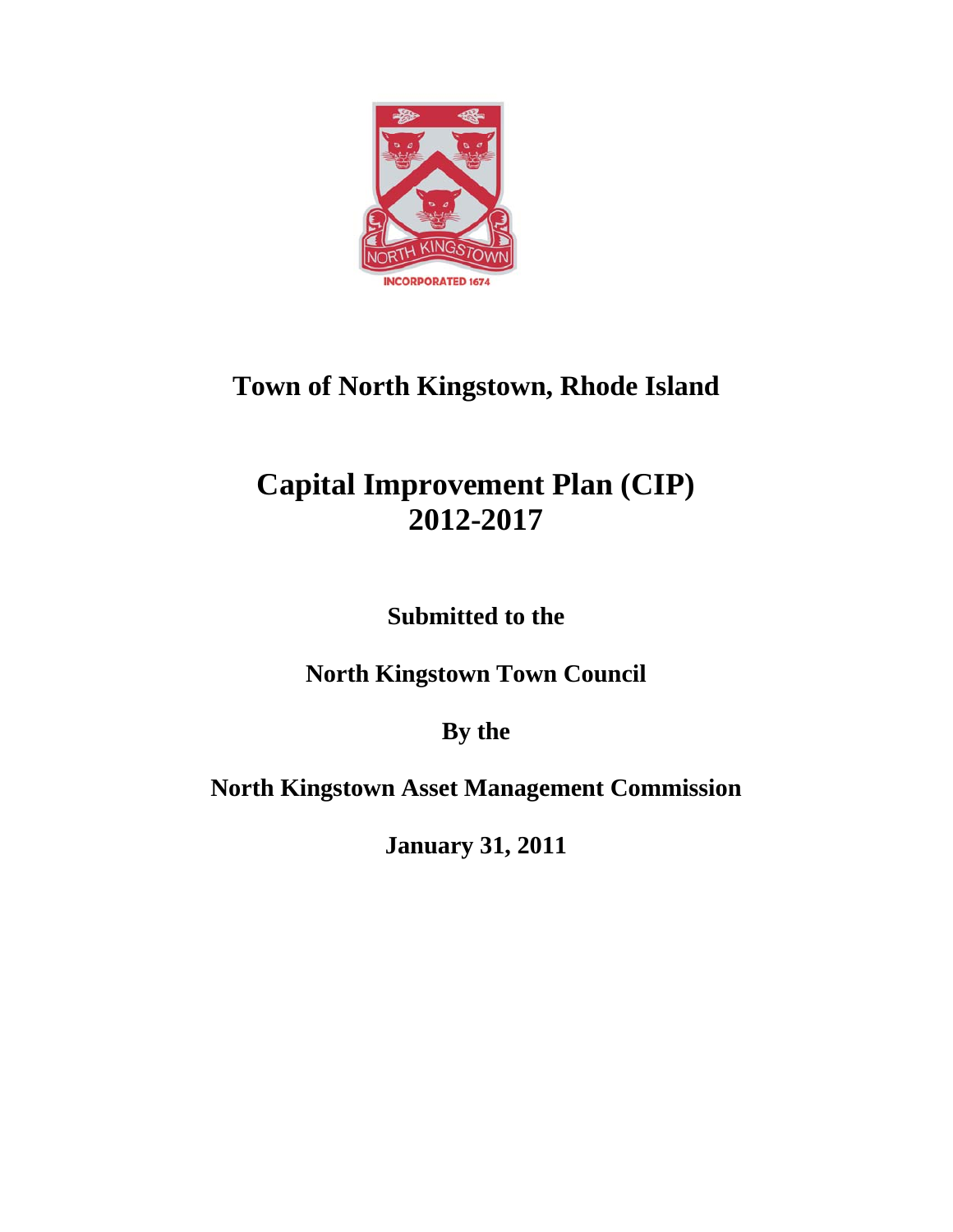

### Town of North Kingstown, Rhode Island

 80 Boston Neck Road North Kingstown, RI 02852-5762 Phone: (401) 294-3331 Fax: (401) 885-7373 Web: www.northkingstown.org

### ANNUAL REPORT – ACCOMPANYING FISCAL YEAR 2012 (FY2012) CAPITAL IMPROVEMENT PROJECT PLAN PACKAGE (CIP)

TO: North Kingstown Town Council

FROM: NK Asset Management Commission (AMC)

Pursuant to the AMC Charter, we respectfully submit this overview report regarding the CIP contents and our advisory perspective on same. The notes below appear in their order of importance judged by member consensus. The AMC selected the CIP items herein for highlighting and emphasis.

### SPECIFIC CIP ITEMS

- Our committee is very familiar with the condition of the **School Buildings** and their physical requirements, thanks in part to having AMC members on the School Facilities Subcommittee and from a good exchange of information with the School Department/School Committee. Because our committee serves as advocates for the taxpayers, we feel obligated to comment on the proposed upcoming bond vote for school capital and maintenance financing. It is our position that a structural change is required to reduce or eliminate these big-ticket bond votes. It's a recurrent problem that should be addressed head-on. The School Department Capital Reserve and their maintenance budget should be made sufficient to carry the expense of physical plant upkeep. We should not be asking the taxpayers to foot the bill for deferred asset protection and capital improvements on a catch-up basis. As we know, the bonds come with significant interest costs and are an unreliable mechanism for what we agree are necessary repairs and improvements. AMC fully supports the School bond referendum and we will campaign for the approval of these funding measures to protect our educational facilities. We see a better pathway; that being adequate resources in each school budget and safeguards to ensure these funds remain dedicated to physical asset projects. The bonds stand a better chance of passage if our elected officials, volunteers and staff can revamp the system to stay current thereafter. Due to the importance of our education facilities, AMC has elected to take a conservative position on other projects and let the majority of attention fall onto the legitimate needs at the schools.
- In a similar vein, there has been an erosion of funding for road maintenance over the years and it also presents a risk that it will cost more in the long run. Following the same rationale as above, we recommend that the **Road Maintenance** budget be adequately funded and defended. We recommend a minimum of \$500,000 annually and possibly a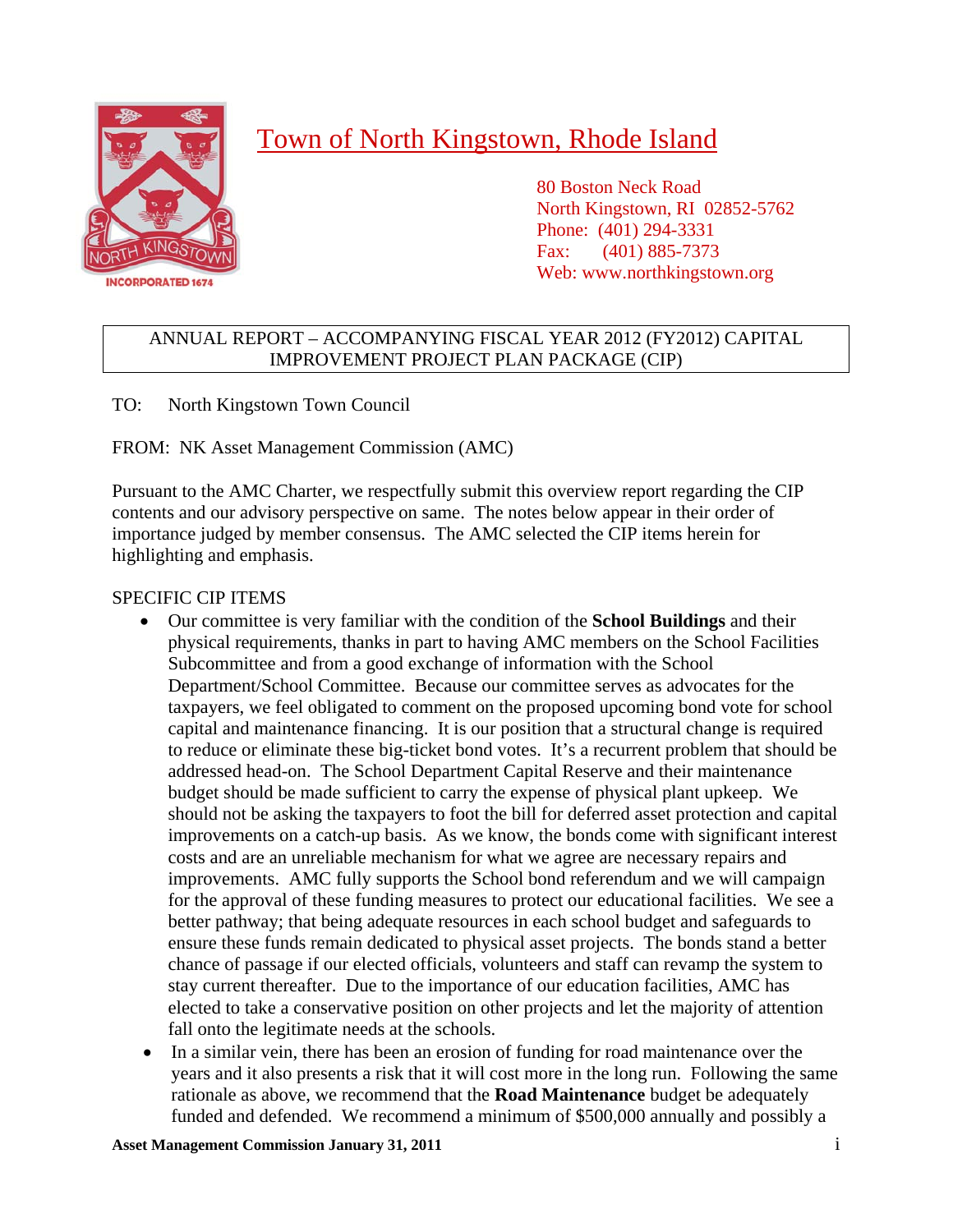bond for approximately \$1.3 Million in a couple of years to get fully caught-up. Along with the Schools, the roads are one of the core responsibilities of the Town and have tangible benefits to a very high percentage of the taxpayers.

- AMC's position has evolved on the subject of proposed **Quonset/Davisville Fire Station and Vehicle Maintenance** proposal. AMC no longer feels that this project is likely to be forced onto NK in the short term due to QDC eviction from our current vehicle maintenance location. With the completion of the cooperative agreements with QDC, we also find that we are in a satisfactory condition for Public Safety coverage on the former base. There is no evidence that we are under pressure to find an alternate site or need to significantly expand our capabilities, so our previous recommendation to float a financing bond is withdrawn. AMC still leans towards an expansion of the current Public Works facility to accommodate fire equipment repair and upkeep when and if it becomes necessary. AMC respectfully declines to support the **Fire Department Upgrade** and **Fire Station Expansion** proposals at this time pending the outcome of the current negotiations and arbitration process.
- AMC maintains our published position regarding **Wickford Elementary School and other Town Owned Buildings**. Namely, that the consolidation of Town services into a common structure is overdue, and that the WES facility is our preferred choice for that role. We have heard testimony that the lack of efficiency in obtaining permits and other taxpayer services is frustrating and counter productive to our growth, customer service and cost control objectives. Each year that we delay execution of this plan just compounds the lost opportunities and savings. AMC appreciates the need to vet and debate the options and obtain public approval, we are simply restating our opinion that the WES consolidated option remains the best option.
- AMC views the unfolding subject of **Wind Turbines** with interest. Not surprisingly, we agree that increased "green" power is a desirable objective. We are skeptically optimistic; we know it is driven by the money and return. We will take a more critical look at these issues when we reconvene around August 2011.

#### FINANCIAL CONDITIONS AND OVERARCHING ISSUES

- We recognize the tight financial conditions affecting all sectors of the economy. The obvious result is a prioritized CIP based on critical necessity and austerity. We support the Post Road Corridor project and the CIP was reviewed with particular attention to projects bringing potential economic benefits. Likewise, we feel it is prudent to limit our ambitions for open space acquisitions to cases where there is a clear economic or water resource benefit.
- We make few comments on projects driven by Enterprise Funds, particularly for Water Department projects where we are quite comfortable with the plans. The AMC will continue to work with the Recreation/Leisure Activities Department to help quantify and articulate their objectives. With the completion of the irrigation system at the golf course and the bulkhead repair at Allen Harbor, we have stabilized the revenue sources and further investments in recreation need to be more precisely justified in future CIP's.
- With a tight municipal budget and strained taxpayers, major projects will rely on properly spaced and scaled bonds for funding. AMC has carefully considered the timing of bond issues in developing our ranking and recommendations. We realize the potential for bonds for sewers, Town Hall, landfill remediation and fire facilities continue to loom in our future.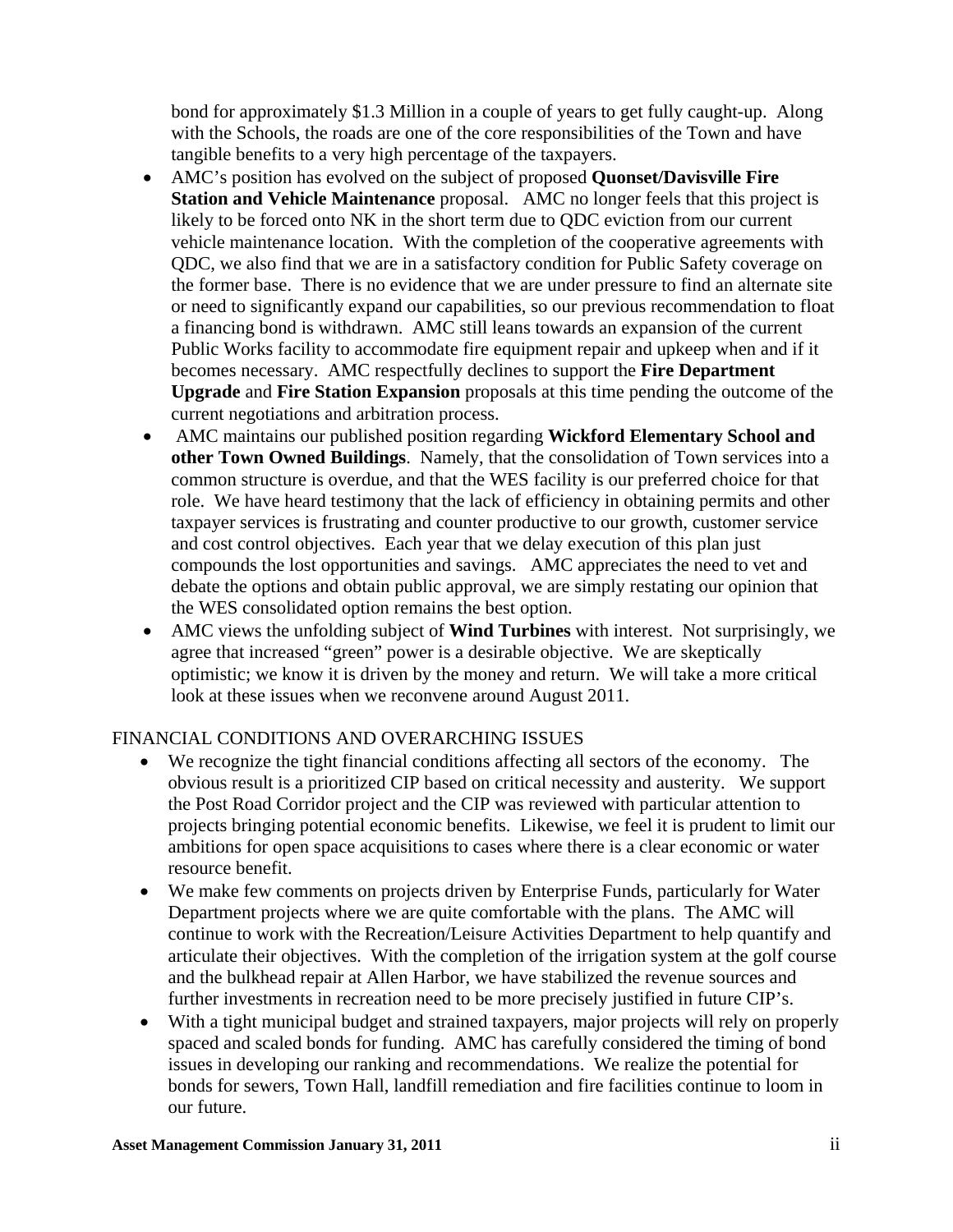• AMC endorses the common-sense objective of consolidation of services and resources wherever possible. We see no down side to sharing resources and assets across North Kingstown.

#### POSITIVES:

We would be remiss if we did not acknowledge at least some of the accomplishments achieved by our town staff and leadership, such as...

- Relocation of IT Services to a durable, efficient and protected location at the Public Safety headquarters. A potential catastrophe was avoided by this timely action.
- Execution of agreements between NK and QDC that provide a solid footing for the future and remove uncertainties that persisted without the agreements. Of particular note, we like the establishment of a fund to maintain the Allen Harbor channel. At the risk of repeating ourselves, we trust that the funds will be there when this is needed. We all know that the channel will need regular interventions.
- Progress on the disposition of the obsolete Beechwood House, a big step that tried the patience of many individuals. The Town did a terrific job in extending the project in order to allow the public to have an unfettered voice in the process.
- The Golf Course irrigation system is fulfilling its mission and the revenue at the NKGC shows the positive impact of the investment.

Respectfully submitted this 28th day of January 2011. Judith G. Bitting Francis J. Boffi David A. Caldwell Nicholas P. Dewhurst Peter N. Elleman Thomas J. Grennan, III Harriet Powell Clifton A. Sea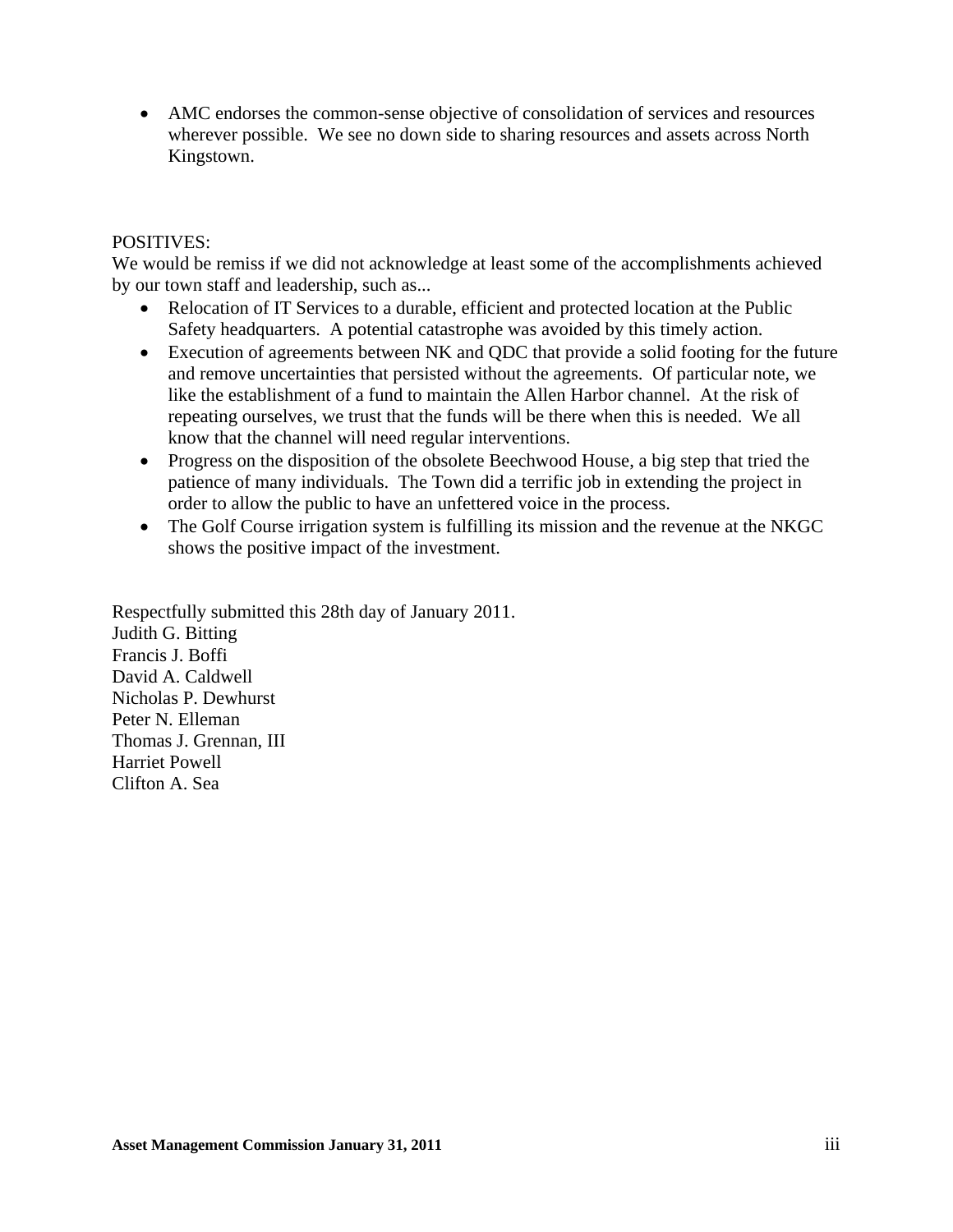#### **Asset Management Commission's Priority Numbers for CIP 2012-2017**

|                                      |                                              |                   |                 |                |                         |                |                   |                |                         |                |                | <b>New</b><br><b>Priority</b> |
|--------------------------------------|----------------------------------------------|-------------------|-----------------|----------------|-------------------------|----------------|-------------------|----------------|-------------------------|----------------|----------------|-------------------------------|
|                                      |                                              |                   |                 |                |                         |                |                   |                |                         |                |                | for                           |
| <b>Department</b>                    | ProjectTitle                                 | Priority # Page # |                 | <b>Bitting</b> | <b>Boffi</b>            |                | Caldwell Dewhurst | Elleman        | Grennan                 | <b>Powell</b>  | <b>Seabury</b> | FY2012                        |
| <b>Enterprise Funds</b>              |                                              |                   |                 |                |                         |                |                   |                |                         |                |                |                               |
| Water                                | Standpipe Maintenance and Painting           | $\vert$           | $\vert$         | 5              | 5                       | 4              | 4                 | 4              | 5                       | 5              | 5              | 37                            |
| Water                                | <b>Emergency Generators</b>                  | $\mathbf{2}$      | $\mathbf{2}$    | $\overline{5}$ | $\overline{2}$          | 5              | $\overline{4}$    | 5              | 5                       | 5              | 5              | 36                            |
| Water                                | Water Main Replacement Program               | $\overline{3}$    | $3\vert$        | 5              | 5                       | 4              | 3                 | 4              | 5                       | 5              | 3              | 34                            |
| Water                                | PRV with Chlorination                        | $\vert 4 \vert$   | $\vert 4 \vert$ | $\overline{5}$ | 3                       | 4              | 3                 | 4              | 5                       | $\overline{4}$ | $\overline{4}$ | 32                            |
| Water                                | Lead Contaminated Soil Remediation           | $\vert$           | 5 <sup>1</sup>  | 5              | $\overline{5}$          | 3              | 3                 | 4              | 5                       | $\overline{4}$ | 3              | 32                            |
| Recreation                           | <b>Golf Course Improvements</b>              | $\mathbf{4}$      | $6 \mid$        | $\overline{4}$ | 3                       | 5              | $\overline{4}$    | 3              | 5                       | 5              | 3              | 32                            |
| Water/Planning                       | Land Acq for New Supply Source Dev &         | 5 <sup>1</sup>    | $\overline{7}$  | 3              | 3                       | 3              | 3                 | 3              | 4                       | 5              | 3              | 27                            |
| <b>NonEnterprise Funded Projects</b> |                                              |                   |                 |                |                         |                |                   |                |                         |                |                |                               |
| <b>Public Works</b>                  | Road Maintenance Projects                    | $\vert$ 1         | 8 <sup>°</sup>  | $\overline{4}$ | 5                       | 5              | 5                 | 5              | 5                       | $\overline{4}$ | 3              | 36                            |
| Public Works                         | Roofing Projects                             | 1                 | $\vert 9 \vert$ | $\overline{4}$ | 5                       | 5              | 5                 | 4              | 5                       | $\overline{4}$ | $\overline{4}$ | 36                            |
| Planning                             | Post Road Sewers (multiple phases)           | $\overline{2}$    | 10 <sup>1</sup> | $\overline{5}$ | 5                       | 5              | $\overline{5}$    | $\overline{2}$ | $\overline{5}$          | $\overline{5}$ | $\overline{3}$ | 35                            |
| Public Works                         | Wickford Elementary School Roof              | $\overline{3}$    | 11              | 2              | 5                       | 5              | $\overline{4}$    | 4              | 5                       | 3              | 5              | 33                            |
| Information Technology               | <b>Technology Systems and Hardware</b>       | $\mathbf{4}$      | 12              | $\overline{4}$ | 3                       | 0              | 5                 | 4              | 5                       | 5              | 5              | 31                            |
| Public Works                         | Landfill Closure - Hamilton Allenton and     | $\overline{5}$    | 13              | $\overline{4}$ | 5                       | 3              | 3                 | 5              | $\overline{4}$          | 3              | $\mathbf{1}$   | 28                            |
| <b>Public Works</b>                  | Misc. Dam Repair Projects                    | $6 \mid$          | 14              | 3              | 5                       | $\overline{2}$ | $\overline{4}$    | 4              | 4                       | 3              | $\mathbf{1}$   | 26                            |
| <b>Fire Department</b>               | Fire Station/Fire Apparatus Maint Fac        | $\overline{7}$    | 15              | $\mathbf{1}$   | 4                       | 3              | $\overline{4}$    | 4              | 3                       | 3              | $\mathbf{1}$   | 23                            |
| Public Works                         | Sidewalk Maintenance Program                 | $\overline{7}$    | 16              | $\overline{4}$ | 3                       | $\overline{2}$ | 3                 | 3              | 4                       | 3              | $\mathbf{1}$   | 23                            |
| Recreation/Planning                  | Calf Pasture Point Master Plan               | 8 <sup>1</sup>    | 17              | 3              | 5                       | $\overline{2}$ | $\overline{4}$    | $\mathbf{1}$   | 3                       | 3              | $\mathbf{1}$   | 22                            |
| Recreation/Planning                  | Yorktown Park                                | $\mathbf{8}$      | 18              | 3              | 3                       | $\overline{2}$ | 3                 | 3              | 5                       | $\overline{2}$ | $\mathbf{1}$   | $\overline{22}$               |
| Fire Department                      | <b>Fire Department Facilities Upgrade</b>    | 9                 | 19              | $\mathbf{1}$   | $\overline{c}$          | $\mathbf{1}$   | 3                 | 5              | $\overline{4}$          | $\overline{4}$ | $\mathbf{1}$   | 21                            |
| Recreation                           | <b>McGinn Park</b>                           | 9 <sup>1</sup>    | 20              | $\overline{2}$ | $\mathbf{1}$            | $\overline{2}$ | 3                 | 3              | $\overline{\mathbf{A}}$ | 5              | $\mathbf{1}$   | 21                            |
| Recreation/Planning                  | Town-wide Playing Fields                     | $\overline{9}$    | 21              | 3              | 0                       | 3              | $\overline{2}$    | 3              | 4                       | $\overline{4}$ | $\overline{c}$ | 21                            |
| Planning                             | Development Rights Acquisition               | 10                | 22              | 3              | $\Omega$                | 3              | 3                 | 3              | 3                       | $\overline{4}$ | 0              | 19                            |
| Recreation                           | Signal Rock                                  | 10 <sup>1</sup>   | 23              | $\overline{3}$ | $\overline{3}$          | $\overline{1}$ | $\overline{3}$    | $\mathbf{1}$   | 5                       | $\overline{2}$ | $\mathbf{1}$   | 19                            |
| Planning/Recreation                  | <b>McGinn Park Skating</b>                   | 11                | 24              | $\mathbf{1}$   | $\overline{c}$          | 2              | 3                 | 1              | 3                       | $\overline{2}$ | 0              | 14                            |
| Fire Department                      | Fire Station (Station #1, Addition)          | 11                | 25              | $\mathbf{1}$   | $\overline{c}$          | 0              | $\overline{2}$    | $\overline{2}$ | 4                       | 3              | 0              | 14                            |
| Recreation                           | Indoor Recreation Facility                   | 12                | 26              | $\mathbf{1}$   | $\Omega$                | $\mathbf{1}$   | $\mathbf{1}$      | $\overline{1}$ | 3                       | $\overline{1}$ | $\Omega$       | 8                             |
| <b>School Proposed Projects</b>      |                                              |                   |                 |                |                         |                |                   |                |                         |                |                |                               |
| School                               | Wickford MS-deferred maintenance             | 1                 | 27              |                | 5                       |                |                   | 5              | 4                       | 5              | $\overline{4}$ | 23                            |
| School                               | Hamilton Elementary, HVAC, life safety       | $\overline{2}$    | 28              |                | 5                       |                |                   | 5              | 4                       | $\sqrt{3}$     | $\overline{4}$ | 21                            |
| School                               | Davisville MS - Capital upgrades due to      | $\overline{3}$    | 29              |                | 3                       |                |                   | 5              | 4                       | 3              | $\overline{4}$ | 19                            |
| School                               | Henseler Quid Ele, replacement/repairs       | 3 <sup>1</sup>    | 30 <sup>°</sup> |                | 3                       |                |                   | 5              | 4                       | $\sqrt{3}$     | $\overline{4}$ | 19                            |
| School                               | Fishing Cove Elementary, repairs             | $\mathbf{4}$      | 31              |                | 3                       |                |                   | 5              | 4                       | 3              | 3              | 18                            |
| School                               | Sony Lane El-repairs/replacements            | $\vert$           | 32              |                | $\overline{\mathbf{c}}$ |                |                   | 5              | 4                       | 3              | $\overline{4}$ | 18                            |
| School                               | Admin/CD/Mtc, installation & repairs         | $\overline{5}$    | 33              |                | 5                       |                |                   | 3              | 4                       | $\overline{4}$ | $\mathbf 0$    | 16                            |
| School                               | <b>District Wide-Various Equipment Needs</b> | 5 <sup>5</sup>    | 34              |                | 3                       |                |                   | 4              | 4                       | 3              | $\overline{2}$ | 16                            |
| School                               | Forest Park Ele, necessary                   | 5 <sup>1</sup>    | 35              |                | 3                       |                |                   | 5              | 4                       | 3              | $\mathbf{1}$   | 16                            |
| School                               | NKHS-Capital upgrades due to age/use         | 5 <sup>1</sup>    | 36              |                | 3                       |                |                   | 4              | 3                       | $\overline{4}$ | 2              | 16                            |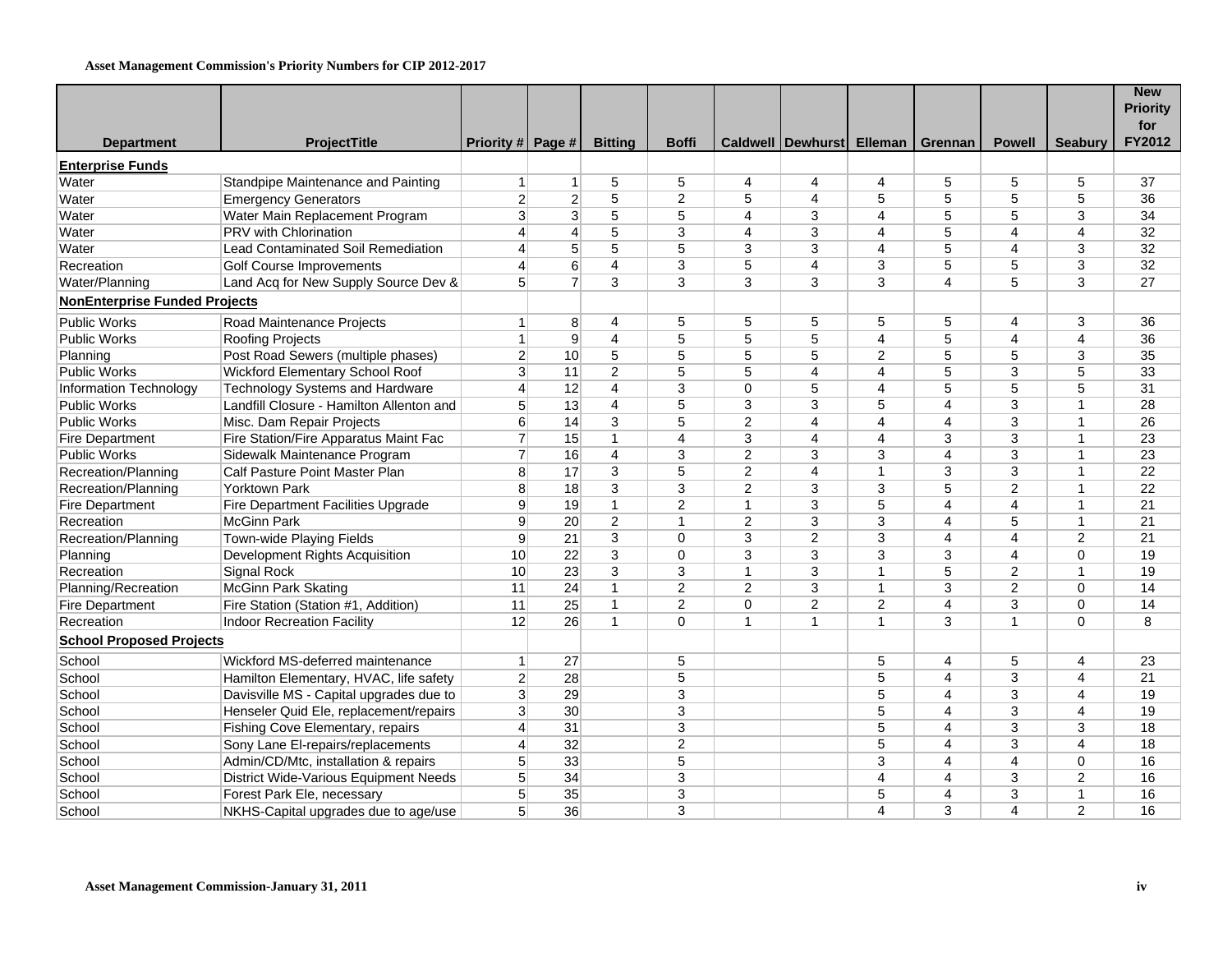### **Table A**

### **Capital Improvement Program Departmental Totals**

|                                         |                 |                 |                | <b>Yearly Expenses</b> |                |                |                 |                                |                | <b>Funding Source</b>      |                                         |                               |
|-----------------------------------------|-----------------|-----------------|----------------|------------------------|----------------|----------------|-----------------|--------------------------------|----------------|----------------------------|-----------------------------------------|-------------------------------|
|                                         | 2011/2012       | 2012/2013       | 2013/2014      | 2014/2015              | 2015/2015      | 2016/2017      | Dept. Total     | <b>General Fund Enterprise</b> |                | Authorized<br><b>Bonds</b> | Unauthorized Grants and<br><b>Bonds</b> | Other                         |
| <b>Fire Department</b>                  | \$898,200.00    | \$7,775,200.00  | \$184,700.00   | \$183,700.00           | \$183,700.00   | \$183,700.00   | \$9,409,200.00  | \$1,105,200.00                 | \$0.00         | \$0.00                     | \$7,552,500.00                          | \$713,500.00                  |
| <b>Information</b><br><b>Technology</b> | \$70,000.00     | \$70,000.00     | \$70,000.00    | \$70,000.00            | \$70,000.00    | \$70,000.00    | \$420,000.00    | \$420,000.00                   | \$0.00         | \$0.00                     | \$0.00                                  | \$0.00                        |
| <b>Planning</b>                         | \$1,700,000.00  | \$4,800,000.00  | \$3,600,000.00 | \$4,600,000.00         | \$4,600,000.00 | \$4,100,000.00 | \$23,400,000.00 | \$1,200,000.00                 | \$0.00         | \$1,000,000.00             | \$16,000,000.00 \$5,200,000.00          |                               |
| <b>Planning/Recreation</b>              | \$15,000.00     | \$100,000.00    | \$195,000.00   | \$163,000.00           | \$163,000.00   | \$136,000.00   | \$772,000.00    | \$45,000.00                    | \$0.00         | \$0.00                     | \$0.00                                  | \$727,000.00                  |
| <b>Public Works</b>                     | \$1,735,000.00  | \$3,655,000.00  | \$2,675,000.00 | \$1,125,000.00         | \$600,000.00   | \$600,000.00   | \$10,390,000.00 | \$2,250,000.00                 | \$0.00         | \$0.00                     |                                         | \$7,040,000.00 \$1,100,000.00 |
| Recreation                              | \$700,000.00    | \$160,000.00    | \$3,693,800.00 | \$75,000.00            | \$75,000.00    | \$75,000.00    | \$4,778,800.00  | \$40,060.00                    | \$375,000.00   | \$0.00                     |                                         | \$650,000.00 \$3,713,740.00   |
| <b>Recreation/Planning</b>              | \$56,200.00     | \$373,890.00    | \$0.00         | \$270,000.00           | \$0.00         | \$0.00         | \$700,090.00    | \$0.00                         | \$0.00         | \$0.00                     | \$0.00                                  | \$700,090.00                  |
| <b>School</b>                           | \$12,345,748.00 | \$12,554,447.00 | \$7,869,321.00 | \$250,000.00           | \$0.00         | \$8,610,114.00 | \$41,629,630.00 | \$843,000.00                   | \$0.00         | \$1,470,377.00             | \$29,285,047.00                         | \$10,751,206                  |
| Water                                   | \$1,275,000.00  | \$250,000.00    | \$510,000.00   | \$0.00                 | \$0.00         | \$0.00         | \$2,035,000.00  | \$0.00                         | \$2,035,000.00 | \$0.00                     | \$0.00                                  | \$0.00                        |
| <b>Water/Planning</b>                   | \$750,000.00    | \$0.00          | \$750,000.00   | \$0.00                 | \$0.00         | \$0.00         | \$1,500,000.00  | \$0.00                         | \$900,000.00   | \$0.00                     | \$0.00                                  | \$600,000.00                  |

Grand Total \$19,545,148.00 \$29,738,537.00 \$19,547,821.00 \$6,736,700.00 \$5,691,700.00 \$13,774,814.00 \$95,034,720.00 \$5,903,260.00 \$3,310,000.00 \$2,470,377.00 \$60,527,547.00 \$23,505,536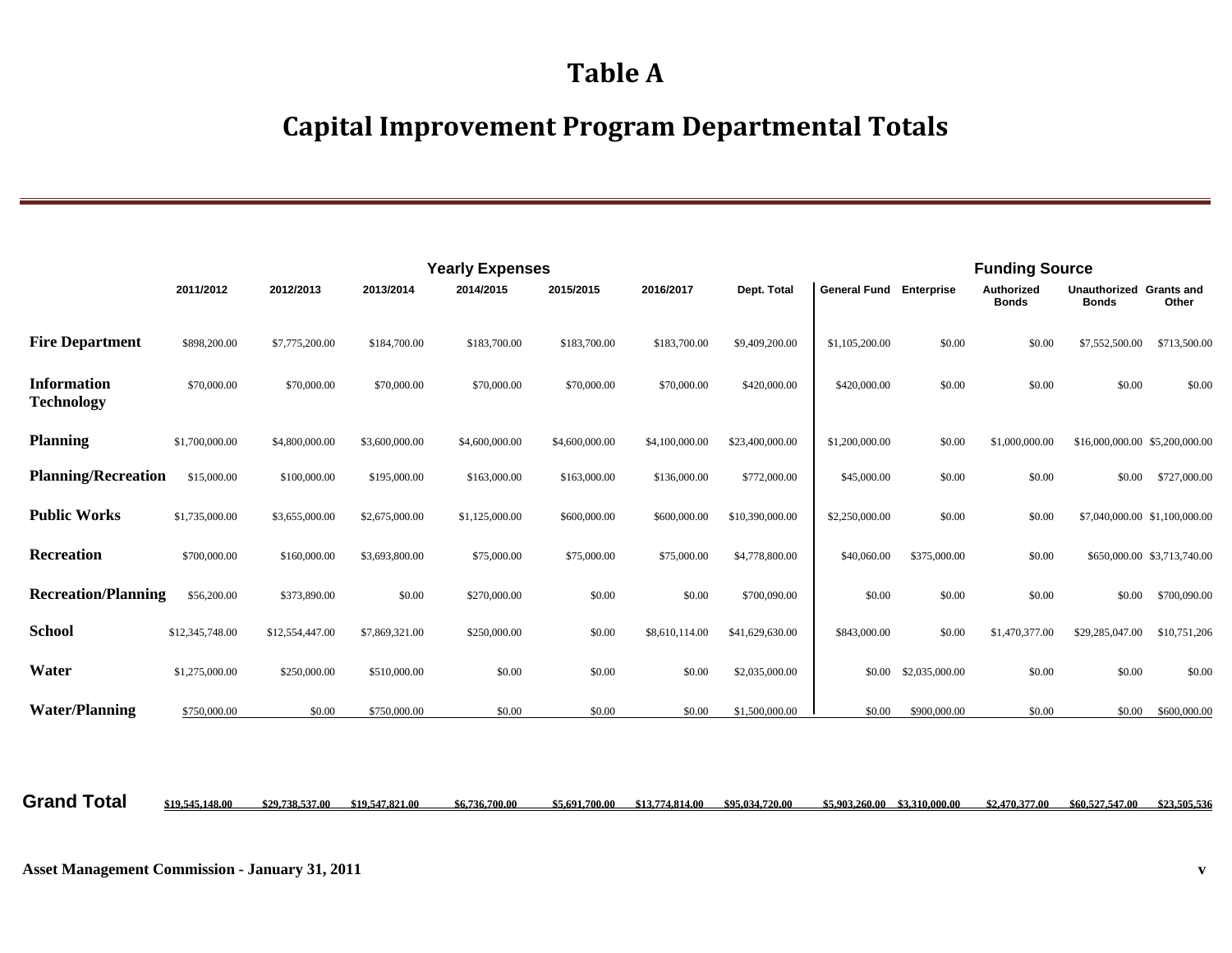|                |                                                      |              |                |              | <b>Yearly Expenses</b> |              |              |                      | <b>Funding Source</b>          |        |              |                         |              |
|----------------|------------------------------------------------------|--------------|----------------|--------------|------------------------|--------------|--------------|----------------------|--------------------------------|--------|--------------|-------------------------|--------------|
|                |                                                      | 2011/2012    | 2012/2013      | 2013/2014    | 2014/2015              | 2015/2016    | 2016/2017    | <b>Project Total</b> | <b>General Fund Enterprise</b> |        | Authorized   | Unauthorized Grants and |              |
|                |                                                      |              |                |              |                        |              |              |                      |                                |        | <b>Bonds</b> | <b>Bonds</b>            | Other        |
|                | <b>Fire Department</b>                               |              |                |              |                        |              |              |                      |                                |        |              |                         |              |
| 9              | Fire Dept Facilities<br>Upgrade                      | \$184,700.00 | \$184,700.00   | \$184,700.00 | \$183,700.00           | \$183,700.00 | \$183,700.00 | \$1,105,200.00       | \$1,105,200.00                 | \$0.00 | \$0.00       | \$0.00                  | \$0.00       |
| 11             | Fire Station<br>(Station #1 Addition)                | \$337,500.00 | \$3,600,500.00 | \$0.00       | \$0.00                 | \$0.00       | \$0.00       | \$3,938,000.00       | \$0.00                         | \$0.00 | \$0.00       | \$3,562,500.00          | \$337,500.00 |
| $\overline{7}$ | Fire Station/Fire<br>Apparatus Maint<br>Fac(Quonset) | \$376,000.00 | \$3,990,000.00 | \$0.00       | \$0.00                 | \$0.00       | \$0.00       | \$4,366,000.00       | \$0.00                         | \$0.00 | \$0.00       | \$3,990,000.00          | \$376,000.00 |
|                |                                                      |              |                |              |                        |              |              |                      |                                |        |              |                         |              |

|  | Department Total | \$898,200.00 | \$7,775,200.00 | \$183.700.00 | \$183,700.00 | \$183,700.00 | \$183.700.00 | \$9,409,200.00 | \$1,105,200,00 | \$0.00 | \$0.00 | \$7,552,500.00 | \$713,500.00 |
|--|------------------|--------------|----------------|--------------|--------------|--------------|--------------|----------------|----------------|--------|--------|----------------|--------------|
|--|------------------|--------------|----------------|--------------|--------------|--------------|--------------|----------------|----------------|--------|--------|----------------|--------------|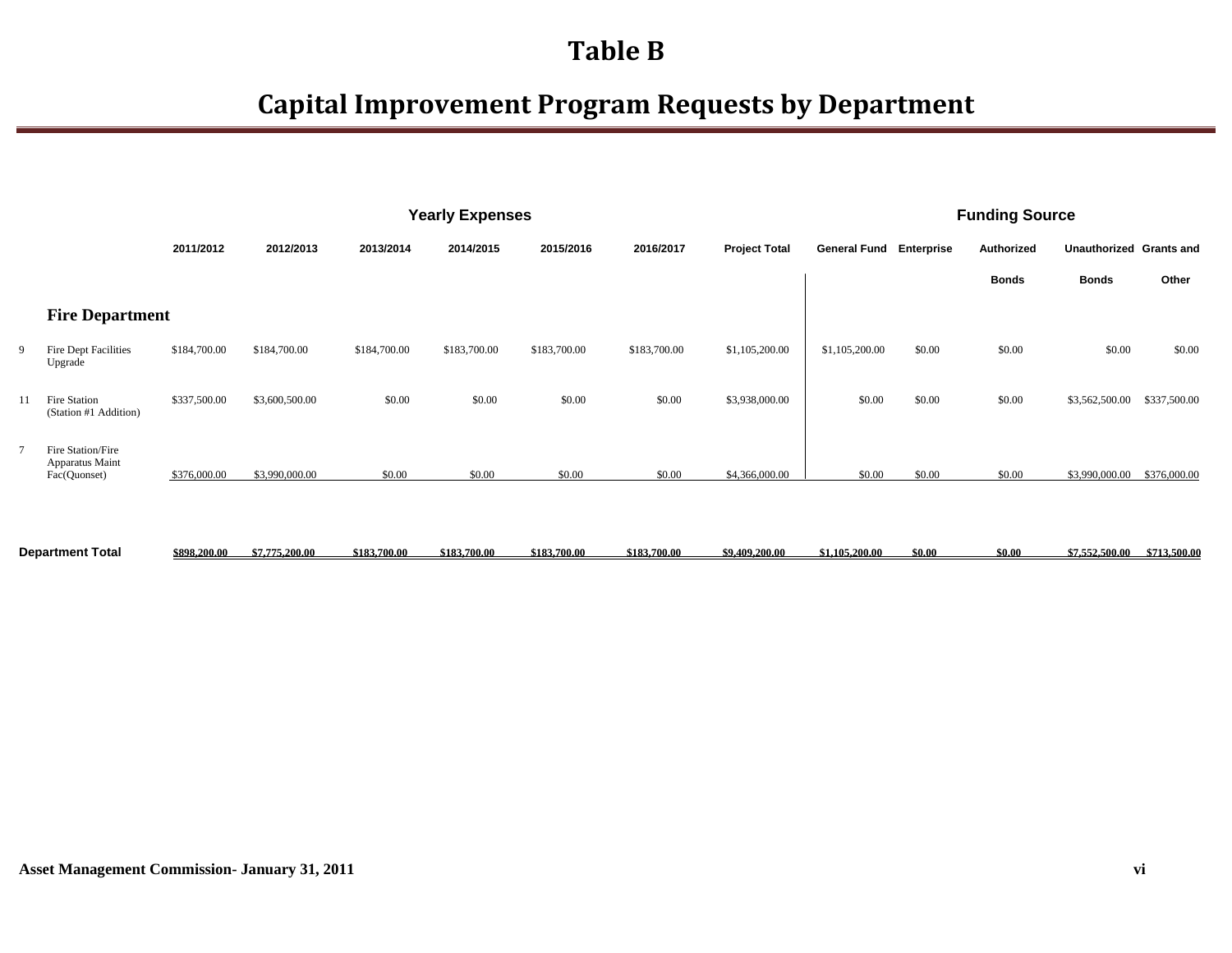|                                                                |             |             | <b>Yearly Expenses</b> |             |             |             | <b>Funding Source</b> |                                |        |                     |                       |                            |
|----------------------------------------------------------------|-------------|-------------|------------------------|-------------|-------------|-------------|-----------------------|--------------------------------|--------|---------------------|-----------------------|----------------------------|
|                                                                | 2011/2012   | 2012/2013   | 2013/2014              | 2014/2015   | 2015/2016   | 2016/2017   | <b>Project Total</b>  | <b>General Fund Enterprise</b> |        | Authorized<br>Bonds | Unauthorized<br>Bonds | <b>Grants and</b><br>Other |
| <b>Information</b>                                             |             |             |                        |             |             |             |                       |                                |        |                     |                       |                            |
| <b>Technology Systems</b><br>and Hardware<br>Lifecycle Program | \$70,000.00 | \$70,000.00 | \$70,000.00            | \$70,000.00 | \$70,000.00 | \$70,000.00 | \$420.000.00          | \$420,000.00                   | \$0.00 | \$0.00              | \$0.00                | \$0.00                     |
| <b>Department Total</b>                                        | \$70,000.00 | \$70,000.00 | \$70,000.00            | \$70,000.00 | \$70,000.00 | \$70,000.00 | \$420,000.00          | \$420,000.00                   | \$0.00 | \$0.00              | \$0.00                | \$0.00                     |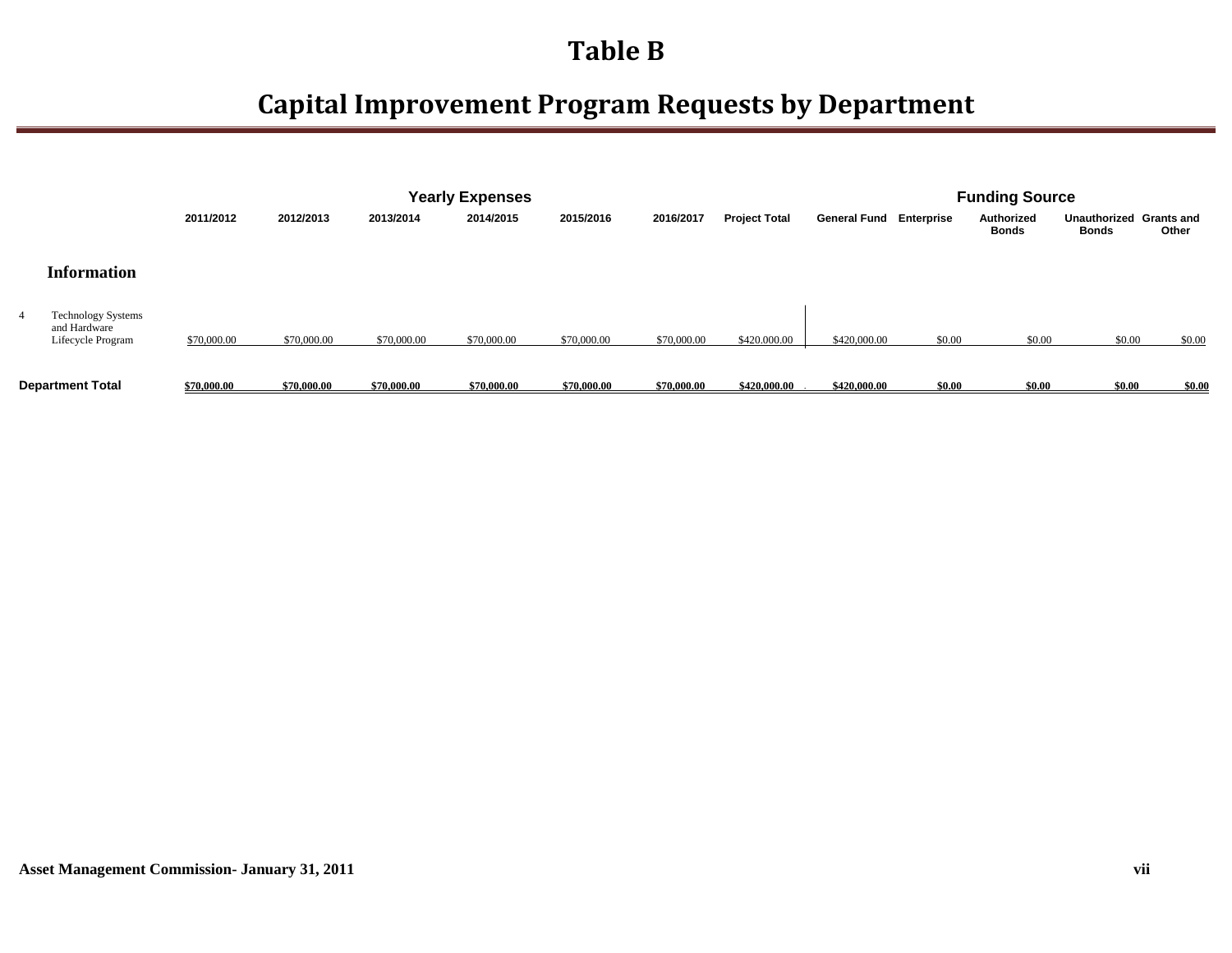## **Capital Improvement Program Requests by Department**

|    |                                         |                |                |                | <b>Yearly Expenses</b> |                |                |                      | <b>Funding Source</b>          |        |                            |                                         |                       |
|----|-----------------------------------------|----------------|----------------|----------------|------------------------|----------------|----------------|----------------------|--------------------------------|--------|----------------------------|-----------------------------------------|-----------------------|
|    |                                         | 2011/2012      | 2012/2013      | 2013/2014      | 2014/2015              | 2015/2016      | 2016/2017      | <b>Project Total</b> | <b>General Fund Enterprise</b> |        | Authorized<br><b>Bonds</b> | Unauthorized Grants and<br><b>Bonds</b> | Other                 |
|    | <b>Planning</b>                         |                |                |                |                        |                |                |                      |                                |        |                            |                                         |                       |
|    | 2 Post Road Sewers<br>(multiple phases) | \$300,000.00   | \$2,400,000.00 | \$2,700,000.00 | \$3,700,000.00         | \$3,700,000.00 | \$3,200,000.00 | \$16,000,000.00      | \$0.00                         | \$0.00 | \$0.00                     | \$16,000,000.00                         | \$0.00                |
|    | 10 Development Rights                   | \$1,400,000.00 | \$2,400,000.00 | \$900,000.00   | \$900,000.00           | \$900,000.00   | \$900,000.00   | \$7,400,000.00       | \$1,200,000.00                 | \$0.00 | \$1,000,000.00             |                                         | \$0.00 \$5,200,000.00 |
|    | <b>Planning/Recreation</b>              |                |                |                |                        |                |                |                      |                                |        |                            |                                         |                       |
| 8  | Calf Pasture Point<br>Master Plan Impr  | \$5,000.00     | \$0.00         | \$195,000.00   | \$163,000.00           | \$163,000.00   | \$136,000.00   | \$662,000.00         | \$5,000.00                     | \$0.00 | \$0.00                     | \$0.00                                  | \$657,000.00          |
| 11 | McGinn Park Skating                     | \$10,000.00    | \$100,000.00   | \$0.00         | \$0.00                 | \$0.00         | \$0.00         | \$110,000.00         | \$40,000.00                    | \$0.00 | \$0.00                     | \$0.00                                  | \$70,000.00           |
|    |                                         |                |                |                |                        |                |                |                      |                                |        |                            |                                         |                       |

Department Total \$1,715,000.00 \$4,900,000.00 \$3,795,000.00 \$4,763,000.00 \$4,763,000.00 \$4,236,000.00 \$24,172,000.00 \$1,245,000.00 \$0.00 \$1,000,000.00 \$16,000,000.00 \$5,927,000.00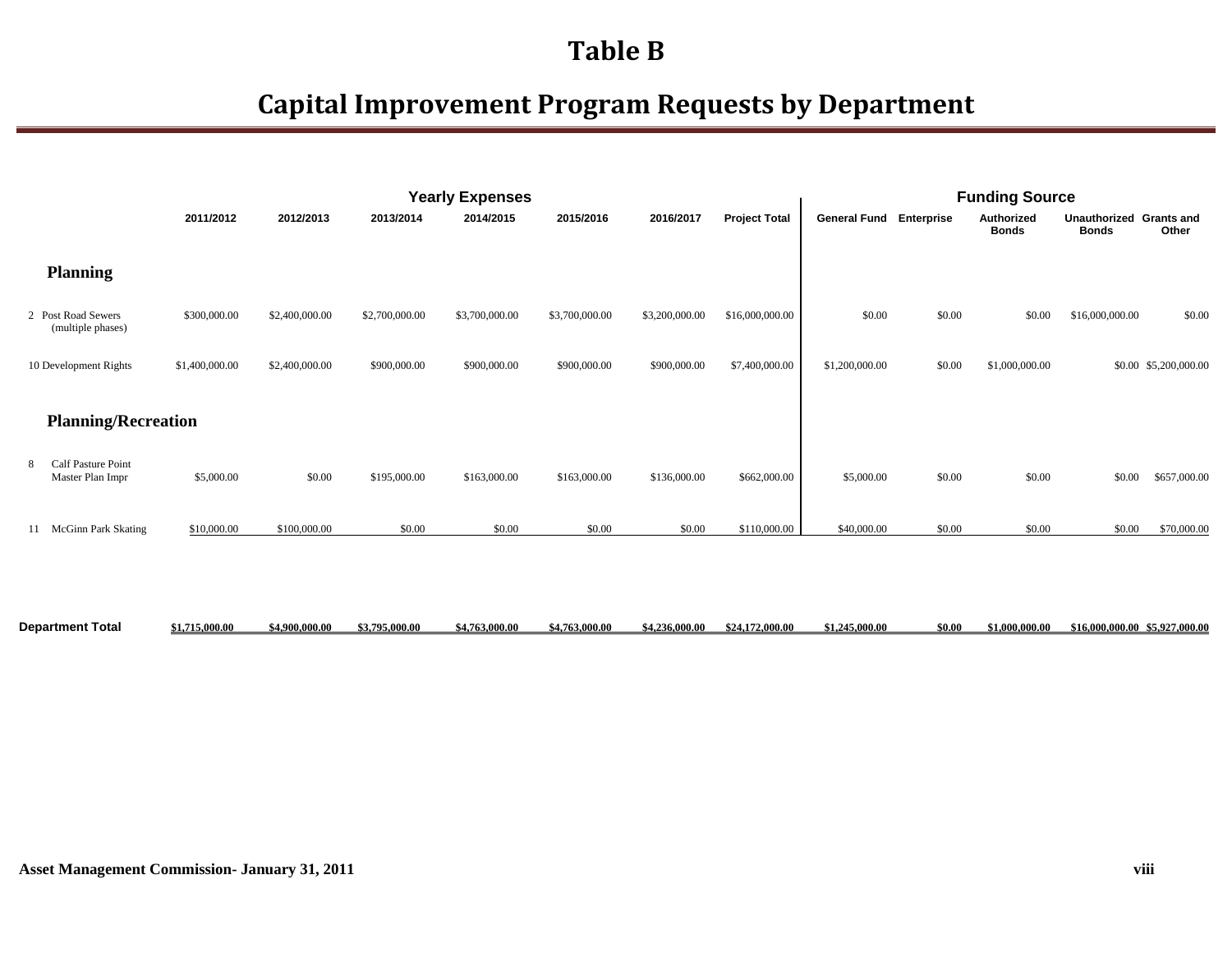|        |                                                        |                |                |                | <b>Yearly Expenses</b> |              |              |                      | <b>Funding Source</b>          |        |                            |                                         |                             |
|--------|--------------------------------------------------------|----------------|----------------|----------------|------------------------|--------------|--------------|----------------------|--------------------------------|--------|----------------------------|-----------------------------------------|-----------------------------|
|        |                                                        | 2011/2012      | 2012/2013      | 2013/2014      | 2014/2015              | 2015/2016    | 2016/2017    | <b>Project Total</b> | <b>General Fund Enterprise</b> |        | Authorized<br><b>Bonds</b> | Unauthorized Grants and<br><b>Bonds</b> | Other                       |
|        | <b>Public Works</b>                                    |                |                |                |                        |              |              |                      |                                |        |                            |                                         |                             |
|        | Road Maintenance<br>Projects                           | \$1,200,000.00 | \$125,000.00   | \$150,000.00   | \$500,000.00           | \$500,000.00 | \$500,000.00 | \$2,975,000.00       | \$975,000.00                   | \$0.00 | \$0.00                     |                                         | \$900,000.00 \$1,100,000.00 |
|        | Roofing Projects                                       | \$60,000.00    | \$50,000.00    | \$60,000.00    | \$50,000.00            | \$0.00       | \$0.00       | \$220,000.00         | \$220,000.00                   | \$0.00 | \$0.00                     | \$0.00                                  | \$0.00                      |
| 3      | Wickford El Repairs                                    | \$150,000.00   | \$3,150,000.00 | \$1,500,000.00 | \$0.00                 | \$0.00       | \$0.00       | \$4,800,000.00       | \$0.00                         | \$0.00 | \$0.00                     | \$4,800,000.00                          | \$0.00                      |
| 5      | Landfill Closure -<br>Hamilton Allenton<br>and Oakhill | \$140,000.00   | \$170,000.00   | \$865,000.00   | \$475,000.00           | \$0.00       | \$0.00       | \$1,650,000.00       | \$310,000.00                   | \$0.00 | \$0.00                     | \$1,340,000.00                          | \$0.00                      |
| $\tau$ | Sidewalk<br>Maintenance Program                        | \$60,000.00    | \$60,000.00    | \$100,000.00   | \$100,000.00           | \$100,000.00 | \$100,000.00 | \$520,000.00         | \$520,000.00                   | \$0.00 | \$0.00                     | \$0.00                                  | \$0.00                      |
| 6      | Misc. Dam Repair<br>Projects                           | \$125,000.00   | \$100,000.00   | \$0.00         | \$0.00                 | \$0.00       | \$0.00       | \$225,000.00         | \$225,000.00                   | \$0.00 | \$0.00                     | \$0.00                                  | \$0.00                      |

| <b>Department Total</b> | $^{\circ}$ 1.735,000,00 | \$3.655.000.00 | \$2,675,000.00 | 1.125.000.00<br>$B1.1 -$ | \$600,000.00 | \$600 000 00 | \$10.390.000.00 | \$2,250,000.00 | \$0.06 | \$0.00 | 7.040.000.00 \$1.100.000.00 |
|-------------------------|-------------------------|----------------|----------------|--------------------------|--------------|--------------|-----------------|----------------|--------|--------|-----------------------------|
|                         |                         |                |                |                          |              |              |                 |                |        |        |                             |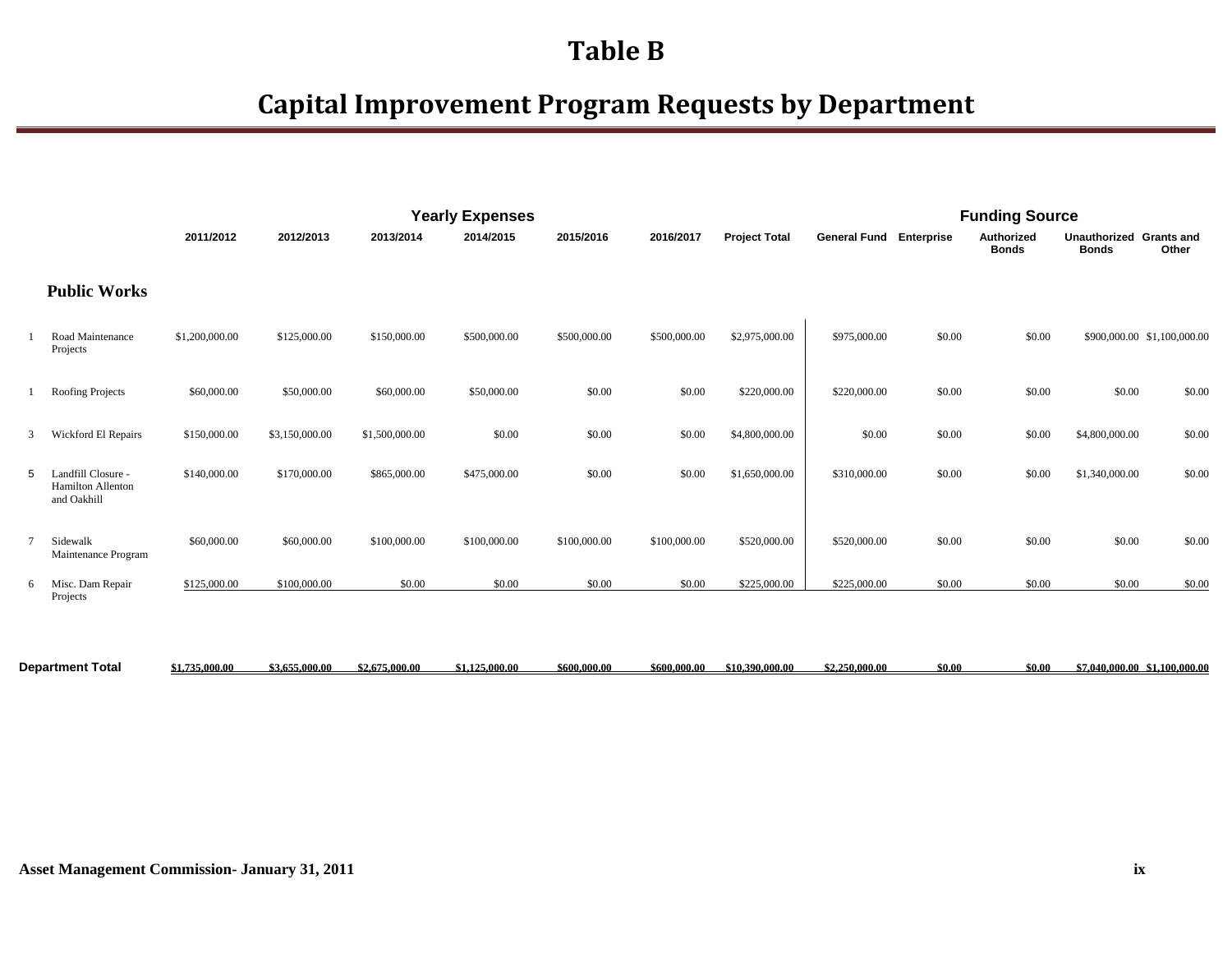|    |                                      |              |              | <b>Yearly Expenses</b> |              |             |             | <b>Funding Source</b> |                                |              |                            |                                         |                             |
|----|--------------------------------------|--------------|--------------|------------------------|--------------|-------------|-------------|-----------------------|--------------------------------|--------------|----------------------------|-----------------------------------------|-----------------------------|
|    |                                      | 2011/2012    | 2012/2013    | 2013/2014              | 2014/2015    | 2015/2016   | 2016/2017   | <b>Project Total</b>  | <b>General Fund Enterprise</b> |              | Authorized<br><b>Bonds</b> | Unauthorized Grants and<br><b>Bonds</b> | Other                       |
|    | <b>Recreation</b>                    |              |              |                        |              |             |             |                       |                                |              |                            |                                         |                             |
|    | Golf Course<br>Improvements          | \$50,000.00  | \$50,000.00  | \$50,000.00            | \$75,000.00  | \$75,000.00 | \$75,000.00 | \$375,000.00          | \$0.00                         | \$375,000.00 | \$0.00                     | \$0.00                                  | \$0.00                      |
| 9  | McGinn Park                          | \$650,000.00 | \$0.00       | \$0.00                 | \$0.00       | \$0.00      | \$0.00      | \$650,000.00          | \$0.00                         | \$0.00       | \$0.00                     | \$650,000.00                            | 0.00                        |
| 10 | Signal Rock                          | \$0.00       | \$110,000.00 | \$90,300.00            | \$0.00       | \$0.00      | \$0.00      | \$200,300.00          | \$40,060.00                    | \$0.00       | \$0.00                     | \$0.00                                  | \$160,240.00                |
| 12 | <b>Indoor Recreation</b><br>Facility | \$0.00       | \$0.00       | \$3,553,500.00         | \$0.00       | \$0.00      | \$0.00      | \$3,553,500.00        | \$0.00                         | \$0.00       | \$0.00                     |                                         | \$0.00 \$3,553,500.00       |
|    | <b>Recreation/Planning</b>           |              |              |                        |              |             |             |                       |                                |              |                            |                                         |                             |
| 8  | Yorktown Park                        | \$15,000.00  | \$0.00       | \$0.00                 | \$270,000.00 | \$0.00      | \$0.00      | \$285,000.00          | \$0.00                         | \$0.00       | \$0.00                     | \$0.00                                  | \$285,000.00                |
| 9  | Town-wide Playing<br>Fields          | \$41,200.00  | \$373,890.00 | \$0.00                 | \$0.00       | \$0.00      | \$0.00      | \$415,090.00          | \$0.00                         | \$0.00       | \$0.00                     | \$0.00                                  | \$415,090.00                |
|    |                                      |              |              |                        |              |             |             |                       |                                |              |                            |                                         |                             |
|    | <b>Department Total</b>              | \$756,200.00 | \$533,890.00 | \$3,693,800.00         | \$345,000.00 | \$75,000.00 | \$75,000.00 | \$5,478,890.00        | \$40,060.00                    | \$375,000.00 | \$0.00                     |                                         | \$650,000.00 \$4,413,830.00 |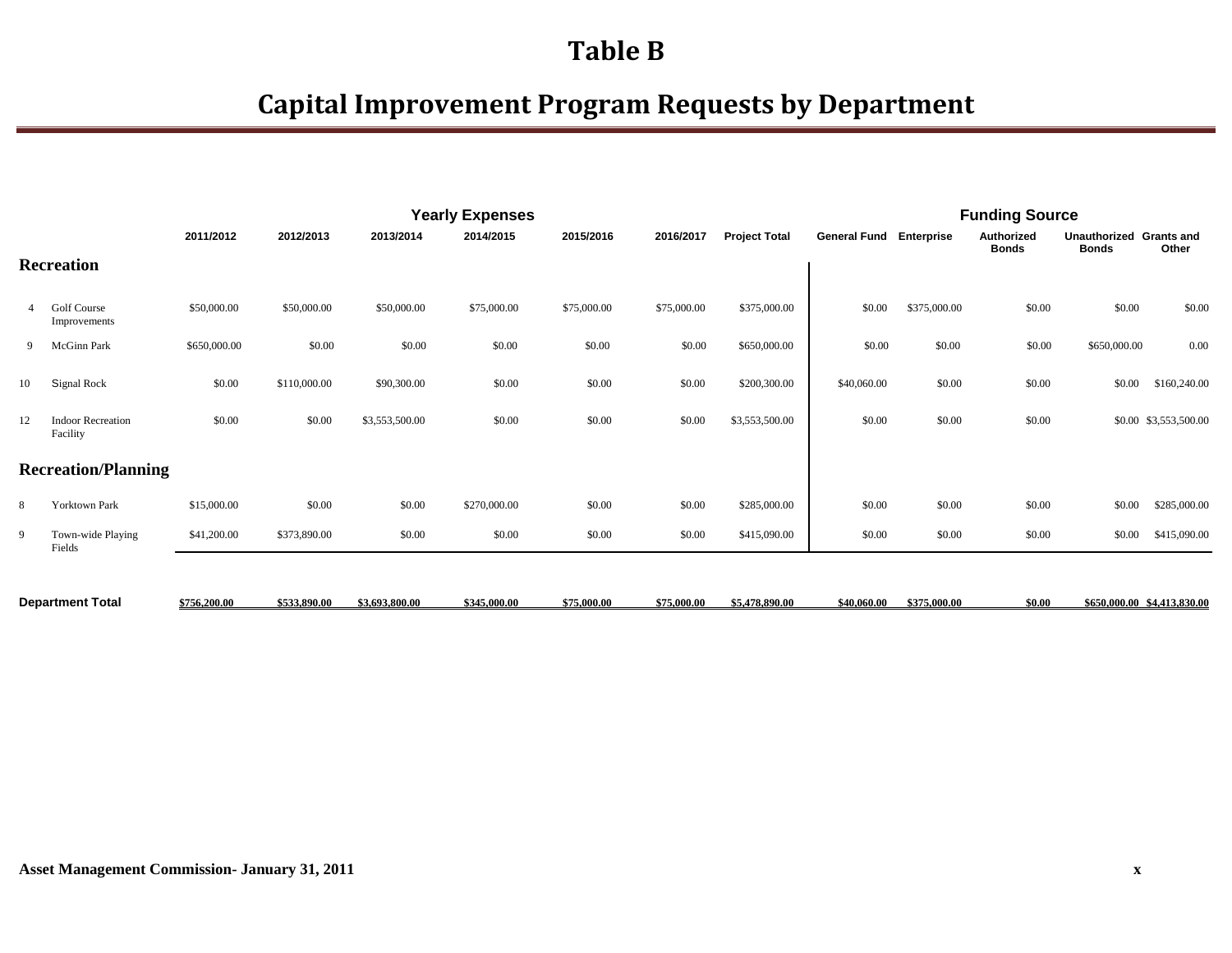|                |                                                          | 2011/2012       | 2012/2013       | 2013/2014      | <b>Yearly Expenses</b><br>2014/2015 | 2015/2016 | 2016/2017      | <b>Project Total</b> | <b>General Fund Enterprise</b> |        | <b>Funding Source</b><br>Authorized | Unauthorized Grants and         |
|----------------|----------------------------------------------------------|-----------------|-----------------|----------------|-------------------------------------|-----------|----------------|----------------------|--------------------------------|--------|-------------------------------------|---------------------------------|
|                |                                                          |                 |                 |                |                                     |           |                |                      |                                |        | <b>Bonds</b>                        | Other<br><b>Bonds</b>           |
|                | <b>School</b>                                            |                 |                 |                |                                     |           |                |                      |                                |        |                                     |                                 |
| 5              | Admin/CD/Mtc<br>Installation & repairs                   | \$236,626.00    | \$30,000.00     | \$100,000.00   | \$200,000.00                        | \$0.00    | \$0.00         | \$566,626.00         | \$60,000.00                    | \$0.00 | \$0.00                              | \$0.00<br>\$506,626.00          |
| 3              | Davisville MS -<br>Capital upgrades due<br>To age/use    | \$9,469,938.00  | \$0.00          | \$0.00         | \$0.00                              | \$0.00    | \$2,838,937.00 | \$12,308,875.00      | \$0.00                         | \$0.00 | \$0.00                              | \$9,469,938.00 \$2,838,937.00   |
| 5              | District Wide -<br>Various Equipment<br>Needs            | \$523,000.00    | \$4,609,500.00  | \$125,000.00   | \$50,000.00                         | \$0.00    | \$0.00         | \$5,307,500.00       | \$578,000.00                   | \$0.00 | \$0.00                              | \$4,729,500.00<br>\$0.00        |
| $\overline{4}$ | <b>Fishing Cove</b><br><b>Elementary Repairs</b>         | \$0.00          | \$1,492,013.00  | \$520,761.00   | \$0.00                              | \$0.00    | \$2,531,411.00 | \$4,544,185.00       | \$0.00                         | \$0.00 | \$0.00                              | \$2,012,774.00 \$2,531,411.00   |
| 5              | Forest Park El<br>Necessary improve/repairs              | \$135,201.00    | \$0.00          | \$115,600.00   | \$0.00                              | \$0.00    | \$538,410.00   | \$789,211.00         | \$0.00                         | \$0.00 | \$135,201.00                        | \$538,410.00<br>\$115,600.00    |
| 2              | Hamilton Elementary,<br>HVAC, life safety and<br>Repairs | \$209,415.00    | \$564,740.00    | \$0.00         | \$0.00                              | \$0.00    | \$607,272.00   | \$1,381,427.00       | \$0.00                         | \$0.00 | \$0.00                              | \$564,740.00<br>\$816,687.00    |
| 5              | NKHS - Capital<br>Upgrades due to age/use                | \$90,000.00     | \$1,558,875.00  | \$50,000.00    | \$0.00                              | \$0.00    | \$448,120.00   | \$2,146,995.00       | \$205,000.00                   | \$0.00 | \$0.00                              | \$1,493,875.00<br>\$448,120.00  |
| 3              | Ouid Henseler-<br>HVAC, Life Safety &<br>Repairs         | \$666,220.00    | \$0.00          | \$833,173.00   | \$0.00                              | \$0.00    | \$879,403.00   | \$2,378,796.00       | \$0.00                         | \$0.00 | \$0.00                              | \$833,173.00 \$1,545,623.00     |
| 4              | Stony Lane EL-repairs                                    | \$758,831.00    | \$0.00          | \$138,728.00   | \$0.00                              | \$0.00    | \$766,561.00   | \$1,664,120.00       | \$0.00                         | \$0.00 | \$0.00                              | \$858,728.00 \$1,525,392.00     |
|                | Wickford MS -<br>Deferred maintenance                    | \$256,517.00    | \$4,299,319.00  | \$5,986,059.00 | \$0.00                              | \$0.00    | \$0.00         | \$10,541,895.00      | \$0.00                         | \$0.00 | \$1,335,176.00                      | \$9,206,719.00<br>\$0.00        |
|                | <b>Department Total</b>                                  | \$12,345,748.00 | \$12,554,447.00 | \$7,869,321.00 | \$250,000.00                        | \$0.00    | \$8,610,114.00 | \$41,629,630.00      | \$843,000.00                   | \$0.00 | \$1,470,377.00                      | \$29,285,047,00 \$10,751,206.00 |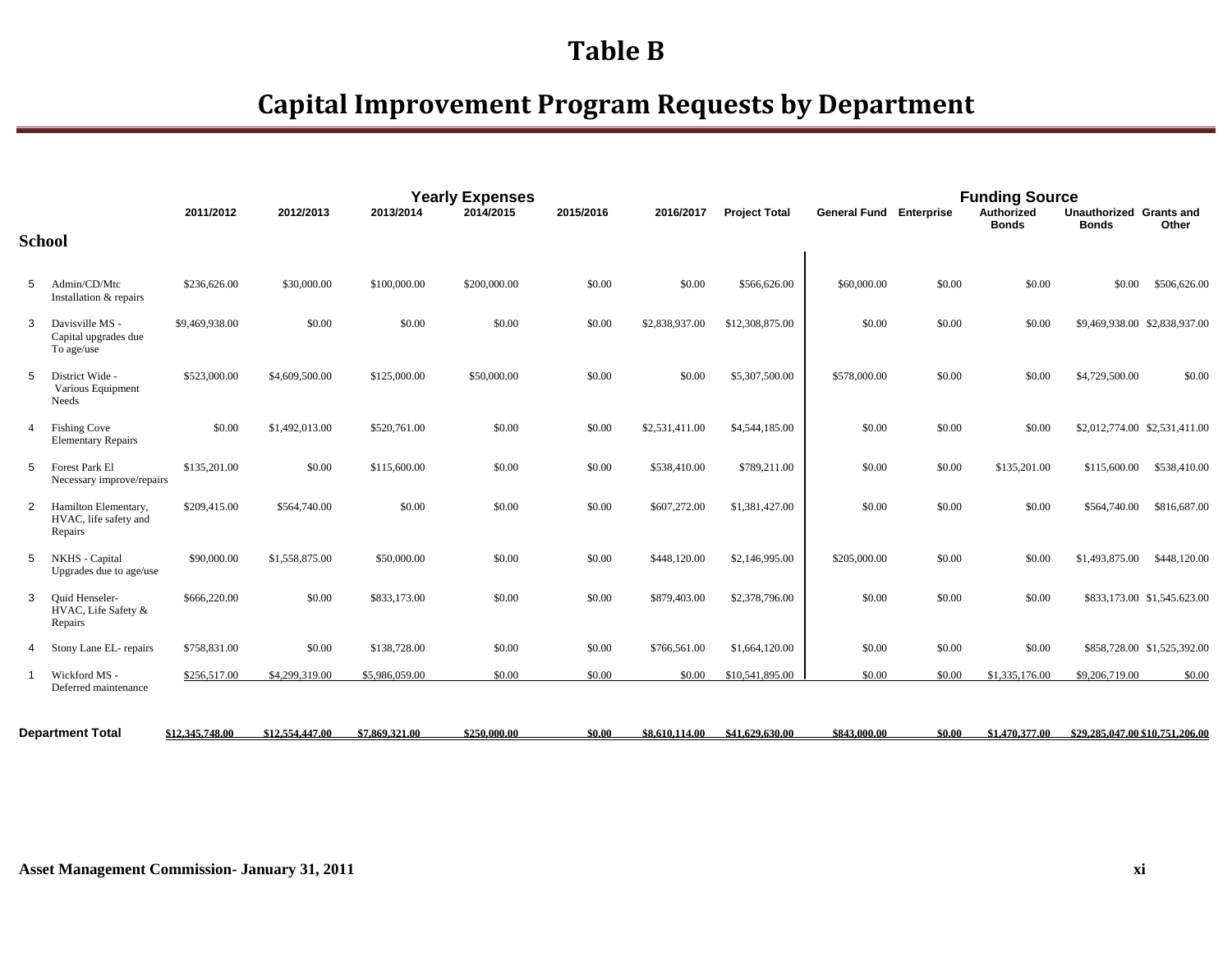|                |                                                          |                 |                 |                 | <b>Yearly Expenses</b> |                |                 |                      |                                | <b>Funding Source</b>         |                            |                                         |                                 |
|----------------|----------------------------------------------------------|-----------------|-----------------|-----------------|------------------------|----------------|-----------------|----------------------|--------------------------------|-------------------------------|----------------------------|-----------------------------------------|---------------------------------|
|                |                                                          | 2011/2012       | 2012/2013       | 2013/2014       | 2014/2015              | 2015/2016      | 2016/2017       | <b>Project Total</b> | <b>General Fund Enterprise</b> |                               | Authorized<br><b>Bonds</b> | Unauthorized Grants and<br><b>Bonds</b> | Other                           |
|                | Water                                                    |                 |                 |                 |                        |                |                 |                      |                                |                               |                            |                                         |                                 |
| 2              | <b>Emergency Generators</b>                              | \$150,000.00    | \$0.00          | \$0.00          | \$0.00                 | \$0.00         | \$0.00          | \$150,000.00         | \$0.00                         | \$150,000.00                  | \$0.00                     | \$0.00                                  | \$0.00                          |
|                | Standpipe<br>Maintenance and<br>Painting                 | \$0.00          | \$0.00          | \$510,000.00    | \$0.00                 | \$0.00         | \$0.00          | \$510,000.00         | \$0.00                         | \$510,000.00                  | \$0.00                     | \$0.00                                  | \$0.00                          |
| 4              | PRV with Chlorination                                    | \$525,000.00    | \$0.00          | \$0.00          | \$0.00                 | \$0.00         | \$0.00          | \$525,000.00         | \$0.00                         | \$525,000.00                  | \$0.00                     | \$0.00                                  | \$0.00                          |
| 3              | Water Main<br>Replacement Program                        | \$50,000.00     | \$250,000.00    | \$0.00          | \$0.00                 | \$0.00         | \$0.00          | \$300,000.00         | \$0.00                         | \$300,000.00                  | \$0.00                     | \$0.00                                  | \$0.00                          |
| $\overline{4}$ | <b>Lead Contaminated</b><br>Soil Remediation             | \$550,000.00    | \$0.00          | \$0.00          | \$0.00                 | \$0.00         | \$0.00          | \$550,000.00         | \$0.00                         | \$550,000.00                  | \$0.00                     | \$0.00                                  | \$0.00                          |
|                | <b>Water/Planning</b>                                    |                 |                 |                 |                        |                |                 |                      |                                |                               |                            |                                         |                                 |
| 5              | Land Acq for New<br>Supply Source Dev &<br>Watershed Pro | \$750,000.00    | \$0.00          | \$750,000.00    | \$0.00                 | \$0.00         | \$0.00          | \$1,500,000.00       | \$0.00                         | \$900,000.00                  | \$0.00                     | \$0.00                                  | \$600,000.00                    |
|                | <b>Department Total</b>                                  | \$2,025,000.00  | \$250,000.00    | \$1,260,000.00  | \$0.00                 | \$0.00         | \$0.00          | \$3,535,000.00       |                                | \$0.00 \$2,935,000.00         | \$0.00                     |                                         | \$0.00 \$600,000.00             |
|                |                                                          |                 |                 |                 |                        |                |                 |                      |                                |                               |                            |                                         |                                 |
|                | <b>Grand Total</b>                                       | \$19,545,148.00 | \$29,738,537.00 | \$19.547,821.00 | \$6,736,700.00         | \$5,691,700.00 | \$13,774,814.00 | \$95,034,720.00      |                                | \$5,903,260.00 \$3,310,000.00 | \$2,470,377.00             |                                         | \$60,527,547,00 \$23,505,536,00 |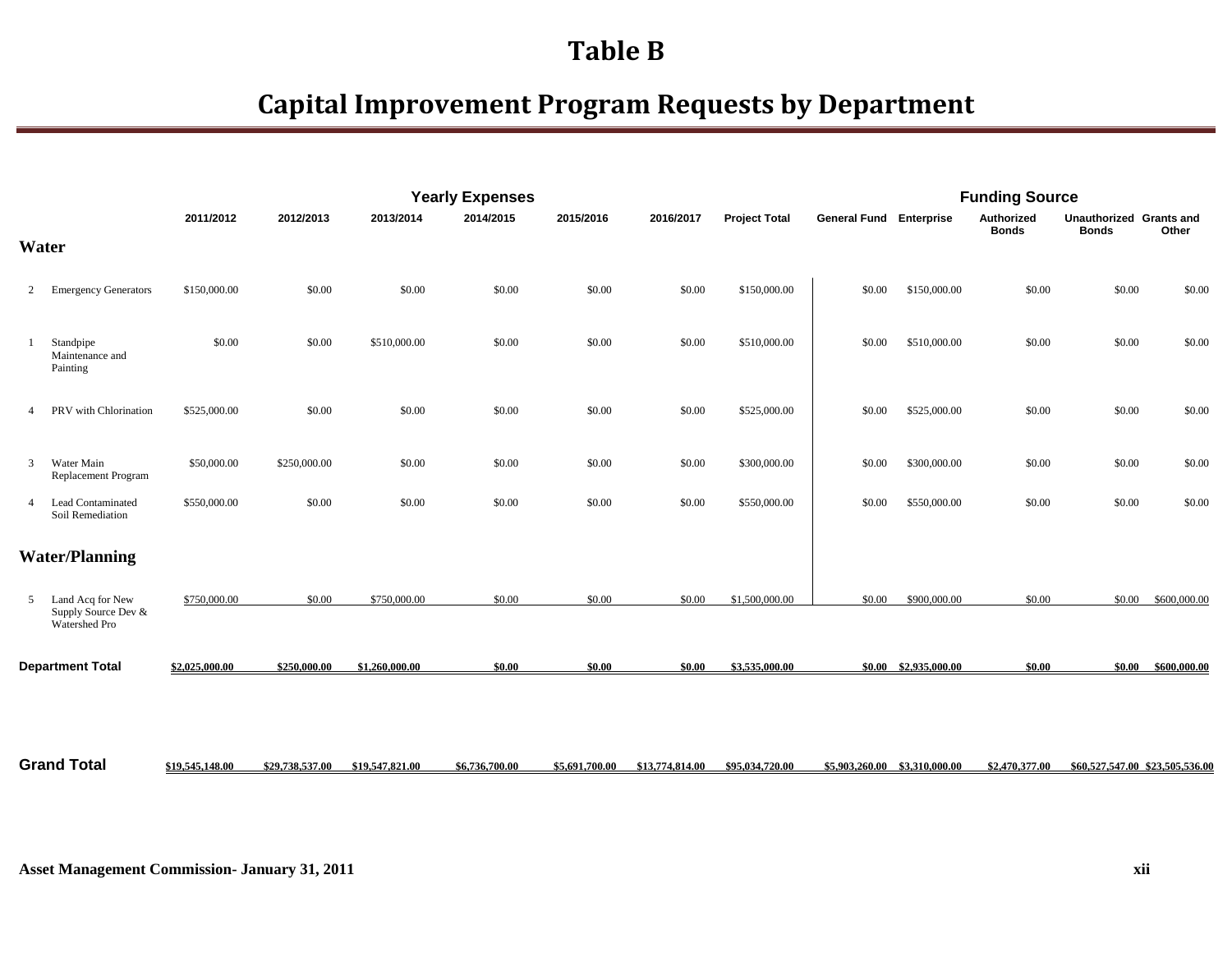|                                                          |                                                                                                                                                                                                                                                                                                                                                                                                                                                                                                                                                                                                                                                                                                                                    | <b>CAPITAL IMPROVEMENT PROGRAM REQUEST</b> |                 |                                    |           |           |                          |
|----------------------------------------------------------|------------------------------------------------------------------------------------------------------------------------------------------------------------------------------------------------------------------------------------------------------------------------------------------------------------------------------------------------------------------------------------------------------------------------------------------------------------------------------------------------------------------------------------------------------------------------------------------------------------------------------------------------------------------------------------------------------------------------------------|--------------------------------------------|-----------------|------------------------------------|-----------|-----------|--------------------------|
| <b>Department</b>                                        | Water                                                                                                                                                                                                                                                                                                                                                                                                                                                                                                                                                                                                                                                                                                                              | <b>Project Title</b>                       |                 | Standpipe Maintenance and Painting |           |           |                          |
| FY 2010/2011 - Forge Road<br>FY 2012/2013 - Saunderstown | <b>Description:</b> There are four steel water towers and one concrete water tower in the system. In order to achieve maximum life<br>expectancy, these structures must be maintained. A sanitary survey and tank inspection conducted in 2000 resulted in<br>recommendations for improvements to the three system standpipes. (Juniper Hill Tank replacement has been included as a separate<br>project). A contract for design and engineering for improvements to the Forge Road and Saunderstown Standpipes was awarded in<br>September 2005. Plans and specs for standpipe improvements are being finalized.<br>AMC comments: The Asset Management Commission believes it is prudent to proceed with this project as planned. |                                            |                 |                                    |           |           |                          |
| <b>Begin Date</b>                                        | 7/1/2013                                                                                                                                                                                                                                                                                                                                                                                                                                                                                                                                                                                                                                                                                                                           |                                            | <b>End Date</b> | 6/30/2014                          |           | Priority# | 1                        |
|                                                          |                                                                                                                                                                                                                                                                                                                                                                                                                                                                                                                                                                                                                                                                                                                                    |                                            |                 |                                    |           |           |                          |
| Project<br><b>Expenses</b>                               | 2011-2012                                                                                                                                                                                                                                                                                                                                                                                                                                                                                                                                                                                                                                                                                                                          | 2012-2013                                  | 2013-2014       | 2014-2015                          | 2015-2016 | 2016-2017 | <b>Project Total</b>     |
| Planning &<br>Design                                     | \$0.00                                                                                                                                                                                                                                                                                                                                                                                                                                                                                                                                                                                                                                                                                                                             | \$0.00                                     | \$0.00          | \$0.00                             | \$0.00    | \$0.00    | \$0.00                   |
| Land<br>Acquisition                                      | \$0.00                                                                                                                                                                                                                                                                                                                                                                                                                                                                                                                                                                                                                                                                                                                             | \$0.00                                     | \$0.00          | \$0.00                             | \$0.00    | \$0.00    | \$<br>0.00               |
| Construction                                             | \$0.00                                                                                                                                                                                                                                                                                                                                                                                                                                                                                                                                                                                                                                                                                                                             | \$0.00                                     | \$510,000.00    | \$0.00                             | \$0.00    | \$0.00    | \$510,000.00             |
| Equipment/<br>Furnishings                                | \$0.00                                                                                                                                                                                                                                                                                                                                                                                                                                                                                                                                                                                                                                                                                                                             | \$0.00                                     | \$0.00          | \$0.00                             | \$0.00    | \$0.00    | $\overline{\$}$ 0.00     |
| <b>Total Project</b><br>Expenses:                        | \$0.00                                                                                                                                                                                                                                                                                                                                                                                                                                                                                                                                                                                                                                                                                                                             | \$0.00                                     | \$510,000.00    | \$0.00                             | \$0.00    | \$0.00    | \$510,000.00             |
| Project<br><b>Funding</b><br><b>Source</b>               | 2011-2012                                                                                                                                                                                                                                                                                                                                                                                                                                                                                                                                                                                                                                                                                                                          | 2012-2013                                  | 2013-2014       | 2014-2015                          | 2015-2016 | 2016-2017 | <b>Project Total</b>     |
| General Fund                                             | \$0.00                                                                                                                                                                                                                                                                                                                                                                                                                                                                                                                                                                                                                                                                                                                             | \$0.00                                     | \$0.00          | \$0.00                             | \$0.00    | \$0.00    | \$0.00                   |
| Enterprise<br>Funds                                      | \$0.00                                                                                                                                                                                                                                                                                                                                                                                                                                                                                                                                                                                                                                                                                                                             | \$0.00                                     | \$510,000.00    | \$0.00                             | \$0.00    | \$0.00    | $\overline{$}510,000.00$ |
| Authorized<br><b>Bonds</b>                               | \$0.00                                                                                                                                                                                                                                                                                                                                                                                                                                                                                                                                                                                                                                                                                                                             | \$0.00                                     | \$0.00          | \$0.00                             | \$0.00    | \$0.00    | \$<br>0.00               |
| Unauthorized<br><b>Bonds</b>                             | \$0.00                                                                                                                                                                                                                                                                                                                                                                                                                                                                                                                                                                                                                                                                                                                             | \$0.00                                     | \$0.00          | \$0.00                             | \$0.00    | \$0.00    | \$0.00                   |
| Grants/Other                                             | \$0.00                                                                                                                                                                                                                                                                                                                                                                                                                                                                                                                                                                                                                                                                                                                             | \$0.00                                     | \$0.00          | \$0.00                             | \$0.00    | \$0.00    | \$<br>0.00               |
| Total<br>Funding                                         |                                                                                                                                                                                                                                                                                                                                                                                                                                                                                                                                                                                                                                                                                                                                    |                                            |                 |                                    |           |           |                          |
| Sources                                                  | \$0.00                                                                                                                                                                                                                                                                                                                                                                                                                                                                                                                                                                                                                                                                                                                             | \$0.00                                     | \$510,000.00    | \$0.00                             | \$0.00    | \$0.00    | \$510,000.00             |
| Est. Net<br><b>Operating</b><br><b>Costs</b>             | 2011-2012                                                                                                                                                                                                                                                                                                                                                                                                                                                                                                                                                                                                                                                                                                                          | 2012-2013                                  | 2013-2014       | 2014-2015                          | 2015-2016 | 2016-2017 | <b>Project Total</b>     |
| Personnel                                                | \$0.00                                                                                                                                                                                                                                                                                                                                                                                                                                                                                                                                                                                                                                                                                                                             | \$0.00                                     | \$0.00          | \$0.00                             | \$0.00    | \$0.00    | \$<br>0.00               |
| Maintenance                                              | \$0.00                                                                                                                                                                                                                                                                                                                                                                                                                                                                                                                                                                                                                                                                                                                             | \$0.00                                     | \$0.00          | \$0.00                             | \$0.00    | \$0.00    | \$<br>0.00               |
| (Less<br>Revenues)                                       | \$0.00                                                                                                                                                                                                                                                                                                                                                                                                                                                                                                                                                                                                                                                                                                                             | \$0.00                                     | \$0.00          | \$0.00                             | \$0.00    | \$0.00    | \$<br>0.00               |
| Operating<br>Cost, Net                                   | \$0.00                                                                                                                                                                                                                                                                                                                                                                                                                                                                                                                                                                                                                                                                                                                             | \$0.00                                     | \$0.00          | \$0.00                             | \$0.00    | \$0.00    | \$0.00                   |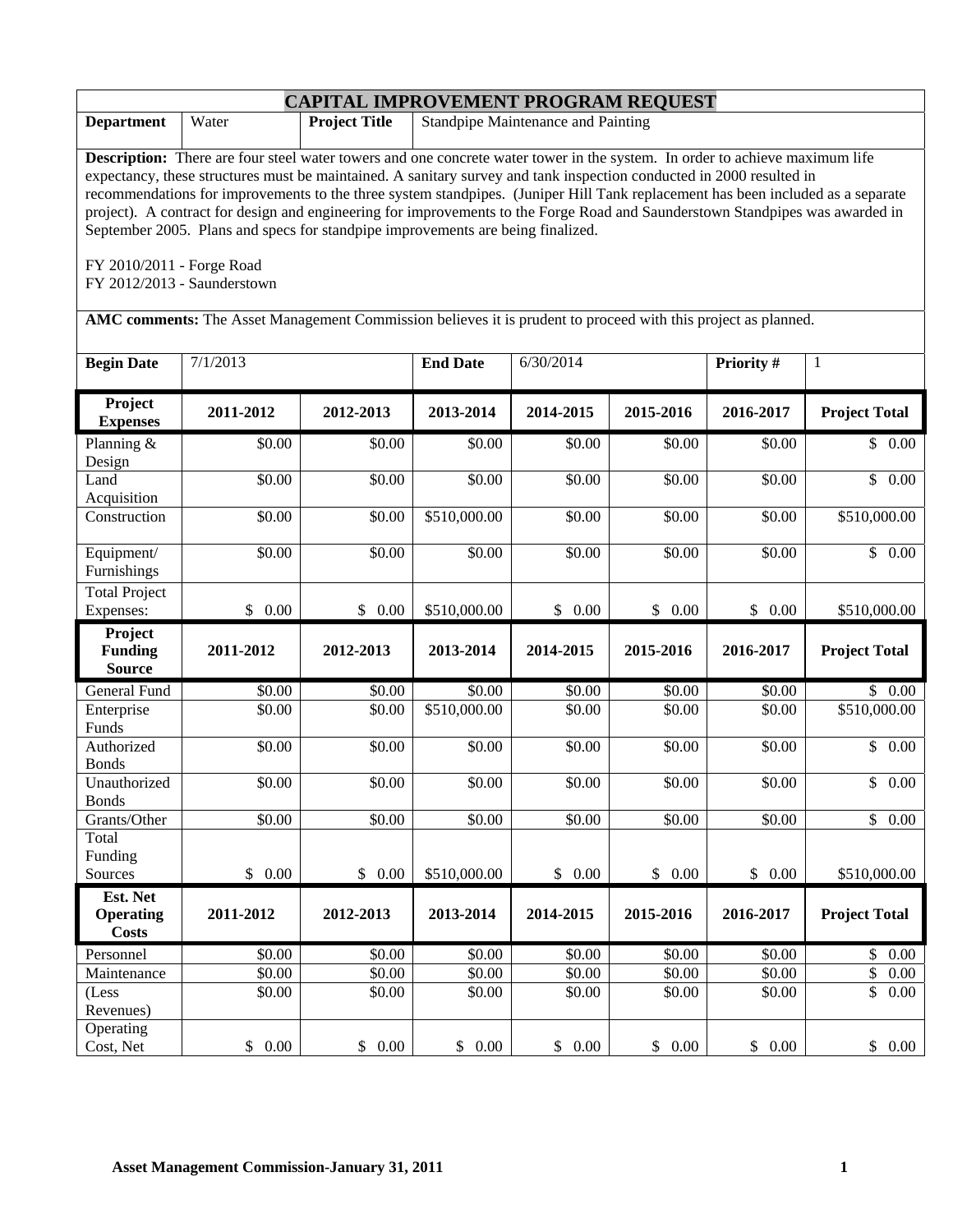| <b>CAPITAL IMPROVEMENT PROGRAM REQUEST</b>                                                                                                                                                                                                                                                                                                                                                                                                                                                                                                                                                                                                                                                                                                                                                                                                                                                                                                                                                                                                                                                                                                                                                                                                                                                                                                           |                                               |                                                     |                    |                    |                    |                    |                      |
|------------------------------------------------------------------------------------------------------------------------------------------------------------------------------------------------------------------------------------------------------------------------------------------------------------------------------------------------------------------------------------------------------------------------------------------------------------------------------------------------------------------------------------------------------------------------------------------------------------------------------------------------------------------------------------------------------------------------------------------------------------------------------------------------------------------------------------------------------------------------------------------------------------------------------------------------------------------------------------------------------------------------------------------------------------------------------------------------------------------------------------------------------------------------------------------------------------------------------------------------------------------------------------------------------------------------------------------------------|-----------------------------------------------|-----------------------------------------------------|--------------------|--------------------|--------------------|--------------------|----------------------|
| <b>Department</b>                                                                                                                                                                                                                                                                                                                                                                                                                                                                                                                                                                                                                                                                                                                                                                                                                                                                                                                                                                                                                                                                                                                                                                                                                                                                                                                                    | Water                                         | <b>Project Title</b><br><b>Emergency Generators</b> |                    |                    |                    |                    |                      |
| Description: North Kingstown Water Department owns and operates 11 well pumping stations. Auxiliary power in the form of<br>back up motors allows the operation of well pump #4 and #6 during power outages. These LP gas right angle drives give the Water<br>Department the ability to operate the well pump but do not provide power for the operation of the associated water treatment systems<br>(chemical feed pumps). Our newest well #11 has an emergency generator that provides full back up power for this station. The<br>Water Department goal is to have emergency generators at wells in each of the three pressure zones to ensure that treated water can<br>be supplied during emergencies, and that minimum distribution system pressures and fire flow can be maintained. Bid award for<br>Oak Hill anticipated October 2010. Looking at various options for Gilbert Stuart wells including the use of a portable generator in<br>conjunction with our PRV project.<br>Note: At the suggestion of the AMC, the Water Department did look into leasing options but this option does not appear to be cost<br>effective and the storage of diesel fuel in the wellhead is prohibited by the zoning ordinance.<br>AMC comments: It is Asset Management Commission's opinion that to ensure adequate pressure and coverage the Water |                                               |                                                     |                    |                    |                    |                    |                      |
|                                                                                                                                                                                                                                                                                                                                                                                                                                                                                                                                                                                                                                                                                                                                                                                                                                                                                                                                                                                                                                                                                                                                                                                                                                                                                                                                                      | Department should confer with the Fire Chief. |                                                     |                    |                    |                    |                    |                      |
| <b>Begin Date</b>                                                                                                                                                                                                                                                                                                                                                                                                                                                                                                                                                                                                                                                                                                                                                                                                                                                                                                                                                                                                                                                                                                                                                                                                                                                                                                                                    | 7/1/2011                                      |                                                     | <b>End Date</b>    | 6/30/2012          |                    | Priority #         | $\overline{2}$       |
| Project<br><b>Expenses</b>                                                                                                                                                                                                                                                                                                                                                                                                                                                                                                                                                                                                                                                                                                                                                                                                                                                                                                                                                                                                                                                                                                                                                                                                                                                                                                                           | 2011-2012                                     | 2012-2013                                           | 2013-2014          | 2014-2015          | 2015-2016          | 2016-2017          | <b>Project Total</b> |
| Planning &<br>Design                                                                                                                                                                                                                                                                                                                                                                                                                                                                                                                                                                                                                                                                                                                                                                                                                                                                                                                                                                                                                                                                                                                                                                                                                                                                                                                                 | \$0.00                                        | \$0.00                                              | \$0.00             | \$0.00             | \$0.00             | \$0.00             | \$0.00               |
| Land<br>Acquisition                                                                                                                                                                                                                                                                                                                                                                                                                                                                                                                                                                                                                                                                                                                                                                                                                                                                                                                                                                                                                                                                                                                                                                                                                                                                                                                                  | \$0.00                                        | \$0.00                                              | \$0.00             | \$0.00             | \$0.00             | \$0.00             | $\overline{\$}$ 0.00 |
| Construction                                                                                                                                                                                                                                                                                                                                                                                                                                                                                                                                                                                                                                                                                                                                                                                                                                                                                                                                                                                                                                                                                                                                                                                                                                                                                                                                         | \$150,000.00                                  | \$0.00                                              | \$0.00             | \$0.00             | \$0.00             | \$0.00             | \$150,000.00         |
| Equipment/<br>Furnishings                                                                                                                                                                                                                                                                                                                                                                                                                                                                                                                                                                                                                                                                                                                                                                                                                                                                                                                                                                                                                                                                                                                                                                                                                                                                                                                            | \$0.00                                        | \$0.00                                              | \$0.00             | \$0.00             | \$0.00             | \$0.00             | \$0.00               |
| <b>Total Project</b><br>Expenses:                                                                                                                                                                                                                                                                                                                                                                                                                                                                                                                                                                                                                                                                                                                                                                                                                                                                                                                                                                                                                                                                                                                                                                                                                                                                                                                    | \$150,000.00                                  | \$0.00                                              | \$0.00             | \$0.00             | \$0.00             | \$0.00             | \$150,000.00         |
| Project<br><b>Funding</b><br><b>Source</b>                                                                                                                                                                                                                                                                                                                                                                                                                                                                                                                                                                                                                                                                                                                                                                                                                                                                                                                                                                                                                                                                                                                                                                                                                                                                                                           | 2011-2012                                     | 2012-2013                                           | 2013-2014          | 2014-2015          | 2015-2016          | 2016-2017          | <b>Project Total</b> |
| General Fund                                                                                                                                                                                                                                                                                                                                                                                                                                                                                                                                                                                                                                                                                                                                                                                                                                                                                                                                                                                                                                                                                                                                                                                                                                                                                                                                         | \$0.00                                        | \$0.00                                              | \$0.00             | \$0.00             | \$0.00             | \$0.00             | \$0.00               |
| Enterprise<br>Funds                                                                                                                                                                                                                                                                                                                                                                                                                                                                                                                                                                                                                                                                                                                                                                                                                                                                                                                                                                                                                                                                                                                                                                                                                                                                                                                                  | \$150,000.00                                  | \$0.00                                              | \$0.00             | \$0.00             | \$0.00             | \$0.00             | \$150,000.00         |
| Authorized<br><b>Bonds</b>                                                                                                                                                                                                                                                                                                                                                                                                                                                                                                                                                                                                                                                                                                                                                                                                                                                                                                                                                                                                                                                                                                                                                                                                                                                                                                                           | \$0.00                                        | \$0.00                                              | \$0.00             | \$0.00             | \$0.00             | \$0.00             | \$<br>0.00           |
| Unauthorized<br><b>Bonds</b>                                                                                                                                                                                                                                                                                                                                                                                                                                                                                                                                                                                                                                                                                                                                                                                                                                                                                                                                                                                                                                                                                                                                                                                                                                                                                                                         | \$0.00                                        | \$0.00                                              | \$0.00             | \$0.00             | \$0.00             | \$0.00             | \$0.00               |
| Grants/Other                                                                                                                                                                                                                                                                                                                                                                                                                                                                                                                                                                                                                                                                                                                                                                                                                                                                                                                                                                                                                                                                                                                                                                                                                                                                                                                                         | \$0.00                                        | \$0.00                                              | \$0.00             | \$0.00             | \$0.00             | \$0.00             | \$0.00               |
| Total<br>Funding                                                                                                                                                                                                                                                                                                                                                                                                                                                                                                                                                                                                                                                                                                                                                                                                                                                                                                                                                                                                                                                                                                                                                                                                                                                                                                                                     |                                               |                                                     |                    |                    |                    |                    |                      |
| Sources                                                                                                                                                                                                                                                                                                                                                                                                                                                                                                                                                                                                                                                                                                                                                                                                                                                                                                                                                                                                                                                                                                                                                                                                                                                                                                                                              | \$150,000.00                                  | \$0.00                                              | \$0.00             | \$0.00             | \$0.00             | \$0.00             | \$150,000.00         |
| Est. Net<br><b>Operating</b><br><b>Costs</b>                                                                                                                                                                                                                                                                                                                                                                                                                                                                                                                                                                                                                                                                                                                                                                                                                                                                                                                                                                                                                                                                                                                                                                                                                                                                                                         | 2011-2012                                     | 2012-2013                                           | 2013-2014          | 2014-2015          | 2015-2016          | 2016-2017          | <b>Project Total</b> |
| Personnel                                                                                                                                                                                                                                                                                                                                                                                                                                                                                                                                                                                                                                                                                                                                                                                                                                                                                                                                                                                                                                                                                                                                                                                                                                                                                                                                            | \$250.00                                      | \$260.00                                            | \$270.00           | \$280.00           | \$240.00           | \$240.00           | \$1,540.00           |
| Maintenance<br>(Less<br>Revenues)                                                                                                                                                                                                                                                                                                                                                                                                                                                                                                                                                                                                                                                                                                                                                                                                                                                                                                                                                                                                                                                                                                                                                                                                                                                                                                                    | \$125.00<br>\$0.00                            | \$130.00<br>\$0.00                                  | \$135.00<br>\$0.00 | \$140.00<br>\$0.00 | \$120.00<br>\$0.00 | \$120.00<br>\$0.00 | \$770.00<br>\$0.00   |
| Operating<br>Cost, Net                                                                                                                                                                                                                                                                                                                                                                                                                                                                                                                                                                                                                                                                                                                                                                                                                                                                                                                                                                                                                                                                                                                                                                                                                                                                                                                               | \$375.00                                      | \$390.00                                            | \$405.00           | \$420.00           | \$360.00           | \$360.00           | \$2,310.00           |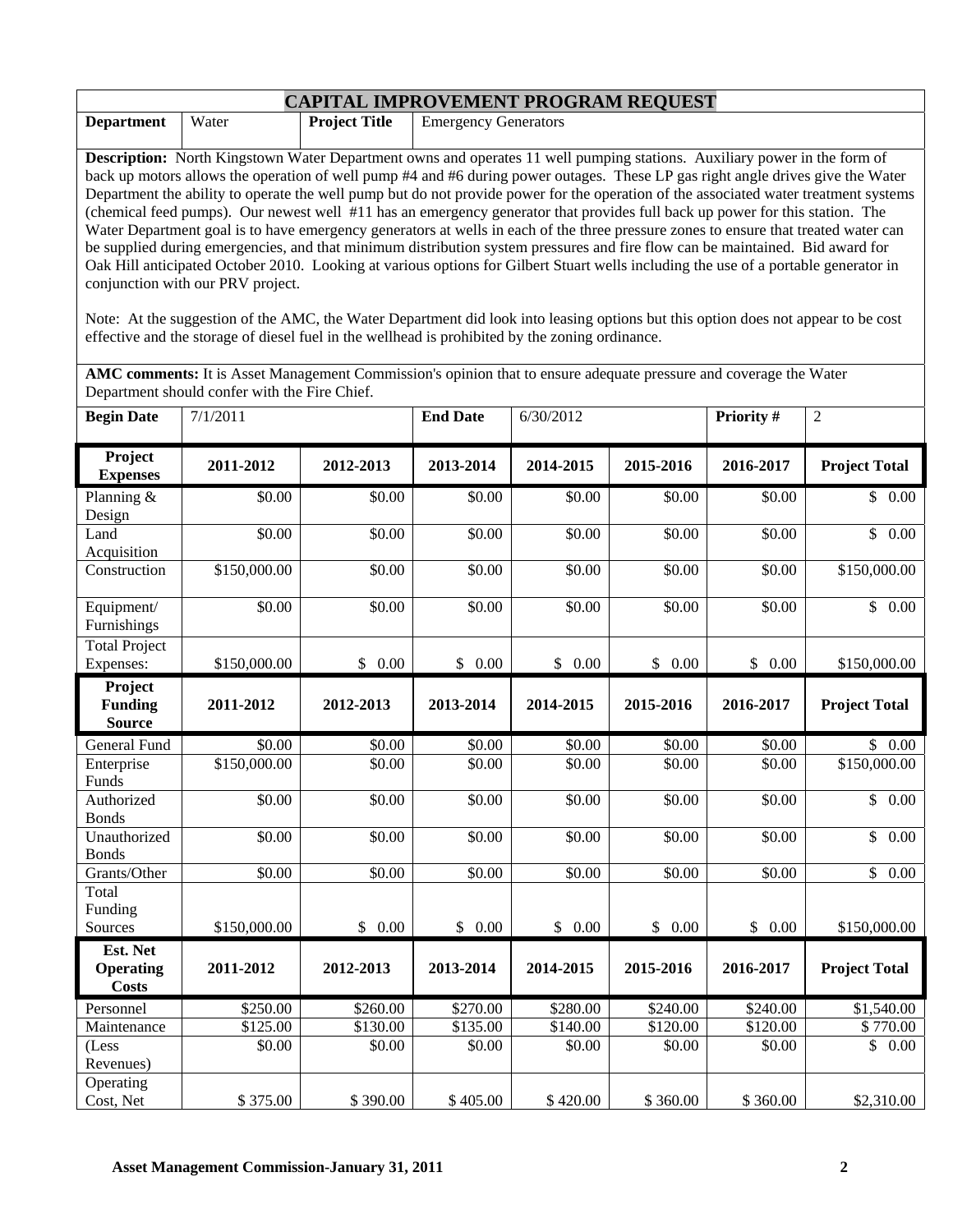| <b>CAPITAL IMPROVEMENT PROGRAM REQUEST</b>                                                                                                                                                                                                                                                                                                                                                                                                                                                                                                                                                                                                                                                                                                                                                                                                                                                                |             |                                                        |                 |           |           |            |                       |  |
|-----------------------------------------------------------------------------------------------------------------------------------------------------------------------------------------------------------------------------------------------------------------------------------------------------------------------------------------------------------------------------------------------------------------------------------------------------------------------------------------------------------------------------------------------------------------------------------------------------------------------------------------------------------------------------------------------------------------------------------------------------------------------------------------------------------------------------------------------------------------------------------------------------------|-------------|--------------------------------------------------------|-----------------|-----------|-----------|------------|-----------------------|--|
| <b>Department</b>                                                                                                                                                                                                                                                                                                                                                                                                                                                                                                                                                                                                                                                                                                                                                                                                                                                                                         | Water       | <b>Project Title</b><br>Water Main Replacement Program |                 |           |           |            |                       |  |
| Description: Development of a water main replacement plan. The water department has included tasks associated with this project<br>including gathering existing information, regarding water pipeline (location, material, size, age) and other available factors relative<br>to pipeline repair/replacement based on risk ranking as part of our state mandated Clean Water Infrastructure Replacement Plan<br>update. A recent update of our water system hydraulic model indicates that pipe velocities and head loss are for the most part within<br>recommended standards. Given the significant costs associated with pipe replacement the Water Department will continue to look<br>for opportunities to coordinate pipeline replacement with other roadwork or utility projects.<br>AMC comments: The Asset Management Commission believes it is prudent to proceed with this project as planned. |             |                                                        |                 |           |           |            |                       |  |
|                                                                                                                                                                                                                                                                                                                                                                                                                                                                                                                                                                                                                                                                                                                                                                                                                                                                                                           |             |                                                        |                 |           |           |            |                       |  |
| <b>Begin Date</b>                                                                                                                                                                                                                                                                                                                                                                                                                                                                                                                                                                                                                                                                                                                                                                                                                                                                                         | 7/1/2012    |                                                        | <b>End Date</b> | 6/30/2013 |           | Priority # | 3                     |  |
| Project<br><b>Expenses</b>                                                                                                                                                                                                                                                                                                                                                                                                                                                                                                                                                                                                                                                                                                                                                                                                                                                                                | 2011-2012   | 2012-2013                                              | 2013-2014       | 2014-2015 | 2015-2016 | 2016-2017  | <b>Project Total</b>  |  |
| Planning &<br>Design                                                                                                                                                                                                                                                                                                                                                                                                                                                                                                                                                                                                                                                                                                                                                                                                                                                                                      | \$50,000.00 | \$0.00                                                 | \$0.00          | \$0.00    | \$0.00    | \$0.00     | \$50,000.00           |  |
| Land<br>Acquisition                                                                                                                                                                                                                                                                                                                                                                                                                                                                                                                                                                                                                                                                                                                                                                                                                                                                                       | \$0.00      | \$0.00                                                 | \$0.00          | \$0.00    | \$0.00    | \$0.00     | \$0.00                |  |
| Construction                                                                                                                                                                                                                                                                                                                                                                                                                                                                                                                                                                                                                                                                                                                                                                                                                                                                                              | \$0.00      | \$250,000.00                                           | \$0.00          | \$0.00    | \$0.00    | \$0.00     | \$250,000.00          |  |
| Equipment/<br>Furnishings                                                                                                                                                                                                                                                                                                                                                                                                                                                                                                                                                                                                                                                                                                                                                                                                                                                                                 | \$0.00      | \$0.00                                                 | \$0.00          | \$0.00    | \$0.00    | \$0.00     | $\mathbb{S}$<br>0.00  |  |
| <b>Total Project</b><br>Expenses:                                                                                                                                                                                                                                                                                                                                                                                                                                                                                                                                                                                                                                                                                                                                                                                                                                                                         | \$50,000.00 | \$250,000.00                                           | \$0.00          | \$0.00    | \$0.00    | \$0.00     | \$300,000.00          |  |
| Project<br><b>Funding</b><br><b>Source</b>                                                                                                                                                                                                                                                                                                                                                                                                                                                                                                                                                                                                                                                                                                                                                                                                                                                                | 2011-2012   | 2012-2013                                              | 2013-2014       | 2014-2015 | 2015-2016 | 2016-2017  | <b>Project Total</b>  |  |
| General Fund                                                                                                                                                                                                                                                                                                                                                                                                                                                                                                                                                                                                                                                                                                                                                                                                                                                                                              | \$0.00      | \$0.00                                                 | \$0.00          | \$0.00    | \$0.00    | \$0.00     | \$0.00                |  |
| Enterprise<br>Funds                                                                                                                                                                                                                                                                                                                                                                                                                                                                                                                                                                                                                                                                                                                                                                                                                                                                                       | \$50,000.00 | \$250,000.00                                           | \$0.00          | \$0.00    | \$0.00    | \$0.00     | \$300,000.00          |  |
| Authorized<br><b>Bonds</b>                                                                                                                                                                                                                                                                                                                                                                                                                                                                                                                                                                                                                                                                                                                                                                                                                                                                                | \$0.00      | \$0.00                                                 | \$0.00          | \$0.00    | \$0.00    | \$0.00     | $\overline{\$}$ 0.00  |  |
| Unauthorized<br><b>Bonds</b>                                                                                                                                                                                                                                                                                                                                                                                                                                                                                                                                                                                                                                                                                                                                                                                                                                                                              | \$0.00      | \$0.00                                                 | \$0.00          | \$0.00    | \$0.00    | \$0.00     | $\mathbb{S}$<br>0.00  |  |
| Grants/Other                                                                                                                                                                                                                                                                                                                                                                                                                                                                                                                                                                                                                                                                                                                                                                                                                                                                                              | \$0.00      | \$0.00                                                 | \$0.00          | \$0.00    | \$0.00    | \$0.00     | \$0.00                |  |
| Total<br>Funding<br>Sources                                                                                                                                                                                                                                                                                                                                                                                                                                                                                                                                                                                                                                                                                                                                                                                                                                                                               | \$50,000.00 | \$250,000.00                                           | \$0.00          | \$0.00    | \$0.00    | \$0.00     | \$300,000.00          |  |
| Est. Net                                                                                                                                                                                                                                                                                                                                                                                                                                                                                                                                                                                                                                                                                                                                                                                                                                                                                                  |             |                                                        |                 |           |           |            |                       |  |
| <b>Operating</b><br><b>Costs</b>                                                                                                                                                                                                                                                                                                                                                                                                                                                                                                                                                                                                                                                                                                                                                                                                                                                                          | 2011-2012   | 2012-2013                                              | 2013-2014       | 2014-2015 | 2015-2016 | 2016-2017  | <b>Project Total</b>  |  |
| Personnel                                                                                                                                                                                                                                                                                                                                                                                                                                                                                                                                                                                                                                                                                                                                                                                                                                                                                                 | \$0.00      | \$0.00                                                 | \$0.00          | \$0.00    | \$0.00    | \$0.00     | \$0.00                |  |
| Maintenance                                                                                                                                                                                                                                                                                                                                                                                                                                                                                                                                                                                                                                                                                                                                                                                                                                                                                               | \$0.00      | \$0.00                                                 | \$0.00          | \$0.00    | \$0.00    | \$0.00     | $\mathsf{\$}$<br>0.00 |  |
| (Less<br>Revenues)                                                                                                                                                                                                                                                                                                                                                                                                                                                                                                                                                                                                                                                                                                                                                                                                                                                                                        | \$0.00      | \$0.00                                                 | \$0.00          | \$0.00    | \$0.00    | \$0.00     | \$<br>0.00            |  |
| Operating<br>Cost, Net                                                                                                                                                                                                                                                                                                                                                                                                                                                                                                                                                                                                                                                                                                                                                                                                                                                                                    | \$0.00      | \$0.00                                                 | \$0.00          | \$0.00    | \$0.00    | \$ 0.00    | \$0.00                |  |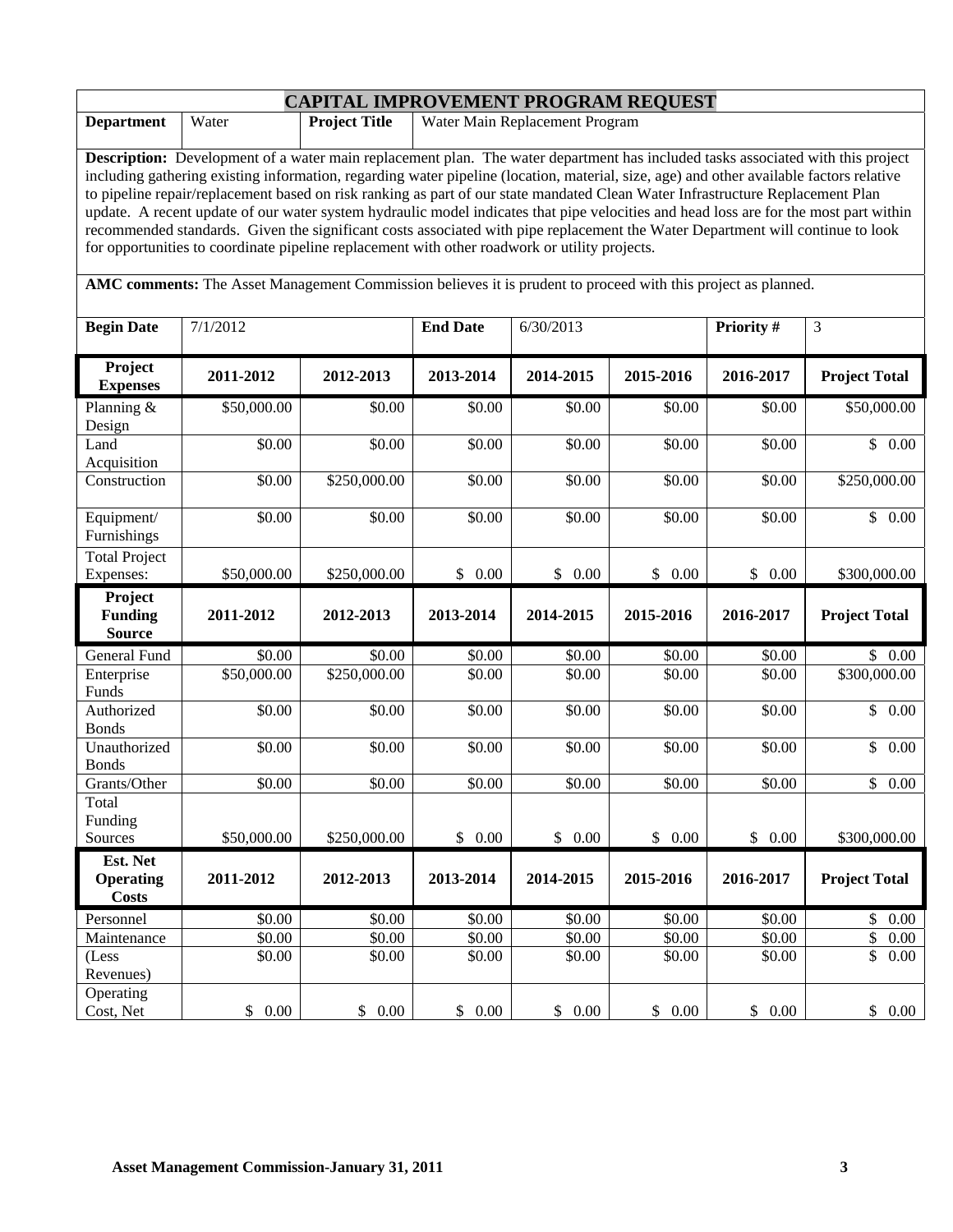| <b>CAPITAL IMPROVEMENT PROGRAM REQUEST</b>                                                                                                                                                                                                                                                                                                                                                                                                                                                                                                                                                                                                                                                                                                                                                                                                                                                            |              |                                               |                    |           |           |            |                          |
|-------------------------------------------------------------------------------------------------------------------------------------------------------------------------------------------------------------------------------------------------------------------------------------------------------------------------------------------------------------------------------------------------------------------------------------------------------------------------------------------------------------------------------------------------------------------------------------------------------------------------------------------------------------------------------------------------------------------------------------------------------------------------------------------------------------------------------------------------------------------------------------------------------|--------------|-----------------------------------------------|--------------------|-----------|-----------|------------|--------------------------|
| <b>Department</b>                                                                                                                                                                                                                                                                                                                                                                                                                                                                                                                                                                                                                                                                                                                                                                                                                                                                                     | Water        | <b>Project Title</b><br>PRV with Chlorination |                    |           |           |            |                          |
| <b>Description:</b> It is anticipated that this will project will be awarded during FY 2011, however, if this schedule is not met then it is to<br>be included in the FY 2012 document. Design, engineering and construction of a PRV and associated mobile chlorination unit at<br>the Bow Hunters Storage reservoir/booster pump vault. The PRV would allow water to be moved from the Slocum High Service<br>Area into the Low Service Area without compromising chlorine residuals in the Low Service. The scope of the project has been<br>modified to include the replacement of the existing booster pump vault at Bow Hunters Tank. An above grade prefab building will<br>house both the PRV and the booster pump and a portable generator will be included in the project.<br>AMC comments: The Asset Management Commission believes it is prudent to proceed with this project as planned. |              |                                               |                    |           |           |            |                          |
| <b>Begin Date</b>                                                                                                                                                                                                                                                                                                                                                                                                                                                                                                                                                                                                                                                                                                                                                                                                                                                                                     | 7/1/2011     |                                               | <b>End Date</b>    | 6/30/2012 |           | Priority # | $\overline{4}$           |
| Project<br><b>Expenses</b>                                                                                                                                                                                                                                                                                                                                                                                                                                                                                                                                                                                                                                                                                                                                                                                                                                                                            | 2011-2012    | 2012-2013                                     | 2013-2014          | 2014-2015 | 2015-2016 | 2016-2017  | <b>Project Total</b>     |
| Planning $&$<br>Design                                                                                                                                                                                                                                                                                                                                                                                                                                                                                                                                                                                                                                                                                                                                                                                                                                                                                | \$0.00       | \$0.00                                        | \$0.00             | \$0.00    | \$0.00    | \$0.00     | \$0.00                   |
| Land<br>Acquisition                                                                                                                                                                                                                                                                                                                                                                                                                                                                                                                                                                                                                                                                                                                                                                                                                                                                                   | \$0.00       | \$0.00                                        | \$0.00             | \$0.00    | \$0.00    | \$0.00     | \$0.00                   |
| Construction                                                                                                                                                                                                                                                                                                                                                                                                                                                                                                                                                                                                                                                                                                                                                                                                                                                                                          | \$525,000.00 | \$0.00                                        | \$0.00             | \$0.00    | \$0.00    | \$0.00     | \$525,000.00             |
| Equipment/<br>Furnishings                                                                                                                                                                                                                                                                                                                                                                                                                                                                                                                                                                                                                                                                                                                                                                                                                                                                             | \$0.00       | \$0.00                                        | \$0.00             | \$0.00    | \$0.00    | \$0.00     | \$0.00                   |
| <b>Total Project</b><br>Expenses:                                                                                                                                                                                                                                                                                                                                                                                                                                                                                                                                                                                                                                                                                                                                                                                                                                                                     | \$525,000.00 | \$0.00                                        | \$0.00             | \$0.00    | \$0.00    | \$0.00     | \$525,000.00             |
| Project<br><b>Funding</b><br><b>Source</b>                                                                                                                                                                                                                                                                                                                                                                                                                                                                                                                                                                                                                                                                                                                                                                                                                                                            | 2011-2012    | 2012-2013                                     | 2013-2014          | 2014-2015 | 2015-2016 | 2016-2017  | <b>Project Total</b>     |
| General Fund                                                                                                                                                                                                                                                                                                                                                                                                                                                                                                                                                                                                                                                                                                                                                                                                                                                                                          | \$0.00       | \$0.00                                        | \$0.00             | \$0.00    | \$0.00    | \$0.00     | \$0.00                   |
| Enterprise<br>Funds                                                                                                                                                                                                                                                                                                                                                                                                                                                                                                                                                                                                                                                                                                                                                                                                                                                                                   | \$525,000.00 | \$0.00                                        | \$0.00             | \$0.00    | \$0.00    | \$0.00     | $\overline{$}525,000.00$ |
| Authorized<br><b>Bonds</b>                                                                                                                                                                                                                                                                                                                                                                                                                                                                                                                                                                                                                                                                                                                                                                                                                                                                            | \$0.00       | \$0.00                                        | $\overline{$}0.00$ | \$0.00    | \$0.00    | \$0.00     | $\overline{\$}$ 0.00     |
| Unauthorized<br><b>Bonds</b>                                                                                                                                                                                                                                                                                                                                                                                                                                                                                                                                                                                                                                                                                                                                                                                                                                                                          | \$0.00       | \$0.00                                        | \$0.00             | \$0.00    | \$0.00    | \$0.00     | $\mathbb{S}$<br>0.00     |
| Grants/Other                                                                                                                                                                                                                                                                                                                                                                                                                                                                                                                                                                                                                                                                                                                                                                                                                                                                                          | \$0.00       | \$0.00                                        | \$0.00             | \$0.00    | \$0.00    | \$0.00     | \$0.00                   |
| Total<br>Funding<br>Sources                                                                                                                                                                                                                                                                                                                                                                                                                                                                                                                                                                                                                                                                                                                                                                                                                                                                           | \$525,000.00 | \$0.00                                        | \$0.00             | \$0.00    | \$0.00    | \$0.00     | \$525,000.00             |
| Est. Net                                                                                                                                                                                                                                                                                                                                                                                                                                                                                                                                                                                                                                                                                                                                                                                                                                                                                              |              |                                               |                    |           |           |            |                          |
| <b>Operating</b><br><b>Costs</b>                                                                                                                                                                                                                                                                                                                                                                                                                                                                                                                                                                                                                                                                                                                                                                                                                                                                      | 2011-2012    | 2012-2013                                     | 2013-2014          | 2014-2015 | 2015-2016 | 2016-2017  | <b>Project Total</b>     |
| Personnel                                                                                                                                                                                                                                                                                                                                                                                                                                                                                                                                                                                                                                                                                                                                                                                                                                                                                             | \$0.00       | \$0.00                                        | \$0.00             | \$0.00    | \$0.00    | \$0.00     | \$0.00                   |
| Maintenance                                                                                                                                                                                                                                                                                                                                                                                                                                                                                                                                                                                                                                                                                                                                                                                                                                                                                           | \$0.00       | \$0.00                                        | \$0.00             | \$0.00    | \$0.00    | \$0.00     | \$<br>0.00               |
| (Less<br>Revenues)                                                                                                                                                                                                                                                                                                                                                                                                                                                                                                                                                                                                                                                                                                                                                                                                                                                                                    | \$0.00       | \$0.00                                        | \$0.00             | \$0.00    | \$0.00    | \$0.00     | \$<br>0.00               |
| Operating<br>Cost, Net                                                                                                                                                                                                                                                                                                                                                                                                                                                                                                                                                                                                                                                                                                                                                                                                                                                                                | \$0.00       | \$0.00                                        | \$0.00             | \$0.00    | \$0.00    | \$ 0.00    | \$0.00                   |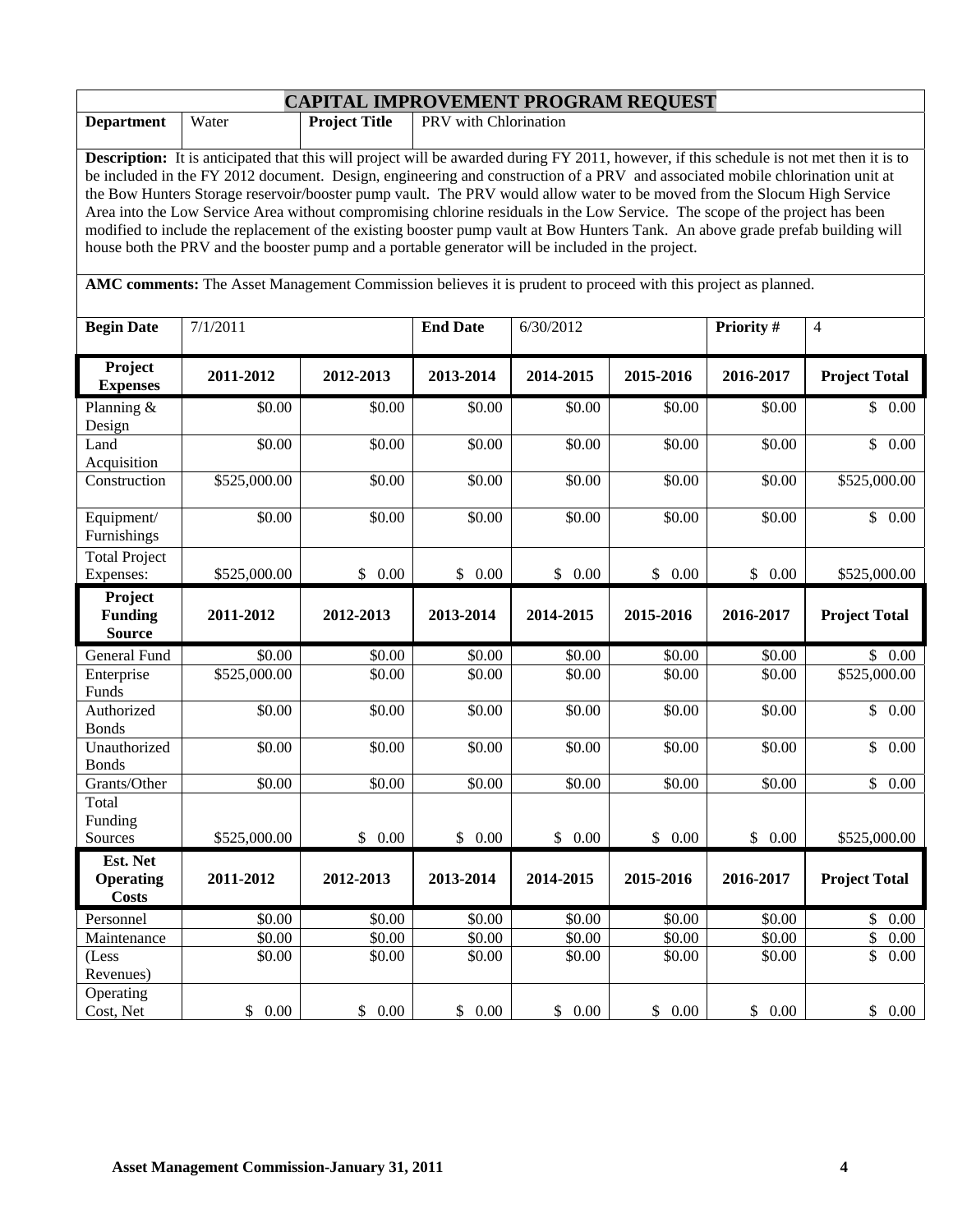|                                                                                                                                                                                                                                                                                                                                                                                                                                                                                                                                                                                                                                                              |              | <b>CAPITAL IMPROVEMENT PROGRAM REQUEST</b>                 |                 |           |           |            |                      |  |
|--------------------------------------------------------------------------------------------------------------------------------------------------------------------------------------------------------------------------------------------------------------------------------------------------------------------------------------------------------------------------------------------------------------------------------------------------------------------------------------------------------------------------------------------------------------------------------------------------------------------------------------------------------------|--------------|------------------------------------------------------------|-----------------|-----------|-----------|------------|----------------------|--|
| <b>Department</b>                                                                                                                                                                                                                                                                                                                                                                                                                                                                                                                                                                                                                                            | Water        | Lead Contaminated Soil Remediation<br><b>Project Title</b> |                 |           |           |            |                      |  |
| <b>Description:</b> Preliminary investigations conducted as part of design and engineering of water storage standpipes resulted in the<br>detection of lead in soils at levels exceeding RIDEM Residential Direct Exposure limits. Clean up at the Forge Road Tank Site is<br>complete and clean up of the Juniper Hill off site properties is complete. Clean up of Juniper Hill onsite contamination is scheduled<br>to occur in the current fiscal year (Spring of 2011 dependent upon new tank being in service and telecommunications equipment<br>removal). This would be followed by Saunderstown during FY 2012.<br>FY 2011/2012 - Saunderstown Tank |              |                                                            |                 |           |           |            |                      |  |
| AMC comments: The Asset Management Commission believes it is prudent to proceed with this project as planned.                                                                                                                                                                                                                                                                                                                                                                                                                                                                                                                                                |              |                                                            |                 |           |           |            |                      |  |
| <b>Begin Date</b>                                                                                                                                                                                                                                                                                                                                                                                                                                                                                                                                                                                                                                            | 7/1/2010     |                                                            | <b>End Date</b> | 6/30/2011 |           | Priority # | $\overline{4}$       |  |
| Project<br><b>Expenses</b>                                                                                                                                                                                                                                                                                                                                                                                                                                                                                                                                                                                                                                   | 2011-2012    | 2012-2013                                                  | 2013-2014       | 2014-2015 | 2015-2016 | 2016-2017  | <b>Project Total</b> |  |
| Planning &<br>Design                                                                                                                                                                                                                                                                                                                                                                                                                                                                                                                                                                                                                                         | \$0.00       | \$0.00                                                     | \$0.00          | \$0.00    | \$0.00    | \$0.00     | \$0.00               |  |
| Land<br>Acquisition                                                                                                                                                                                                                                                                                                                                                                                                                                                                                                                                                                                                                                          | \$0.00       | \$0.00                                                     | \$0.00          | \$0.00    | \$0.00    | \$0.00     | $\mathbb{S}$<br>0.00 |  |
| Construction                                                                                                                                                                                                                                                                                                                                                                                                                                                                                                                                                                                                                                                 | \$550,000.00 | \$0.00                                                     | \$0.00          | \$0.00    | \$0.00    | \$0.00     | \$550,000.00         |  |
| Equipment/<br>Furnishings                                                                                                                                                                                                                                                                                                                                                                                                                                                                                                                                                                                                                                    | \$0.00       | \$0.00                                                     | \$0.00          | \$0.00    | \$0.00    | \$0.00     | \$0.00               |  |
| <b>Total Project</b><br>Expenses:                                                                                                                                                                                                                                                                                                                                                                                                                                                                                                                                                                                                                            | \$550,000.00 | \$0.00                                                     | \$0.00          | \$0.00    | \$0.00    | \$0.00     | \$550,000.00         |  |
| Project<br><b>Funding</b><br><b>Source</b>                                                                                                                                                                                                                                                                                                                                                                                                                                                                                                                                                                                                                   | 2011-2012    | 2012-2013                                                  | 2013-2014       | 2014-2015 | 2015-2016 | 2016-2017  | <b>Project Total</b> |  |
| General Fund                                                                                                                                                                                                                                                                                                                                                                                                                                                                                                                                                                                                                                                 | \$0.00       | \$0.00                                                     | \$0.00          | \$0.00    | \$0.00    | \$0.00     | \$0.00               |  |
| Enterprise<br>Funds                                                                                                                                                                                                                                                                                                                                                                                                                                                                                                                                                                                                                                          | \$550,000.00 | \$0.00                                                     | \$0.00          | \$0.00    | \$0.00    | \$0.00     | \$550,000.00         |  |
| Authorized<br><b>Bonds</b>                                                                                                                                                                                                                                                                                                                                                                                                                                                                                                                                                                                                                                   | \$0.00       | \$0.00                                                     | \$0.00          | \$0.00    | \$0.00    | \$0.00     | \$0.00               |  |
| Unauthorized<br><b>Bonds</b>                                                                                                                                                                                                                                                                                                                                                                                                                                                                                                                                                                                                                                 | \$0.00       | \$0.00                                                     | \$0.00          | \$0.00    | \$0.00    | \$0.00     | $\mathbb{S}$<br>0.00 |  |
| Grants/Other                                                                                                                                                                                                                                                                                                                                                                                                                                                                                                                                                                                                                                                 | \$0.00       | \$0.00                                                     | \$0.00          | \$0.00    | \$0.00    | \$0.00     | $\overline{\$}$ 0.00 |  |
| Total<br>Funding<br>Sources                                                                                                                                                                                                                                                                                                                                                                                                                                                                                                                                                                                                                                  | \$550,000.00 | \$0.00                                                     | \$0.00          | \$0.00    | \$0.00    | \$0.00     | \$550,000.00         |  |
| Est. Net<br><b>Operating</b><br><b>Costs</b>                                                                                                                                                                                                                                                                                                                                                                                                                                                                                                                                                                                                                 | 2011-2012    | 2012-2013                                                  | 2013-2014       | 2014-2015 | 2015-2016 | 2016-2017  | <b>Project Total</b> |  |
| Personnel                                                                                                                                                                                                                                                                                                                                                                                                                                                                                                                                                                                                                                                    | \$0.00       | \$0.00                                                     | \$0.00          | \$0.00    | \$0.00    | \$0.00     | \$0.00               |  |
| Maintenance                                                                                                                                                                                                                                                                                                                                                                                                                                                                                                                                                                                                                                                  | \$0.00       | \$0.00                                                     | \$0.00          | \$0.00    | \$0.00    | \$0.00     | \$<br>0.00           |  |
| (Less<br>Revenues)                                                                                                                                                                                                                                                                                                                                                                                                                                                                                                                                                                                                                                           | \$0.00       | \$0.00                                                     | \$0.00          | \$0.00    | \$0.00    | \$0.00     | \$<br>0.00           |  |
| Operating<br>Cost, Net                                                                                                                                                                                                                                                                                                                                                                                                                                                                                                                                                                                                                                       | \$0.00       | \$0.00                                                     | \$0.00          | \$0.00    | \$0.00    | \$0.00     | \$0.00               |  |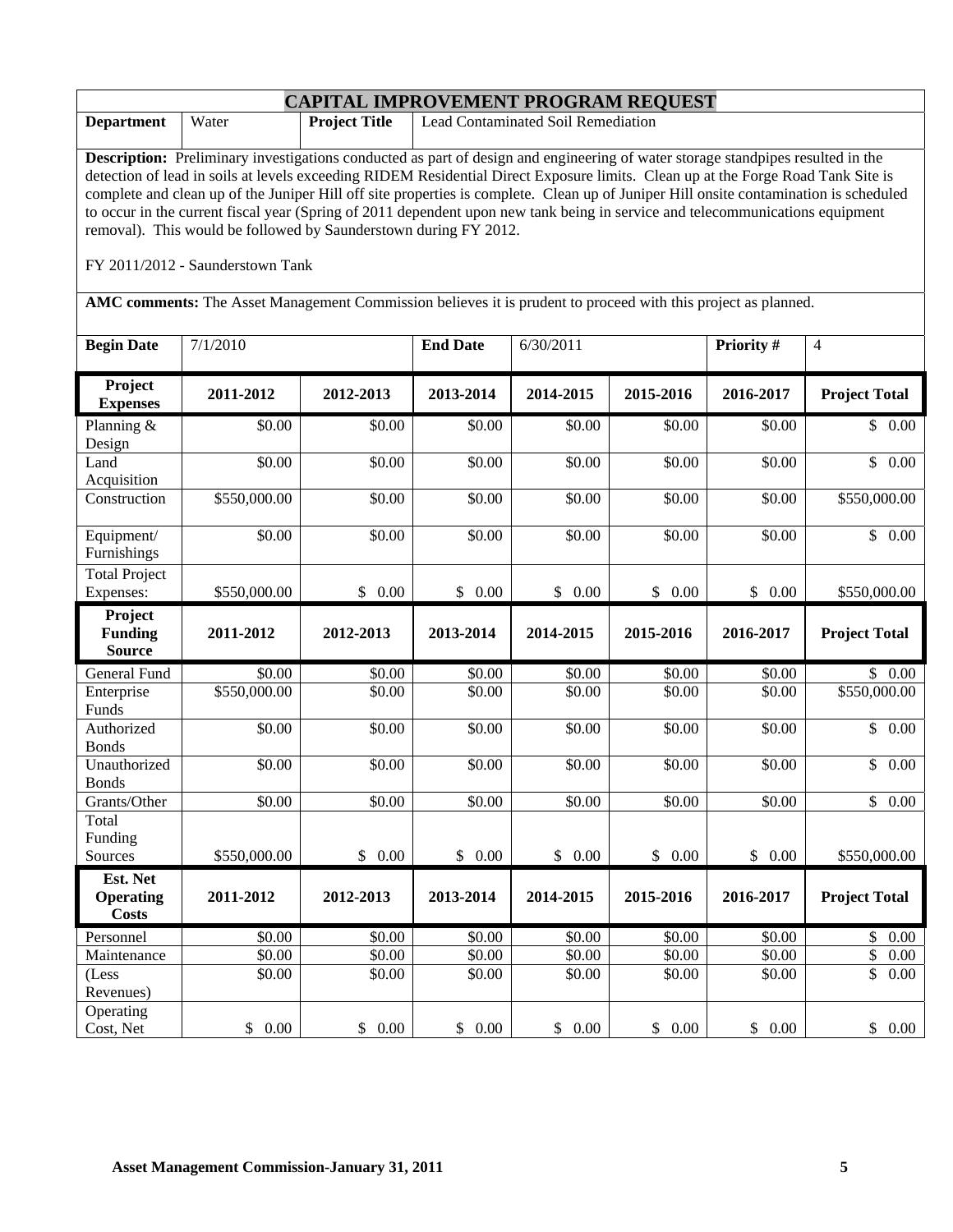| <b>CAPITAL IMPROVEMENT PROGRAM REQUEST</b> |                                                                                                                         |                                                         |                  |                  |                  |                  |                          |  |
|--------------------------------------------|-------------------------------------------------------------------------------------------------------------------------|---------------------------------------------------------|------------------|------------------|------------------|------------------|--------------------------|--|
| <b>Department</b>                          | Recreation                                                                                                              | <b>Project Title</b><br><b>Golf Course Improvements</b> |                  |                  |                  |                  |                          |  |
|                                            | Description: The following projects have been identified by the recent USGA Greens Section Course Evaluation and are    |                                                         |                  |                  |                  |                  |                          |  |
|                                            | recommended to be completed over the next 5 to 6 years, if funding is available.                                        |                                                         |                  |                  |                  |                  |                          |  |
|                                            | Drainage Improvements, Tee Rehabilitation, Tree Removal, Additional Car Paths, Tee and Sand Bunker Rehabilitation.      |                                                         |                  |                  |                  |                  |                          |  |
|                                            | AMC comments: Asset Management recommends that the Committee be updated on the status of the USGA Greens Section Course |                                                         |                  |                  |                  |                  |                          |  |
| Evaluation.                                |                                                                                                                         |                                                         |                  |                  |                  |                  |                          |  |
| <b>Begin Date</b>                          | 7/1/2011                                                                                                                |                                                         | <b>End Date</b>  | 6/30/2017        |                  | Priority #       | $\overline{4}$           |  |
| Project<br><b>Expenses</b>                 | 2011-2012                                                                                                               | 2012-2013                                               | 2013-2014        | 2014-2015        | 2015-2016        | 2016-2017        | <b>Project Total</b>     |  |
| Planning $&$<br>Design                     | \$15,000.00                                                                                                             | \$0.00                                                  | \$0.00           | \$25,000.00      | \$0.00           | \$0.00           | \$40,000.00              |  |
| Land<br>Acquisition                        | \$0.00                                                                                                                  | \$0.00                                                  | \$0.00           | \$0.00           | \$0.00           | \$0.00           | \$0.00                   |  |
| Construction                               | \$35,000.00                                                                                                             | \$50,000.00                                             | \$50,000.00      | \$50,000.00      | \$75,000.00      | \$75,000.00      | \$335,000.00             |  |
| Equipment/<br>Furnishings                  | \$0.00                                                                                                                  | \$0.00                                                  | \$0.00           | \$0.00           | \$0.00           | \$0.00           | \$0.00                   |  |
| <b>Total Project</b><br>Expenses:          | \$50,000.00                                                                                                             | \$50,000.00                                             | \$50,000.00      | \$75,000.00      | \$75,000.00      | \$75,000.00      | \$375,000.00             |  |
| Project<br><b>Funding</b><br><b>Source</b> | 2011-2012                                                                                                               | 2012-2013                                               | 2013-2014        | 2014-2015        | 2015-2016        | 2016-2017        | <b>Project Total</b>     |  |
| General Fund                               | \$0.00                                                                                                                  | \$0.00                                                  | \$0.00           | \$0.00           | \$0.00           | \$0.00           | \$0.00                   |  |
| Enterprise<br>Funds                        | \$50,000.00                                                                                                             | \$50,000.00                                             | \$50,000.00      | \$75,000.00      | \$75,000.00      | \$75,000.00      | \$375,000.00             |  |
| Authorized<br><b>Bonds</b>                 | \$0.00                                                                                                                  | \$0.00                                                  | \$0.00           | \$0.00           | \$0.00           | \$0.00           | $\overline{\$}$ 0.00     |  |
| Unauthorized<br><b>Bonds</b>               | \$0.00                                                                                                                  | \$0.00                                                  | \$0.00           | \$0.00           | \$0.00           | \$0.00           | $\mathbb{S}$<br>0.00     |  |
| Grants/Other                               | \$0.00                                                                                                                  | \$0.00                                                  | \$0.00           | \$0.00           | \$0.00           | \$0.00           | \$<br>0.00               |  |
| Total<br>Funding<br>Sources                | \$50,000.00                                                                                                             | \$50,000.00                                             | \$50,000.00      | \$75,000.00      | \$75,000.00      | \$75,000.00      | \$375,000.00             |  |
| Est. Net<br><b>Operating</b>               | 2011-2012                                                                                                               | 2012-2013                                               | 2013-2014        | 2014-2015        | 2015-2016        | 2016-2017        | <b>Project Total</b>     |  |
| <b>Costs</b>                               |                                                                                                                         |                                                         |                  |                  |                  |                  |                          |  |
| Personnel                                  | \$0.00                                                                                                                  | \$0.00                                                  | \$0.00           | \$0.00           | \$0.00           | \$0.00           | \$0.00                   |  |
| Maintenance                                | \$0.00<br>\$0.00                                                                                                        | \$0.00<br>\$0.00                                        | \$0.00<br>\$0.00 | \$0.00<br>\$0.00 | \$0.00<br>\$0.00 | \$0.00<br>\$0.00 | \$<br>0.00<br>\$<br>0.00 |  |
| (Less<br>Revenues)                         |                                                                                                                         |                                                         |                  |                  |                  |                  |                          |  |
| Operating                                  |                                                                                                                         |                                                         |                  |                  |                  |                  |                          |  |
| Cost, Net                                  | \$0.00                                                                                                                  | \$0.00                                                  | \$0.00           | \$0.00           | \$0.00           | \$0.00           | \$0.00                   |  |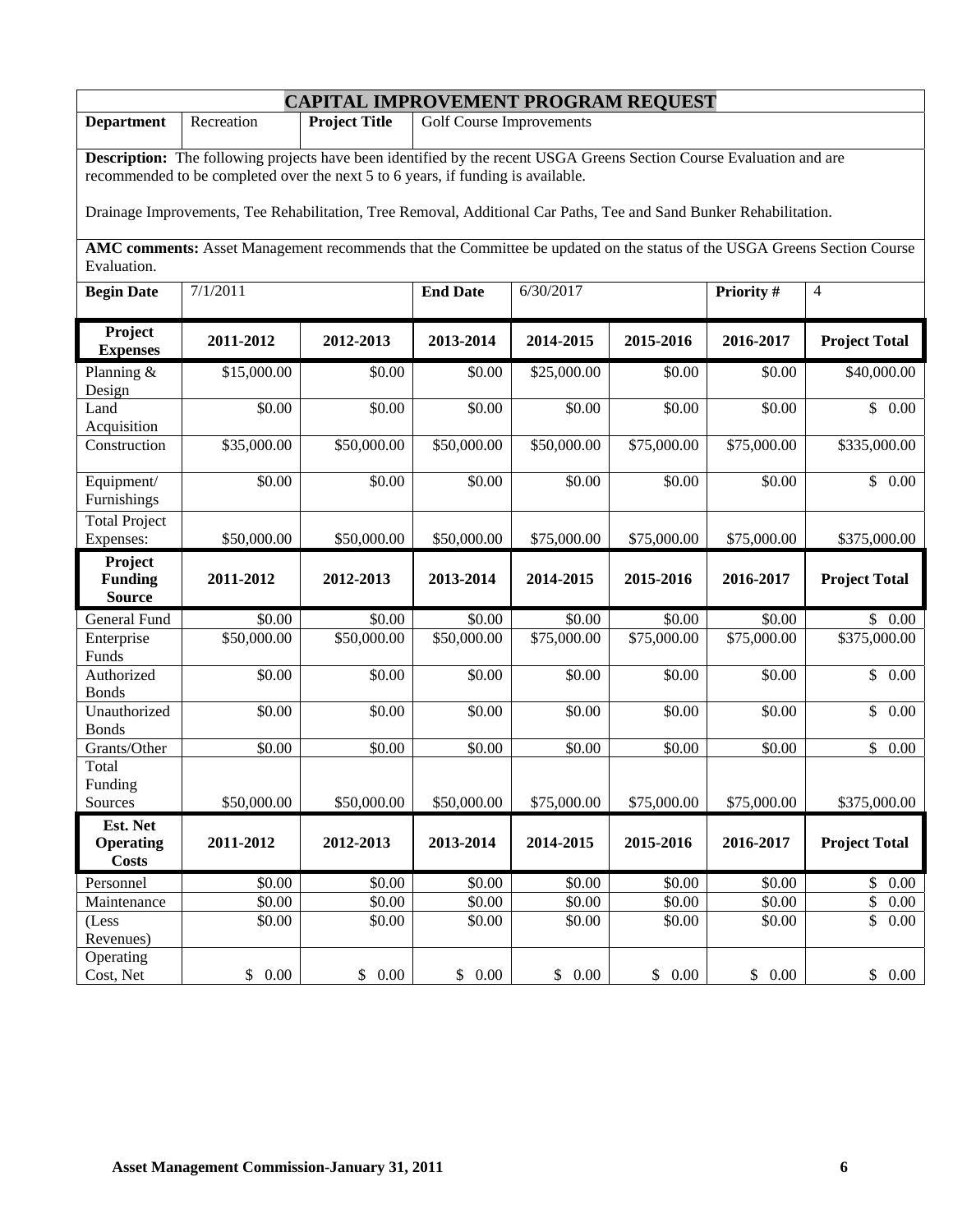|                                                                                                                                                                                                                                                                                                                                                                                                                                                                                                                                                                                                                                                                                                                                                                                                                                                                                                                                                                      | <b>CAPITAL IMPROVEMENT PROGRAM REQUEST</b> |                                                                            |                 |           |           |           |                      |  |
|----------------------------------------------------------------------------------------------------------------------------------------------------------------------------------------------------------------------------------------------------------------------------------------------------------------------------------------------------------------------------------------------------------------------------------------------------------------------------------------------------------------------------------------------------------------------------------------------------------------------------------------------------------------------------------------------------------------------------------------------------------------------------------------------------------------------------------------------------------------------------------------------------------------------------------------------------------------------|--------------------------------------------|----------------------------------------------------------------------------|-----------------|-----------|-----------|-----------|----------------------|--|
| <b>Department</b>                                                                                                                                                                                                                                                                                                                                                                                                                                                                                                                                                                                                                                                                                                                                                                                                                                                                                                                                                    | Water/Planning                             | Land Acq for New Supply Source Dev & Watershed Pro<br><b>Project Title</b> |                 |           |           |           |                      |  |
| <b>Description:</b> In 1999 the Water Department initiated a hydro study to identify potential sites for water supply development.<br>Installation of a production well on one identified site will be completed this current fiscal year. It is the water department and<br>planning department's objective to acquire additional properties that have the potential for water supply development and<br>surrounding property to protect the Town's drinking water quality. In addition to use of the Water Department enterprise fund, we<br>will seek creative methods of financing land acquisition including grant funding, for open space or recreational purposes, to purchase<br>the required 20 acres surrounding a potential wellhead, as well as possible additional land for future recreational or groundwater<br>protection purposes.<br>AMC comments: The Asset Management Commission believes it is prudent to proceed with this project as planned. |                                            |                                                                            |                 |           |           |           |                      |  |
| <b>Begin Date</b>                                                                                                                                                                                                                                                                                                                                                                                                                                                                                                                                                                                                                                                                                                                                                                                                                                                                                                                                                    | 7/1/2011                                   |                                                                            | <b>End Date</b> | 6/30/2014 |           | Priority# | 5                    |  |
|                                                                                                                                                                                                                                                                                                                                                                                                                                                                                                                                                                                                                                                                                                                                                                                                                                                                                                                                                                      |                                            |                                                                            |                 |           |           |           |                      |  |
| Project<br><b>Expenses</b>                                                                                                                                                                                                                                                                                                                                                                                                                                                                                                                                                                                                                                                                                                                                                                                                                                                                                                                                           | 2011-2012                                  | 2012-2013                                                                  | 2013-2014       | 2014-2015 | 2015-2016 | 2016-2017 | <b>Project Total</b> |  |
| Planning &<br>Design                                                                                                                                                                                                                                                                                                                                                                                                                                                                                                                                                                                                                                                                                                                                                                                                                                                                                                                                                 | \$0.00                                     | \$0.00                                                                     | \$0.00          | \$0.00    | \$0.00    | \$0.00    | \$0.00               |  |
| Land<br>Acquisition                                                                                                                                                                                                                                                                                                                                                                                                                                                                                                                                                                                                                                                                                                                                                                                                                                                                                                                                                  | \$750,000.00                               | \$0.00                                                                     | \$750,000.00    | \$0.00    | \$0.00    | \$0.00    | \$1,500,000.00       |  |
| Construction                                                                                                                                                                                                                                                                                                                                                                                                                                                                                                                                                                                                                                                                                                                                                                                                                                                                                                                                                         | \$0.00                                     | \$0.00                                                                     | \$0.00          | \$0.00    | \$0.00    | \$0.00    | $\overline{\$}$ 0.00 |  |
| Equipment/<br>Furnishings                                                                                                                                                                                                                                                                                                                                                                                                                                                                                                                                                                                                                                                                                                                                                                                                                                                                                                                                            | \$0.00                                     | \$0.00                                                                     | \$0.00          | \$0.00    | \$0.00    | \$0.00    | \$0.00               |  |
| <b>Total Project</b><br>Expenses:                                                                                                                                                                                                                                                                                                                                                                                                                                                                                                                                                                                                                                                                                                                                                                                                                                                                                                                                    | \$750,000.00                               | \$0.00                                                                     | \$750,000.00    | \$0.00    | \$0.00    | \$0.00    | \$1,500,000.00       |  |
| Project<br><b>Funding</b><br><b>Source</b>                                                                                                                                                                                                                                                                                                                                                                                                                                                                                                                                                                                                                                                                                                                                                                                                                                                                                                                           | 2011-2012                                  | 2012-2013                                                                  | 2013-2014       | 2014-2015 | 2015-2016 | 2016-2017 | <b>Project Total</b> |  |
| General Fund                                                                                                                                                                                                                                                                                                                                                                                                                                                                                                                                                                                                                                                                                                                                                                                                                                                                                                                                                         | \$0.00                                     | \$0.00                                                                     | \$0.00          | \$0.00    | \$0.00    | \$0.00    | \$0.00               |  |
| Enterprise<br>Funds                                                                                                                                                                                                                                                                                                                                                                                                                                                                                                                                                                                                                                                                                                                                                                                                                                                                                                                                                  | \$450,000.00                               | \$0.00                                                                     | \$450,000.00    | \$0.00    | \$0.00    | \$0.00    | \$900,000.00         |  |
| Authorized<br><b>Bonds</b>                                                                                                                                                                                                                                                                                                                                                                                                                                                                                                                                                                                                                                                                                                                                                                                                                                                                                                                                           | \$0.00                                     | \$0.00                                                                     | \$0.00          | \$0.00    | \$0.00    | \$0.00    | \$0.00               |  |
| Unauthorized<br><b>Bonds</b>                                                                                                                                                                                                                                                                                                                                                                                                                                                                                                                                                                                                                                                                                                                                                                                                                                                                                                                                         | \$0.00                                     | \$0.00                                                                     | \$0.00          | \$0.00    | \$0.00    | \$0.00    | $\mathbb{S}$<br>0.00 |  |
| Grants/Other                                                                                                                                                                                                                                                                                                                                                                                                                                                                                                                                                                                                                                                                                                                                                                                                                                                                                                                                                         | \$300,000.00                               | \$0.00                                                                     | \$300,000.00    | \$0.00    | \$0.00    | \$0.00    | \$600,000.00         |  |
| Total<br>Funding<br>Sources                                                                                                                                                                                                                                                                                                                                                                                                                                                                                                                                                                                                                                                                                                                                                                                                                                                                                                                                          | \$750,000.00                               | \$0.00                                                                     | \$750,000.00    | \$0.00    | \$0.00    | \$0.00    | \$1,500,000.00       |  |
| Est. Net<br><b>Operating</b><br><b>Costs</b>                                                                                                                                                                                                                                                                                                                                                                                                                                                                                                                                                                                                                                                                                                                                                                                                                                                                                                                         | 2011-2012                                  | 2012-2013                                                                  | 2013-2014       | 2014-2015 | 2015-2016 | 2016-2017 | <b>Project Total</b> |  |
| Personnel                                                                                                                                                                                                                                                                                                                                                                                                                                                                                                                                                                                                                                                                                                                                                                                                                                                                                                                                                            | $\sqrt{$0.00}$                             | \$0.00                                                                     | \$0.00          | \$0.00    | \$0.00    | \$0.00    | \$0.00               |  |
| Maintenance                                                                                                                                                                                                                                                                                                                                                                                                                                                                                                                                                                                                                                                                                                                                                                                                                                                                                                                                                          | \$0.00                                     | \$0.00                                                                     | \$0.00          | \$0.00    | \$0.00    | \$0.00    | $\sqrt{2}$<br>0.00   |  |
| (Less<br>Revenues)                                                                                                                                                                                                                                                                                                                                                                                                                                                                                                                                                                                                                                                                                                                                                                                                                                                                                                                                                   | \$0.00                                     | \$0.00                                                                     | \$0.00          | \$0.00    | \$0.00    | \$0.00    | \$<br>0.00           |  |
| Operating<br>Cost, Net                                                                                                                                                                                                                                                                                                                                                                                                                                                                                                                                                                                                                                                                                                                                                                                                                                                                                                                                               | \$0.00                                     | \$0.00                                                                     | \$0.00          | \$0.00    | \$0.00    | \$0.00    | \$0.00               |  |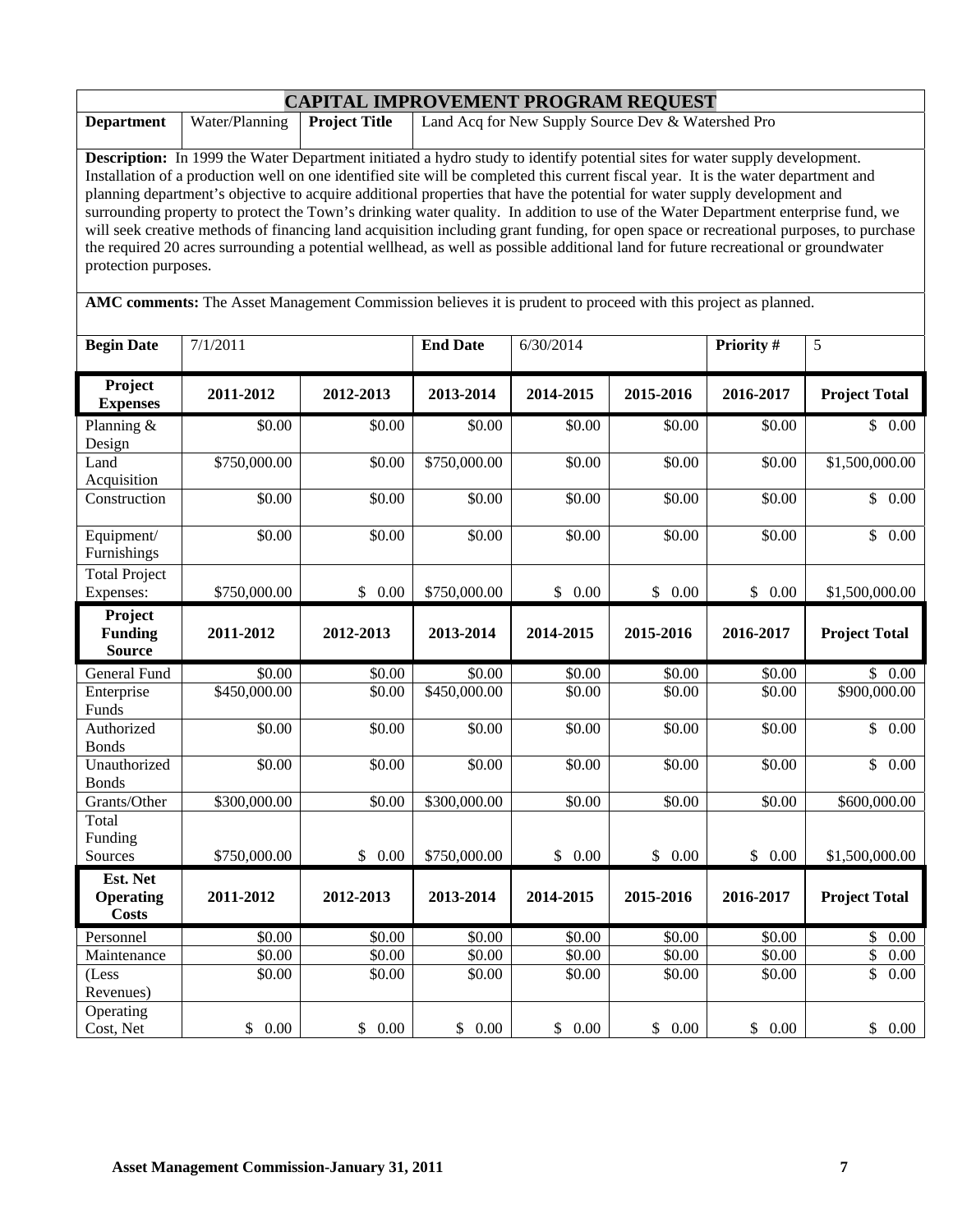| <b>CAPITAL IMPROVEMENT PROGRAM REQUEST</b>                                                                                                |                                                                                                                               |                      |                                                                                                                                           |  |  |  |  |
|-------------------------------------------------------------------------------------------------------------------------------------------|-------------------------------------------------------------------------------------------------------------------------------|----------------------|-------------------------------------------------------------------------------------------------------------------------------------------|--|--|--|--|
| <b>Department</b>                                                                                                                         | Public Works                                                                                                                  | <b>Project Title</b> | Road Maintenance Projects                                                                                                                 |  |  |  |  |
|                                                                                                                                           |                                                                                                                               |                      |                                                                                                                                           |  |  |  |  |
| <b>Description:</b> The goal of this department is to continue to bid an annual road paving contract. The road paving program prioritizes |                                                                                                                               |                      |                                                                                                                                           |  |  |  |  |
| roads with the greatest deficiencies, as established by an independent road survey. This survey rates roads based on engineering          |                                                                                                                               |                      |                                                                                                                                           |  |  |  |  |
| parameters such as based failure, drainage and traffic volume. These parameters translate into a rating of "excellent" to "failed" for    |                                                                                                                               |                      |                                                                                                                                           |  |  |  |  |
|                                                                                                                                           |                                                                                                                               |                      | each road. Based on the latest survey, completed over 6 years ago, there are still over 40 roads classified as "poor". The current        |  |  |  |  |
|                                                                                                                                           |                                                                                                                               |                      | budget of \$100,000 allows for only 1 to 2 miles of road resurfacing. In addition, last year's budget shortfall forced the town to cancel |  |  |  |  |
|                                                                                                                                           |                                                                                                                               |                      | its annual bid. The Town received \$1.1 million in Federal Stimulus money last year for our road program. That project is                 |  |  |  |  |
|                                                                                                                                           | anticipated to be completed by the summer of 2011. Although this provides a boost to a program significantly underfunded, the |                      |                                                                                                                                           |  |  |  |  |
|                                                                                                                                           |                                                                                                                               |                      | funding projections below attempt to bring this program to a more realistic funding level, and assumes a bond referendum in 2014.         |  |  |  |  |
|                                                                                                                                           |                                                                                                                               |                      | In order to achieve a 20 to 25 year life cycle for this program, \$500,000 per year is required. Funding from the Highway Operations      |  |  |  |  |
|                                                                                                                                           |                                                                                                                               |                      | will remain at \$100,000 per year, with the balance to be funded from Town Capital Reserve.                                               |  |  |  |  |

**AMC comments:** The Commission strongly believes these projects are continually underfunded and the importance of this project cannot be overestimated. The underfunding has resulted in a significant deterioration of town roads.

| <b>Begin Date</b>                            | 7/1/2011       |              | <b>End Date</b> | 6/30/2017    |              | Priority #   | $\mathbf{1}$            |
|----------------------------------------------|----------------|--------------|-----------------|--------------|--------------|--------------|-------------------------|
| Project<br><b>Expenses</b>                   | 2011-2012      | 2012-2013    | 2013-2014       | 2014-2015    | 2015-2016    | 2016-2017    | <b>Project Total</b>    |
| Planning &<br>Design                         | \$0.00         | \$0.00       | \$0.00          | \$0.00       | \$0.00       | \$0.00       | \$0.00                  |
| Land<br>Acquisition                          | \$0.00         | \$0.00       | \$0.00          | \$0.00       | \$0.00       | \$0.00       | $\overline{\$}$<br>0.00 |
| Construction                                 | \$1,200,000.00 | \$125,000.00 | \$150,000.00    | \$500,000.00 | \$500,000.00 | \$500,000.00 | \$2,975,000.00          |
| Equipment/<br>Furnishings                    | \$0.00         | \$0.00       | \$0.00          | \$0.00       | \$0.00       | \$0.00       | $\mathbb{S}$<br>0.00    |
| <b>Total Project</b><br>Expenses:            | \$1,200,000.00 | \$125,000.00 | \$150,000.00    | \$500,000.00 | \$500,000.00 | \$500,000.00 | \$2,975,000.00          |
| Project<br><b>Funding</b><br><b>Source</b>   | 2011-2012      | 2012-2013    | 2013-2014       | 2014-2015    | 2015-2016    | 2016-2017    | <b>Project Total</b>    |
| <b>General Fund</b>                          | \$100,000.00   | \$125,000.00 | \$150,000.00    | \$175,000.00 | \$200,000.00 | \$225,000.00 | \$975,000.00            |
| Enterprise<br>Funds                          | \$0.00         | \$0.00       | \$0.00          | \$0.00       | \$0.00       | \$0.00       | \$<br>0.00              |
| Authorized<br><b>Bonds</b>                   | \$0.00         | \$0.00       | \$0.00          | \$0.00       | \$0.00       | \$0.00       | \$<br>0.00              |
| Unauthorized<br><b>Bonds</b>                 | \$0.00         | \$0.00       | \$0.00          | \$325,000.00 | \$300,000.00 | \$275,000.00 | \$900,000.00            |
| Grants/Other                                 | \$1,100,000.00 | \$0.00       | \$0.00          | \$0.00       | \$0.00       | \$0.00       | \$1,100,000.00          |
| Total<br>Funding                             |                |              |                 |              |              |              |                         |
| Sources                                      | \$1,200,000.00 | \$125,000.00 | \$150,000.00    | \$500,000.00 | \$500,000.00 | \$500,000.00 | \$2,975,000.00          |
| Est. Net<br><b>Operating</b><br><b>Costs</b> | 2011-2012      | 2012-2013    | 2013-2014       | 2014-2015    | 2015-2016    | 2016-2017    | <b>Project Total</b>    |
| Personnel                                    | \$0.00         | \$0.00       | \$0.00          | \$0.00       | \$0.00       | \$0.00       | \$<br>0.00              |
| Maintenance                                  | \$0.00         | \$0.00       | \$0.00          | \$0.00       | \$0.00       | \$0.00       | $\overline{\$}$<br>0.00 |
| (Less<br>Revenues)                           | \$0.00         | \$0.00       | \$0.00          | \$0.00       | \$0.00       | \$0.00       | $\overline{\$}$<br>0.00 |
| Operating<br>Cost, Net                       | \$0.00         | \$0.00       | \$0.00          | \$0.00       | \$0.00       | \$0.00       | 0.00<br>$\mathbb{S}$    |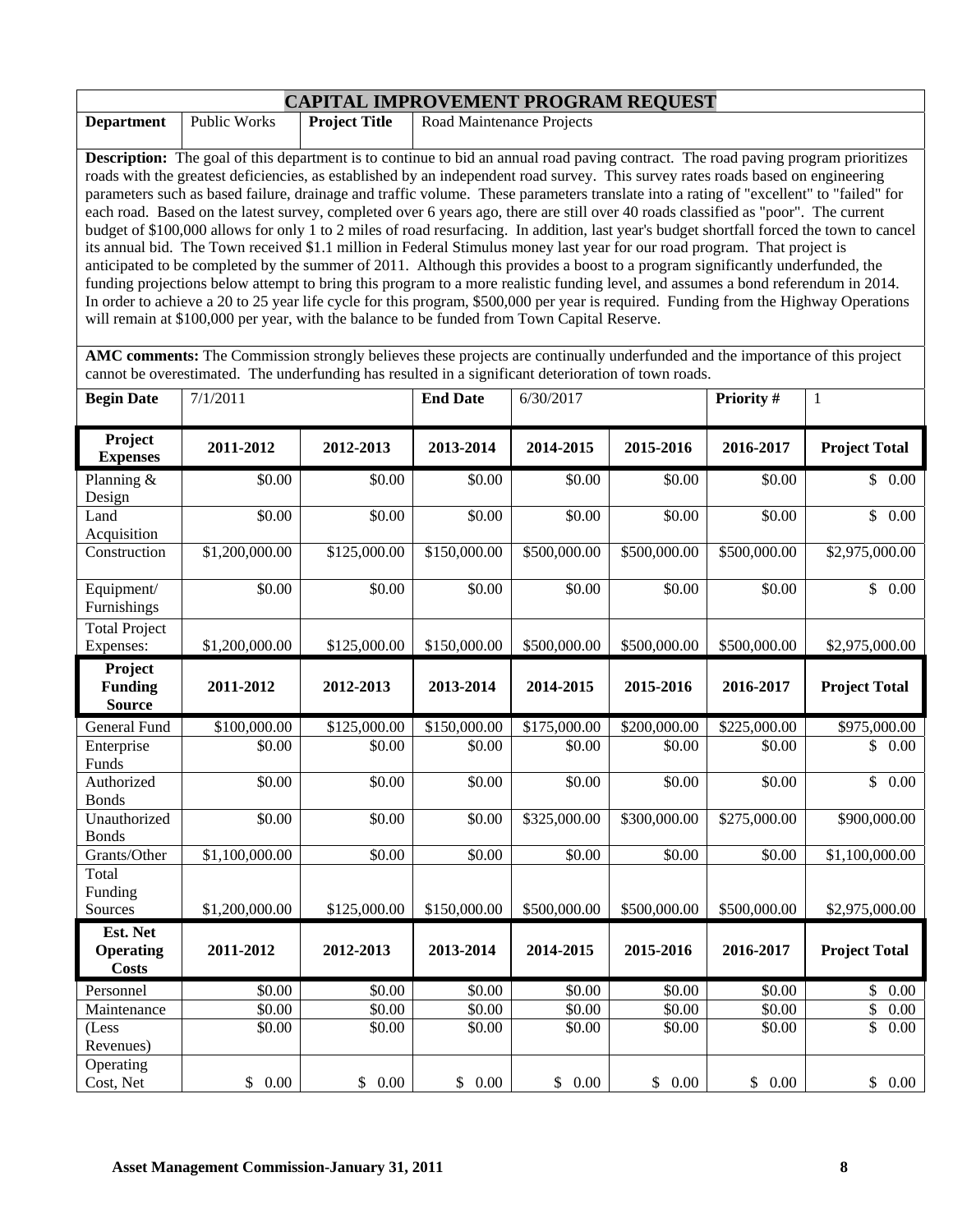| <b>CAPITAL IMPROVEMENT PROGRAM REQUEST</b>                                                                                                                                                                                                                                                                                                                                                                                                                                                                       |                     |                                          |                    |             |           |            |                      |
|------------------------------------------------------------------------------------------------------------------------------------------------------------------------------------------------------------------------------------------------------------------------------------------------------------------------------------------------------------------------------------------------------------------------------------------------------------------------------------------------------------------|---------------------|------------------------------------------|--------------------|-------------|-----------|------------|----------------------|
| <b>Department</b>                                                                                                                                                                                                                                                                                                                                                                                                                                                                                                | <b>Public Works</b> | <b>Project Title</b><br>Roofing Projects |                    |             |           |            |                      |
| Description: Various roof replacement projects are anticipated in the next few years and will be funded from Town Capital<br>Reserve. Scheduled roofing projects include Fire Station 3, Wickford Restrooms, Wilson Park Maintenance and Concession.<br>Several buildings on hold until pending decisions on the fate of these facilities include the Town Hall Annex and the Beechwood<br>House. The Town is also working with the School Department in combining roof projects under these proposed contracts. |                     |                                          |                    |             |           |            |                      |
| AMC comments: The Commission believes the town must invest in the maintenance of town-owned buildings in line with the long-<br>term plan.                                                                                                                                                                                                                                                                                                                                                                       |                     |                                          |                    |             |           |            |                      |
| <b>Begin Date</b>                                                                                                                                                                                                                                                                                                                                                                                                                                                                                                | 7/1/2011            |                                          | <b>End Date</b>    | 6/30/2015   |           | Priority # | $\mathbf{1}$         |
| Project<br><b>Expenses</b>                                                                                                                                                                                                                                                                                                                                                                                                                                                                                       | 2011-2012           | 2012-2013                                | 2013-2014          | 2014-2015   | 2015-2016 | 2016-2017  | <b>Project Total</b> |
| Planning $&$<br>Design                                                                                                                                                                                                                                                                                                                                                                                                                                                                                           | \$10,000.00         | \$0.00                                   | \$10,000.00        | \$0.00      | \$0.00    | \$0.00     | \$20,000.00          |
| Land<br>Acquisition                                                                                                                                                                                                                                                                                                                                                                                                                                                                                              | \$0.00              | \$0.00                                   | \$0.00             | \$0.00      | \$0.00    | \$0.00     | \$0.00               |
| Construction                                                                                                                                                                                                                                                                                                                                                                                                                                                                                                     | \$50,000.00         | \$50,000.00                              | \$50,000.00        | \$50,000.00 | \$0.00    | \$0.00     | \$200,000.00         |
| Equipment/<br>Furnishings                                                                                                                                                                                                                                                                                                                                                                                                                                                                                        | \$0.00              | \$0.00                                   | \$0.00             | \$0.00      | \$0.00    | \$0.00     | \$0.00               |
| <b>Total Project</b><br>Expenses:                                                                                                                                                                                                                                                                                                                                                                                                                                                                                | \$60,000.00         | \$50,000.00                              | \$60,000.00        | \$50,000.00 | \$0.00    | \$0.00     | \$220,000.00         |
| Project<br><b>Funding</b><br><b>Source</b>                                                                                                                                                                                                                                                                                                                                                                                                                                                                       | 2011-2012           | 2012-2013                                | 2013-2014          | 2014-2015   | 2015-2016 | 2016-2017  | <b>Project Total</b> |
| General Fund                                                                                                                                                                                                                                                                                                                                                                                                                                                                                                     | \$60,000.00         | \$50,000.00                              | \$60,000.00        | \$50,000.00 | \$0.00    | \$0.00     | \$220,000.00         |
| Enterprise<br>Funds                                                                                                                                                                                                                                                                                                                                                                                                                                                                                              | \$0.00              | \$0.00                                   | \$0.00             | \$0.00      | \$0.00    | \$0.00     | \$<br>0.00           |
| Authorized<br><b>Bonds</b>                                                                                                                                                                                                                                                                                                                                                                                                                                                                                       | \$0.00              | \$0.00                                   | \$0.00             | \$0.00      | \$0.00    | \$0.00     | $\mathbb{S}$<br>0.00 |
| Unauthorized<br><b>Bonds</b>                                                                                                                                                                                                                                                                                                                                                                                                                                                                                     | $\overline{$}0.00$  | \$0.00                                   | $\overline{50.00}$ | \$0.00      | \$0.00    | \$0.00     | $\mathbb{S}$<br>0.00 |
| Grants/Other                                                                                                                                                                                                                                                                                                                                                                                                                                                                                                     | \$0.00              | \$0.00                                   | \$0.00             | \$0.00      | \$0.00    | \$0.00     | $\mathbb{S}$<br>0.00 |
| Total<br>Funding<br>Sources                                                                                                                                                                                                                                                                                                                                                                                                                                                                                      | \$60,000.00         | \$50,000.00                              | \$60,000.00        | \$50,000.00 | \$0.00    | \$0.00     | \$220,000.00         |
| Est. Net<br><b>Operating</b><br><b>Costs</b>                                                                                                                                                                                                                                                                                                                                                                                                                                                                     | 2011-2012           | 2012-2013                                | 2013-2014          | 2014-2015   | 2015-2016 | 2016-2017  | <b>Project Total</b> |
| Personnel                                                                                                                                                                                                                                                                                                                                                                                                                                                                                                        | \$0.00              | \$0.00                                   | \$0.00             | \$0.00      | \$0.00    | \$0.00     | \$<br>0.00           |
| Maintenance                                                                                                                                                                                                                                                                                                                                                                                                                                                                                                      | \$0.00              | \$0.00                                   | \$0.00             | \$0.00      | \$0.00    | \$0.00     | \$<br>0.00           |
| (Less)<br>Revenues)                                                                                                                                                                                                                                                                                                                                                                                                                                                                                              | \$0.00              | \$0.00                                   | \$0.00             | \$0.00      | \$0.00    | \$0.00     | \$<br>0.00           |
| Operating<br>Cost, Net                                                                                                                                                                                                                                                                                                                                                                                                                                                                                           | \$0.00              | \$0.00                                   | \$0.00             | \$0.00      | \$0.00    | \$0.00     | \$0.00               |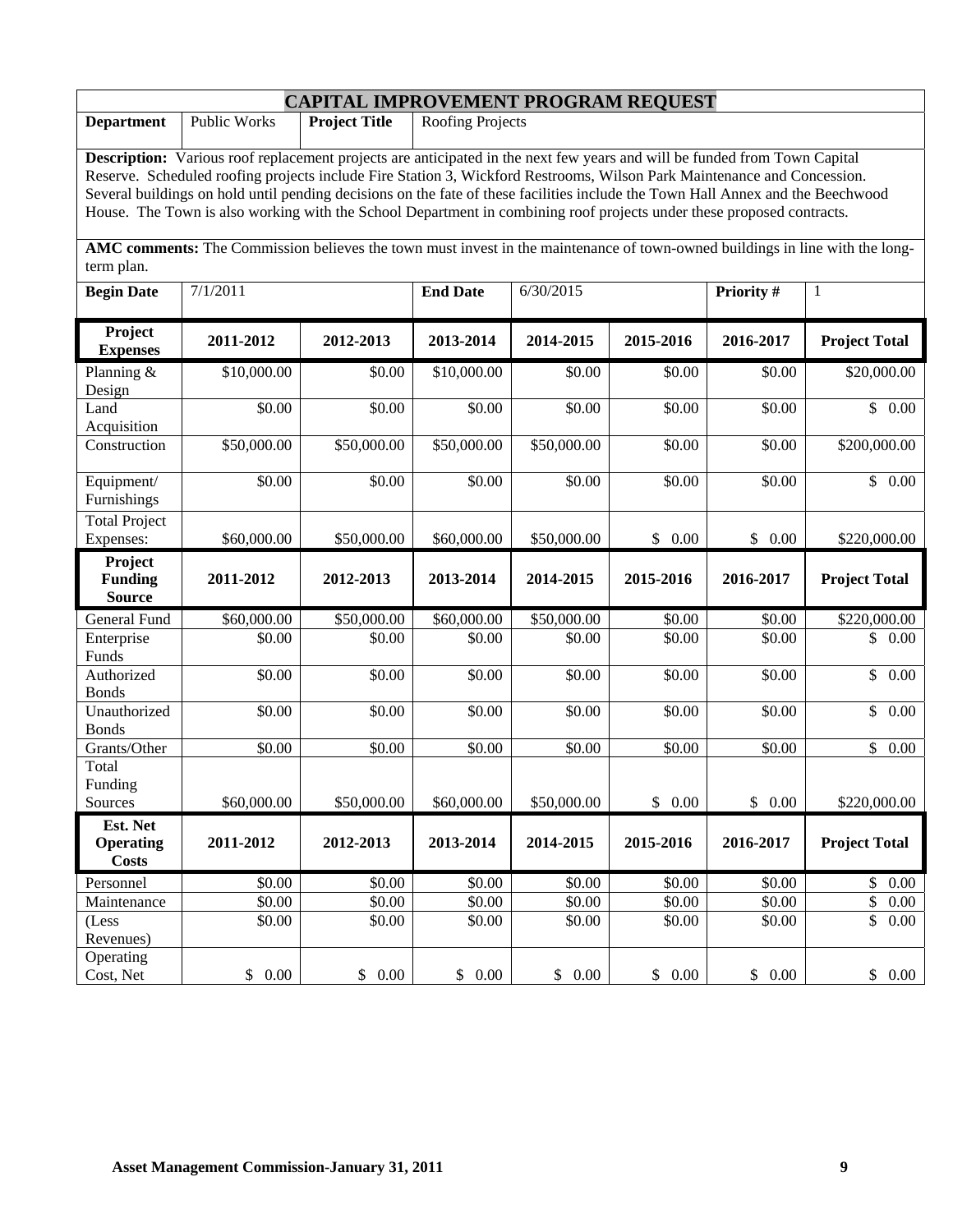| <b>CAPITAL IMPROVEMENT PROGRAM REQUEST</b>                                                                                           |                                                                                                                               |                      |                                                                                                                                   |  |  |  |  |
|--------------------------------------------------------------------------------------------------------------------------------------|-------------------------------------------------------------------------------------------------------------------------------|----------------------|-----------------------------------------------------------------------------------------------------------------------------------|--|--|--|--|
| <b>Department</b>                                                                                                                    | Planning                                                                                                                      | <b>Project Title</b> | Post Road Sewers (multiple phases)                                                                                                |  |  |  |  |
|                                                                                                                                      |                                                                                                                               |                      |                                                                                                                                   |  |  |  |  |
| <b>Description:</b> The Town of North Kingstown completed a Wastewater Facility Plan for sewers for the Post Road Corridor in August |                                                                                                                               |                      |                                                                                                                                   |  |  |  |  |
|                                                                                                                                      | 2009. That plan broke Post Road into 2 major phases, Post Road North and Post Roach South. Each of those phases was further   |                      |                                                                                                                                   |  |  |  |  |
| broken down into sub-phases to be designed and built over multiple years. Installing sewers in Post Road will allow for the          |                                                                                                                               |                      |                                                                                                                                   |  |  |  |  |
|                                                                                                                                      |                                                                                                                               |                      | redevelopment of the Post Road Corridor consistent with the Post Road Corridor Planning efforts. Post Road Phase 1 South was      |  |  |  |  |
|                                                                                                                                      |                                                                                                                               |                      | approved in 2009 for \$10,000,000 including the upgrades to the QDC treatment facility which will cost approximately \$5,000,000. |  |  |  |  |
|                                                                                                                                      |                                                                                                                               |                      | Post Road Phase II South including Sauga Point and a residential area off of Post Road will cost \$9,200,000 and was approved on  |  |  |  |  |
|                                                                                                                                      | November 2, 2010. Build out of Post Road South Phases I and II will go beyond the 2017 timeframe. Post Road North Phases 1-3, |                      |                                                                                                                                   |  |  |  |  |
| covering the commercial portions of Post Road North will cost approximately \$11,000,000. Personnel and maintenance costs will be    |                                                                                                                               |                      |                                                                                                                                   |  |  |  |  |
|                                                                                                                                      |                                                                                                                               |                      | handled through a third party contract, to be paid by the sewer usage/flow fees.                                                  |  |  |  |  |
|                                                                                                                                      |                                                                                                                               |                      |                                                                                                                                   |  |  |  |  |

**AMC comments:** This is a self-reimbursing project with economic benefits.

| <b>Begin Date</b>                            | 7/1/2011             |                          | <b>End Date</b>        | 6/30/2017              |                        | Priority #             | $\overline{2}$                  |
|----------------------------------------------|----------------------|--------------------------|------------------------|------------------------|------------------------|------------------------|---------------------------------|
| Project<br><b>Expenses</b>                   | 2011-2012            | 2012-2013                | 2013-2014              | 2014-2015              | 2015-2016              | 2016-2017              | <b>Project Total</b>            |
| Planning &<br>Design                         | \$300,000.00         | \$400,000.00             | \$300,000.00           | \$200,000.00           | \$200,000.00           | \$200,000.00           | \$1,600,000.00                  |
| Land<br>Acquisition                          | \$0.00               | \$0.00                   | \$0.00                 | \$0.00                 | \$0.00                 | \$0.00                 | $\mathbb{S}$<br>0.00            |
| Construction                                 | \$0.00               | \$2,000,000.00           | \$2,400,000.<br>$00\,$ | \$3,500,000.<br>$00\,$ | \$3,500,000.<br>00     | \$3,000,000.<br>$00\,$ | \$14,400,000.00                 |
| Equipment/<br>Furnishings                    | \$0.00               | \$0.00                   | \$0.00                 | \$0.00                 | \$0.00                 | \$0.00                 | \$0.00                          |
| <b>Total Project</b><br>Expenses:            | \$300,000.00         | \$2,400,000.00           | \$2,700,000.<br>00     | \$3,700,000.<br>$00\,$ | \$3,700,000.<br>$00\,$ | \$3,200,000.<br>00     | \$16,000,000.00                 |
| Project<br><b>Funding</b><br><b>Source</b>   | 2011-2012            | 2012-2013                | 2013-2014              | 2014-2015              | 2015-2016              | 2016-2017              | <b>Project Total</b>            |
| General Fund                                 | \$0.00               | \$0.00                   | \$0.00                 | \$0.00                 | \$0.00                 | \$0.00                 | \$<br>$0.00\,$                  |
| Enterprise<br>Funds                          | \$0.00               | \$0.00                   | \$0.00                 | \$0.00                 | \$0.00                 | \$0.00                 | $\overline{\mathbb{S}}$<br>0.00 |
| Authorized<br><b>Bonds</b>                   | \$0.00               | \$0.00                   | \$0.00                 | \$0.00                 | \$0.00                 | \$0.00                 | $\overline{\mathbb{S}}$<br>0.00 |
| Unauthorized<br><b>Bonds</b>                 | \$300,000.00         | \$2,400,000.00           | \$2,700,000.<br>$00\,$ | \$3,700,000.<br>$00\,$ | \$3,700,000.<br>00     | \$3,200,000.<br>$00\,$ | \$16,000,000.00                 |
| Grants/Other<br>Total                        | \$0.00               | \$0.00                   | \$0.00                 | \$0.00                 | \$0.00                 | \$0.00                 | $\overline{\mathbb{S}}$<br>0.00 |
| Funding<br>Sources                           | \$300,000.00         | \$2,400,000.00           | \$2,700,000.<br>00     | \$3,700,000.<br>$00\,$ | \$3,700,000.<br>$00\,$ | \$3,200,000.<br>00     | \$16,000,000.00                 |
| Est. Net<br><b>Operating</b><br><b>Costs</b> | 2011-2012            | 2012-2013                | 2013-2014              | 2014-2015              | 2015-2016              | 2016-2017              | <b>Project Total</b>            |
| Personnel                                    | \$0.00               | \$0.00                   | \$0.00                 | \$0.00                 | \$0.00                 | \$0.00                 | \$<br>$0.00\,$                  |
| Maintenance                                  | $\overline{$}0.00$   | \$0.00                   | \$0.00                 | $\overline{$}0.00$     | \$0.00                 | \$0.00                 | $\overline{\$}$<br>0.00         |
| (Less<br>Revenues)                           | \$0.00               | \$0.00                   | \$0.00                 | \$0.00                 | \$0.00                 | \$0.00                 | $\overline{\mathbb{S}}$<br>0.00 |
| Operating<br>Cost, Net                       | $\mathbb{S}$<br>0.00 | $0.00\,$<br>$\mathbb{S}$ | \$<br>0.00             | \$0.00                 | $\mathbb{S}$<br>0.00   | \$<br>0.00             | \$<br>$0.00\,$                  |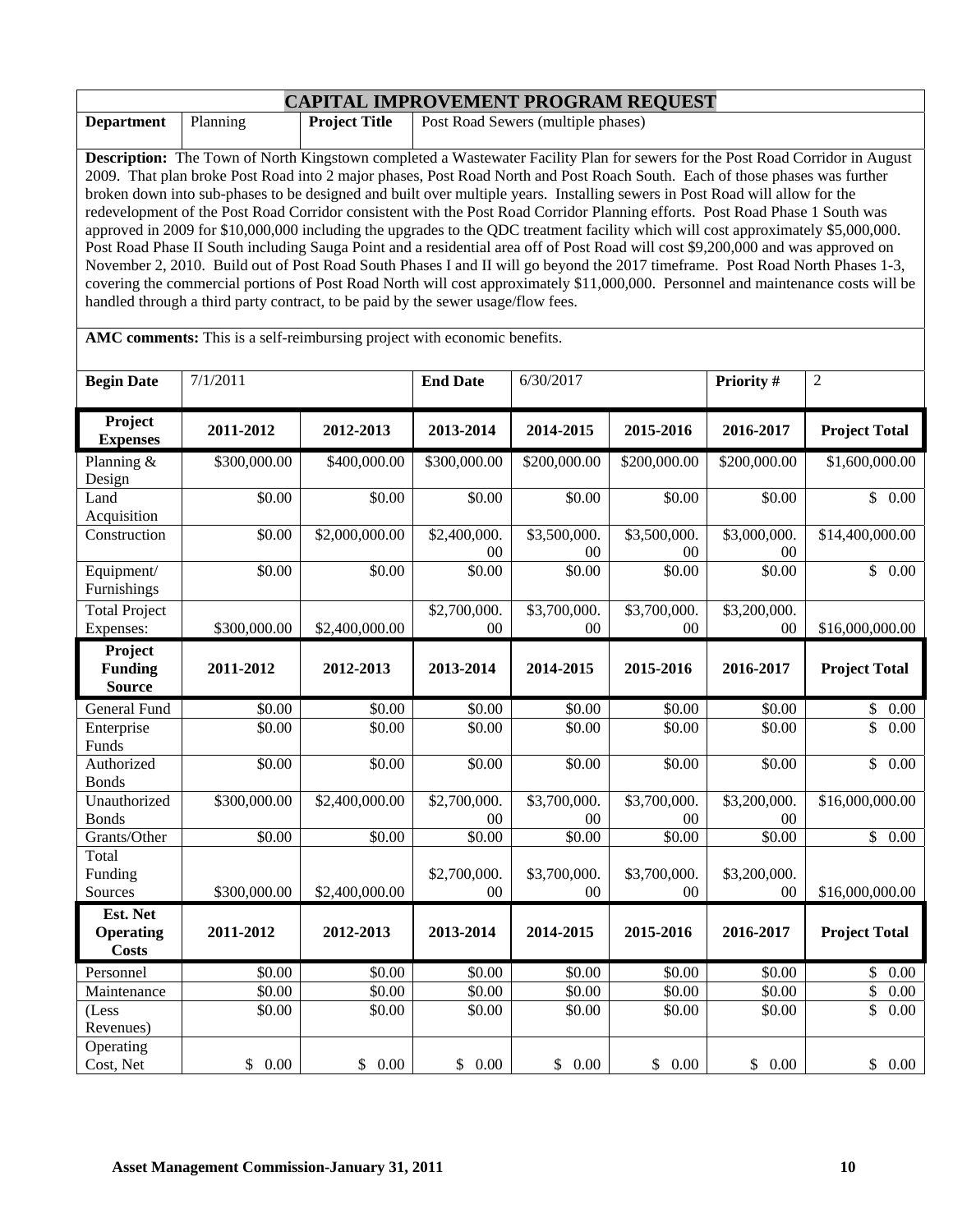| <b>CAPITAL IMPROVEMENT PROGRAM REQUEST</b>                                                                                          |                                                                                                                                          |                      |                                                                                                                                     |  |  |  |  |
|-------------------------------------------------------------------------------------------------------------------------------------|------------------------------------------------------------------------------------------------------------------------------------------|----------------------|-------------------------------------------------------------------------------------------------------------------------------------|--|--|--|--|
| <b>Department</b>                                                                                                                   | Public Works                                                                                                                             | <b>Project Title</b> | <b>Wickford Elementary School Repairs</b>                                                                                           |  |  |  |  |
|                                                                                                                                     |                                                                                                                                          |                      |                                                                                                                                     |  |  |  |  |
|                                                                                                                                     | <b>Description:</b> The School Department turned the Wickford Elementary School over to the Town in late Fall of 2008. The Town has      |                      |                                                                                                                                     |  |  |  |  |
| completed a preliminary inspection of the building and determined that the roofs should be replaced within the next few years. Both |                                                                                                                                          |                      |                                                                                                                                     |  |  |  |  |
|                                                                                                                                     |                                                                                                                                          |                      | the slate roof and membrane roofs are past their useful life. A repair of the membrane roof was made this past summer due to a tear |  |  |  |  |
|                                                                                                                                     |                                                                                                                                          |                      | in the material. An estimate of \$56,000 was solicited from a contractor for the replacement of the membrane roof. Minimal          |  |  |  |  |
|                                                                                                                                     |                                                                                                                                          |                      | maintenance work is on-going until a decision on the future of this building is made by the Town Council. If a decision is made by  |  |  |  |  |
|                                                                                                                                     | the voters to sell this property, only minimal maintenance work will continue with in house forces. If it is decided to use the facility |                      |                                                                                                                                     |  |  |  |  |
|                                                                                                                                     |                                                                                                                                          |                      | for Town/School consolidation, a bond referendum will be required to fund the project. The estimates below reflect the second       |  |  |  |  |
|                                                                                                                                     |                                                                                                                                          |                      | option and a project to consolidate Town and School offices. This proposal also assumes that revenues from the sale of other Town   |  |  |  |  |

**AMC comments:** The Asset Management Commission recognizes the building as a valuable Town asset and that the Town continue evaluating all critical repairs to this building.

properties will be used to fund this project (grants/other). This proposal also assumes that the School Dept. will participate in

| <b>Begin Date</b>                          | 7/1/2011     |                | <b>End Date</b>        | 6/30/2014   |             | Priority #         | 3                               |
|--------------------------------------------|--------------|----------------|------------------------|-------------|-------------|--------------------|---------------------------------|
| Project<br><b>Expenses</b>                 | 2011-2012    | 2012-2013      | 2013-2014              | 2014-2015   | 2015-2016   | 2016-2017          | <b>Project Total</b>            |
| Planning &<br>Design                       | \$150,000.00 | \$150,000.00   | \$0.00                 | \$0.00      | \$0.00      | \$0.00             | \$300,000.00                    |
| Land<br>Acquisition                        | \$0.00       | \$0.00         | \$0.00                 | \$0.00      | \$0.00      | \$0.00             | $\overline{\$}$ 0.00            |
| Construction                               | \$0.00       | \$3,000,000.00 | \$1,500,000.<br>$00\,$ | \$0.00      | \$0.00      | \$0.00             | \$4,500,000.00                  |
| Equipment/<br>Furnishings                  | \$0.00       | \$0.00         | \$0.00                 | \$0.00      | \$0.00      | \$0.00             | \$0.00                          |
| <b>Total Project</b><br>Expenses:          | \$150,000.00 | \$3,150,000.00 | \$1,500,000.<br>00     | \$0.00      | \$0.00      | \$0.00             | \$4,800,000.00                  |
| Project<br><b>Funding</b><br><b>Source</b> | 2011-2012    | 2012-2013      | 2013-2014              | 2014-2015   | 2015-2016   | 2016-2017          | <b>Project Total</b>            |
| <b>General Fund</b>                        | \$0.00       | \$0.00         | \$0.00                 | \$0.00      | \$0.00      | \$0.00             | 0.00<br>\$                      |
| Enterprise<br>Funds                        | \$0.00       | \$0.00         | \$0.00                 | \$0.00      | \$0.00      | \$0.00             | $\overline{\mathbb{S}}$<br>0.00 |
| Authorized<br><b>Bonds</b>                 | \$0.00       | \$0.00         | \$0.00                 | \$0.00      | \$0.00      | $\overline{$}0.00$ | $\overline{\mathbb{S}}$<br>0.00 |
| Unauthorized<br><b>Bonds</b>               | \$150,000.00 | \$3,150,000.00 | \$1,500,000.<br>00     | \$0.00      | \$0.00      | \$0.00             | \$4,800,000.00                  |
| Grants/Other                               | \$0.00       | \$0.00         | \$0.00                 | \$0.00      | \$0.00      | \$0.00             | \$0.00                          |
| Total<br>Funding<br>Sources                | \$150,000.00 | \$3,150,000.00 | \$1,500,000.<br>$00\,$ | \$0.00      | \$0.00      | \$0.00             | \$4,800,000.00                  |
| Est. Net                                   |              |                |                        |             |             |                    |                                 |
| <b>Operating</b><br><b>Costs</b>           | 2011-2012    | 2012-2013      | 2013-2014              | 2014-2015   | 2015-2016   | 2016-2017          | <b>Project Total</b>            |
| Personnel                                  | \$0.00       | \$50,000.00    | \$50,000.00            | \$50,000.00 | \$50,000.00 | \$50,000.00        | \$250,000.00                    |
| Maintenance                                | \$0.00       | \$10,000.00    | \$10,000.00            | \$10,000.00 | \$10,000.00 | \$10,000.00        | \$50,000.00                     |
| (Less<br>Revenues)                         | \$0.00       | \$0.00         | \$0.00                 | \$0.00      | \$0.00      | \$0.00             | \$0.00                          |
| Operating<br>Cost, Net                     | \$0.00       | \$60,000.00    | \$60,000.00            | \$60,000.00 | \$60,000.00 | \$60,000.00        | \$300,000.00                    |

personnel and maintenance costs.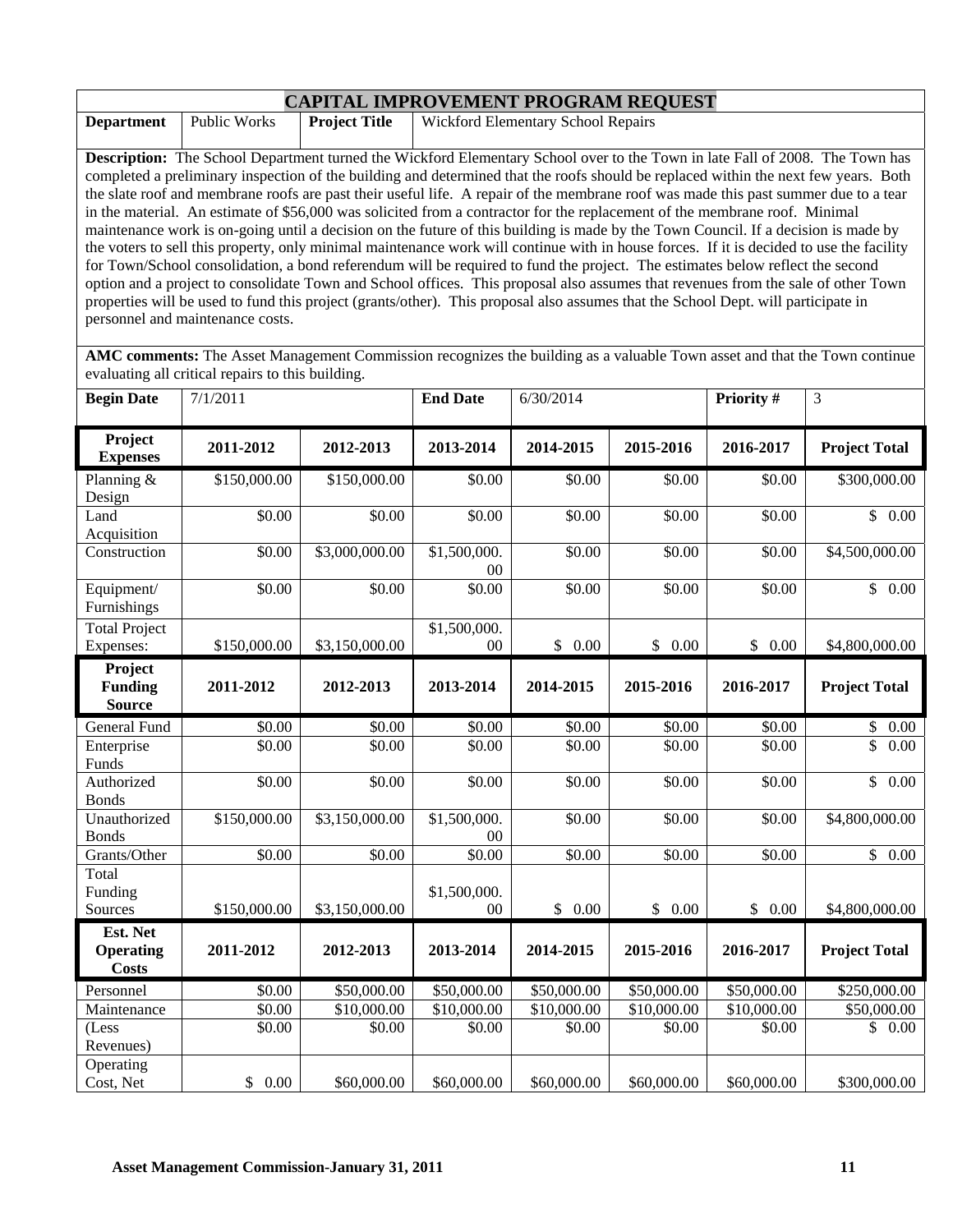| <b>CAPITAL IMPROVEMENT PROGRAM REQUEST</b> |                                                                   |  |                                                   |  |  |  |  |
|--------------------------------------------|-------------------------------------------------------------------|--|---------------------------------------------------|--|--|--|--|
|                                            | <b>Department</b>   Information Technology   <b>Project Title</b> |  | Technology Systems and Hardware Lifecycle Program |  |  |  |  |

**Description:** Local governments are increasingly expected to provide accurate, timely and comprehensive information on services and initiatives impacting the businesses and lifestyles of their citizens. The Town is required to streamline business practices while adhering to complex and rapidly changing regulatory requirements. In addition, citizens expect the Town to collect and process their input and comments as well as interpret and convey information about programs, services, regulatory impact, geographic/land features, emergency alerts and more. To do so, Town staff must store and supply an immense amount of information to perform their duties.

This infrastructure services financial, payroll and utility billing systems, video streaming, geographical mapping services, Planning and Development, IP telephone systems, citizen and customer maintenance requests, internal and external websites, security systems, maintenance management tools, building permit systems, water monitoring, assessing systems, Public Safety controls, Emergency Management and much more.

It is recommended that the municipal IT systems, hardware, and infrastructure be placed on lifecycle programs to prevent antiquated and end of life systems being maintained.

**AMC comments:** Asset Management recommends a Computer Replacement Fund be established to minimize the spikes in the IT Department's budget and that all departments contribute to this fund annually.

| <b>Begin Date</b>                            | 7/1/2009    |                    | <b>End Date</b> | 6/30/2015        |                | Priority #           | $\overline{4}$                               |
|----------------------------------------------|-------------|--------------------|-----------------|------------------|----------------|----------------------|----------------------------------------------|
| Project<br><b>Expenses</b>                   | 2011-2012   | 2012-2013          | 2013-2014       | 2014-2015        | 2015-2016      | 2016-2017            | <b>Project Total</b>                         |
| Planning &<br>Design                         | \$10,000.00 | \$10,000.00        | \$10,000.00     | \$10,000.00      | \$10,000.00    | \$10,000.00          | \$60,000.00                                  |
| Land<br>Acquisition                          | \$0.00      | \$0.00             | \$0.00          | \$0.00           | \$0.00         | \$0.00               | \$<br>0.00                                   |
| Construction                                 | \$0.00      | \$0.00             | \$0.00          | \$0.00           | \$0.00         | \$0.00               | \$<br>0.00                                   |
| Equipment/<br>Furnishings                    | \$60,000.00 | \$60,000.00        | \$60,000.00     | \$60,000.00      | \$60,000.00    | \$60,000.00          | \$360,000.00                                 |
| <b>Total Project</b><br>Expenses:            | \$70,000.00 | \$70,000.00        | \$70,000.00     | \$70,000.00      | \$70,000.00    | \$70,000.00          | \$420,000.00                                 |
| Project<br><b>Funding</b><br><b>Source</b>   | 2011-2012   | 2012-2013          | 2013-2014       | 2014-2015        | 2015-2016      | 2016-2017            | <b>Project Total</b>                         |
| <b>General Fund</b>                          | \$70,000.00 | \$70,000.00        | \$70,000.00     | \$70,000.00      | \$70,000.00    | \$70,000.00          | \$420,000.00                                 |
| Enterprise<br>Funds                          | \$0.00      | \$0.00             | \$0.00          | \$0.00           | \$0.00         | \$0.00               | \$<br>0.00                                   |
| Authorized<br><b>Bonds</b>                   | \$0.00      | \$0.00             | \$0.00          | \$0.00           | \$0.00         | \$0.00               | $\overline{\mathbb{S}}$<br>$\overline{0.00}$ |
| Unauthorized<br><b>Bonds</b>                 | \$0.00      | \$0.00             | \$0.00          | \$0.00           | \$0.00         | \$0.00               | \$<br>$\overline{0.00}$                      |
| Grants/Other                                 | \$0.00      | $\overline{$}0.00$ | \$0.00          | \$0.00           | \$0.00         | $\overline{$}0.00$   | $\overline{\mathbb{S}}$<br>0.00              |
| Total<br>Funding                             |             |                    |                 |                  |                |                      |                                              |
| Sources                                      | \$70,000.00 | \$70,000.00        | \$70,000.00     | \$70,000.00      | \$70,000.00    | \$70,000.00          | \$420,000.00                                 |
| Est. Net<br><b>Operating</b><br><b>Costs</b> | 2011-2012   | 2012-2013          | 2013-2014       | 2014-2015        | 2015-2016      | 2016-2017            | <b>Project Total</b>                         |
| Personnel                                    | \$0.00      | \$0.00             | \$0.00          | \$0.00           | \$0.00         | \$0.00               | $\mathbb{S}$<br>0.00                         |
| Maintenance                                  | \$0.00      | \$0.00             | \$0.00          | $\frac{1}{0.00}$ | \$0.00         | \$0.00               | $\overline{\$}$<br>0.00                      |
| (Less<br>Revenues)                           | \$0.00      | \$0.00             | \$0.00          | \$0.00           | \$0.00         | \$0.00               | $\overline{\$}$<br>0.00                      |
| Operating<br>Cost, Net                       | \$0.00      | \$<br>$0.00\,$     | \$<br>0.00      | \$0.00           | \$<br>$0.00\,$ | $\mathbb{S}$<br>0.00 | \$<br>0.00                                   |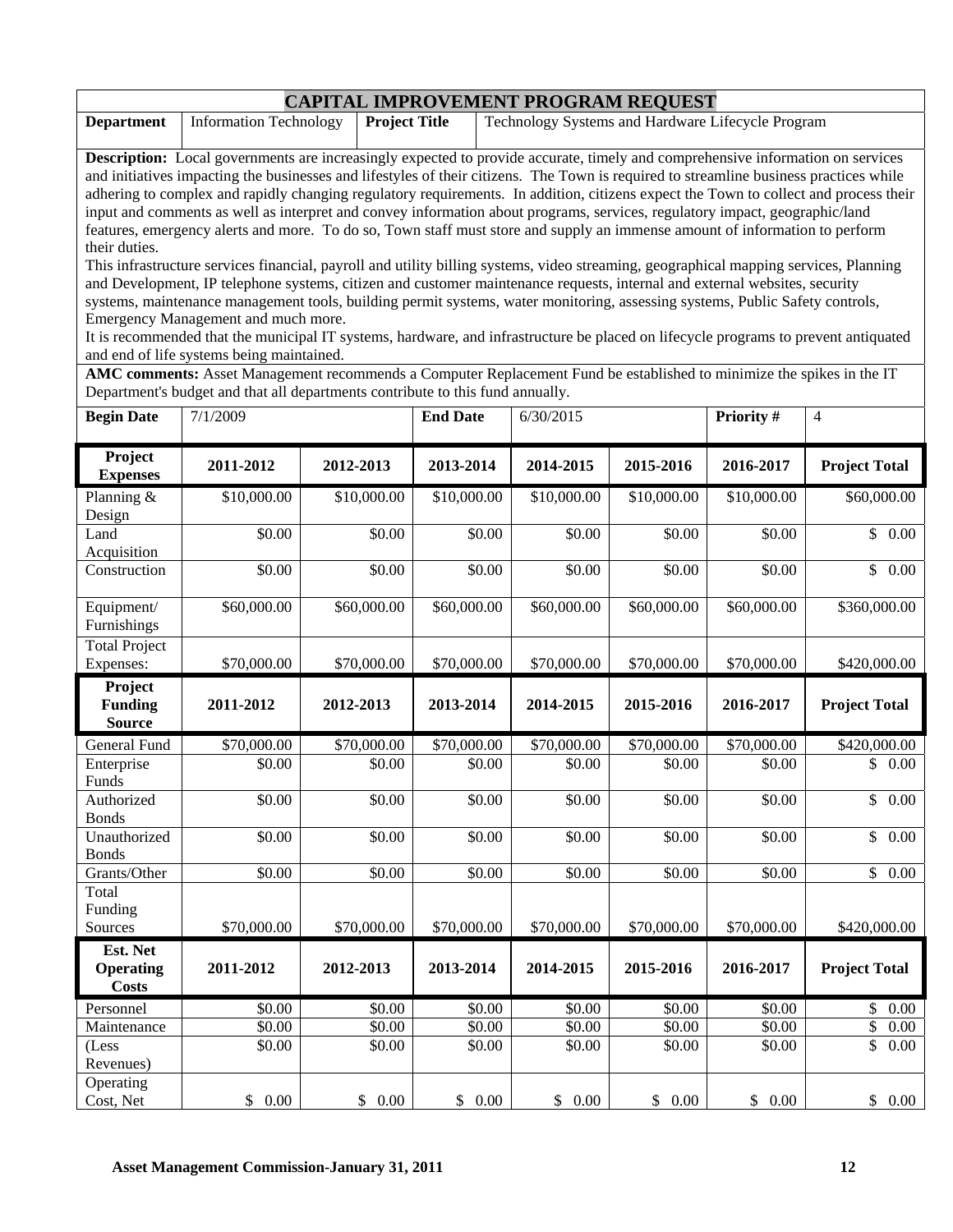| <b>CAPITAL IMPROVEMENT PROGRAM REQUEST</b> |                                                                                                                                     |  |                                                                                                                                |  |  |  |  |
|--------------------------------------------|-------------------------------------------------------------------------------------------------------------------------------------|--|--------------------------------------------------------------------------------------------------------------------------------|--|--|--|--|
| <b>Department</b>                          | <b>Project Title</b><br>Landfill Closure - Hamilton Allenton and Oakhill<br><b>Public Works</b>                                     |  |                                                                                                                                |  |  |  |  |
|                                            |                                                                                                                                     |  |                                                                                                                                |  |  |  |  |
|                                            | <b>Description:</b> Landfill closure program are on-going for both landfills. ACT Lincoln Environmental, the Town's consultant, has |  |                                                                                                                                |  |  |  |  |
|                                            |                                                                                                                                     |  | completed a Site Investigation Report (SIR) for the Hamilton Allenton Landfill and submitted closure recommendations to the RI |  |  |  |  |

DEM. The highest priority recommendations include soil gas extraction and monitoring, wetland and drainage remediation, landfill cap improvements and additional groundwater monitoring. State's comments on our SIR include additional peripheral soil gas testing, additional test wells to determine lateral extent of landfill and additional cap soil testing to determine quality of existing cover material. Results from these additional tests will be used to determine final closure requirements. Closure requirements established by DEM will be designed and did for construction. Construction bidding for these projects could begin by next year. Preliminary closure estimates for both landfills is estimated at \$1.5 million. A future bond referendum will be required to pay for this project and could be combined with other infrastructure improvements. Immediate and more minor remediation efforts (FY 2011 & 2012) are to be funded from Town Capital Reserve.

**AMC comments:** The Asset Management Commission understands that this is a federally-mandated project and there could be a substantial penalty for non-compliance and if delayed, it could become more expensive to complete.

| <b>Begin Date</b>                            | 7/1/2011     |              | <b>End Date</b> | 6/30/2015    |            | Priority #             | 5                                    |
|----------------------------------------------|--------------|--------------|-----------------|--------------|------------|------------------------|--------------------------------------|
| Project<br><b>Expenses</b>                   | 2011-2012    | 2012-2013    | 2013-2014       | 2014-2015    | 2015-2016  | 2016-2017              | <b>Project Total</b>                 |
| Planning $&$<br>Design                       | \$15,000.00  | \$20,000.00  | \$115,000.00    | \$0.00       | \$0.00     | \$0.00                 | \$150,000.00                         |
| Land<br>Acquisition                          | \$0.00       | \$0.00       | \$0.00          | \$0.00       | \$0.00     | \$0.00                 | $\mathbb{S}$<br>0.00                 |
| Construction                                 | \$125,000.00 | \$150,000.00 | \$750,000.00    | \$475,000.00 | \$0.00     | \$0.00                 | \$1,500,000.00                       |
| Equipment/<br>Furnishings                    | \$0.00       | \$0.00       | \$0.00          | \$0.00       | \$0.00     | \$0.00                 | \$0.00                               |
| <b>Total Project</b><br>Expenses:            | \$140,000.00 | \$170,000.00 | \$865,000.00    | \$475,000.00 | \$0.00     | \$0.00                 | \$1,650,000.00                       |
| Project<br><b>Funding</b><br><b>Source</b>   | 2011-2012    | 2012-2013    | 2013-2014       | 2014-2015    | 2015-2016  | 2016-2017              | <b>Project Total</b>                 |
| General Fund                                 | \$140,000.00 | \$170,000.00 | \$0.00          | \$0.00       | \$0.00     | \$0.00                 | \$310,000.00                         |
| Enterprise<br>Funds                          | \$0.00       | \$0.00       | \$0.00          | \$0.00       | \$0.00     | \$0.00                 | \$<br>0.00                           |
| Authorized<br><b>Bonds</b>                   | \$0.00       | \$0.00       | \$0.00          | \$0.00       | \$0.00     | \$0.00                 | \$<br>0.00                           |
| Unauthorized<br><b>Bonds</b>                 | \$0.00       | \$0.00       | \$865,000.00    | \$475,000.00 | \$0.00     | \$0.00                 | \$1,340,000.00                       |
| Grants/Other                                 | \$0.00       | \$0.00       | \$0.00          | \$0.00       | \$0.00     | \$0.00                 | \$0.00                               |
| Total<br>Funding<br>Sources                  |              |              |                 |              | \$0.00     | \$0.00                 |                                      |
|                                              | \$140,000.00 | \$170,000.00 | \$865,000.00    | \$475,000.00 |            |                        | \$1,650,000.00                       |
| Est. Net<br><b>Operating</b><br><b>Costs</b> | 2011-2012    | 2012-2013    | 2013-2014       | 2014-2015    | 2015-2016  | 2016-2017              | <b>Project Total</b>                 |
| Personnel                                    | \$0.00       | \$0.00       | \$0.00          | \$0.00       | \$0.00     | \$0.00                 | \$<br>0.00                           |
| Maintenance                                  | \$0.00       | \$0.00       | \$0.00          | \$0.00       | \$0.00     | \$0.00                 | $\overline{\mathbb{S}}$<br>0.00      |
| (Less<br>Revenues)                           | \$0.00       | \$0.00       | \$0.00          | \$0.00       | \$0.00     | \$0.00                 | $\overline{\$}$<br>$\overline{0.00}$ |
| Operating<br>Cost, Net                       | \$0.00       | \$<br>0.00   | \$<br>0.00      | \$0.00       | \$<br>0.00 | $\mathbb{S}^-$<br>0.00 | \$<br>0.00                           |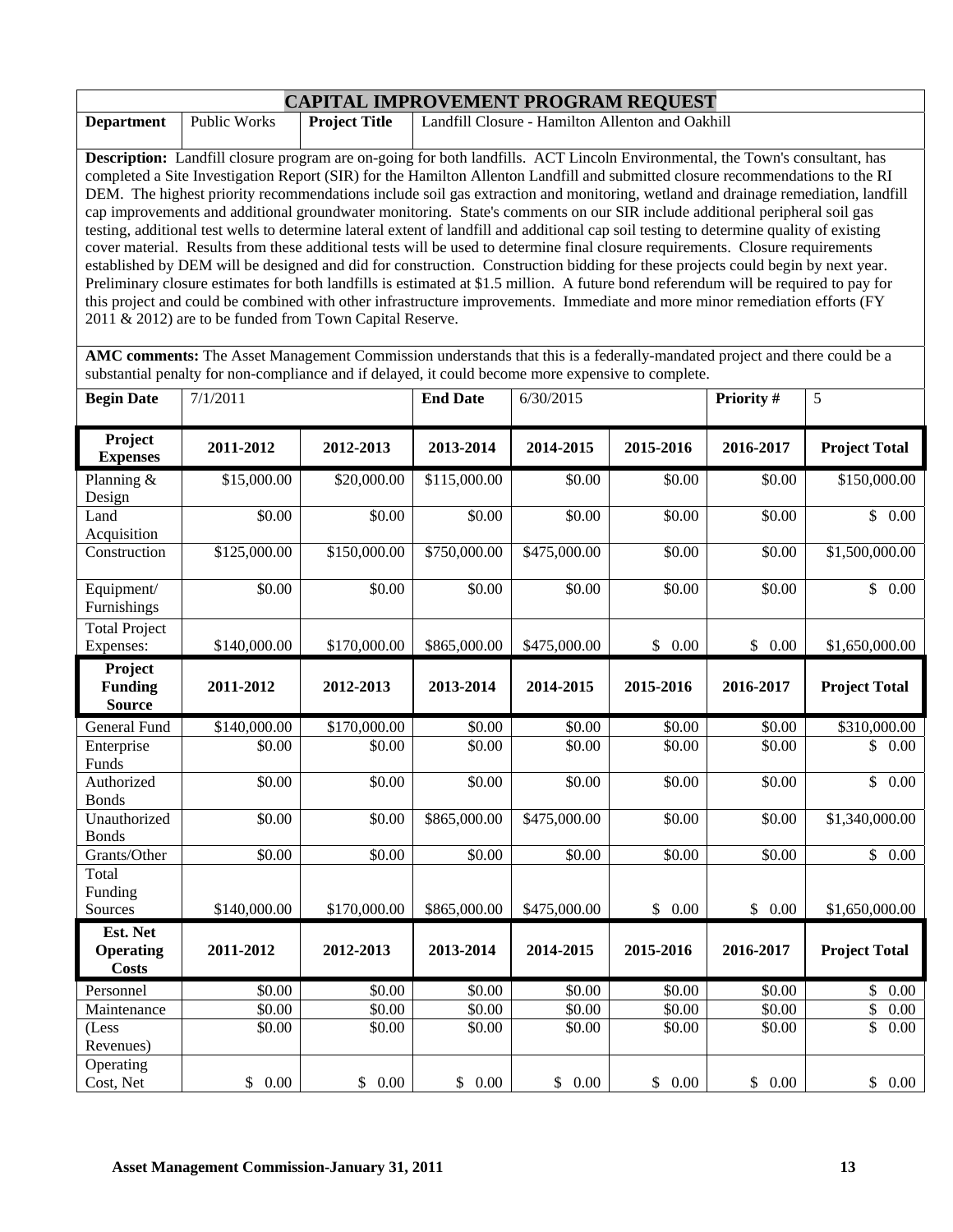| <b>CAPITAL IMPROVEMENT PROGRAM REQUEST</b>                                                                                   |                                                                   |  |                                                                                                                                      |  |  |  |  |
|------------------------------------------------------------------------------------------------------------------------------|-------------------------------------------------------------------|--|--------------------------------------------------------------------------------------------------------------------------------------|--|--|--|--|
| <b>Department</b>                                                                                                            | Misc. Dam Repair Projects<br><b>Project Title</b><br>Public Works |  |                                                                                                                                      |  |  |  |  |
|                                                                                                                              |                                                                   |  |                                                                                                                                      |  |  |  |  |
|                                                                                                                              |                                                                   |  | <b>Description:</b> There are four dams in North Kingstown that are the maintenance responsibility of the Town. The largest of these |  |  |  |  |
|                                                                                                                              |                                                                   |  | structures, Bellville Pond Dam, was rebuilt several years ago. The smallest of these structures, Chadsey Road Dam, is significantly  |  |  |  |  |
|                                                                                                                              |                                                                   |  | breached, an in the opinion o this office, should not be repaired or reconstructed. The remaining two dams are impoundments          |  |  |  |  |
|                                                                                                                              |                                                                   |  | created by road embankments. Both of these structures are in fair condition, based on a 2003 Phase I Inspection Report by Fairbanks  |  |  |  |  |
|                                                                                                                              |                                                                   |  | Engineering. The most important recommendation from these inspections relates to slope maintenance and stabilization, which is       |  |  |  |  |
|                                                                                                                              |                                                                   |  | on-going with in-house forces. The report also recommends future improvements to the emergency spillways of both structures.         |  |  |  |  |
|                                                                                                                              |                                                                   |  | These improvements are more significant and will therefore require that the design and construction be contracted out. This work     |  |  |  |  |
|                                                                                                                              | will be funded from Town Capital Reserve.                         |  |                                                                                                                                      |  |  |  |  |
|                                                                                                                              |                                                                   |  |                                                                                                                                      |  |  |  |  |
| AMC comments: The dams presenting the highest risk have been repaired and the AMC has been advised that necessary repairs to |                                                                   |  |                                                                                                                                      |  |  |  |  |
|                                                                                                                              |                                                                   |  | the other dams will be made in connection with planned road maintenance.                                                             |  |  |  |  |
|                                                                                                                              |                                                                   |  |                                                                                                                                      |  |  |  |  |

| <b>Begin Date</b>                            | 7/1/2011     |              | <b>End Date</b> | 6/30/2013 |           | Priority #         | 6                                |
|----------------------------------------------|--------------|--------------|-----------------|-----------|-----------|--------------------|----------------------------------|
| Project<br><b>Expenses</b>                   | 2011-2012    | 2012-2013    | 2013-2014       | 2014-2015 | 2015-2016 | 2016-2017          | <b>Project Total</b>             |
| Planning &<br>Design                         | \$25,000.00  | \$0.00       | \$0.00          | \$0.00    | \$0.00    | \$0.00             | \$25,000.00                      |
| Land<br>Acquisition                          | \$0.00       | \$0.00       | \$0.00          | \$0.00    | \$0.00    | \$0.00             | \$0.00                           |
| Construction                                 | \$100,000.00 | \$100,000.00 | \$0.00          | \$0.00    | \$0.00    | \$0.00             | \$200,000.00                     |
| Equipment/<br>Furnishings                    | \$0.00       | \$0.00       | \$0.00          | \$0.00    | \$0.00    | \$0.00             | \$0.00                           |
| <b>Total Project</b><br>Expenses:            | \$125,000.00 | \$100,000.00 | \$0.00          | \$0.00    | \$0.00    | \$0.00             | \$225,000.00                     |
| Project<br><b>Funding</b><br><b>Source</b>   | 2011-2012    | 2012-2013    | 2013-2014       | 2014-2015 | 2015-2016 | 2016-2017          | <b>Project Total</b>             |
| General Fund                                 | \$125,000.00 | \$100,000.00 | \$0.00          | \$0.00    | \$0.00    | \$0.00             | \$225,000.00                     |
| Enterprise<br>Funds                          | \$0.00       | \$0.00       | \$0.00          | \$0.00    | \$0.00    | \$0.00             | $\overline{\mathcal{S}}$<br>0.00 |
| Authorized<br><b>Bonds</b>                   | \$0.00       | \$0.00       | \$0.00          | \$0.00    | \$0.00    | \$0.00             | $\mathsf{\$}$<br>0.00            |
| Unauthorized<br><b>Bonds</b>                 | \$0.00       | \$0.00       | \$0.00          | \$0.00    | \$0.00    | \$0.00             | $\overline{\mathcal{S}}$<br>0.00 |
| Grants/Other                                 | \$0.00       | \$0.00       | \$0.00          | \$0.00    | \$0.00    | \$0.00             | \$0.00                           |
| Total<br>Funding                             |              |              |                 |           |           |                    |                                  |
| Sources                                      | \$125,000.00 | \$100,000.00 | \$0.00          | \$0.00    | \$0.00    | \$0.00             | \$225,000.00                     |
| Est. Net<br><b>Operating</b><br><b>Costs</b> | 2011-2012    | 2012-2013    | 2013-2014       | 2014-2015 | 2015-2016 | 2016-2017          | <b>Project Total</b>             |
| Personnel                                    | \$0.00       | \$0.00       | \$0.00          | \$0.00    | \$0.00    | \$0.00             | $\mathbb{S}$<br>0.00             |
| Maintenance                                  | \$0.00       | \$0.00       | \$0.00          | \$0.00    | \$0.00    | $\overline{$}0.00$ | \$<br>$0.00\,$                   |
| (Less<br>Revenues)                           | \$0.00       | \$0.00       | \$0.00          | \$0.00    | \$0.00    | \$0.00             | \$<br>0.00                       |
| Operating<br>Cost, Net                       | \$0.00       | \$0.00       | \$0.00          | \$0.00    | \$0.00    | \$0.00             | \$0.00                           |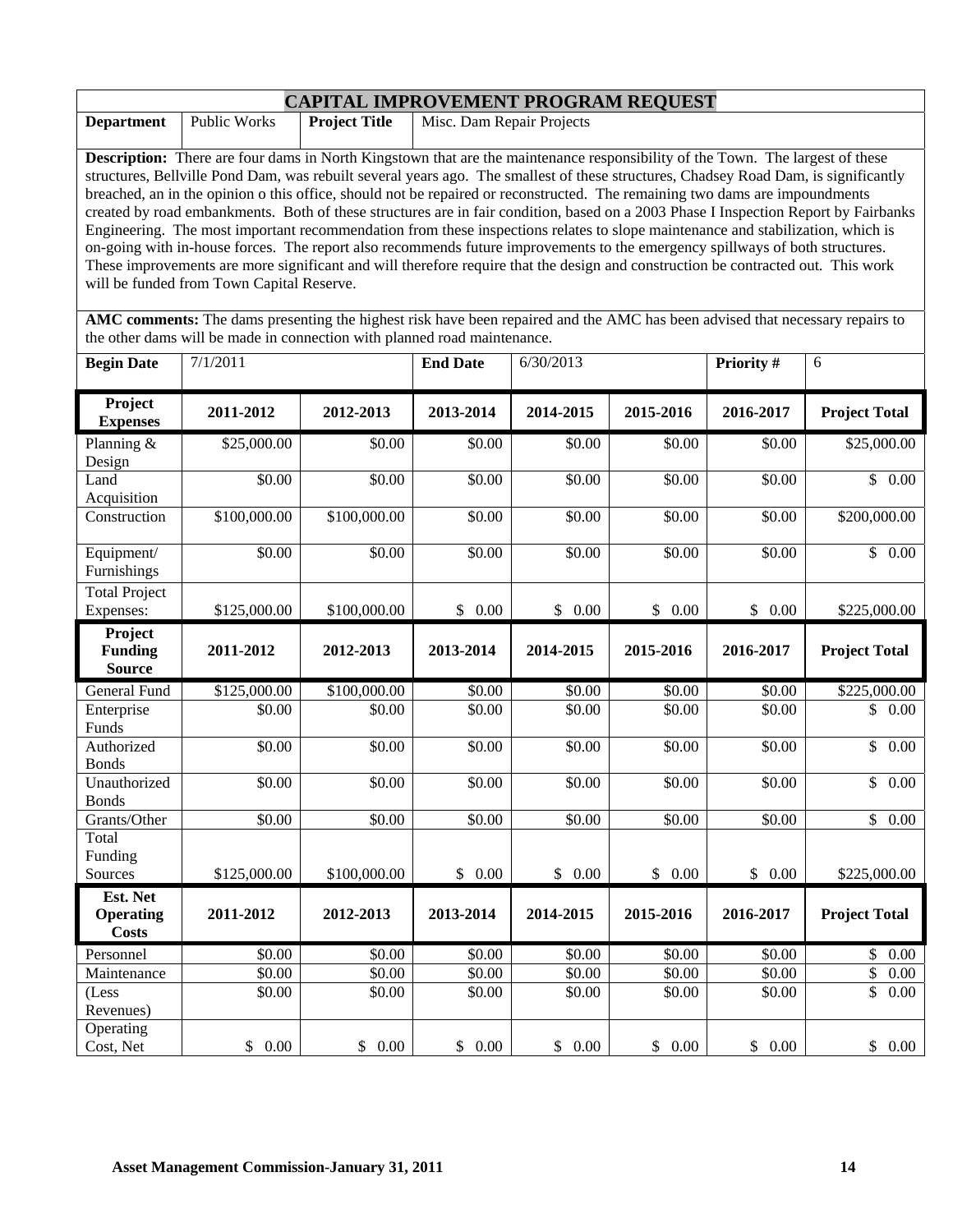| <b>CAPITAL IMPROVEMENT PROGRAM REQUEST</b> |                 |                      |                                                    |  |  |  |  |
|--------------------------------------------|-----------------|----------------------|----------------------------------------------------|--|--|--|--|
| <b>Department</b>                          | Fire Department | <b>Project Title</b> | Fire Station/Fire Apparatus Maint Fac (Quonset Dav |  |  |  |  |

**Description:** Construct a combined Fire Station/Fire Apparatus Maintenance Facility in the Quonset Davisville Commerce Park. The Facility shall be constructed of metal/block to reduce the overall cost. The building shall be a total minimum of 18,800 sq. feet, at a cost of \$200.00 per square foot. The Fire Station shall have three (3) drive through bays that will be able to house one (1) Pumper, one (1) Ladder Truck, one (1) Deputy Chief vehicle, one (1) Reserve Pumper, one Reserve Rescue and one (1) marine Unit, a total of 4,800 square feet. The living/office area of the Fire Station shall be 4,400 square feet. The Apparatus Maintenance are shall have three (3) drive through bays and shall provide sufficient space for vehicles, offices, storage, tools and supplies of the repair shop, for a total of 9,200 square feet. The contiguous building shall be configured to consolidate and take advantage of the shared use of many of the common fixtures of the Facility. Some examples would be electric/emergency generator, plumbing/showers/locker rooms, fire alarm and master box/fire sprinkler system, heating/hot water systems and IT/phone systems. The building should incorporate the use of GREEN technologies such as solar, wind, geothermal with the goal to achieve a high Leed certification.

**AMC comments:** Refer to comments in CIP cover Memo. Asset Management feels this project should be a two-part project; a Fire Station and a Fire Apparatus Maintenance Facility.

| <b>Begin Date</b>                            | 7/1/2011     |                | <b>End Date</b> | 6/30/2013   |             | Priority #  | $\tau$                               |
|----------------------------------------------|--------------|----------------|-----------------|-------------|-------------|-------------|--------------------------------------|
| Project<br><b>Expenses</b>                   | 2011-2012    | 2012-2013      | 2013-2014       | 2014-2015   | 2015-2016   | 2016-2017   | <b>Project Total</b>                 |
| Planning &<br>Design                         | \$376,000.00 | \$0.00         | \$0.00          | \$0.00      | \$0.00      | \$0.00      | \$376,000.00                         |
| Land<br>Acquisition                          | \$0.00       | \$0.00         | \$0.00          | \$0.00      | \$0.00      | \$0.00      | \$0.00                               |
| Construction                                 | \$0.00       | \$3,760,000.00 | \$0.00          | \$0.00      | \$0.00      | \$0.00      | \$3,760,000.00                       |
| Equipment/<br>Furnishings                    | \$0.00       | \$230,000.00   | \$0.00          | \$0.00      | \$0.00      | \$0.00      | \$230,000.00                         |
| <b>Total Project</b><br>Expenses:            | \$376,000.00 | \$3,990,000.00 | \$0.00          | \$ 0.00     | \$0.00      | \$0.00      | \$4,366,000.00                       |
| Project<br><b>Funding</b><br><b>Source</b>   | 2011-2012    | 2012-2013      | 2013-2014       | 2014-2015   | 2015-2016   | 2016-2017   | <b>Project Total</b>                 |
| General Fund                                 | \$0.00       | \$0.00         | \$0.00          | \$0.00      | \$0.00      | \$0.00      | \$<br>$0.00\,$                       |
| Enterprise<br>Funds                          | \$0.00       | \$0.00         | \$0.00          | \$0.00      | \$0.00      | \$0.00      | $\overline{\$}$<br>$\overline{0.00}$ |
| Authorized<br><b>Bonds</b>                   | \$0.00       | \$0.00         | \$0.00          | \$0.00      | \$0.00      | \$0.00      | \$<br>0.00                           |
| Unauthorized<br><b>Bonds</b>                 | \$0.00       | \$3,990,000.00 | \$0.00          | \$0.00      | \$0.00      | \$0.00      | \$3,990,000.00                       |
| Grants/Other                                 | \$376,000.00 | \$0.00         | \$0.00          | \$0.00      | \$0.00      | \$0.00      | \$376,000.00                         |
| Total<br>Funding                             |              |                |                 |             |             |             |                                      |
| Sources                                      | \$376,000.00 | \$3,990,000.00 | \$0.00          | \$0.00      | \$0.00      | \$0.00      | \$4,366,000.00                       |
| Est. Net<br><b>Operating</b><br><b>Costs</b> | 2011-2012    | 2012-2013      | 2013-2014       | 2014-2015   | 2015-2016   | 2016-2017   | <b>Project Total</b>                 |
| Personnel                                    | \$0.00       | \$0.00         | \$0.00          | \$0.00      | \$0.00      | \$0.00      | \$0.00                               |
| Maintenance                                  | \$0.00       | \$0.00         | \$13,000.00     | \$13,000.00 | \$14,000.00 | \$15,000.00 | \$55,000.00                          |
| (Less<br>Revenues)                           | \$0.00       | \$0.00         | \$0.00          | \$0.00      | \$0.00      | \$0.00      | 0.00<br>$\mathbb{S}$                 |
| Operating<br>Cost, Net                       | \$0.00       | \$0.00         | \$13,000.00     | \$13,000.00 | \$14,000.00 | \$15,000.00 | \$55,000.00                          |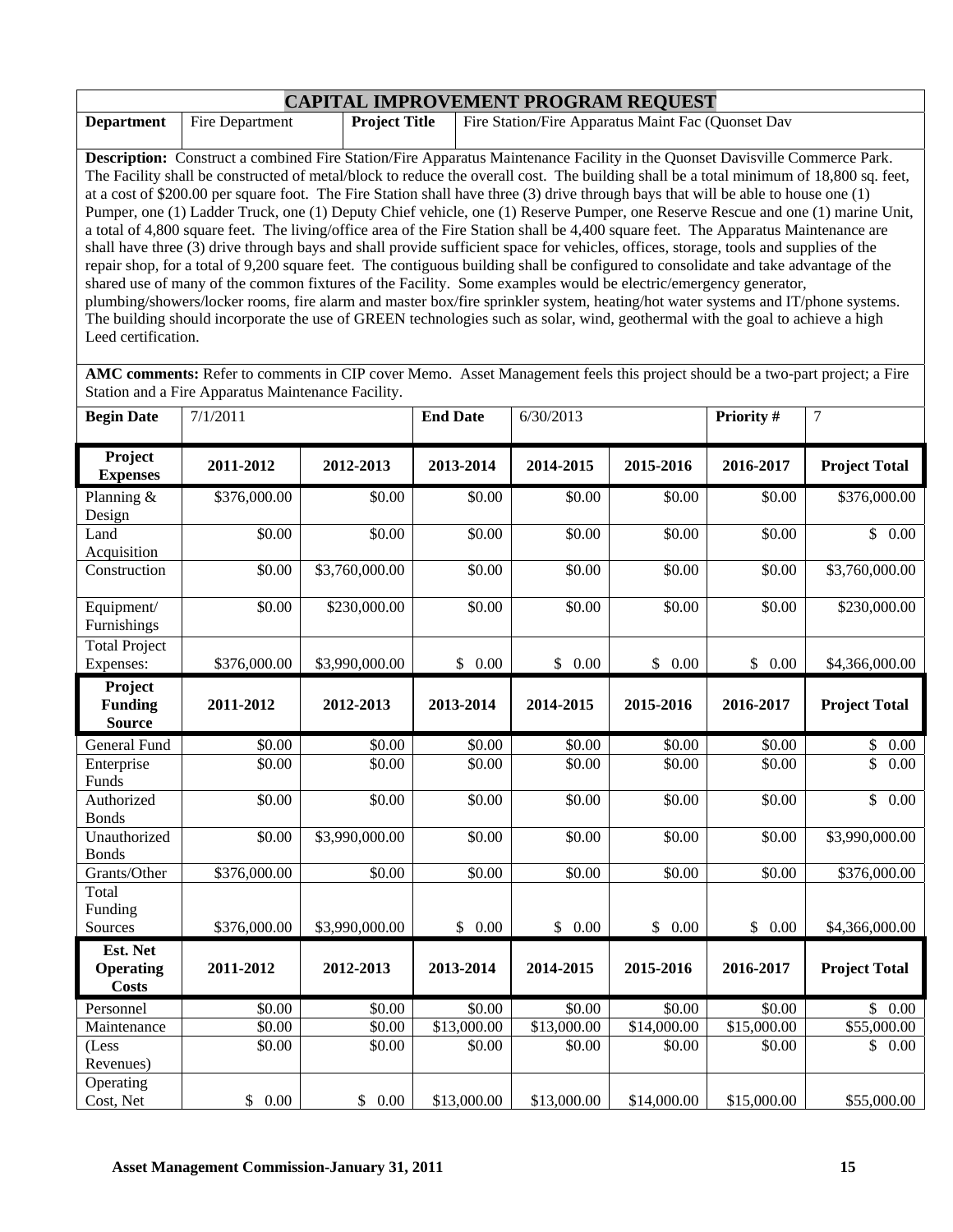| <b>CAPITAL IMPROVEMENT PROGRAM REQUEST</b>                                                                                           |              |               |                                                                                                                                  |  |  |  |
|--------------------------------------------------------------------------------------------------------------------------------------|--------------|---------------|----------------------------------------------------------------------------------------------------------------------------------|--|--|--|
| <b>Department</b>                                                                                                                    | Public Works | Project Title | <b>Sidewalk Maintenance Program</b>                                                                                              |  |  |  |
|                                                                                                                                      |              |               |                                                                                                                                  |  |  |  |
| <b>Description:</b> A sidewalk inventory was completed several years ago that inspected all of the sidewalks in town. This inventory |              |               |                                                                                                                                  |  |  |  |
|                                                                                                                                      |              |               | report, as well as recommendations from the town's insurance company, clearly documents the need for a better funded maintenance |  |  |  |

report, as well as recommendations from the town's insurance company, clearly documents the need for a better funded maintenance program. Except for relatively new sidewalks, constructed as part of association maintained public improvements, all of the sidewalks in town (state and local roads) are the responsibility of the town, per State law. The town is responsible for approximately 14 miles of sidewalks. Sidewalk material surfaces include brick, asphalt, pavers and concrete. The estimated replacement cost for these sidewalks is over \$1.3 million. Many sidewalks are in need of repair or replacement. This office has spent the last 5 years replacing sidewalks in Wickford Village, which has the highest pedestrian volume in town. With the completion of sidewalks in Wickford, repairs to sidewalks adjacent to schools are our next priority. Las year's budget cuts reduced this maintenance line item to \$50,000. Approximately 1,200 linear feet of sidewalk can be reconstructed for \$60,000. The program must now rely on future Capital Reserve funding.

**AMC comments:** The Commission believes this project is needed to prevent deterioration and unsafe conditions for its residents and visitors.

| <b>Begin Date</b>                            | 7/1/2011    |             | <b>End Date</b>    | 6/30/2017    |              | Priority #   | $\tau$                                        |
|----------------------------------------------|-------------|-------------|--------------------|--------------|--------------|--------------|-----------------------------------------------|
| Project<br><b>Expenses</b>                   | 2011-2012   | 2012-2013   | 2013-2014          | 2014-2015    | 2015-2016    | 2016-2017    | <b>Project Total</b>                          |
| Planning &<br>Design                         | \$10,000.00 | \$0.00      | \$20,000.00        | \$0.00       | \$20,000.00  | \$0.00       | \$50,000.00                                   |
| Land<br>Acquisition                          | \$0.00      | \$0.00      | $\overline{$}0.00$ | \$0.00       | \$0.00       | \$0.00       | \$0.00                                        |
| Construction                                 | \$50,000.00 | \$60,000.00 | \$80,000.00        | \$100,000.00 | \$80,000.00  | \$100,000.00 | \$470,000.00                                  |
| Equipment/<br>Furnishings                    | \$0.00      | \$0.00      | \$0.00             | \$0.00       | \$0.00       | \$0.00       | \$0.00                                        |
| <b>Total Project</b><br>Expenses:            | \$60,000.00 | \$60,000.00 | \$100,000.00       | \$100,000.00 | \$100,000.00 | \$100,000.00 | \$520,000.00                                  |
| Project<br><b>Funding</b><br><b>Source</b>   | 2011-2012   | 2012-2013   | 2013-2014          | 2014-2015    | 2015-2016    | 2016-2017    | <b>Project Total</b>                          |
| General Fund                                 | \$60,000.00 | \$60,000.00 | \$100,000.00       | \$100,000.00 | \$100,000.00 | \$100,000.00 | \$520,000.00                                  |
| Enterprise<br>Funds                          | \$0.00      | \$0.00      | \$0.00             | \$0.00       | \$0.00       | \$0.00       | \$<br>0.00                                    |
| Authorized<br><b>Bonds</b>                   | \$0.00      | \$0.00      | \$0.00             | \$0.00       | \$0.00       | \$0.00       | $\overline{\$}$<br>0.00                       |
| Unauthorized<br><b>Bonds</b>                 | \$0.00      | \$0.00      | \$0.00             | \$0.00       | \$0.00       | \$0.00       | $\overline{\mathcal{S}}$<br>$\overline{0.00}$ |
| Grants/Other                                 | \$0.00      | \$0.00      | \$0.00             | \$0.00       | \$0.00       | \$0.00       | $\mathbb{S}$<br>0.00                          |
| Total<br>Funding                             |             |             |                    |              |              |              |                                               |
| Sources                                      | \$60,000.00 | \$60,000.00 | \$100,000.00       | \$100,000.00 | \$100,000.00 | \$100,000.00 | \$520,000.00                                  |
| Est. Net<br><b>Operating</b><br><b>Costs</b> | 2011-2012   | 2012-2013   | 2013-2014          | 2014-2015    | 2015-2016    | 2016-2017    | <b>Project Total</b>                          |
| Personnel                                    | \$0.00      | \$0.00      | \$0.00             | \$0.00       | \$0.00       | \$0.00       | \$0.00                                        |
| Maintenance                                  | \$0.00      | \$0.00      | \$0.00             | \$0.00       | \$0.00       | \$0.00       | $\overline{\$}$<br>0.00                       |
| (Less<br>Revenues)                           | \$0.00      | \$0.00      | \$0.00             | \$0.00       | \$0.00       | \$0.00       | \$<br>0.00                                    |
| Operating<br>Cost, Net                       | \$0.00      | \$0.00      | \$0.00             | \$0.00       | \$0.00       | \$0.00       | \$0.00                                        |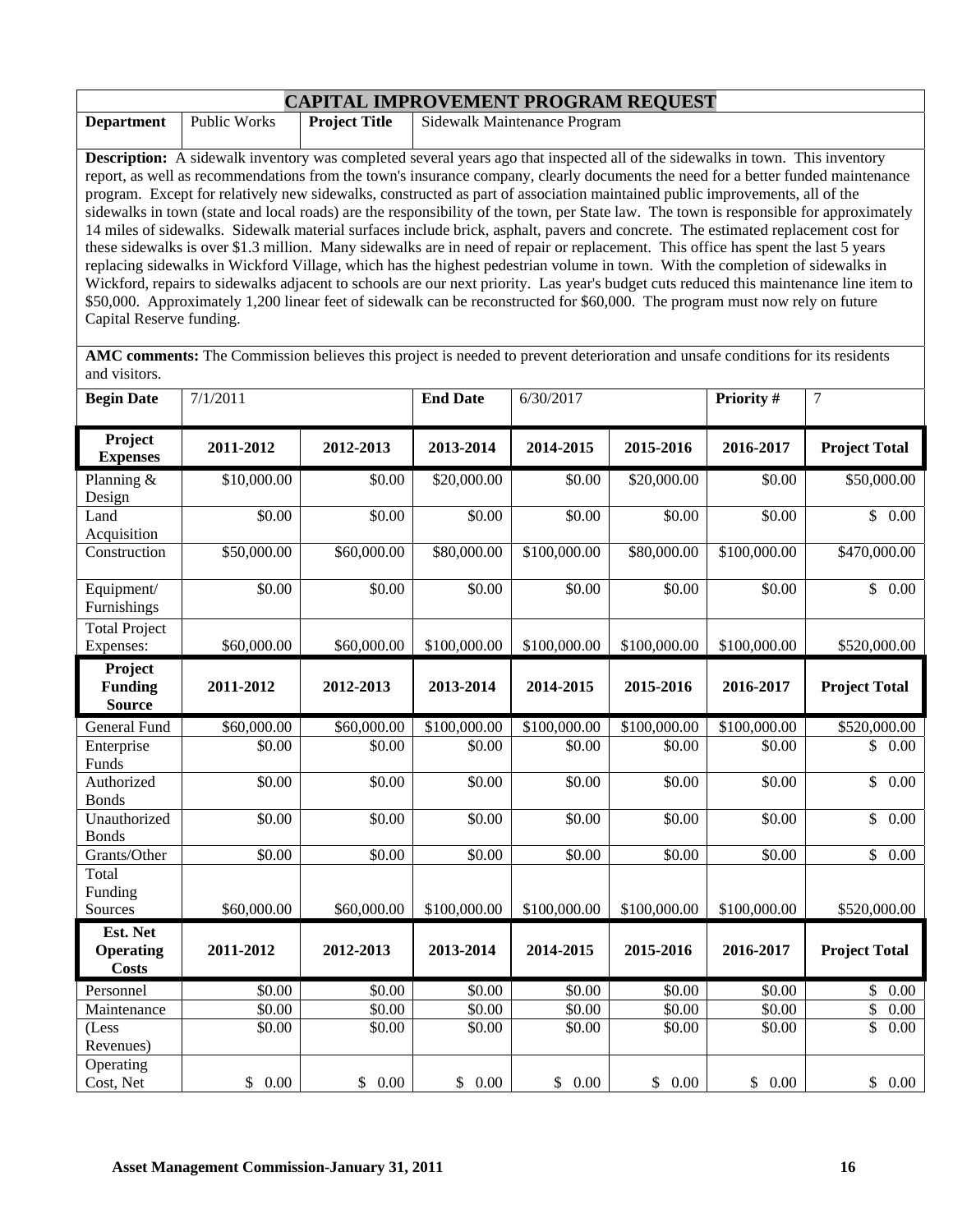| <b>CAPITAL IMPROVEMENT PROGRAM REQUEST</b>                                                                                        |                                                                                                                                    |  |                                                                                                                                 |  |  |  |  |
|-----------------------------------------------------------------------------------------------------------------------------------|------------------------------------------------------------------------------------------------------------------------------------|--|---------------------------------------------------------------------------------------------------------------------------------|--|--|--|--|
| <b>Project Title</b><br>Calf Pasture Point Master Plan Improvements<br><b>Department</b><br>Planning/Recreation                   |                                                                                                                                    |  |                                                                                                                                 |  |  |  |  |
|                                                                                                                                   |                                                                                                                                    |  |                                                                                                                                 |  |  |  |  |
| <b>Description:</b> This program involves the implementation of a number of Calf Pasture Point Master Plan improvements, most of  |                                                                                                                                    |  |                                                                                                                                 |  |  |  |  |
|                                                                                                                                   |                                                                                                                                    |  | which are contingent upon the availability of grant funding. Improvements will include general site work, signs, benches, trail |  |  |  |  |
| improvements, wetlands restoration and mitigation, and an overlook structure. Design of the first phase of trail improvements was |                                                                                                                                    |  |                                                                                                                                 |  |  |  |  |
| completed in 2007. The Department of Public Works completed basic trail improvements to several of the trails in 2008. Quonset    |                                                                                                                                    |  |                                                                                                                                 |  |  |  |  |
|                                                                                                                                   | Development Corporation completed a parking lot adjacent to Calf Pasture Point last year and completed a bike trail that connected |  |                                                                                                                                 |  |  |  |  |

this parking lot to Post Road. The additional personnel costs identified with this program is in combination with other facility additions proposed by these CIP programs and the need for more staff maintenance. Calf Pasture Point, Yorktown Park and the additional recreational fields will eventually require one additional full-time staff person in the DPW Facilities Department. (One third the cost of a staff person has been assigned to each of these three programs).

**AMC comments:** This project should be funded with grants rather than Town funds. As with similar projects, this will require ongoing maintenance which will impact the town's operating budget. Consideration should also be given to public safety by signage to alert trespassers.

| <b>Begin Date</b>                          | 7/1/2011   |            | <b>End Date</b> | 6/30/2017    |              | Priority #   | 8                                 |
|--------------------------------------------|------------|------------|-----------------|--------------|--------------|--------------|-----------------------------------|
| Project<br><b>Expenses</b>                 | 2011-2012  | 2012-2013  | 2013-2014       | 2014-2015    | 2015-2016    | 2016-2017    | <b>Project Total</b>              |
| Planning $\overline{\&}$<br>Design         | \$0.00     | \$0.00     | \$20,000.00     | \$13,000.00  | \$13,000.00  | \$11,000.00  | \$57,000.00                       |
| Land<br>Acquisition                        | \$0.00     | \$0.00     | \$0.00          | \$0.00       | \$0.00       | \$0.00       | \$0.00                            |
| Construction                               | \$5,000.00 | \$0.00     | \$175,000.00    | \$150,000.00 | \$150,000.00 | \$125,000.00 | \$605,000.00                      |
| Equipment/<br>Furnishings                  | \$0.00     | \$0.00     | \$0.00          | \$0.00       | \$0.00       | \$0.00       | \$0.00                            |
| <b>Total Project</b><br>Expenses:          | \$5,000.00 | \$0.00     | \$195,000.00    | \$163,000.00 | \$163,000.00 | \$136,000.00 | \$662,000.00                      |
| Project<br><b>Funding</b><br><b>Source</b> | 2011-2012  | 2012-2013  | 2013-2014       | 2014-2015    | 2015-2016    | 2016-2017    | <b>Project Total</b>              |
| General Fund                               | \$5,000.00 | \$0.00     | \$0.00          | \$0.00       | \$0.00       | \$0.00       | \$5,000.00                        |
| Enterprise<br>Funds                        | \$0.00     | \$0.00     | \$0.00          | \$0.00       | \$0.00       | \$0.00       | \$<br>0.00                        |
| Authorized<br><b>Bonds</b>                 | \$0.00     | \$0.00     | \$0.00          | \$0.00       | \$0.00       | \$0.00       | $\overline{0.00}$<br>$\mathbb{S}$ |
| Unauthorized<br><b>Bonds</b>               | \$0.00     | \$0.00     | \$0.00          | \$0.00       | \$0.00       | \$0.00       | $\mathbb{S}$<br>0.00              |
| Grants/Other                               | \$0.00     | \$0.00     | \$195,000.00    | \$163,000.00 | \$163,000.00 | \$136,000.00 | \$657,000.00                      |
| Total<br>Funding<br>Sources                | \$5,000.00 | \$0.00     | \$195,000.00    | \$163,000.00 | \$163,000.00 | \$136,000.00 | \$662,000.00                      |
| Est. Net                                   |            |            |                 |              |              |              |                                   |
| <b>Operating</b><br><b>Costs</b>           | 2011-2012  | 2012-2013  | 2013-2014       | 2014-2015    | 2015-2016    | 2016-2017    | <b>Project Total</b>              |
| Personnel                                  | \$0.00     | \$0.00     | \$0.00          | \$17,000.00  | \$17,000.00  | \$17,000.00  | \$51,000.00                       |
| Maintenance                                | \$2,000.00 | \$4,000.00 | \$4,000.00      | \$21,000.00  | \$21,000.00  | \$24,000.00  | \$76,000.00                       |
| (Less<br>Revenues)                         | \$0.00     | \$0.00     | \$0.00          | \$0.00       | \$0.00       | \$0.00       | 0.00<br>$\mathbb{S}$              |
| Operating<br>Cost, Net                     | \$2,000.00 | \$4,000.00 | \$4,000.00      | \$38,000.00  | \$38,000.00  | \$41,000.00  | \$127,000.00                      |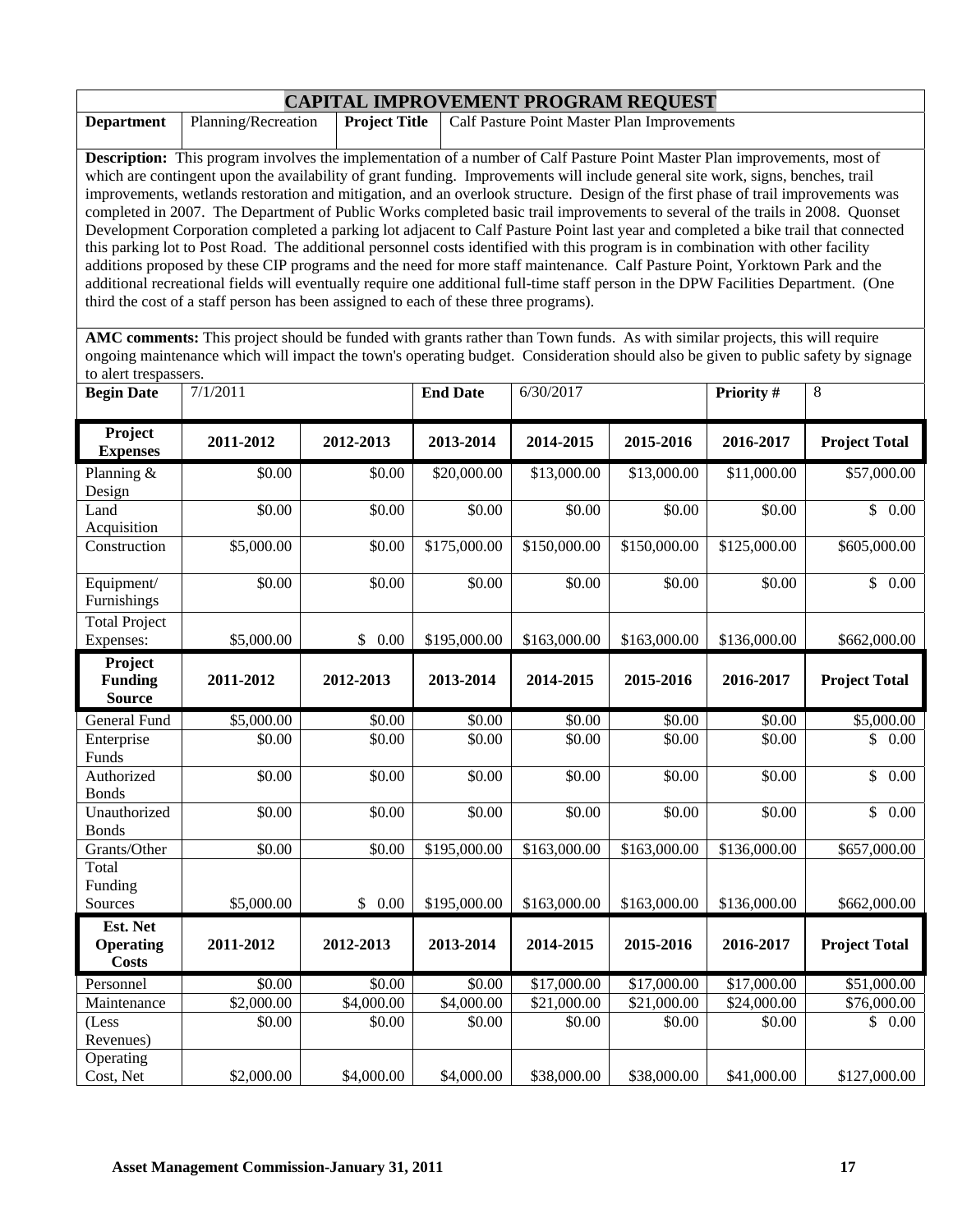| <b>Department</b>                          | Recreation/Planning                                                                                                                                                                                                                                                                                                                                                                                                                                                                                                                                                                                                                                                                                                                                                                                                                                                                                                                                                                                                                                                                                                                                                                                               | CALLATAD INII KO TEMIDITI TKOONGIM KEQODD I<br><b>Project Title</b> | Yorktown Park   |              |           |           |                      |
|--------------------------------------------|-------------------------------------------------------------------------------------------------------------------------------------------------------------------------------------------------------------------------------------------------------------------------------------------------------------------------------------------------------------------------------------------------------------------------------------------------------------------------------------------------------------------------------------------------------------------------------------------------------------------------------------------------------------------------------------------------------------------------------------------------------------------------------------------------------------------------------------------------------------------------------------------------------------------------------------------------------------------------------------------------------------------------------------------------------------------------------------------------------------------------------------------------------------------------------------------------------------------|---------------------------------------------------------------------|-----------------|--------------|-----------|-----------|----------------------|
|                                            |                                                                                                                                                                                                                                                                                                                                                                                                                                                                                                                                                                                                                                                                                                                                                                                                                                                                                                                                                                                                                                                                                                                                                                                                                   |                                                                     |                 |              |           |           |                      |
| programs).                                 | <b>Description:</b> A master plan for Yorktown Park was completed and approved by Town Council in 2003. Many of the improvements<br>identified on the master plan have been completed and funded from private contributions, grant money and in-kind services. Phase I<br>playground work was accomplished using private funds. Replacement of the basketball court and fencing has been completed.<br>Phase II, which included improved parking, landscaping, exercise equipment and walking trails, was completed in 2008. The<br>pavilion shelter is scheduled to be completed in the winter of 2010-2011 by the Department of Public Works. Phase III<br>improvements, which includes additional trails and restrooms, will depend on future grant funding. The additional personnel costs<br>identified with this program is in combination with other facility additions proposed by these CIP programs and the need for more<br>staff maintenance. Calf Pasture Point, Yorktown Park and additional recreational fields will eventually require one additional full-<br>time staff person in the DPW Facilities Department. (One third the cost of a staff person has been assigned to each of these three |                                                                     |                 |              |           |           |                      |
|                                            | AMC comments: The Commission agrees unanimously that this is a priority provided funding from non-Town sources. (e.g.<br>Community Development Block Grant). To date, the Asset Managements Commission is pleased with the work completed thus far.                                                                                                                                                                                                                                                                                                                                                                                                                                                                                                                                                                                                                                                                                                                                                                                                                                                                                                                                                               |                                                                     |                 |              |           |           |                      |
| <b>Begin Date</b>                          | 7/1/2011                                                                                                                                                                                                                                                                                                                                                                                                                                                                                                                                                                                                                                                                                                                                                                                                                                                                                                                                                                                                                                                                                                                                                                                                          |                                                                     | <b>End Date</b> | 6/30/2015    |           | Priority# | 8                    |
| Project<br><b>Expenses</b>                 | 2011-2012                                                                                                                                                                                                                                                                                                                                                                                                                                                                                                                                                                                                                                                                                                                                                                                                                                                                                                                                                                                                                                                                                                                                                                                                         | 2012-2013                                                           | 2013-2014       | 2014-2015    | 2015-2016 | 2016-2017 | <b>Project Total</b> |
| Planning &<br>Design                       | \$0.00                                                                                                                                                                                                                                                                                                                                                                                                                                                                                                                                                                                                                                                                                                                                                                                                                                                                                                                                                                                                                                                                                                                                                                                                            | \$0.00                                                              | \$0.00          | \$20,000.00  | \$0.00    | \$0.00    | \$20,000.00          |
| Land<br>Acquisition                        | \$0.00                                                                                                                                                                                                                                                                                                                                                                                                                                                                                                                                                                                                                                                                                                                                                                                                                                                                                                                                                                                                                                                                                                                                                                                                            | \$0.00                                                              | \$0.00          | \$0.00       | \$0.00    | \$0.00    | \$0.00               |
| Construction                               | \$15,000.00                                                                                                                                                                                                                                                                                                                                                                                                                                                                                                                                                                                                                                                                                                                                                                                                                                                                                                                                                                                                                                                                                                                                                                                                       | \$0.00                                                              | \$0.00          | \$250,000.00 | \$0.00    | \$0.00    | \$265,000.00         |
| Equipment/<br>Furnishings                  | \$0.00                                                                                                                                                                                                                                                                                                                                                                                                                                                                                                                                                                                                                                                                                                                                                                                                                                                                                                                                                                                                                                                                                                                                                                                                            | \$0.00                                                              | \$0.00          | \$0.00       | \$0.00    | \$0.00    | \$0.00               |
| <b>Total Project</b><br>Expenses:          | \$15,000.00                                                                                                                                                                                                                                                                                                                                                                                                                                                                                                                                                                                                                                                                                                                                                                                                                                                                                                                                                                                                                                                                                                                                                                                                       | \$0.00                                                              | \$0.00          | \$270,000.00 | \$0.00    | \$0.00    | \$285,000.00         |
| Project<br><b>Funding</b><br><b>Source</b> | 2011-2012                                                                                                                                                                                                                                                                                                                                                                                                                                                                                                                                                                                                                                                                                                                                                                                                                                                                                                                                                                                                                                                                                                                                                                                                         | 2012-2013                                                           | 2013-2014       | 2014-2015    | 2015-2016 | 2016-2017 | <b>Project Total</b> |
| General Fund                               | \$0.00                                                                                                                                                                                                                                                                                                                                                                                                                                                                                                                                                                                                                                                                                                                                                                                                                                                                                                                                                                                                                                                                                                                                                                                                            | \$0.00                                                              | \$0.00          | \$0.00       | \$0.00    | \$0.00    | \$<br>0.00           |
| Enterprise<br>Funds                        | \$0.00                                                                                                                                                                                                                                                                                                                                                                                                                                                                                                                                                                                                                                                                                                                                                                                                                                                                                                                                                                                                                                                                                                                                                                                                            | \$0.00                                                              | \$0.00          | \$0.00       | \$0.00    | \$0.00    | \$<br>0.00           |
| Authorized<br><b>Bonds</b>                 | \$0.00                                                                                                                                                                                                                                                                                                                                                                                                                                                                                                                                                                                                                                                                                                                                                                                                                                                                                                                                                                                                                                                                                                                                                                                                            | \$0.00                                                              | \$0.00          | \$0.00       | \$0.00    | \$0.00    | \$<br>0.00           |
| Unauthorized<br><b>Bonds</b>               | \$0.00                                                                                                                                                                                                                                                                                                                                                                                                                                                                                                                                                                                                                                                                                                                                                                                                                                                                                                                                                                                                                                                                                                                                                                                                            | \$0.00                                                              | \$0.00          | \$0.00       | \$0.00    | \$0.00    | \$<br>0.00           |
| Grants/Other                               | \$15,000.00                                                                                                                                                                                                                                                                                                                                                                                                                                                                                                                                                                                                                                                                                                                                                                                                                                                                                                                                                                                                                                                                                                                                                                                                       | \$0.00                                                              | \$0.00          | \$270,000.00 | \$0.00    | \$0.00    | \$285,000.00         |
| Total<br>Funding<br>Sources                | \$15,000.00                                                                                                                                                                                                                                                                                                                                                                                                                                                                                                                                                                                                                                                                                                                                                                                                                                                                                                                                                                                                                                                                                                                                                                                                       | \$0.00                                                              | \$0.00          | \$270,000.00 | \$0.00    | \$0.00    | \$285,000.00         |
| Est. Net                                   |                                                                                                                                                                                                                                                                                                                                                                                                                                                                                                                                                                                                                                                                                                                                                                                                                                                                                                                                                                                                                                                                                                                                                                                                                   |                                                                     |                 |              |           |           |                      |

**2011-2012 2012-2013 2013-2014 2014-2015 2015-2016 2016-2017 Project Total** 

 $$0.00$   $$0.00$   $$0.00$   $$0.00$   $$0.00$   $$0.00$   $$0.00$   $$0.00$ 

Personnel | \$0.00 | \$0.00 | \$0.00 \$17,000.00 \$17,000.00 \$17,000.00 \$51,000.00 Maintenance | \$2,000.00 | \$2,000.00 | \$2,000.00 \$4,000.00 | \$4,000.00 \$18,000.00

Cost, Net  $\begin{array}{|l} \n\text{ $2,000.00} \n\end{array}$   $\begin{array}{|l} \n\text{ $32,000.00} \n\end{array}$   $\begin{array}{|l} \n\text{ $321,000.00} \n\end{array}$   $\begin{array}{|l} \n\text{ $321,000.00} \n\end{array}$   $\begin{array}{|l} \n\text{ $321,000.00} \n\end{array}$   $\begin{array}{|l} \n\text{ $321,000.00} \n\end{array}$ 

**CAPITAL IMPROVEMENT PROGRAM REQUEST**

**Operating Costs** 

(Less Revenues)

Г

Operating<br>Cost, Net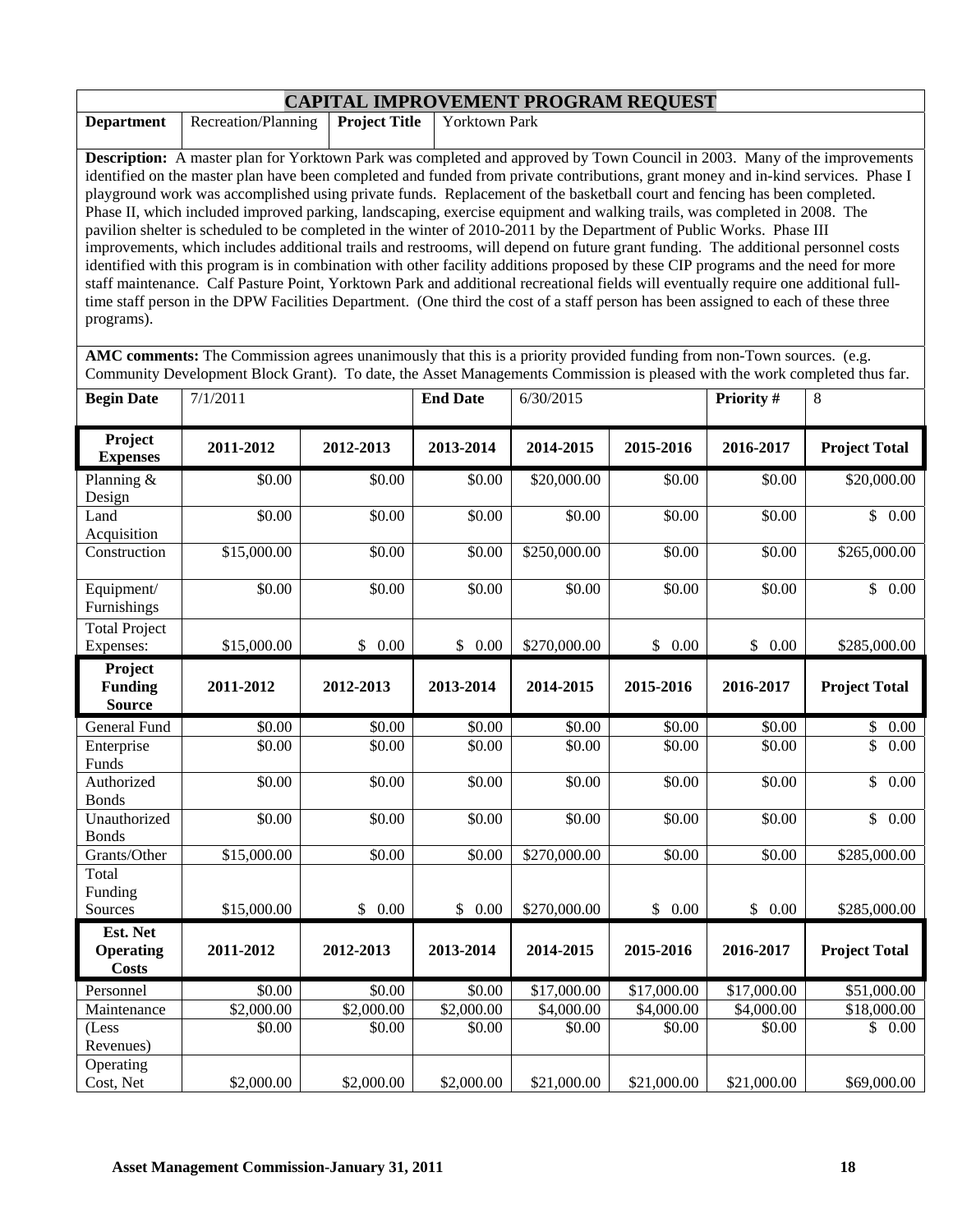| <b>CAPITAL IMPROVEMENT PROGRAM REQUEST</b>                                                                                        |                                                                                                                            |                      |                                                                                                                                     |  |  |  |  |
|-----------------------------------------------------------------------------------------------------------------------------------|----------------------------------------------------------------------------------------------------------------------------|----------------------|-------------------------------------------------------------------------------------------------------------------------------------|--|--|--|--|
| <b>Department</b>                                                                                                                 | Fire Department                                                                                                            | <b>Project Title</b> | Fire Dept Facilities Upgrade                                                                                                        |  |  |  |  |
|                                                                                                                                   |                                                                                                                            |                      |                                                                                                                                     |  |  |  |  |
| <b>Description:</b> Fire Department Facilities Updates (Stations 3, 2, 1, 5 Current Repair Shop), )Replace Heating & AC Systems @ |                                                                                                                            |                      |                                                                                                                                     |  |  |  |  |
| \$100,000 (Stations 1,2,3), 2) Update & Electrical @\$60,000 (Sta 3,2,1), 3) Reconfigure Bathrooms, Showers, Locker rooms,        |                                                                                                                            |                      |                                                                                                                                     |  |  |  |  |
|                                                                                                                                   |                                                                                                                            |                      | Bunkrooms to accommodate both Male & Female Firefighters @ \$120,000 (Sta 3,2,1), 4)Replace Windows/Doors @ \$75,000 (Sta           |  |  |  |  |
|                                                                                                                                   |                                                                                                                            |                      | 2,3,1), 5)Replace flooring @\$50,000 (Sta 3,2,1), 6) Replace Parking lots & Apparatus Door Aprons @\$75,000 (Sta 3,2,1),            |  |  |  |  |
|                                                                                                                                   |                                                                                                                            |                      | 7) Replace Kitchens & Appliances-commercial grade updates @\$85,000 (Sta 3,2,1), 8) Repair Roofs @\$125,000 (Repair Shop & Sta      |  |  |  |  |
| 2,3,1), 9)Install generator @ \$60,000 (Sta3 & Repair Shop), 10)Install Keyless Security locks on Exterior Doors @\$10,000        |                                                                                                                            |                      |                                                                                                                                     |  |  |  |  |
|                                                                                                                                   | $(Sta3,2,1), 11$ Upgrade Radio & Telephone Equip @\$150,000 (Sta 3,2,1 & Repair Shop), 12 Update & add computers @\$20,000 |                      |                                                                                                                                     |  |  |  |  |
|                                                                                                                                   |                                                                                                                            |                      | (Sta 3,2,1,5 & Repair Shop), 13)Install Bird Netting @ \$20,000 (Sta 3,2,1), and 14)Replace Furniture & Bedding-Institutional Grade |  |  |  |  |

@ \$55,000 (Sta 3,2,1,5).

**AMC comments:** Asset Management recommends the deferral of items #3, #7, and #14.

| <b>Begin Date</b>                            | 7/1/2011     |              | <b>End Date</b> | 6/30/2017    |              | Priority #   | 9                               |
|----------------------------------------------|--------------|--------------|-----------------|--------------|--------------|--------------|---------------------------------|
| Project<br><b>Expenses</b>                   | 2011-2012    | 2012-2013    | 2013-2014       | 2014-2015    | 2015-2016    | 2016-2017    | <b>Project Total</b>            |
| Planning &<br>Design                         | \$16,700.00  | \$16,700.00  | \$16,700.00     | \$16,700.00  | \$16,700.00  | \$16,700.00  | \$100,200.00                    |
| Land<br>Acquisition                          | \$0.00       | \$0.00       | \$0.00          | \$0.00       | \$0.00       | \$0.00       | \$0.00                          |
| Construction                                 | \$101,000.00 | \$101,000.00 | \$101,000.00    | \$100,000.00 | \$100,000.00 | \$100,000.00 | \$603,000.00                    |
| Equipment/<br>Furnishings                    | \$67,000.00  | \$67,000.00  | \$67,000.00     | \$67,000.00  | \$67,000.00  | \$67,000.00  | \$402,000.00                    |
| <b>Total Project</b><br>Expenses:            | \$184,700.00 | \$184,700.00 | \$184,700.00    | \$183,700.00 | \$183,700.00 | \$183,700.00 | \$1,105,200.00                  |
| Project<br><b>Funding</b><br><b>Source</b>   | 2011-2012    | 2012-2013    | 2013-2014       | 2014-2015    | 2015-2016    | 2016-2017    | <b>Project Total</b>            |
| General Fund                                 | \$184,700.00 | \$184,700.00 | \$184,700.00    | \$183,700.00 | \$183,700.00 | \$183,700.00 | \$1,105,200.00                  |
| Enterprise<br>Funds                          | \$0.00       | \$0.00       | \$0.00          | \$0.00       | \$0.00       | \$0.00       | \$<br>0.00                      |
| Authorized<br><b>Bonds</b>                   | \$0.00       | \$0.00       | \$0.00          | \$0.00       | \$0.00       | \$0.00       | $\mathbb{S}$<br>0.00            |
| Unauthorized<br><b>Bonds</b>                 | \$0.00       | \$0.00       | \$0.00          | \$0.00       | \$0.00       | \$0.00       | $\overline{\mathbb{S}}$<br>0.00 |
| Grants/Other                                 | \$0.00       | \$0.00       | \$0.00          | \$0.00       | \$0.00       | \$0.00       | $\mathbb{S}$<br>0.00            |
| Total<br>Funding                             |              |              |                 |              |              |              |                                 |
| Sources                                      | \$184,700.00 | \$184,700.00 | \$184,700.00    | \$183,700.00 | \$183,700.00 | \$183,700.00 | \$1,105,200.00                  |
| Est. Net<br><b>Operating</b><br><b>Costs</b> | 2011-2012    | 2012-2013    | 2013-2014       | 2014-2015    | 2015-2016    | 2016-2017    | <b>Project Total</b>            |
| Personnel                                    | \$0.00       | \$0.00       | \$0.00          | \$0.00       | \$0.00       | \$0.00       | \$0.00                          |
| Maintenance                                  | \$0.00       | \$0.00       | \$0.00          | \$0.00       | \$0.00       | \$0.00       | \$<br>0.00                      |
| (Less<br>Revenues)                           | \$0.00       | \$0.00       | \$0.00          | \$0.00       | \$0.00       | \$0.00       | \$<br>0.00                      |
| Operating<br>Cost, Net                       | \$0.00       | \$0.00       | \$0.00          | \$0.00       | \$0.00       | \$0.00       | \$0.00                          |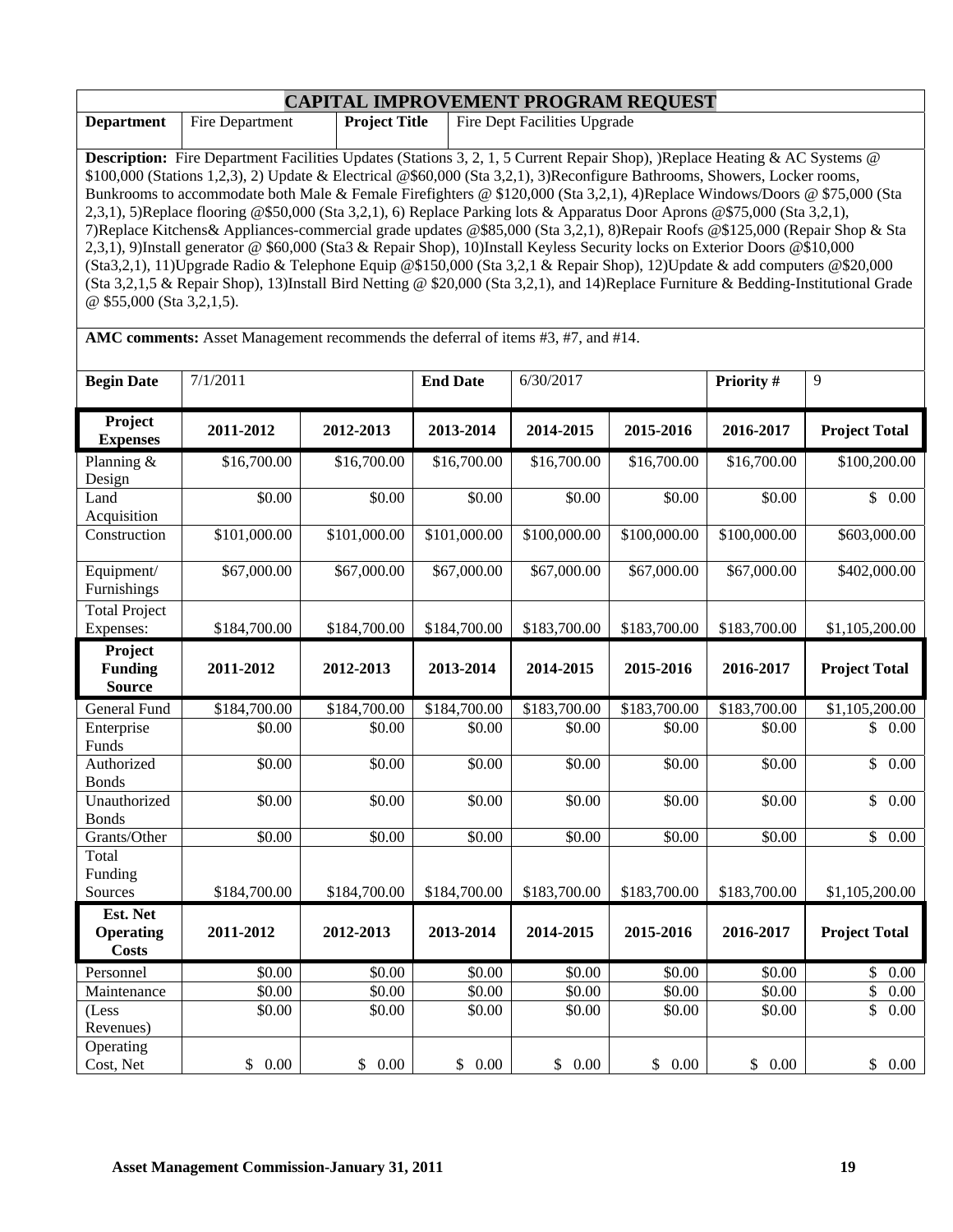|                                                                                                                                                                                                                                                                       | <b>CAPITAL IMPROVEMENT PROGRAM REQUEST</b>                                                                                              |                      |                 |           |           |            |                      |  |
|-----------------------------------------------------------------------------------------------------------------------------------------------------------------------------------------------------------------------------------------------------------------------|-----------------------------------------------------------------------------------------------------------------------------------------|----------------------|-----------------|-----------|-----------|------------|----------------------|--|
| <b>Department</b>                                                                                                                                                                                                                                                     | Recreation                                                                                                                              | <b>Project Title</b> | McGinn Park     |           |           |            |                      |  |
|                                                                                                                                                                                                                                                                       |                                                                                                                                         |                      |                 |           |           |            |                      |  |
|                                                                                                                                                                                                                                                                       | <b>Description:</b> McGinn Park was designed and built as a result of a Bond about fifteen years ago. One of the fields is used for     |                      |                 |           |           |            |                      |  |
| football, lacrosse, soccer and, if it was in good repair, field hockey. Unfortunately, for the past several years, the field has<br>experienced extreme damage as a result of the Youth Football program. None of the other sports has been able to enjoy use of this |                                                                                                                                         |                      |                 |           |           |            |                      |  |
|                                                                                                                                                                                                                                                                       | facility to any meaningful extent because it has to be taken off line for repairs from November through mid-August after football       |                      |                 |           |           |            |                      |  |
|                                                                                                                                                                                                                                                                       | ends. We need more fields to serve these activities in North Kingstown but one alternative would be to get away from spending a         |                      |                 |           |           |            |                      |  |
|                                                                                                                                                                                                                                                                       | great deal of Public Works time and Town and youth sport's dollars to maintain natural grass. The cost to install sports turf is        |                      |                 |           |           |            |                      |  |
|                                                                                                                                                                                                                                                                       | significantly less than purchasing land and building more fields and this facility would be available and safe year round for a host of |                      |                 |           |           |            |                      |  |
|                                                                                                                                                                                                                                                                       | activities. Some income could be realized through rental fees for outside groups who would be very interested in the opportunity to     |                      |                 |           |           |            |                      |  |
| play on sports turf.                                                                                                                                                                                                                                                  |                                                                                                                                         |                      |                 |           |           |            |                      |  |
|                                                                                                                                                                                                                                                                       | AMC comments: The Commission believes this is a worthwhile project but would point out to the Town Council that as with other           |                      |                 |           |           |            |                      |  |
|                                                                                                                                                                                                                                                                       | similar projects, there will be ongoing maintenance costs which will place an added burden on limited town funds. The AMC is            |                      |                 |           |           |            |                      |  |
|                                                                                                                                                                                                                                                                       | recommending that a comprehensive study be completed before going ahead with these projects.                                            |                      |                 |           |           |            |                      |  |
| <b>Begin Date</b>                                                                                                                                                                                                                                                     | 7/1/2011                                                                                                                                |                      | <b>End Date</b> | 6/30/2012 |           | Priority # | 9                    |  |
| Project<br><b>Expenses</b>                                                                                                                                                                                                                                            | 2011-2012                                                                                                                               | 2012-2013            | 2013-2014       | 2014-2015 | 2015-2016 | 2016-2017  | <b>Project Total</b> |  |
| Planning &<br>Design                                                                                                                                                                                                                                                  | \$0.00                                                                                                                                  | \$0.00               | \$0.00          | \$0.00    | \$0.00    | \$0.00     | \$0.00               |  |
| Land                                                                                                                                                                                                                                                                  | \$0.00                                                                                                                                  | \$0.00               | \$0.00          | \$0.00    | \$0.00    | \$0.00     | \$0.00               |  |
| Acquisition                                                                                                                                                                                                                                                           |                                                                                                                                         |                      |                 |           |           |            |                      |  |
| Construction                                                                                                                                                                                                                                                          | \$650,000.00                                                                                                                            | \$0.00               | \$0.00          | \$0.00    | \$0.00    | \$0.00     | \$650,000.00         |  |
| Equipment/                                                                                                                                                                                                                                                            | \$0.00                                                                                                                                  | \$0.00               | \$0.00          | \$0.00    | \$0.00    | \$0.00     | \$0.00               |  |
| Furnishings                                                                                                                                                                                                                                                           |                                                                                                                                         |                      |                 |           |           |            |                      |  |
| Total Project<br>Expenses:                                                                                                                                                                                                                                            | \$650,000.00                                                                                                                            | \$0.00               | \$0.00          | \$0.00    | \$0.00    | \$0.00     | \$650,000.00         |  |
| Project                                                                                                                                                                                                                                                               |                                                                                                                                         |                      |                 |           |           |            |                      |  |
| <b>Funding</b>                                                                                                                                                                                                                                                        | 2011-2012                                                                                                                               | 2012-2013            | 2013-2014       | 2014-2015 | 2015-2016 | 2016-2017  | <b>Project Total</b> |  |
| <b>Source</b>                                                                                                                                                                                                                                                         |                                                                                                                                         |                      |                 |           |           |            |                      |  |
| <b>General Fund</b>                                                                                                                                                                                                                                                   | \$0.00                                                                                                                                  | \$0.00               | \$0.00          | \$0.00    | \$0.00    | \$0.00     | \$<br>0.00           |  |
| Enterprise                                                                                                                                                                                                                                                            | \$0.00                                                                                                                                  | \$0.00               | \$0.00          | \$0.00    | \$0.00    | \$0.00     | \$<br>0.00           |  |
| Funds                                                                                                                                                                                                                                                                 |                                                                                                                                         |                      |                 |           |           |            |                      |  |
| Authorized<br><b>Bonds</b>                                                                                                                                                                                                                                            | \$0.00                                                                                                                                  | \$0.00               | \$0.00          | \$0.00    | \$0.00    | \$0.00     | \$0.00               |  |
| Unauthorized                                                                                                                                                                                                                                                          | \$650,000.00                                                                                                                            | \$0.00               | \$0.00          | \$0.00    | \$0.00    | \$0.00     | \$650,000.00         |  |
| <b>Bonds</b>                                                                                                                                                                                                                                                          |                                                                                                                                         |                      |                 |           |           |            |                      |  |
| Grants/Other                                                                                                                                                                                                                                                          | \$0.00                                                                                                                                  | \$0.00               | \$0.00          | \$0.00    | \$0.00    | \$0.00     | $\overline{\$}$ 0.00 |  |
| Total                                                                                                                                                                                                                                                                 |                                                                                                                                         |                      |                 |           |           |            |                      |  |
| Funding<br>Sources                                                                                                                                                                                                                                                    | \$650,000.00                                                                                                                            | \$0.00               | \$0.00          | \$0.00    | \$0.00    | \$0.00     | \$650,000.00         |  |
| Est. Net                                                                                                                                                                                                                                                              |                                                                                                                                         |                      |                 |           |           |            |                      |  |
| <b>Operating</b><br><b>Costs</b>                                                                                                                                                                                                                                      | 2011-2012                                                                                                                               | 2012-2013            | 2013-2014       | 2014-2015 | 2015-2016 | 2016-2017  | <b>Project Total</b> |  |
| Personnel                                                                                                                                                                                                                                                             | \$0.00                                                                                                                                  | \$0.00               | \$0.00          | \$0.00    | \$0.00    | \$0.00     | \$<br>0.00           |  |
| Maintenance                                                                                                                                                                                                                                                           | \$0.00                                                                                                                                  | \$0.00               | \$0.00          | \$0.00    | \$0.00    | \$0.00     | \$<br>0.00           |  |
| (Less                                                                                                                                                                                                                                                                 | \$0.00                                                                                                                                  | \$0.00               | \$0.00          | \$0.00    | \$0.00    | \$0.00     | \$<br>0.00           |  |
| Revenues)                                                                                                                                                                                                                                                             |                                                                                                                                         |                      |                 |           |           |            |                      |  |
| Operating                                                                                                                                                                                                                                                             |                                                                                                                                         |                      |                 |           |           |            |                      |  |
| Cost, Net                                                                                                                                                                                                                                                             | \$0.00                                                                                                                                  | \$0.00               | \$<br>0.00      | \$ 0.00   | \$ 0.00   | \$0.00     | \$<br>0.00           |  |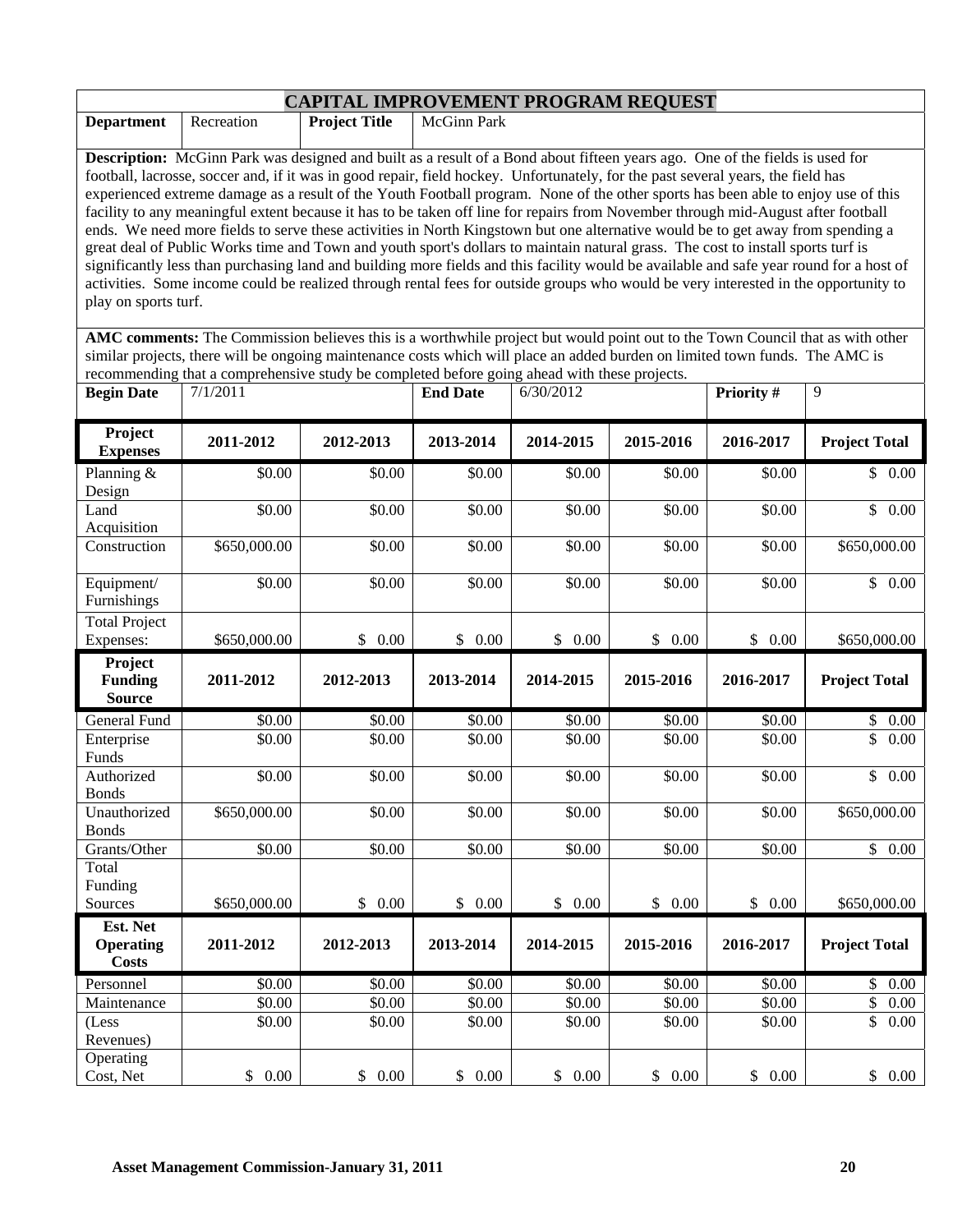|                                                                                                                                                                                                                                                                                                                                                                                                                                                                                                                                 | <b>CAPITAL IMPROVEMENT PROGRAM REQUEST</b>                                                                                                                                    |                      |                 |                          |             |             |                      |  |
|---------------------------------------------------------------------------------------------------------------------------------------------------------------------------------------------------------------------------------------------------------------------------------------------------------------------------------------------------------------------------------------------------------------------------------------------------------------------------------------------------------------------------------|-------------------------------------------------------------------------------------------------------------------------------------------------------------------------------|----------------------|-----------------|--------------------------|-------------|-------------|----------------------|--|
| <b>Department</b>                                                                                                                                                                                                                                                                                                                                                                                                                                                                                                               | Recreation/Planning                                                                                                                                                           | <b>Project Title</b> |                 | Town-wide Playing Fields |             |             |                      |  |
| <b>Description:</b> The first year of this project will include an analysis of existing fields and to determine the current and future need for<br>additional playfields. Four new playfields, including at a minimum one multipurpose field, are being proposed to be located at<br>Quonset Point/Davisville in the North Davisville district. Funding for this project as well as future maintenance costs are proposed<br>to be from the Quonset Development Corporation and a Department of Environmental Management Grant. |                                                                                                                                                                               |                      |                 |                          |             |             |                      |  |
|                                                                                                                                                                                                                                                                                                                                                                                                                                                                                                                                 | AMC comments: The Asset Management Commission is delighted to discover that there will be a comprehensive study of existing<br>fields and awaits the findings in that report. |                      |                 |                          |             |             |                      |  |
| <b>Begin Date</b>                                                                                                                                                                                                                                                                                                                                                                                                                                                                                                               | $\overline{7/1/2011}$                                                                                                                                                         |                      | <b>End Date</b> | 6/30/2013                |             | Priority #  | 9                    |  |
| Project<br><b>Expenses</b>                                                                                                                                                                                                                                                                                                                                                                                                                                                                                                      | 2011-2012                                                                                                                                                                     | 2012-2013            | 2013-2014       | 2014-2015                | 2015-2016   | 2016-2017   | <b>Project Total</b> |  |
| Planning &<br>Design                                                                                                                                                                                                                                                                                                                                                                                                                                                                                                            | \$41,200.00                                                                                                                                                                   | \$0.00               | \$0.00          | \$0.00                   | \$0.00      | \$0.00      | \$41,200.00          |  |
| Land<br>Acquisition                                                                                                                                                                                                                                                                                                                                                                                                                                                                                                             | \$0.00                                                                                                                                                                        | \$0.00               | \$0.00          | \$0.00                   | \$0.00      | \$0.00      | \$0.00               |  |
| Construction                                                                                                                                                                                                                                                                                                                                                                                                                                                                                                                    | \$0.00                                                                                                                                                                        | \$373,890.00         | \$0.00          | \$0.00                   | \$0.00      | \$0.00      | \$373,890.00         |  |
| Equipment/<br>Furnishings                                                                                                                                                                                                                                                                                                                                                                                                                                                                                                       | \$0.00                                                                                                                                                                        | \$0.00               | \$0.00          | \$0.00                   | \$0.00      | \$0.00      | \$0.00               |  |
| <b>Total Project</b><br>Expenses:                                                                                                                                                                                                                                                                                                                                                                                                                                                                                               | \$41,200.00                                                                                                                                                                   | \$373,890.00         | \$<br>0.00      | \$<br>0.00               | \$0.00      | \$<br>0.00  | \$415,090.00         |  |
| Project<br><b>Funding</b><br><b>Source</b>                                                                                                                                                                                                                                                                                                                                                                                                                                                                                      | 2011-2012                                                                                                                                                                     | 2012-2013            | 2013-2014       | 2014-2015                | 2015-2016   | 2016-2017   | <b>Project Total</b> |  |
| General Fund                                                                                                                                                                                                                                                                                                                                                                                                                                                                                                                    | \$0.00                                                                                                                                                                        | \$0.00               | \$0.00          | \$0.00                   | \$0.00      | \$0.00      | \$<br>0.00           |  |
| Enterprise<br>Funds                                                                                                                                                                                                                                                                                                                                                                                                                                                                                                             | \$0.00                                                                                                                                                                        | \$0.00               | \$0.00          | \$0.00                   | \$0.00      | \$0.00      | \$<br>0.00           |  |
| Authorized<br><b>Bonds</b>                                                                                                                                                                                                                                                                                                                                                                                                                                                                                                      | \$0.00                                                                                                                                                                        | \$0.00               | \$0.00          | \$0.00                   | \$0.00      | \$0.00      | \$<br>0.00           |  |
| Unauthorized<br><b>Bonds</b>                                                                                                                                                                                                                                                                                                                                                                                                                                                                                                    | \$0.00                                                                                                                                                                        | \$0.00               | \$0.00          | \$0.00                   | \$0.00      | \$0.00      | $\mathbb{S}$<br>0.00 |  |
| Grants/Other                                                                                                                                                                                                                                                                                                                                                                                                                                                                                                                    | \$41,200.00                                                                                                                                                                   | \$373,890.00         | \$0.00          | \$0.00                   | \$0.00      | \$0.00      | \$415,090.00         |  |
| Total<br>Funding<br>Sources                                                                                                                                                                                                                                                                                                                                                                                                                                                                                                     | \$41,200.00                                                                                                                                                                   | \$373,890.00         | \$0.00          | \$0.00                   | \$0.00      | \$0.00      | \$415,090.00         |  |
| Est. Net<br><b>Operating</b><br><b>Costs</b>                                                                                                                                                                                                                                                                                                                                                                                                                                                                                    | 2011-2012                                                                                                                                                                     | 2012-2013            | 2013-2014       | 2014-2015                | 2015-2016   | 2016-2017   | <b>Project Total</b> |  |
| Personnel                                                                                                                                                                                                                                                                                                                                                                                                                                                                                                                       | \$0.00                                                                                                                                                                        | \$0.00               | \$0.00          | \$0.00                   | \$0.00      | \$0.00      | \$0.00               |  |
| Maintenance                                                                                                                                                                                                                                                                                                                                                                                                                                                                                                                     | \$0.00                                                                                                                                                                        | \$0.00               | \$30,900.00     | \$30,900.00              | \$30,900.00 | \$30,900.00 | \$123,600.00         |  |
| (Less<br>Revenues)                                                                                                                                                                                                                                                                                                                                                                                                                                                                                                              | \$0.00                                                                                                                                                                        | \$0.00               | \$0.00          | \$0.00                   | \$0.00      | \$0.00      | \$0.00               |  |
| Operating<br>Cost, Net                                                                                                                                                                                                                                                                                                                                                                                                                                                                                                          | $0.00\,$<br>\$                                                                                                                                                                | \$0.00               | \$30,900.00     | \$30,900.00              | \$30,900.00 | \$30,900.00 | \$123,600.00         |  |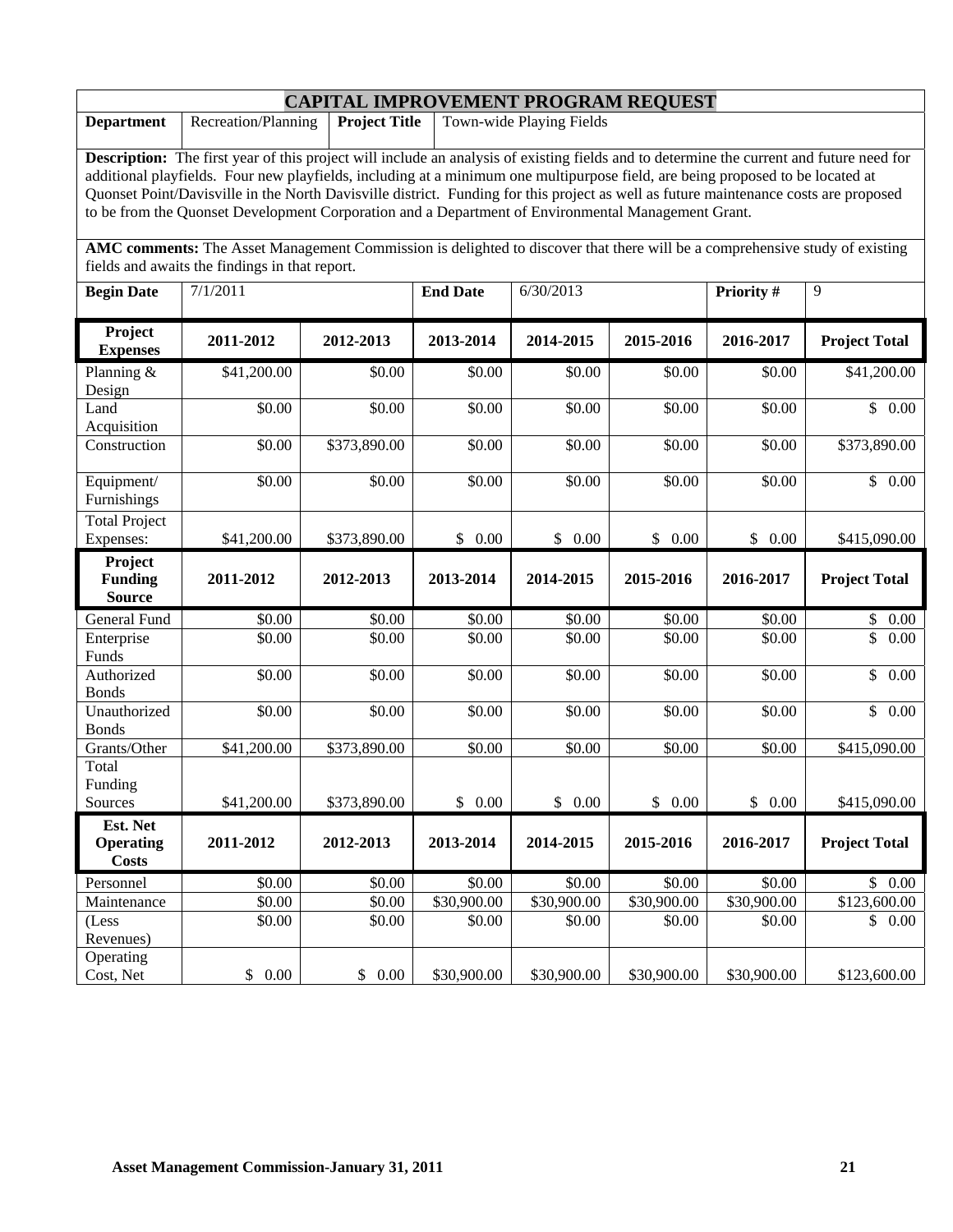|                                                                                                                                                                                                                                                                                                                                                                                                                                                                                                                                                                                                                                                                                                                                                       | <b>CAPITAL IMPROVEMENT PROGRAM REQUEST</b> |                      |                    |                                       |              |              |                      |  |
|-------------------------------------------------------------------------------------------------------------------------------------------------------------------------------------------------------------------------------------------------------------------------------------------------------------------------------------------------------------------------------------------------------------------------------------------------------------------------------------------------------------------------------------------------------------------------------------------------------------------------------------------------------------------------------------------------------------------------------------------------------|--------------------------------------------|----------------------|--------------------|---------------------------------------|--------------|--------------|----------------------|--|
| <b>Department</b>                                                                                                                                                                                                                                                                                                                                                                                                                                                                                                                                                                                                                                                                                                                                     | Planning                                   | <b>Project Title</b> |                    | <b>Development Rights Acquisition</b> |              |              |                      |  |
| Description: The purchase of development rights fulfills several North Kingstown Comprehensive Plan goals and policies: 1) it<br>protects a valuable resource in the community; 2) it protects a historic industry in the community; 3) it promotes economic<br>development; 4) it reduces the long term impacts of residential growth on the Town. Monies requested would be used as a match for<br>other programs. Funding source of grants would be R.I. Department of Environmental Management, federal funding, the Town's<br>Realty Transfer Land Preservation Reserve and the 2006 North Kingstown Open Space Bond.<br>AMC comments: Asset Management believe that future Development Rights Acquisition and the purchase of Open Space should |                                            |                      |                    |                                       |              |              |                      |  |
| be funded by Grants/Other.                                                                                                                                                                                                                                                                                                                                                                                                                                                                                                                                                                                                                                                                                                                            |                                            |                      |                    |                                       |              |              |                      |  |
| <b>Begin Date</b>                                                                                                                                                                                                                                                                                                                                                                                                                                                                                                                                                                                                                                                                                                                                     | 7/1/2011                                   |                      | <b>End Date</b>    | 6/30/2017                             |              | Priority #   | 10                   |  |
| Project<br><b>Expenses</b>                                                                                                                                                                                                                                                                                                                                                                                                                                                                                                                                                                                                                                                                                                                            | 2011-2012                                  | 2012-2013            | 2013-2014          | 2014-2015                             | 2015-2016    | 2016-2017    | <b>Project Total</b> |  |
| Planning &<br>Design                                                                                                                                                                                                                                                                                                                                                                                                                                                                                                                                                                                                                                                                                                                                  | \$0.00                                     | \$0.00               | \$0.00             | \$0.00                                | \$0.00       | \$0.00       | \$0.00               |  |
| Land<br>Acquisition                                                                                                                                                                                                                                                                                                                                                                                                                                                                                                                                                                                                                                                                                                                                   | \$1,400,000.00                             | \$2,400,000.00       | \$900,000.00       | \$900,000.00                          | \$900,000.00 | \$900,000.00 | \$7,400,000.00       |  |
| Construction                                                                                                                                                                                                                                                                                                                                                                                                                                                                                                                                                                                                                                                                                                                                          | \$0.00                                     | \$0.00               | \$0.00             | \$0.00                                | \$0.00       | \$0.00       | \$0.00               |  |
| Equipment/<br>Furnishings                                                                                                                                                                                                                                                                                                                                                                                                                                                                                                                                                                                                                                                                                                                             | 50.00                                      | \$0.00               | \$0.00             | \$0.00                                | \$0.00       | \$0.00       | \$<br>0.00           |  |
| <b>Total Project</b><br>Expenses:                                                                                                                                                                                                                                                                                                                                                                                                                                                                                                                                                                                                                                                                                                                     | \$1,400,000.00                             | \$2,400,000.00       | \$900,000.00       | \$900,000.00                          | \$900,000.00 | \$900,000.00 | \$7,400,000.00       |  |
| Project<br><b>Funding</b><br><b>Source</b>                                                                                                                                                                                                                                                                                                                                                                                                                                                                                                                                                                                                                                                                                                            | 2011-2012                                  | 2012-2013            | 2013-2014          | 2014-2015                             | 2015-2016    | 2016-2017    | <b>Project Total</b> |  |
| General Fund                                                                                                                                                                                                                                                                                                                                                                                                                                                                                                                                                                                                                                                                                                                                          | \$200,000.00                               | \$200,000.00         | \$200,000.00       | \$200,000.00                          | \$200,000.00 | \$200,000.00 | \$1,200,000.00       |  |
| Enterprise<br>Funds                                                                                                                                                                                                                                                                                                                                                                                                                                                                                                                                                                                                                                                                                                                                   | \$0.00                                     | \$0.00               | \$0.00             | \$0.00                                | \$0.00       | \$0.00       | \$0.00               |  |
| Authorized<br><b>Bonds</b>                                                                                                                                                                                                                                                                                                                                                                                                                                                                                                                                                                                                                                                                                                                            | \$500,000.00                               | \$500,000.00         | \$0.00             | \$0.00                                | \$0.00       | \$0.00       | \$1,000,000.00       |  |
| Unauthorized<br><b>Bonds</b>                                                                                                                                                                                                                                                                                                                                                                                                                                                                                                                                                                                                                                                                                                                          | \$0.00                                     | \$0.00               | \$0.00             | \$0.00                                | \$0.00       | \$0.00       | \$0.00               |  |
| Grants/Other                                                                                                                                                                                                                                                                                                                                                                                                                                                                                                                                                                                                                                                                                                                                          | \$700,000.00                               | \$1,700,000.00       | \$700,000.00       | \$700,000.00                          | \$700,000.00 | \$700,000.00 | \$5,200,000.00       |  |
| Total<br>Funding<br>Sources                                                                                                                                                                                                                                                                                                                                                                                                                                                                                                                                                                                                                                                                                                                           | \$1,400,000.00                             | \$2,400,000.00       | \$900,000.00       | \$900,000.00                          | \$900,000.00 | \$900,000.00 | \$7,400,000.00       |  |
| Est. Net                                                                                                                                                                                                                                                                                                                                                                                                                                                                                                                                                                                                                                                                                                                                              |                                            |                      |                    |                                       |              |              |                      |  |
| <b>Operating</b><br><b>Costs</b>                                                                                                                                                                                                                                                                                                                                                                                                                                                                                                                                                                                                                                                                                                                      | 2011-2012                                  | 2012-2013            | 2013-2014          | 2014-2015                             | 2015-2016    | 2016-2017    | <b>Project Total</b> |  |
| Personnel                                                                                                                                                                                                                                                                                                                                                                                                                                                                                                                                                                                                                                                                                                                                             | \$0.00                                     | \$0.00               | \$0.00             | \$0.00                                | \$0.00       | \$0.00       | $\mathbb{S}$<br>0.00 |  |
| Maintenance                                                                                                                                                                                                                                                                                                                                                                                                                                                                                                                                                                                                                                                                                                                                           | \$0.00                                     | \$0.00               | $\overline{$}0.00$ | \$0.00                                | \$0.00       | \$0.00       | \$<br>0.00           |  |
| (Less<br>Revenues)                                                                                                                                                                                                                                                                                                                                                                                                                                                                                                                                                                                                                                                                                                                                    | \$0.00                                     | \$0.00               | \$0.00             | \$0.00                                | \$0.00       | \$0.00       | \$<br>0.00           |  |
| Operating<br>Cost, Net                                                                                                                                                                                                                                                                                                                                                                                                                                                                                                                                                                                                                                                                                                                                | $0.00\,$<br>\$                             | \$<br>0.00           | \$<br>0.00         | $0.00\,$<br>\$                        | \$0.00       | \$<br>0.00   | \$<br>$0.00\,$       |  |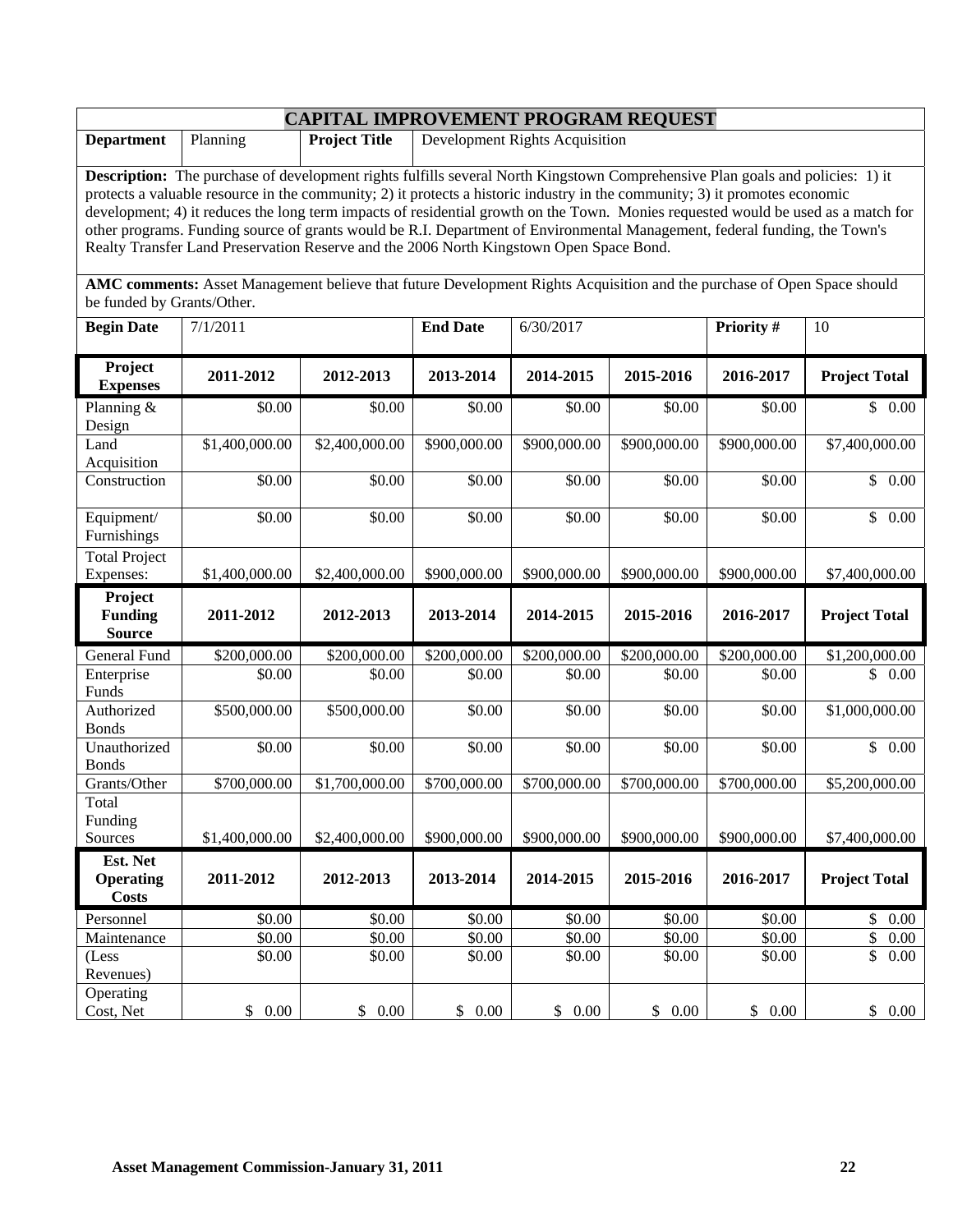|                                                                                                                                                                                                                                                                                                                                                                                                                                                                                                                                                                                                                                                                                                                                                         | <b>CAPITAL IMPROVEMENT PROGRAM REQUEST</b> |                      |                    |              |              |                |                      |  |
|---------------------------------------------------------------------------------------------------------------------------------------------------------------------------------------------------------------------------------------------------------------------------------------------------------------------------------------------------------------------------------------------------------------------------------------------------------------------------------------------------------------------------------------------------------------------------------------------------------------------------------------------------------------------------------------------------------------------------------------------------------|--------------------------------------------|----------------------|--------------------|--------------|--------------|----------------|----------------------|--|
| <b>Department</b>                                                                                                                                                                                                                                                                                                                                                                                                                                                                                                                                                                                                                                                                                                                                       | Recreation                                 | <b>Project Title</b> | <b>Signal Rock</b> |              |              |                |                      |  |
| Description: Rehabilitation of abandoned building at Signal Rock Park for use as a community center to include heating, air<br>conditioning, insulation, ADA and Fire/Life Safety compliance, flooring, limited exterior lighting, and asbestos abatement. Provide<br>meeting room and classroom facilities with tables and chairs, some limited kitchen equipment including a microwave and<br>refrigerator, and audio/video equipment. Community Groups that would benefit include Arts, Plays, Summer Playground, Scouts<br>and other volunteer organizations. A consultant has been hired to evaluate all hazardous materials associated with this building, as<br>well as identifying all ADA and code deficiencies associated with this building. |                                            |                      |                    |              |              |                |                      |  |
| AMC comments: The Commission agreed that this project is an alternative to new construction to create needed meeting space.<br>Putting such a small community center in the north end would also relieve pressure for meeting space elsewhere. The Commission<br>recommends this project to be funded by the federal stimulus financing that may be available.                                                                                                                                                                                                                                                                                                                                                                                          |                                            |                      |                    |              |              |                |                      |  |
| <b>Begin Date</b>                                                                                                                                                                                                                                                                                                                                                                                                                                                                                                                                                                                                                                                                                                                                       | 7/1/2012                                   |                      | <b>End Date</b>    | 6/30/2014    |              | Priority #     | 10                   |  |
| Project<br><b>Expenses</b>                                                                                                                                                                                                                                                                                                                                                                                                                                                                                                                                                                                                                                                                                                                              | 2011-2012                                  | 2012-2013            | 2013-2014          | 2014-2015    | 2015-2016    | 2016-2017      | <b>Project Total</b> |  |
| Planning &<br>Design                                                                                                                                                                                                                                                                                                                                                                                                                                                                                                                                                                                                                                                                                                                                    | \$0.00                                     | \$15,000.00          | \$0.00             | \$0.00       | \$0.00       | \$0.00         | \$15,000.00          |  |
| Land<br>Acquisition                                                                                                                                                                                                                                                                                                                                                                                                                                                                                                                                                                                                                                                                                                                                     | \$0.00                                     | \$0.00               | \$0.00             | \$0.00       | \$0.00       | \$0.00         | $\overline{\$}$ 0.00 |  |
| Construction                                                                                                                                                                                                                                                                                                                                                                                                                                                                                                                                                                                                                                                                                                                                            | \$0.00                                     | \$95,000.00          | \$80,000.00        | \$0.00       | \$0.00       | \$0.00         | \$175,000.00         |  |
| Equipment/<br>Furnishings                                                                                                                                                                                                                                                                                                                                                                                                                                                                                                                                                                                                                                                                                                                               | \$0.00                                     | \$0.00               | \$10,300.00        | \$0.00       | \$0.00       | \$0.00         | \$10,300.00          |  |
| <b>Total Project</b><br>Expenses:                                                                                                                                                                                                                                                                                                                                                                                                                                                                                                                                                                                                                                                                                                                       | \$0.00                                     | \$110,000.00         | \$90,300.00        | \$0.00       | \$0.00       | \$0.00         | \$200,300.00         |  |
| Project<br><b>Funding</b><br><b>Source</b>                                                                                                                                                                                                                                                                                                                                                                                                                                                                                                                                                                                                                                                                                                              | 2011-2012                                  | 2012-2013            | 2013-2014          | 2014-2015    | 2015-2016    | 2016-2017      | <b>Project Total</b> |  |
| General Fund                                                                                                                                                                                                                                                                                                                                                                                                                                                                                                                                                                                                                                                                                                                                            | \$0.00                                     | \$22,000.00          | \$18,060.00        | \$0.00       | \$0.00       | \$0.00         | \$40,060.00          |  |
| Enterprise<br>Funds                                                                                                                                                                                                                                                                                                                                                                                                                                                                                                                                                                                                                                                                                                                                     | \$0.00                                     | \$0.00               | \$0.00             | \$0.00       | \$0.00       | \$0.00         | \$<br>0.00           |  |
| Authorized<br><b>Bonds</b>                                                                                                                                                                                                                                                                                                                                                                                                                                                                                                                                                                                                                                                                                                                              | \$0.00                                     | \$0.00               | \$0.00             | \$0.00       | \$0.00       | \$0.00         | \$<br>0.00           |  |
| Unauthorized<br><b>Bonds</b>                                                                                                                                                                                                                                                                                                                                                                                                                                                                                                                                                                                                                                                                                                                            | \$0.00                                     | \$0.00               | \$0.00             | \$0.00       | \$0.00       | \$0.00         | \$<br>0.00           |  |
| Grants/Other                                                                                                                                                                                                                                                                                                                                                                                                                                                                                                                                                                                                                                                                                                                                            | \$0.00                                     | \$88,000.00          | \$72,240.00        | \$0.00       | \$0.00       | \$0.00         | \$160,240.00         |  |
| Total<br>Funding<br>Sources                                                                                                                                                                                                                                                                                                                                                                                                                                                                                                                                                                                                                                                                                                                             | \$<br>0.00                                 | \$110,000.00         | \$90,300.00        | \$0.00       | \$0.00       | \$<br>0.00     | \$200,300.00         |  |
| Est. Net                                                                                                                                                                                                                                                                                                                                                                                                                                                                                                                                                                                                                                                                                                                                                |                                            |                      |                    |              |              |                |                      |  |
| <b>Operating</b><br><b>Costs</b>                                                                                                                                                                                                                                                                                                                                                                                                                                                                                                                                                                                                                                                                                                                        | 2011-2012                                  | 2012-2013            | 2013-2014          | 2014-2015    | 2015-2016    | 2016-2017      | <b>Project Total</b> |  |
| Personnel                                                                                                                                                                                                                                                                                                                                                                                                                                                                                                                                                                                                                                                                                                                                               | \$0.00                                     | \$0.00               | \$0.00             | \$8,300.00   | \$8,300.00   | \$8,300.00     | \$24,900.00          |  |
| Maintenance                                                                                                                                                                                                                                                                                                                                                                                                                                                                                                                                                                                                                                                                                                                                             | \$0.00                                     | \$0.00               | \$0.00             | \$13,000.00  | \$13,000.00  | \$13,000.00    | \$39,000.00          |  |
| (Less<br>Revenues)                                                                                                                                                                                                                                                                                                                                                                                                                                                                                                                                                                                                                                                                                                                                      | \$0.00                                     | \$0.00               | \$0.00             | (\$5,000.00) | (\$5,000.00) | $(\$5,000.00)$ | (\$15,000.00)        |  |
| Operating<br>Cost, Net                                                                                                                                                                                                                                                                                                                                                                                                                                                                                                                                                                                                                                                                                                                                  | \$0.00                                     | \$0.00               | \$0.00             | \$16,300.00  | \$16,300.00  | \$16,300.00    | \$48,900.00          |  |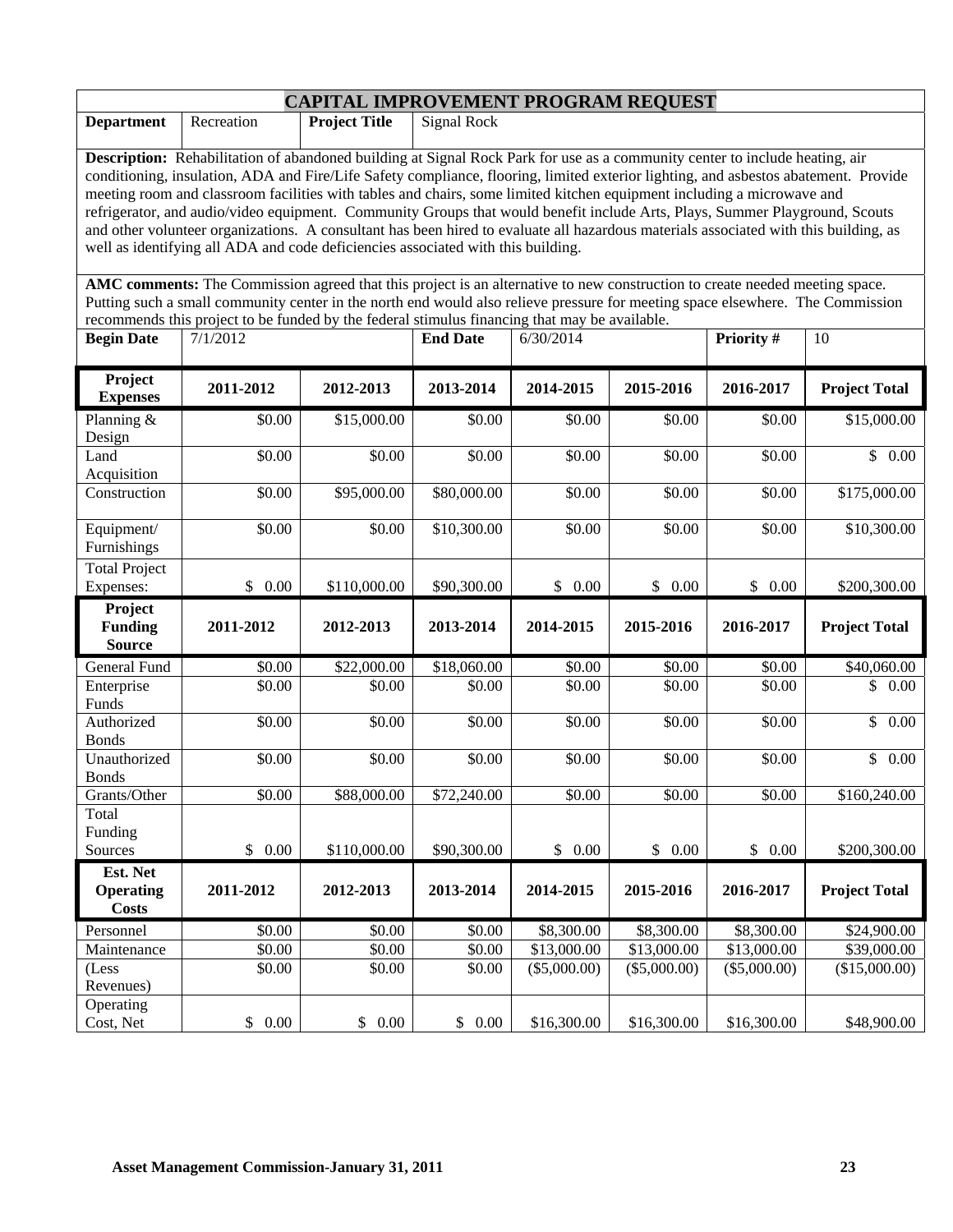| <b>CAPITAL IMPROVEMENT PROGRAM REQUEST</b>                                                                                                                                                                                                                                                                                                                                                                                                                                                                                                                                   |                     |                      |                            |                      |            |            |                      |
|------------------------------------------------------------------------------------------------------------------------------------------------------------------------------------------------------------------------------------------------------------------------------------------------------------------------------------------------------------------------------------------------------------------------------------------------------------------------------------------------------------------------------------------------------------------------------|---------------------|----------------------|----------------------------|----------------------|------------|------------|----------------------|
| <b>Department</b>                                                                                                                                                                                                                                                                                                                                                                                                                                                                                                                                                            | Planning/Recreation | <b>Project Title</b> | <b>McGinn Park Skating</b> |                      |            |            |                      |
| Description: Major upgrade of Skating facility at McGinn Park. The Rhode Island Department of Environmental Management<br>offers recreation grants up to 50% of the project cost. The Town had a RIDEM grant of \$50,000 towards the cost of the park, but<br>that grant expired. A local skate group associated with the school department has begun fundraising efforts to help offset some of<br>the Town's cost for this project. The Town expects to receive a total of \$55,000 in grants, \$15,000 in fund raising efforts, and<br>\$40,000 through the general fund. |                     |                      |                            |                      |            |            |                      |
| AMC comments: Upon acceptance of grant funding, the Commission feels this project should move forward.                                                                                                                                                                                                                                                                                                                                                                                                                                                                       |                     |                      |                            |                      |            |            |                      |
| <b>Begin Date</b>                                                                                                                                                                                                                                                                                                                                                                                                                                                                                                                                                            | 7/1/2011            |                      | <b>End Date</b>            | 6/30/2013            |            | Priority # | 11                   |
| Project<br><b>Expenses</b>                                                                                                                                                                                                                                                                                                                                                                                                                                                                                                                                                   | 2011-2012           | 2012-2013            | 2013-2014                  | 2014-2015            | 2015-2016  | 2016-2017  | <b>Project Total</b> |
| Planning &<br>Design                                                                                                                                                                                                                                                                                                                                                                                                                                                                                                                                                         | \$10,000.00         | \$0.00               | \$0.00                     | \$0.00               | \$0.00     | \$0.00     | \$10,000.00          |
| Land<br>Acquisition                                                                                                                                                                                                                                                                                                                                                                                                                                                                                                                                                          | \$0.00              | \$0.00               | \$0.00                     | $\overline{$}0.00$   | \$0.00     | \$0.00     | $\mathbb{S}$<br>0.00 |
| Construction                                                                                                                                                                                                                                                                                                                                                                                                                                                                                                                                                                 | \$0.00              | \$100,000.00         | \$0.00                     | \$0.00               | \$0.00     | \$0.00     | \$100,000.00         |
| Equipment/<br>Furnishings                                                                                                                                                                                                                                                                                                                                                                                                                                                                                                                                                    | \$0.00              | \$0.00               | \$0.00                     | \$0.00               | \$0.00     | \$0.00     | \$0.00               |
| <b>Total Project</b><br>Expenses:                                                                                                                                                                                                                                                                                                                                                                                                                                                                                                                                            | \$10,000.00         | \$100,000.00         | \$0.00                     | $\mathbb{S}$<br>0.00 | \$0.00     | \$0.00     | \$110,000.00         |
| Project<br><b>Funding</b><br><b>Source</b>                                                                                                                                                                                                                                                                                                                                                                                                                                                                                                                                   | 2011-2012           | 2012-2013            | 2013-2014                  | 2014-2015            | 2015-2016  | 2016-2017  | <b>Project Total</b> |
| General Fund                                                                                                                                                                                                                                                                                                                                                                                                                                                                                                                                                                 | \$10,000.00         | \$30,000.00          | \$0.00                     | \$0.00               | \$0.00     | \$0.00     | \$40,000.00          |
| Enterprise<br>Funds                                                                                                                                                                                                                                                                                                                                                                                                                                                                                                                                                          | \$0.00              | \$0.00               | \$0.00                     | \$0.00               | \$0.00     | \$0.00     | \$<br>0.00           |
| Authorized<br><b>Bonds</b>                                                                                                                                                                                                                                                                                                                                                                                                                                                                                                                                                   | \$0.00              | \$0.00               | \$0.00                     | \$0.00               | \$0.00     | \$0.00     | \$<br>0.00           |
| Unauthorized<br><b>Bonds</b>                                                                                                                                                                                                                                                                                                                                                                                                                                                                                                                                                 | \$0.00              | \$0.00               | \$0.00                     | \$0.00               | \$0.00     | \$0.00     | \$<br>0.00           |
| Grants/Other                                                                                                                                                                                                                                                                                                                                                                                                                                                                                                                                                                 | \$0.00              | \$70,000.00          | \$0.00                     | \$0.00               | \$0.00     | \$0.00     | \$70,000.00          |
| Total<br>Funding<br>Sources                                                                                                                                                                                                                                                                                                                                                                                                                                                                                                                                                  | \$10,000.00         | \$100,000.00         | \$0.00                     | \$0.00               | \$0.00     | \$0.00     | \$110,000.00         |
| Est. Net                                                                                                                                                                                                                                                                                                                                                                                                                                                                                                                                                                     |                     |                      |                            |                      |            |            |                      |
| <b>Operating</b><br><b>Costs</b>                                                                                                                                                                                                                                                                                                                                                                                                                                                                                                                                             | 2011-2012           | 2012-2013            | 2013-2014                  | 2014-2015            | 2015-2016  | 2016-2017  | <b>Project Total</b> |
| Personnel                                                                                                                                                                                                                                                                                                                                                                                                                                                                                                                                                                    | \$0.00              | \$0.00               | \$0.00                     | \$0.00               | \$0.00     | \$0.00     | $\$$ 0.00            |
| Maintenance                                                                                                                                                                                                                                                                                                                                                                                                                                                                                                                                                                  | \$0.00              | \$1,560.00           | \$1,560.00                 | \$1,560.00           | \$1,560.00 | \$1,560.00 | \$7,800.00           |
| (Less<br>Revenues)                                                                                                                                                                                                                                                                                                                                                                                                                                                                                                                                                           | \$0.00              | \$0.00               | \$0.00                     | \$0.00               | \$0.00     | \$0.00     | \$0.00               |
| Operating<br>Cost, Net                                                                                                                                                                                                                                                                                                                                                                                                                                                                                                                                                       | \$<br>0.00          | \$1,560.00           | \$1,560.00                 | \$1,560.00           | \$1,560.00 | \$1,560.00 | \$7,800.00           |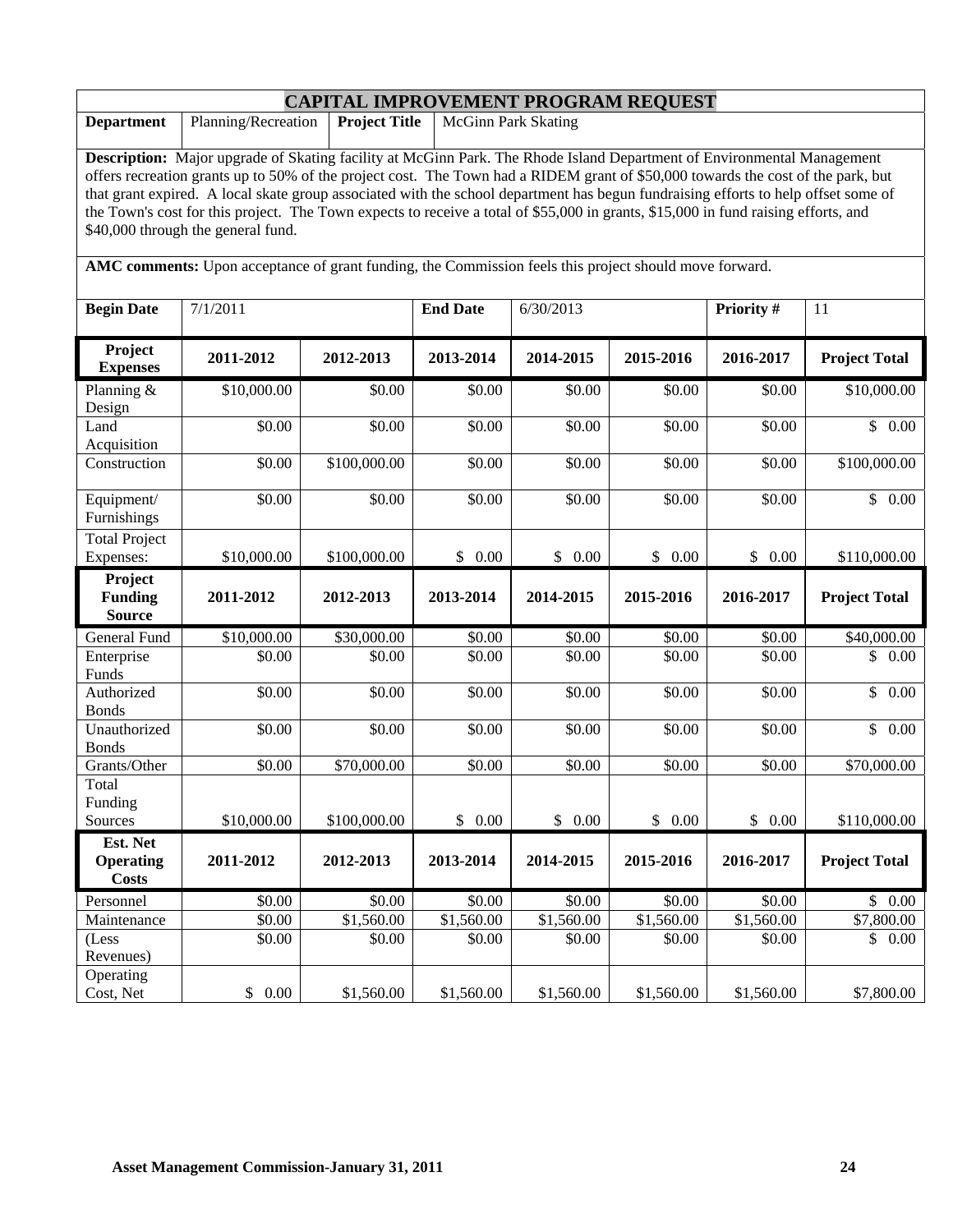|                                                                             | <b>CAPITAL IMPROVEMENT PROGRAM REQUEST</b>                                                                                                                                                                                                                                                                                                                                                                                                                                                                                                                                                                                                                                                                                                                                                                                                                                                                                                                                                                                                                                                   |                      |                 |                                     |             |             |                      |
|-----------------------------------------------------------------------------|----------------------------------------------------------------------------------------------------------------------------------------------------------------------------------------------------------------------------------------------------------------------------------------------------------------------------------------------------------------------------------------------------------------------------------------------------------------------------------------------------------------------------------------------------------------------------------------------------------------------------------------------------------------------------------------------------------------------------------------------------------------------------------------------------------------------------------------------------------------------------------------------------------------------------------------------------------------------------------------------------------------------------------------------------------------------------------------------|----------------------|-----------------|-------------------------------------|-------------|-------------|----------------------|
| <b>Department</b>                                                           | Fire Department                                                                                                                                                                                                                                                                                                                                                                                                                                                                                                                                                                                                                                                                                                                                                                                                                                                                                                                                                                                                                                                                              | <b>Project Title</b> |                 | Fire Station (Station #1, Addition) |             |             |                      |
|                                                                             | Description: Construct a Fire Station addition on the North side of the current Station #1, 8150 Post Road. The Fire Station shall<br>be a minimum of 9,200 squ. Feet and have the capacity to house one (1) Pumper, one (1) Ladder Truck, one (1) Deputy Chief<br>vehicle, one (1) Heavy Rescue, one (1) Reserve Rescue, one (1) Brush Truck, one (1) Reserve Pumper, and one (1) Marine Unit.<br>The living and office section should have a minimum of 7,600 sq. feet of area. The apparatus area shall be four (4) additional<br>apparatus bays and associated work areas with a total of a minimum of 7,400 sq. feet. The facility shall incorporate as many<br>GREEN technologies as possible including solar, wind, geothermal with the goal to achieve a high Leed certification. The building<br>shall be constructed of brick/block to increase the overall life of the structure. The total square footage of the Facility will be 15,000<br>sq. feet at \$225.00 per square foot. This construction was originally proposed in the late 90's as Public Safety Project (Phase 2). |                      |                 |                                     |             |             |                      |
| AMC comments: Not a priority at this time.<br><b>Begin Date</b><br>7/1/2011 |                                                                                                                                                                                                                                                                                                                                                                                                                                                                                                                                                                                                                                                                                                                                                                                                                                                                                                                                                                                                                                                                                              |                      | <b>End Date</b> | 6/30/2013                           |             | Priority #  | 11                   |
| Project<br><b>Expenses</b>                                                  | 2011-2012                                                                                                                                                                                                                                                                                                                                                                                                                                                                                                                                                                                                                                                                                                                                                                                                                                                                                                                                                                                                                                                                                    | 2012-2013            | 2013-2014       | 2014-2015                           | 2015-2016   | 2016-2017   | <b>Project Total</b> |
| Planning &<br>Design                                                        | \$337,500.00                                                                                                                                                                                                                                                                                                                                                                                                                                                                                                                                                                                                                                                                                                                                                                                                                                                                                                                                                                                                                                                                                 | \$0.00               | \$0.00          | \$0.00                              | \$0.00      | \$0.00      | \$337,500.00         |
| Land<br>Acquisition                                                         | \$0.00                                                                                                                                                                                                                                                                                                                                                                                                                                                                                                                                                                                                                                                                                                                                                                                                                                                                                                                                                                                                                                                                                       | \$0.00               | \$0.00          | \$0.00                              | \$0.00      | \$0.00      | \$0.00               |
| Construction                                                                | \$0.00                                                                                                                                                                                                                                                                                                                                                                                                                                                                                                                                                                                                                                                                                                                                                                                                                                                                                                                                                                                                                                                                                       | \$3,375,500.00       | \$0.00          | \$0.00                              | \$0.00      | \$0.00      | \$3,375,500.00       |
| Equipment/<br>Furnishings                                                   | \$0.00                                                                                                                                                                                                                                                                                                                                                                                                                                                                                                                                                                                                                                                                                                                                                                                                                                                                                                                                                                                                                                                                                       | \$225,000.00         | \$0.00          | \$0.00                              | \$0.00      | \$0.00      | \$225,000.00         |
| <b>Total Project</b><br>Expenses:                                           | \$337,500.00                                                                                                                                                                                                                                                                                                                                                                                                                                                                                                                                                                                                                                                                                                                                                                                                                                                                                                                                                                                                                                                                                 | \$3,600,500.00       | \$0.00          | \$0.00                              | \$0.00      | \$0.00      | \$3,938,000.00       |
| Project<br><b>Funding</b><br><b>Source</b>                                  | 2011-2012                                                                                                                                                                                                                                                                                                                                                                                                                                                                                                                                                                                                                                                                                                                                                                                                                                                                                                                                                                                                                                                                                    | 2012-2013            | 2013-2014       | 2014-2015                           | 2015-2016   | 2016-2017   | <b>Project Total</b> |
| General Fund                                                                | \$0.00                                                                                                                                                                                                                                                                                                                                                                                                                                                                                                                                                                                                                                                                                                                                                                                                                                                                                                                                                                                                                                                                                       | \$0.00               | \$0.00          | \$0.00                              | \$0.00      | \$0.00      | \$0.00               |
| Enterprise<br>Funds                                                         | \$0.00                                                                                                                                                                                                                                                                                                                                                                                                                                                                                                                                                                                                                                                                                                                                                                                                                                                                                                                                                                                                                                                                                       | \$0.00               | \$0.00          | \$0.00                              | \$0.00      | \$0.00      | \$<br>0.00           |
| Authorized<br><b>Bonds</b>                                                  | \$0.00                                                                                                                                                                                                                                                                                                                                                                                                                                                                                                                                                                                                                                                                                                                                                                                                                                                                                                                                                                                                                                                                                       | \$0.00               | \$0.00          | \$0.00                              | \$0.00      | \$0.00      | $\overline{\$}$ 0.00 |
| Unauthorized<br><b>Bonds</b>                                                | \$0.00                                                                                                                                                                                                                                                                                                                                                                                                                                                                                                                                                                                                                                                                                                                                                                                                                                                                                                                                                                                                                                                                                       | \$3,562,500.00       | \$0.00          | \$0.00                              | \$0.00      | \$0.00      | \$3,562,500.00       |
| Grants/Other                                                                | \$337,500.00                                                                                                                                                                                                                                                                                                                                                                                                                                                                                                                                                                                                                                                                                                                                                                                                                                                                                                                                                                                                                                                                                 | \$0.00               | \$0.00          | \$0.00                              | \$0.00      | \$0.00      | \$337,500.00         |
| Total<br>Funding                                                            |                                                                                                                                                                                                                                                                                                                                                                                                                                                                                                                                                                                                                                                                                                                                                                                                                                                                                                                                                                                                                                                                                              |                      |                 |                                     |             |             |                      |
| Sources                                                                     | \$337,500.00                                                                                                                                                                                                                                                                                                                                                                                                                                                                                                                                                                                                                                                                                                                                                                                                                                                                                                                                                                                                                                                                                 | \$3,562,500.00       | \$0.00          | \$0.00                              | \$0.00      | \$0.00      | \$3,900,000.00       |
| Est. Net<br><b>Operating</b><br><b>Costs</b>                                | 2011-2012                                                                                                                                                                                                                                                                                                                                                                                                                                                                                                                                                                                                                                                                                                                                                                                                                                                                                                                                                                                                                                                                                    | 2012-2013            | 2013-2014       | 2014-2015                           | 2015-2016   | 2016-2017   | <b>Project Total</b> |
| Personnel                                                                   | \$0.00                                                                                                                                                                                                                                                                                                                                                                                                                                                                                                                                                                                                                                                                                                                                                                                                                                                                                                                                                                                                                                                                                       | \$0.00               | \$0.00          | \$0.00                              | \$0.00      | \$0.00      | \$0.00               |
| Maintenance                                                                 | \$0.00                                                                                                                                                                                                                                                                                                                                                                                                                                                                                                                                                                                                                                                                                                                                                                                                                                                                                                                                                                                                                                                                                       | \$0.00               | \$10,000.00     | \$10,000.00                         | \$10,000.00 | \$11,000.00 | \$41,000.00          |
| (Less<br>Revenues)                                                          | \$0.00                                                                                                                                                                                                                                                                                                                                                                                                                                                                                                                                                                                                                                                                                                                                                                                                                                                                                                                                                                                                                                                                                       | \$0.00               | \$0.00          | \$0.00                              | \$0.00      | \$0.00      | \$0.00               |
| Operating<br>Cost, Net                                                      | \$0.00                                                                                                                                                                                                                                                                                                                                                                                                                                                                                                                                                                                                                                                                                                                                                                                                                                                                                                                                                                                                                                                                                       | \$0.00               | \$10,000.00     | \$10,000.00                         | \$10,000.00 | \$11,000.00 | \$41,000.00          |

r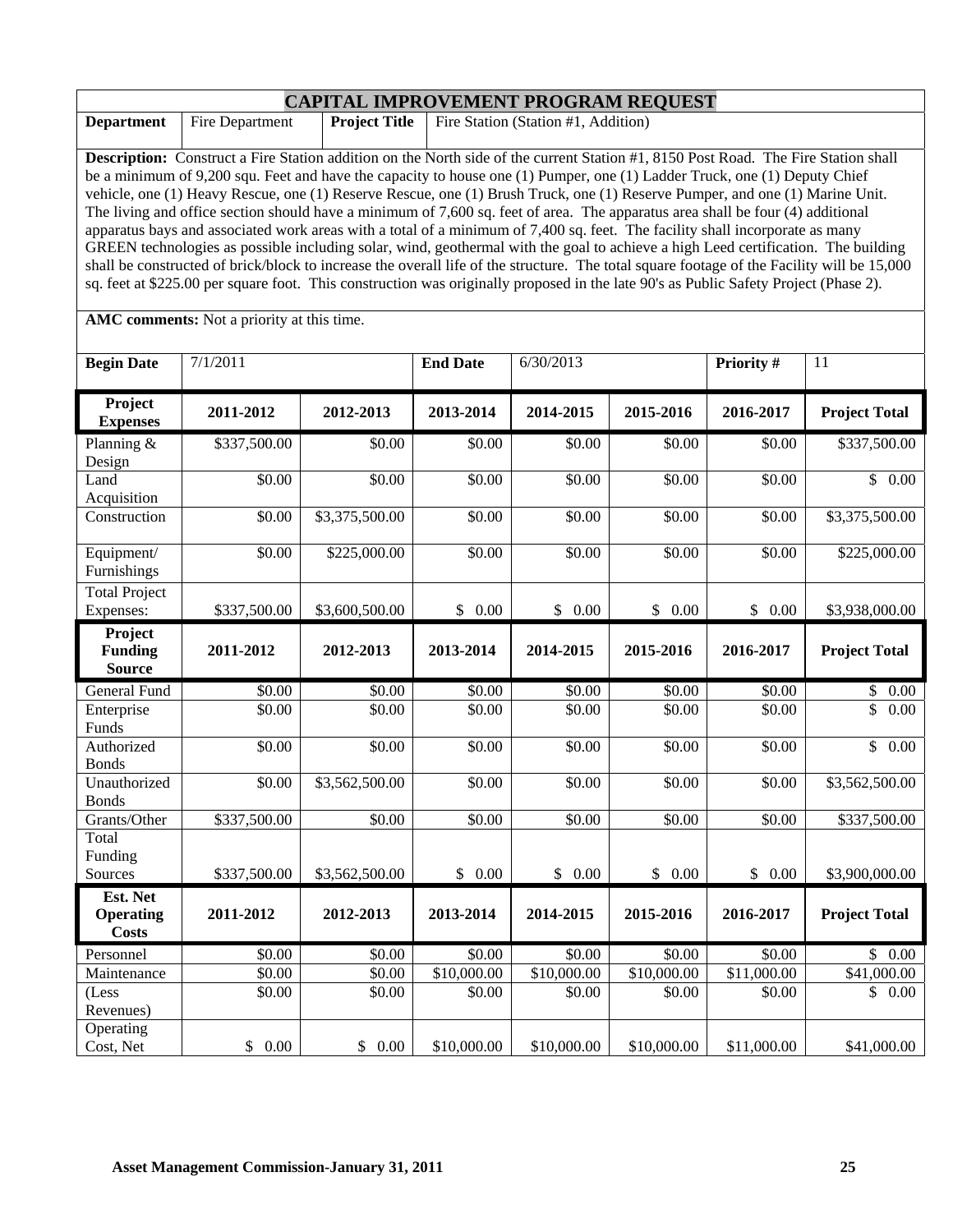| <b>CAPITAL IMPROVEMENT PROGRAM REQUEST</b>                                                                                                                                                                                                                                                                                                                                                                                                                                                                                                                          |            |                      |                                   |                 |                 |                 |                      |
|---------------------------------------------------------------------------------------------------------------------------------------------------------------------------------------------------------------------------------------------------------------------------------------------------------------------------------------------------------------------------------------------------------------------------------------------------------------------------------------------------------------------------------------------------------------------|------------|----------------------|-----------------------------------|-----------------|-----------------|-----------------|----------------------|
| <b>Department</b>                                                                                                                                                                                                                                                                                                                                                                                                                                                                                                                                                   | Recreation | <b>Project Title</b> | <b>Indoor Recreation Facility</b> |                 |                 |                 |                      |
| <b>Description:</b> Funds for this project will be used to construct an indoor recreation facility to serve as the Town's main indoor activity<br>center. Uses would include two main courts for basketball, volleyball, indoor soccer, inline hockey, etc. Other areas would include<br>a teen center, pre-school area, a room for gymnastics, dance, wrestling, and other activities requiring mats. A 25,000 sq. ft. building<br>would be constructed at a site to be determined. The project is recommended only if a private group comes forward with funding. |            |                      |                                   |                 |                 |                 |                      |
| AMC comments: The Commission does not recommend using any public funds for an indoor recreation facility.                                                                                                                                                                                                                                                                                                                                                                                                                                                           |            |                      |                                   |                 |                 |                 |                      |
| <b>Begin Date</b>                                                                                                                                                                                                                                                                                                                                                                                                                                                                                                                                                   | 7/1/2013   |                      | <b>End Date</b>                   | 6/30/2014       |                 | Priority #      | 12                   |
| Project<br><b>Expenses</b>                                                                                                                                                                                                                                                                                                                                                                                                                                                                                                                                          | 2011-2012  | 2012-2013            | 2013-2014                         | 2014-2015       | 2015-2016       | 2016-2017       | <b>Project Total</b> |
| Planning &<br>Design                                                                                                                                                                                                                                                                                                                                                                                                                                                                                                                                                | \$0.00     | \$0.00               | \$257,500.00                      | \$0.00          | \$0.00          | \$0.00          | \$257,500.00         |
| Land<br>Acquisition                                                                                                                                                                                                                                                                                                                                                                                                                                                                                                                                                 | \$0.00     | \$0.00               | \$618,000.00                      | \$0.00          | \$0.00          | \$0.00          | \$618,000.00         |
| Construction                                                                                                                                                                                                                                                                                                                                                                                                                                                                                                                                                        | \$0.00     | \$0.00               | \$2,575,000.<br>$00\,$            | \$0.00          | \$0.00          | \$0.00          | \$2,575,000.00       |
| Equipment/<br>Furnishings                                                                                                                                                                                                                                                                                                                                                                                                                                                                                                                                           | \$0.00     | \$0.00               | \$103,000.00                      | \$0.00          | \$0.00          | \$0.00          | \$103,000.00         |
| <b>Total Project</b><br>Expenses:                                                                                                                                                                                                                                                                                                                                                                                                                                                                                                                                   | \$0.00     | \$0.00               | \$3,553,500.<br>00                | \$0.00          | \$0.00          | \$<br>0.00      | \$3,553,500.00       |
|                                                                                                                                                                                                                                                                                                                                                                                                                                                                                                                                                                     |            |                      |                                   |                 |                 |                 |                      |
| Project<br><b>Funding</b><br><b>Source</b>                                                                                                                                                                                                                                                                                                                                                                                                                                                                                                                          | 2011-2012  | 2012-2013            | 2013-2014                         | 2014-2015       | 2015-2016       | 2016-2017       | <b>Project Total</b> |
| General Fund                                                                                                                                                                                                                                                                                                                                                                                                                                                                                                                                                        | \$0.00     | \$0.00               | \$0.00                            | \$0.00          | \$0.00          | \$0.00          | \$0.00               |
| Enterprise<br>Funds                                                                                                                                                                                                                                                                                                                                                                                                                                                                                                                                                 | \$0.00     | \$0.00               | \$0.00                            | \$0.00          | \$0.00          | \$0.00          | \$<br>0.00           |
| Authorized<br><b>Bonds</b>                                                                                                                                                                                                                                                                                                                                                                                                                                                                                                                                          | \$0.00     | \$0.00               | \$0.00                            | \$0.00          | \$0.00          | \$0.00          | \$<br>0.00           |
| Unauthorized<br><b>Bonds</b>                                                                                                                                                                                                                                                                                                                                                                                                                                                                                                                                        | \$0.00     | \$0.00               | \$0.00                            | \$0.00          | \$0.00          | \$0.00          | $\mathbb{S}$<br>0.00 |
| Grants/Other                                                                                                                                                                                                                                                                                                                                                                                                                                                                                                                                                        | \$0.00     | \$0.00               | \$3,553,500.<br>$00\,$            | \$0.00          | \$0.00          | \$0.00          | \$3,553,500.00       |
| Total<br>Funding<br>Sources                                                                                                                                                                                                                                                                                                                                                                                                                                                                                                                                         | \$0.00     | \$0.00               | \$3,553,500.<br>$00\,$            | \$0.00          | \$0.00          | \$0.00          | \$3,553,500.00       |
| Est. Net<br><b>Operating</b><br><b>Costs</b>                                                                                                                                                                                                                                                                                                                                                                                                                                                                                                                        | 2011-2012  | 2012-2013            | 2013-2014                         | 2014-2015       | 2015-2016       | 2016-2017       | <b>Project Total</b> |
| Personnel                                                                                                                                                                                                                                                                                                                                                                                                                                                                                                                                                           | \$0.00     | \$0.00               | \$10,300.00                       | \$27,810.00     | \$28,644.00     | \$29,503.00     | \$96,257.00          |
| Maintenance                                                                                                                                                                                                                                                                                                                                                                                                                                                                                                                                                         | \$0.00     | \$0.00               | \$515.00                          | \$6,180.00      | \$6,365.00      | \$6,556.00      | \$19,616.00          |
| (Less<br>Revenues)<br>Operating                                                                                                                                                                                                                                                                                                                                                                                                                                                                                                                                     | \$0.00     | \$0.00               | $(\$20,600.00)$                   | $(\$30,900.00)$ | $(\$31,827.00)$ | $(\$32,782.00)$ | (\$116,109.00)       |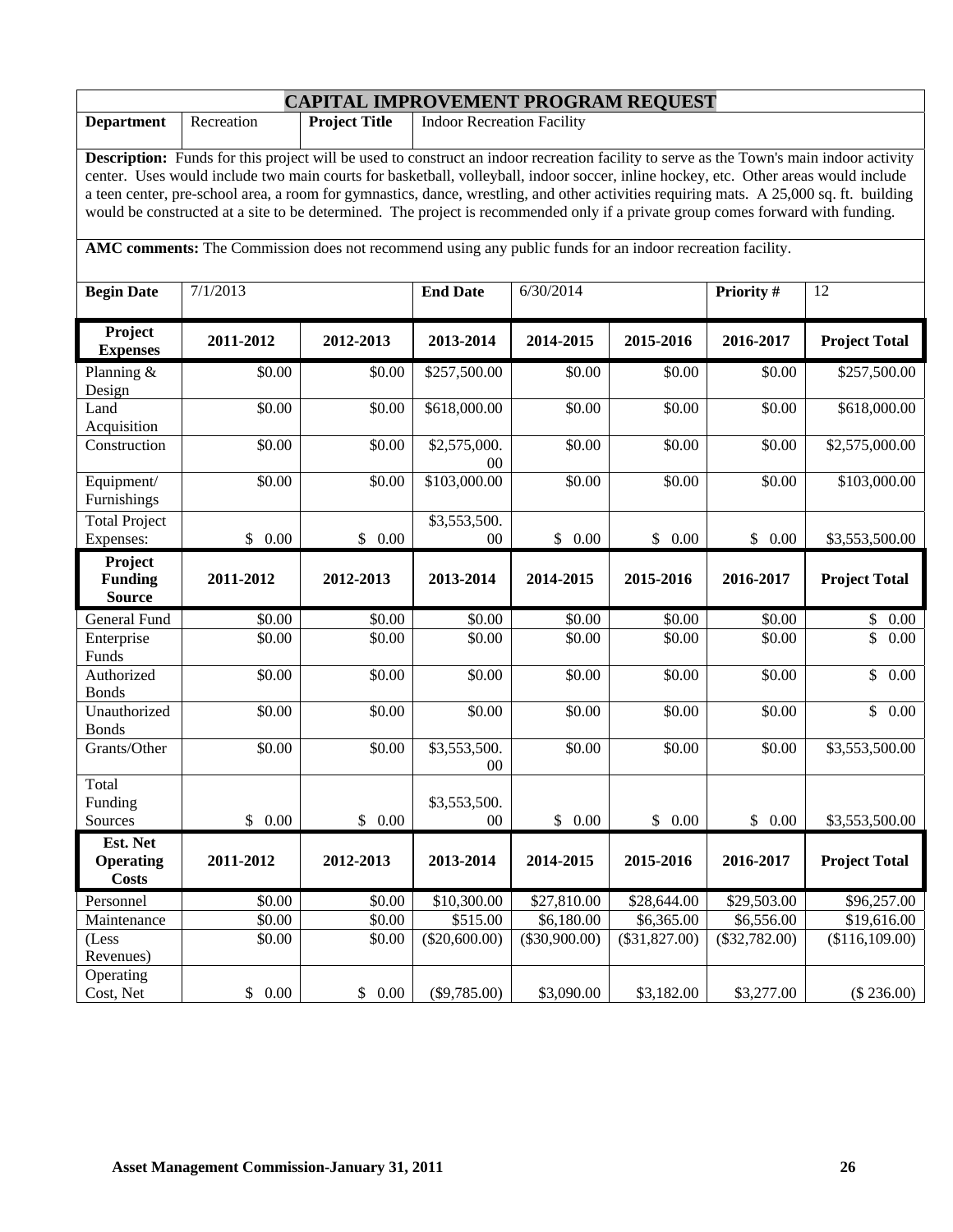|                   | <b>CAPITAL IMPROVEMENT PROGRAM REQUEST</b> |                      |                                    |  |  |  |  |
|-------------------|--------------------------------------------|----------------------|------------------------------------|--|--|--|--|
| <b>Department</b> | School                                     | <b>Project Title</b> | Wickford MS - deferred maintenance |  |  |  |  |
|                   |                                            |                      |                                    |  |  |  |  |

**Description:** 1. Replace roofing and windows, seal exterior, asset protection; \$3,307,000

2. Repair and replace ADA and code compliance items school-wide; \$992,000

3. Provide capital improvements and upgrades consistent with \$9M bond work; \$1,079,000

4. Utility and heating system upgrades as part of the \$9M bond work; \$256,000

5. Addition and renovation per SMMA Study, to accommodate MS program needs; \$4.9M

Page 5 - NKSD CIP

| <b>Begin Date</b>                            | 7/1/2011     |                | <b>End Date</b>    | 6/30/2014  |            | Priority # | $\mathbf{1}$                    |
|----------------------------------------------|--------------|----------------|--------------------|------------|------------|------------|---------------------------------|
| Project<br><b>Expenses</b>                   | 2011-2012    | 2012-2013      | 2013-2014          | 2014-2015  | 2015-2016  | 2016-2017  | <b>Project Total</b>            |
| Planning &<br>Design                         | \$0.00       | \$0.00         | \$0.00             | \$0.00     | \$0.00     | \$0.00     | \$0.00                          |
| Land<br>Acquisition                          | \$0.00       | \$0.00         | \$0.00             | \$0.00     | \$0.00     | \$0.00     | $\overline{\mathbb{S}}$<br>0.00 |
| Construction                                 | \$256,517.00 | \$4,299,319.00 | \$5,986,059.<br>00 | \$0.00     | \$0.00     | \$0.00     | \$10,541,895.00                 |
| Equipment/<br>Furnishings                    | \$0.00       | \$0.00         | \$0.00             | \$0.00     | \$0.00     | \$0.00     | \$0.00                          |
| <b>Total Project</b>                         |              |                | \$5,986,059.       |            |            |            |                                 |
| Expenses:                                    | \$256,517.00 | \$4,299,319.00 | 00                 | \$0.00     | \$0.00     | \$0.00     | \$10,541,895.00                 |
| Project<br><b>Funding</b><br><b>Source</b>   | 2011-2012    | 2012-2013      | 2013-2014          | 2014-2015  | 2015-2016  | 2016-2017  | <b>Project Total</b>            |
| <b>General Fund</b>                          | \$0.00       | \$0.00         | \$0.00             | \$0.00     | \$0.00     | \$0.00     | \$<br>$0.00\,$                  |
| Enterprise<br>Funds                          | \$0.00       | \$0.00         | \$0.00             | \$0.00     | \$0.00     | \$0.00     | $\overline{\mathbb{S}}$<br>0.00 |
| Authorized<br><b>Bonds</b>                   | \$256,517.00 | \$0.00         | \$1,078,659.<br>00 | \$0.00     | \$0.00     | \$0.00     | \$1,335,176.00                  |
| Unauthorized<br><b>Bonds</b>                 | \$0.00       | \$4,299,319.00 | \$4,907,400.<br>00 | \$0.00     | \$0.00     | \$0.00     | \$9,206,719.00                  |
| Grants/Other                                 | \$0.00       | \$0.00         | \$0.00             | \$0.00     | \$0.00     | \$0.00     | $\overline{\$}$ 0.00            |
| Total<br>Funding                             |              |                | \$5,986,059.       |            |            |            |                                 |
| Sources                                      | \$256,517.00 | \$4,299,319.00 | 00                 | \$0.00     | \$0.00     | \$0.00     | \$10,541,895.00                 |
| Est. Net<br><b>Operating</b><br><b>Costs</b> | 2011-2012    | 2012-2013      | 2013-2014          | 2014-2015  | 2015-2016  | 2016-2017  | <b>Project Total</b>            |
| Personnel                                    | \$0.00       | \$0.00         | \$0.00             | \$0.00     | \$0.00     | \$0.00     | $\mathbb{S}$<br>$0.00\,$        |
| Maintenance                                  | \$5,000.00   | \$5,000.00     | \$5,000.00         | \$5,000.00 | \$5,000.00 | \$5,000.00 | \$30,000.00                     |
| (Less<br>Revenues)                           | \$0.00       | \$0.00         | \$0.00             | \$0.00     | \$0.00     | \$0.00     | \$<br>0.00                      |
| Operating<br>Cost, Net                       | \$5,000.00   | \$5,000.00     | \$5,000.00         | \$5,000.00 | \$5,000.00 | \$5,000.00 | \$30,000.00                     |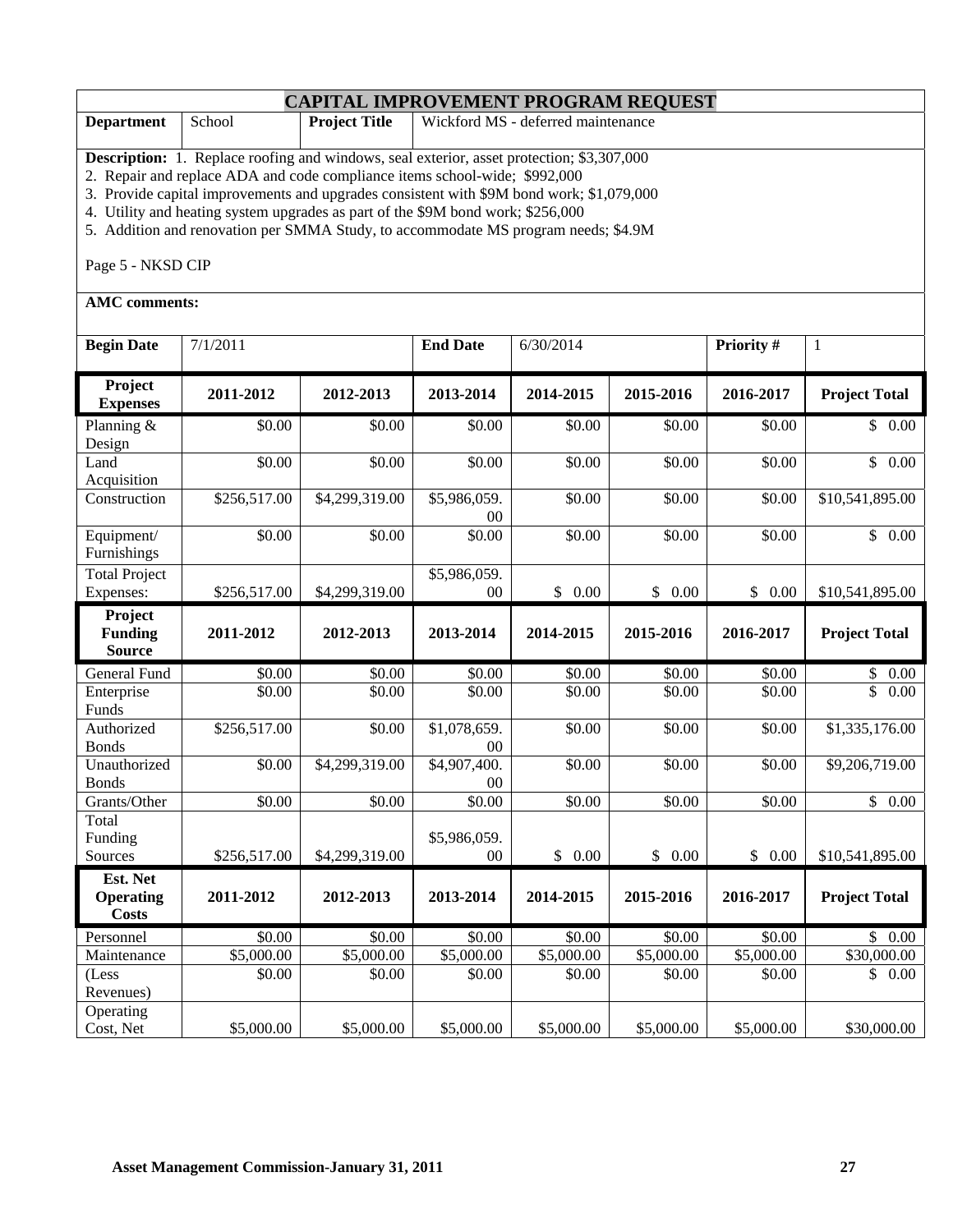| <b>CAPITAL IMPROVEMENT PROGRAM REQUEST</b> |                                                                                                                                                                                                                        |                      |                 |                                                    |            |              |                      |  |
|--------------------------------------------|------------------------------------------------------------------------------------------------------------------------------------------------------------------------------------------------------------------------|----------------------|-----------------|----------------------------------------------------|------------|--------------|----------------------|--|
| <b>Department</b>                          | School                                                                                                                                                                                                                 | <b>Project Title</b> |                 | Hamilton Elementary, HVAC, life safety and repairs |            |              |                      |  |
|                                            | <b>Description:</b> 1. Asset protection and necessary repairs/replacements of systems; \$565,000<br>2. Energy efficiency and utility improvements; \$209,000<br>3. Capital improvements to use and finishes; \$607,000 |                      |                 |                                                    |            |              |                      |  |
| Page 9 - NKSD CIP                          |                                                                                                                                                                                                                        |                      |                 |                                                    |            |              |                      |  |
| <b>AMC</b> comments:                       |                                                                                                                                                                                                                        |                      |                 |                                                    |            |              |                      |  |
| <b>Begin Date</b>                          | 7/1/2011                                                                                                                                                                                                               |                      | <b>End Date</b> | 6/30/2017                                          |            | Priority #   | $\overline{c}$       |  |
| Project<br><b>Expenses</b>                 | 2011-2012                                                                                                                                                                                                              | 2012-2013            | 2013-2014       | 2014-2015                                          | 2015-2016  | 2016-2017    | <b>Project Total</b> |  |
| Planning &<br>Design                       | \$0.00                                                                                                                                                                                                                 | \$0.00               | \$0.00          | \$0.00                                             | \$0.00     | \$0.00       | \$0.00               |  |
| Land<br>Acquisition                        | \$0.00                                                                                                                                                                                                                 | \$0.00               | \$0.00          | \$0.00                                             | \$0.00     | \$0.00       | $\frac{1}{2}$ 0.00   |  |
| Construction                               | \$209,415.00                                                                                                                                                                                                           | \$564,740.00         | \$0.00          | \$0.00                                             | \$0.00     | \$607,272.00 | \$1,381,427.00       |  |
| Equipment/<br>Furnishings                  | \$0.00                                                                                                                                                                                                                 | \$0.00               | \$0.00          | \$0.00                                             | \$0.00     | \$0.00       | $\mathbb{S}$<br>0.00 |  |
| <b>Total Project</b><br>Expenses:          | \$209,415.00                                                                                                                                                                                                           | \$564,740.00         | \$0.00          | \$0.00                                             | \$0.00     | \$607,272.00 | \$1,381,427.00       |  |
| Project<br><b>Funding</b><br><b>Source</b> | 2011-2012                                                                                                                                                                                                              | 2012-2013            | 2013-2014       | 2014-2015                                          | 2015-2016  | 2016-2017    | <b>Project Total</b> |  |
| General Fund                               | \$0.00                                                                                                                                                                                                                 | \$0.00               | \$0.00          | \$0.00                                             | \$0.00     | \$0.00       | $\mathbb{S}$<br>0.00 |  |
| Enterprise<br>Funds                        | \$0.00                                                                                                                                                                                                                 | \$0.00               | \$0.00          | \$0.00                                             | \$0.00     | \$0.00       | \$<br>0.00           |  |
| Authorized<br><b>Bonds</b>                 | \$0.00                                                                                                                                                                                                                 | \$0.00               | \$0.00          | \$0.00                                             | \$0.00     | \$0.00       | $\mathsf{S}$<br>0.00 |  |
| Unauthorized<br><b>Bonds</b>               | \$0.00                                                                                                                                                                                                                 | \$564,740.00         | \$0.00          | \$0.00                                             | \$0.00     | \$0.00       | \$564,740.00         |  |
| Grants/Other                               | \$209,415.00                                                                                                                                                                                                           | \$0.00               | \$0.00          | \$0.00                                             | \$0.00     | \$607,272.00 | \$816,687.00         |  |
| Total<br>Funding<br>Sources                | \$209,415.00                                                                                                                                                                                                           | \$564,740.00         | \$0.00          | \$0.00                                             | \$0.00     | \$607,272.00 | \$1,381,427.00       |  |
| Est. Net                                   |                                                                                                                                                                                                                        |                      |                 |                                                    |            |              |                      |  |
| <b>Operating</b><br><b>Costs</b>           | 2011-2012                                                                                                                                                                                                              | 2012-2013            | 2013-2014       | 2014-2015                                          | 2015-2016  | 2016-2017    | <b>Project Total</b> |  |
| Personnel                                  | \$0.00                                                                                                                                                                                                                 | \$0.00               | \$0.00          | \$0.00                                             | \$0.00     | \$0.00       | $$0.00$              |  |
| Maintenance                                | \$5,000.00                                                                                                                                                                                                             | \$5,000.00           | \$5,000.00      | \$5,000.00                                         | \$5,000.00 | \$5,000.00   | \$30,000.00          |  |
| (Less<br>Revenues)                         | \$0.00                                                                                                                                                                                                                 | \$0.00               | \$0.00          | \$0.00                                             | \$0.00     | \$0.00       | \$0.00               |  |
| Operating<br>Cost, Net                     | \$5,000.00                                                                                                                                                                                                             | \$5,000.00           | \$5,000.00      | \$5,000.00                                         | \$5,000.00 | \$5,000.00   | \$30,000.00          |  |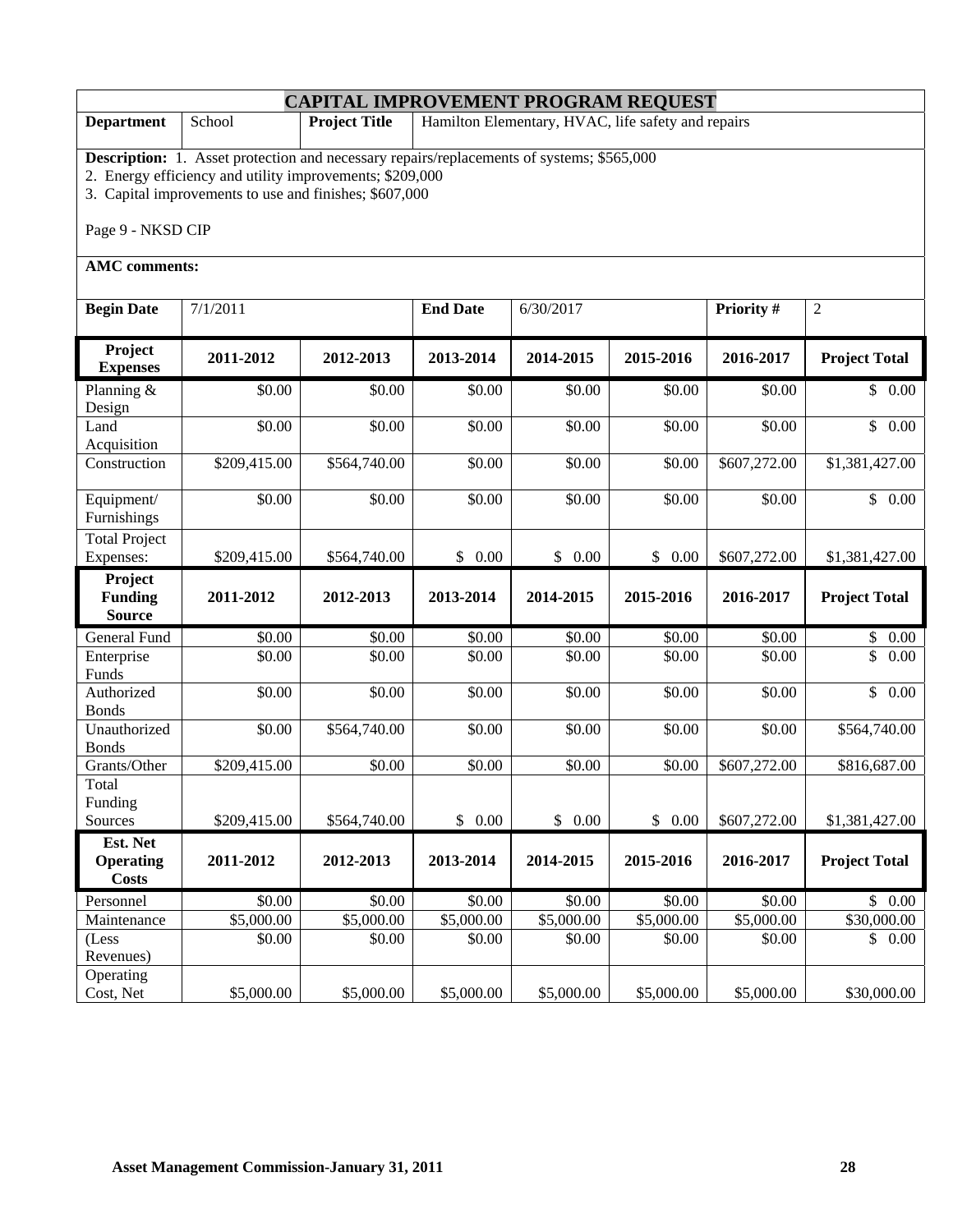| <b>CAPITAL IMPROVEMENT PROGRAM REQUEST</b> |               |                      |                                                 |  |  |  |
|--------------------------------------------|---------------|----------------------|-------------------------------------------------|--|--|--|
| <b>Department</b>                          | School School | <b>Project Title</b> | Davisville MS - Capital upgrades due to age/use |  |  |  |

**Description:** 1. Replace roofs, windows, canopy and asset protection items due to age and condition; \$6,170,187

2. Window Replacement, school wide to improve energy efficiency and appearance; \$ in above

3. Science room modifications and upgrades, as programming dictates; \$1,222,000

4. Replace HVAC systems and components due to age; \$1,484,494

5. Provide code compliance (fire code, ADA) repairs and replacements; \$1,740,256

6. Capital improvements and upgrades for improved programming and appearance (not near term); \$1,616,637

Page 4 - NKSD CIP

| <b>Begin Date</b>                            | 7/1/2011       |             | <b>End Date</b> | 6/30/2017   |                       | Priority #                     | 3                               |
|----------------------------------------------|----------------|-------------|-----------------|-------------|-----------------------|--------------------------------|---------------------------------|
| Project<br><b>Expenses</b>                   | 2011-2012      | 2012-2013   | 2013-2014       | 2014-2015   | 2015-2016             | 2016-2017                      | <b>Project Total</b>            |
| Planning &<br>Design                         | \$500,000.00   | \$0.00      | \$0.00          | \$0.00      | \$0.00                | \$0.00                         | \$500,000.00                    |
| Land<br>Acquisition                          | \$0.00         | \$0.00      | \$0.00          | \$0.00      | \$0.00                | $\overline{$}0.00$             | \$0.00                          |
| Construction                                 | \$8,969,938.00 | \$0.00      | \$0.00          | \$0.00      | \$0.00                | \$2,838,937.<br>$00\,$         | \$11,808,875.00                 |
| Equipment/<br>Furnishings                    | \$0.00         | \$0.00      | \$0.00          | \$0.00      | \$0.00                | \$0.00                         | $\overline{\mathbb{S}}$<br>0.00 |
| <b>Total Project</b><br>Expenses:            | \$9,469,938.00 | \$0.00      | \$<br>0.00      | \$0.00      | \$0.00                | \$2,838,937.<br>00             | \$12,308,875.00                 |
| Project<br><b>Funding</b><br><b>Source</b>   | 2011-2012      | 2012-2013   | 2013-2014       | 2014-2015   | 2015-2016             | 2016-2017                      | <b>Project Total</b>            |
| General Fund                                 | \$0.00         | \$0.00      | \$0.00          | \$0.00      | \$0.00                | \$0.00                         | \$<br>0.00                      |
| Enterprise<br>Funds                          | \$0.00         | \$0.00      | \$0.00          | \$0.00      | \$0.00                | \$0.00                         | \$<br>0.00                      |
| Authorized<br><b>Bonds</b>                   | \$0.00         | \$0.00      | \$0.00          | \$0.00      | \$0.00                | \$0.00                         | $\overline{\mathbb{S}}$<br>0.00 |
| Unauthorized<br><b>Bonds</b>                 | \$9,469,938.00 | \$0.00      | \$0.00          | \$0.00      | \$0.00                | \$0.00                         | \$9,469,938.00                  |
| Grants/Other                                 | \$0.00         | \$0.00      | \$0.00          | \$0.00      | \$0.00                | \$2,838,937.<br>0 <sup>0</sup> | \$2,838,937.00                  |
| Total<br>Funding<br>Sources                  | \$9,469,938.00 | \$<br>0.00  | \$<br>0.00      | \$0.00      | $\frac{1}{2}$<br>0.00 | \$2,838,937.<br>00             | \$12,308,875.00                 |
| Est. Net<br><b>Operating</b><br><b>Costs</b> | 2011-2012      | 2012-2013   | 2013-2014       | 2014-2015   | 2015-2016             | 2016-2017                      | <b>Project Total</b>            |
| Personnel                                    | \$0.00         | \$0.00      | \$0.00          | \$0.00      | \$0.00                | \$0.00                         | 0.00<br>$\mathbb{S}$            |
| Maintenance                                  | \$5,000.00     | \$30,000.00 | \$30,000.00     | \$30,000.00 | \$30,000.00           | \$30,000.00                    | \$155,000.00                    |
| (Less<br>Revenues)                           | \$0.00         | \$0.00      | \$0.00          | \$0.00      | \$0.00                | \$0.00                         | \$<br>0.00                      |
| Operating<br>Cost, Net                       | \$5,000.00     | \$30,000.00 | \$30,000.00     | \$30,000.00 | \$30,000.00           | \$30,000.00                    | \$155,000.00                    |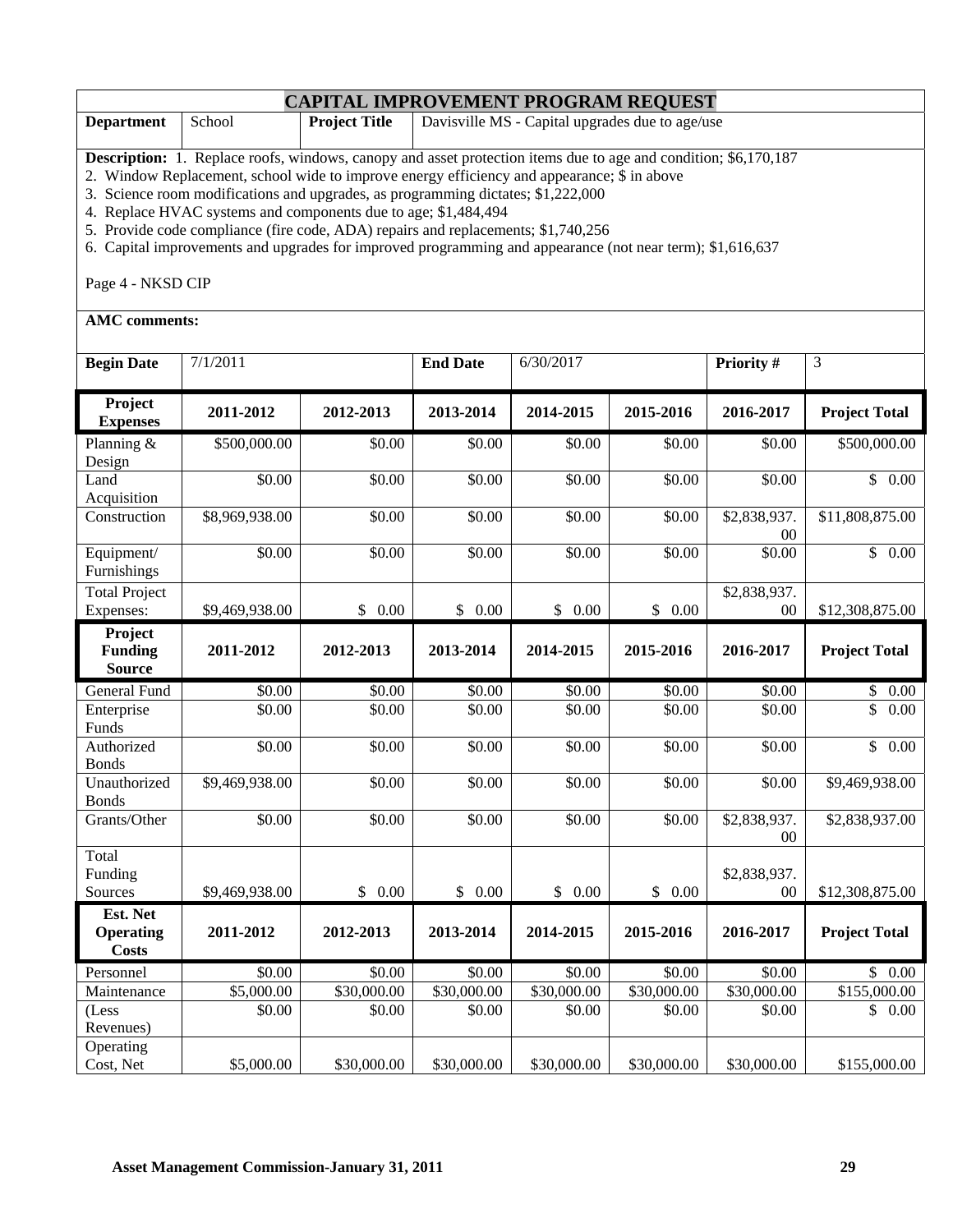|                                                                                                                                                                                                                                                                                                      | <b>CAPITAL IMPROVEMENT PROGRAM REQUEST</b> |                      |                 |                                        |            |              |                      |  |
|------------------------------------------------------------------------------------------------------------------------------------------------------------------------------------------------------------------------------------------------------------------------------------------------------|--------------------------------------------|----------------------|-----------------|----------------------------------------|------------|--------------|----------------------|--|
| <b>Department</b>                                                                                                                                                                                                                                                                                    | School                                     | <b>Project Title</b> |                 | Henseler Quid Ele, replacement/repairs |            |              |                      |  |
| <b>Description:</b> 1. Replace code compliance and ADA items; \$126,000<br>2. Replace necessary asset protection items; \$707,000<br>3. Replace electrical and energy efficiency items; \$666,000<br>4. Capital improvement for finish enhancement and building use; \$879,000<br>Page 10 - NKSD CIP |                                            |                      |                 |                                        |            |              |                      |  |
| <b>AMC</b> comments:                                                                                                                                                                                                                                                                                 |                                            |                      |                 |                                        |            |              |                      |  |
| <b>Begin Date</b>                                                                                                                                                                                                                                                                                    | 7/1/2011                                   |                      | <b>End Date</b> | 6/30/2017                              |            | Priority #   | $\overline{3}$       |  |
| Project<br><b>Expenses</b>                                                                                                                                                                                                                                                                           | 2011-2012                                  | 2012-2013            | 2013-2014       | 2014-2015                              | 2015-2016  | 2016-2017    | <b>Project Total</b> |  |
| Planning &<br>Design                                                                                                                                                                                                                                                                                 | \$50,000.00                                | \$0.00               | \$33,173.00     | \$0.00                                 | \$0.00     | \$0.00       | \$83,173.00          |  |
| Land<br>Acquisition                                                                                                                                                                                                                                                                                  | \$0.00                                     | \$0.00               | \$0.00          | \$0.00                                 | \$0.00     | \$0.00       | $\overline{\$}$ 0.00 |  |
| Construction                                                                                                                                                                                                                                                                                         | \$616,220.00                               | \$0.00               | \$800,000.00    | \$0.00                                 | \$0.00     | \$879,403.00 | \$2,295,623.00       |  |
| Equipment/<br>Furnishings                                                                                                                                                                                                                                                                            | \$0.00                                     | \$0.00               | \$0.00          | \$0.00                                 | \$0.00     | \$0.00       | \$<br>0.00           |  |
| <b>Total Project</b><br>Expenses:                                                                                                                                                                                                                                                                    | \$666,220.00                               | \$0.00               | \$833,173.00    | \$0.00                                 | \$0.00     | \$879,403.00 | \$2,378,796.00       |  |
| Project<br><b>Funding</b><br><b>Source</b>                                                                                                                                                                                                                                                           | 2011-2012                                  | 2012-2013            | 2013-2014       | 2014-2015                              | 2015-2016  | 2016-2017    | <b>Project Total</b> |  |
| General Fund                                                                                                                                                                                                                                                                                         | \$0.00                                     | \$0.00               | \$0.00          | \$0.00                                 | \$0.00     | \$0.00       | \$<br>0.00           |  |
| Enterprise<br>Funds                                                                                                                                                                                                                                                                                  | \$0.00                                     | \$0.00               | \$0.00          | \$0.00                                 | \$0.00     | \$0.00       | \$<br>0.00           |  |
| Authorized<br><b>Bonds</b>                                                                                                                                                                                                                                                                           | \$0.00                                     | \$0.00               | \$0.00          | \$0.00                                 | \$0.00     | \$0.00       | $\mathbb{S}$<br>0.00 |  |
| Unauthorized<br><b>Bonds</b>                                                                                                                                                                                                                                                                         | \$0.00                                     | \$0.00               | \$833,173.00    | \$0.00                                 | \$0.00     | \$0.00       | \$833,173.00         |  |
| Grants/Other                                                                                                                                                                                                                                                                                         | \$666,220.00                               | \$0.00               | \$0.00          | \$0.00                                 | \$0.00     | \$879,403.00 | \$1,545,623.00       |  |
| Total<br>Funding                                                                                                                                                                                                                                                                                     |                                            |                      |                 |                                        |            |              |                      |  |
| Sources                                                                                                                                                                                                                                                                                              | \$666,220.00                               | \$0.00               | \$833,173.00    | \$0.00                                 | \$0.00     | \$879,403.00 | \$2,378,796.00       |  |
| Est. Net<br><b>Operating</b><br><b>Costs</b>                                                                                                                                                                                                                                                         | 2011-2012                                  | 2012-2013            | 2013-2014       | 2014-2015                              | 2015-2016  | 2016-2017    | <b>Project Total</b> |  |
| Personnel                                                                                                                                                                                                                                                                                            | \$0.00                                     | \$0.00               | \$0.00          | $\overline{$}0.00$                     | \$0.00     | \$0.00       | \$0.00               |  |
| Maintenance                                                                                                                                                                                                                                                                                          | \$2,500.00                                 | \$2,500.00           | \$2,500.00      | \$2,500.00                             | \$2,500.00 | \$2,500.00   | \$15,000.00          |  |
| (Less<br>Revenues)                                                                                                                                                                                                                                                                                   | \$0.00                                     | \$0.00               | \$0.00          | \$0.00                                 | \$0.00     | \$0.00       | \$0.00               |  |
| Operating<br>Cost, Net                                                                                                                                                                                                                                                                               | \$2,500.00                                 | \$2,500.00           | \$2,500.00      | \$2,500.00                             | \$2,500.00 | \$2,500.00   | \$15,000.00          |  |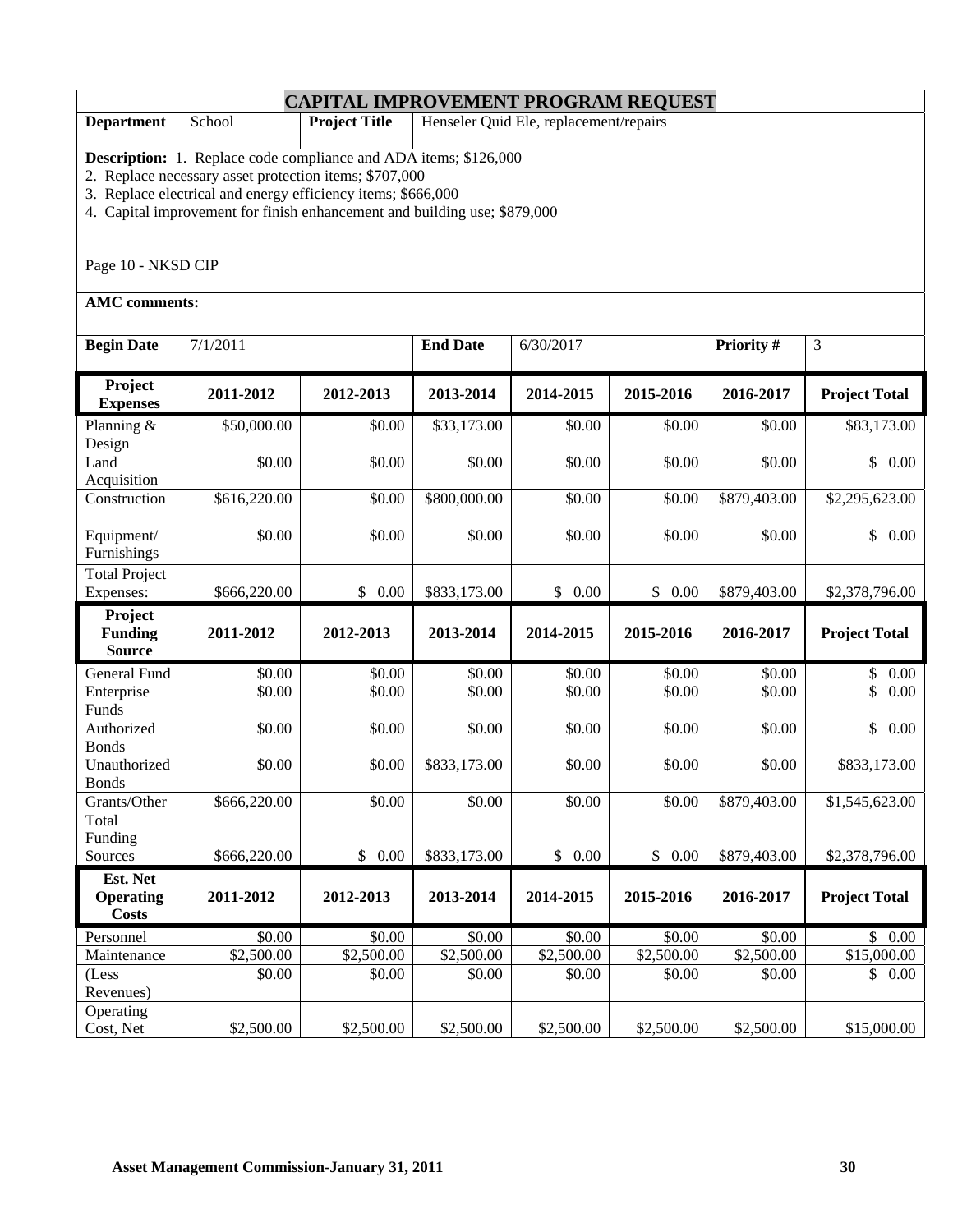#### **CAPITAL IMPROVEMENT PROGRAM REQUEST**

| <b>Depart</b><br>men | chool | <b>Title</b><br><b>Project</b><br> | $\mathbf{r}$<br>repairs<br><b>Hishing</b><br>±lementarv<br>`ove                                                                                                                                                                                                 |
|----------------------|-------|------------------------------------|-----------------------------------------------------------------------------------------------------------------------------------------------------------------------------------------------------------------------------------------------------------------|
|                      |       |                                    |                                                                                                                                                                                                                                                                 |
|                      |       |                                    | $\blacksquare$ . The contract of the contract of the contract of the contract of the contract of the contract of the contract of the contract of the contract of the contract of the contract of the contract of the contract of the<br>the control of the con- |

**Description:** 1. Replace HVAC Old Section; \$275,000 inFY11 (project substantially complete)

2. Update and upgrade building components for building code and ADA compliance; \$521,000

3. Update building components for asset protection including electrical system; \$782,000

4. Perform energy efficiency upgrades to reduce utility costs; \$710,000

5. Provide and install appearance and program improvements to interior finish and classroom spaces; \$697,000

6. Gym, addition and renovation; \$1.8M (price may change with Facilities Master Plan)

| <b>Begin Date</b>                            | 7/1/2012             |                | <b>End Date</b> | 6/30/2017   |                      | Priority #                     | $\overline{4}$                  |
|----------------------------------------------|----------------------|----------------|-----------------|-------------|----------------------|--------------------------------|---------------------------------|
| Project<br><b>Expenses</b>                   | 2011-2012            | 2012-2013      | 2013-2014       | 2014-2015   | 2015-2016            | 2016-2017                      | <b>Project Total</b>            |
| Planning &<br>Design                         | \$0.00               | \$300,000.00   | \$0.00          | \$0.00      | \$0.00               | \$0.00                         | \$300,000.00                    |
| Land<br>Acquisition                          | \$0.00               | \$0.00         | \$0.00          | \$0.00      | \$0.00               | \$0.00                         | \$0.00                          |
| Construction                                 | \$0.00               | \$1,192,013.00 | \$520,761.00    | \$0.00      | \$0.00               | \$2,531,411.<br>$00\,$         | \$4,244,185.00                  |
| Equipment/<br>Furnishings                    | \$0.00               | \$0.00         | \$0.00          | \$0.00      | \$0.00               | \$0.00                         | $\overline{\mathbb{S}}$<br>0.00 |
| <b>Total Project</b><br>Expenses:            | $\mathbb{S}$<br>0.00 | \$1,492,013.00 | \$520,761.00    | \$0.00      | $\mathbb{S}$<br>0.00 | \$2,531,411.<br>00             | \$4,544,185.00                  |
| Project<br><b>Funding</b><br><b>Source</b>   | 2011-2012            | 2012-2013      | 2013-2014       | 2014-2015   | 2015-2016            | 2016-2017                      | <b>Project Total</b>            |
| General Fund                                 | \$0.00               | \$0.00         | \$0.00          | \$0.00      | \$0.00               | \$0.00                         | \$<br>$0.00\,$                  |
| Enterprise<br>Funds                          | \$0.00               | \$0.00         | \$0.00          | \$0.00      | \$0.00               | \$0.00                         | $\overline{\mathbb{S}}$<br>0.00 |
| Authorized<br><b>Bonds</b>                   | \$0.00               | \$0.00         | \$0.00          | \$0.00      | \$0.00               | \$0.00                         | $\overline{\mathbb{S}}$<br>0.00 |
| Unauthorized<br><b>Bonds</b>                 | \$0.00               | \$1,492,013.00 | \$520,761.00    | \$0.00      | \$0.00               | \$0.00                         | \$2,012,774.00                  |
| Grants/Other                                 | \$0.00               | \$0.00         | \$0.00          | \$0.00      | \$0.00               | \$2,531,411.<br>0 <sup>0</sup> | $\overline{$2,531,411.00}$      |
| Total<br>Funding<br>Sources                  | \$0.00               | \$1,492,013.00 | \$520,761.00    | \$0.00      | \$0.00               | \$2,531,411.<br>0 <sup>0</sup> | \$4,544,185.00                  |
| Est. Net<br><b>Operating</b><br><b>Costs</b> | 2011-2012            | 2012-2013      | 2013-2014       | 2014-2015   | 2015-2016            | 2016-2017                      | <b>Project Total</b>            |
| Personnel                                    | \$0.00               | \$0.00         | \$0.00          | \$0.00      | \$0.00               | \$0.00                         | $\mathbb{S}$<br>$0.00\,$        |
| Maintenance                                  | \$0.00               | \$10,000.00    | \$10,000.00     | \$10,000.00 | \$10,000.00          | \$10,000.00                    | \$50,000.00                     |
| (Less<br>Revenues)                           | \$0.00               | \$0.00         | \$0.00          | \$0.00      | \$0.00               | \$0.00                         | \$<br>$0.00\,$                  |
| Operating<br>Cost, Net                       | \$<br>0.00           | \$10,000.00    | \$10,000.00     | \$10,000.00 | \$10,000.00          | \$10,000.00                    | \$50,000.00                     |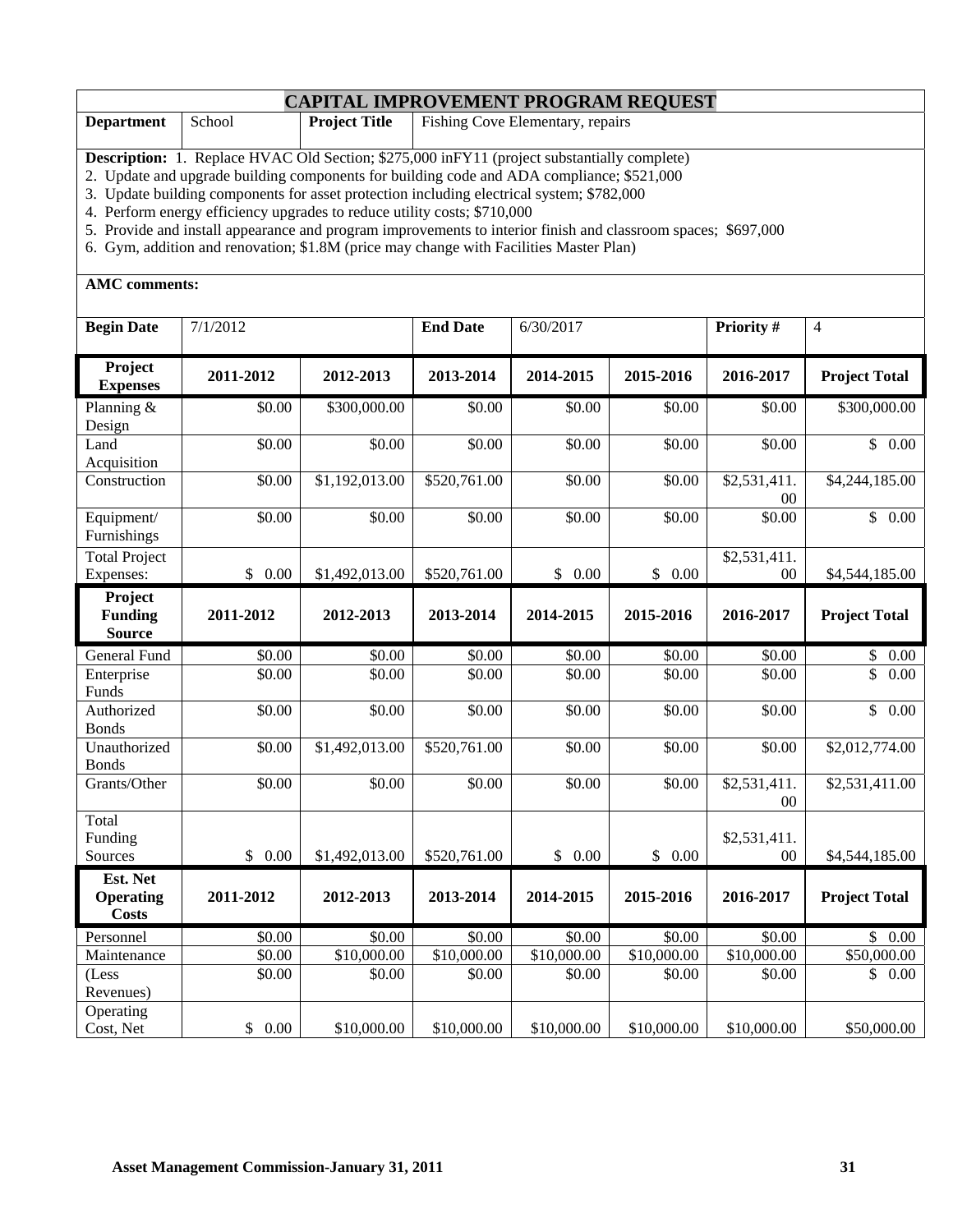|                                   |                                                                                                                                                       | <b>CAPITAL IMPROVEMENT PROGRAM REQUEST</b>                   |                    |            |            |                    |                      |  |
|-----------------------------------|-------------------------------------------------------------------------------------------------------------------------------------------------------|--------------------------------------------------------------|--------------------|------------|------------|--------------------|----------------------|--|
| <b>Department</b>                 | School                                                                                                                                                | <b>Project Title</b><br>Stony Lane El - repairs/replacements |                    |            |            |                    |                      |  |
|                                   | <b>Description:</b> 1. Repair and replace code and ADA related items; \$413,000                                                                       |                                                              |                    |            |            |                    |                      |  |
|                                   | 2. Install and replace asset protection items; \$446,000                                                                                              |                                                              |                    |            |            |                    |                      |  |
|                                   | 3. Install and replace energy efficiency items and utility improvements; \$758,000<br>4. Capital improvements for finishes and programming; \$767,000 |                                                              |                    |            |            |                    |                      |  |
|                                   |                                                                                                                                                       |                                                              |                    |            |            |                    |                      |  |
| <b>AMC</b> comments:              |                                                                                                                                                       |                                                              |                    |            |            |                    |                      |  |
| <b>Begin Date</b>                 | 7/1/2011                                                                                                                                              |                                                              | <b>End Date</b>    | 6/30/2017  |            | Priority #         | $\overline{4}$       |  |
| Project<br><b>Expenses</b>        | 2011-2012                                                                                                                                             | 2012-2013                                                    | 2013-2014          | 2014-2015  | 2015-2016  | 2016-2017          | <b>Project Total</b> |  |
| Planning &<br>Design              | \$0.00                                                                                                                                                | \$0.00                                                       | \$58,728.00        | \$0.00     | \$0.00     | \$0.00             | \$58,728.00          |  |
| Land<br>Acquisition               | \$0.00                                                                                                                                                | \$0.00                                                       | \$0.00             | \$0.00     | \$0.00     | \$0.00             | \$0.00               |  |
| Construction                      | \$758,831.00                                                                                                                                          | \$0.00                                                       | \$80,000.00        | \$0.00     | \$0.00     | \$766,561.00       | \$1,605,392.00       |  |
| Equipment/<br>Furnishings         | \$0.00                                                                                                                                                | \$0.00                                                       | \$0.00             | \$0.00     | \$0.00     | \$0.00             | \$0.00               |  |
| <b>Total Project</b><br>Expenses: | \$758,831.00                                                                                                                                          | \$0.00                                                       | \$138,728.00       | \$0.00     | \$0.00     | \$766,561.00       | \$1,664,120.00       |  |
| Project                           |                                                                                                                                                       |                                                              |                    |            |            |                    |                      |  |
| <b>Funding</b><br><b>Source</b>   | 2011-2012                                                                                                                                             | 2012-2013                                                    | 2013-2014          | 2014-2015  | 2015-2016  | 2016-2017          | <b>Project Total</b> |  |
| General Fund                      | \$0.00                                                                                                                                                | \$0.00                                                       | \$0.00             | \$0.00     | \$0.00     | \$0.00             | \$<br>$0.00\,$       |  |
| Enterprise                        | \$0.00                                                                                                                                                | \$0.00                                                       | $\overline{$}0.00$ | \$0.00     | \$0.00     | \$0.00             | \$<br>0.00           |  |
| Funds<br>Authorized               | \$0.00                                                                                                                                                | \$0.00                                                       | \$0.00             | \$0.00     | \$0.00     | $\overline{$}0.00$ | $\overline{\$}$ 0.00 |  |
| <b>Bonds</b>                      |                                                                                                                                                       |                                                              |                    |            |            |                    |                      |  |
| Unauthorized                      | \$0.00                                                                                                                                                | \$0.00                                                       | \$858,728.00       | \$0.00     | \$0.00     | \$0.00             | \$858,728.00         |  |
| <b>Bonds</b>                      |                                                                                                                                                       |                                                              |                    |            |            |                    |                      |  |
| Grants/Other                      | \$758,831.00                                                                                                                                          | \$0.00                                                       | \$0.00             | \$0.00     | \$0.00     | \$766,561.00       | \$1,525,392.00       |  |
| Total<br>Funding                  |                                                                                                                                                       |                                                              |                    |            |            |                    |                      |  |
| Sources                           | \$758,831.00                                                                                                                                          | \$0.00                                                       | \$858,728.00       | \$0.00     | \$0.00     | \$766,561.00       | \$2,384,120.00       |  |
| Est. Net                          |                                                                                                                                                       |                                                              |                    |            |            |                    |                      |  |
| <b>Operating</b><br><b>Costs</b>  | 2011-2012                                                                                                                                             | 2012-2013                                                    | 2013-2014          | 2014-2015  | 2015-2016  | 2016-2017          | <b>Project Total</b> |  |
| Personnel                         | \$0.00                                                                                                                                                | \$0.00                                                       | \$0.00             | \$0.00     | \$0.00     | \$0.00             | \$0.00               |  |
| Maintenance                       | \$2,500.00                                                                                                                                            | \$2,500.00                                                   | \$2,500.00         | \$2,500.00 | \$2,500.00 | \$2,500.00         | \$15,000.00          |  |
| (Less                             | \$0.00                                                                                                                                                | \$0.00                                                       | \$0.00             | \$0.00     | \$0.00     | \$0.00             | \$0.00               |  |
| Revenues)<br>Operating            |                                                                                                                                                       |                                                              |                    |            |            |                    |                      |  |
| Cost, Net                         | \$2,500.00                                                                                                                                            | \$2,500.00                                                   | \$2,500.00         | \$2,500.00 | \$2,500.00 | \$2,500.00         | \$15,000.00          |  |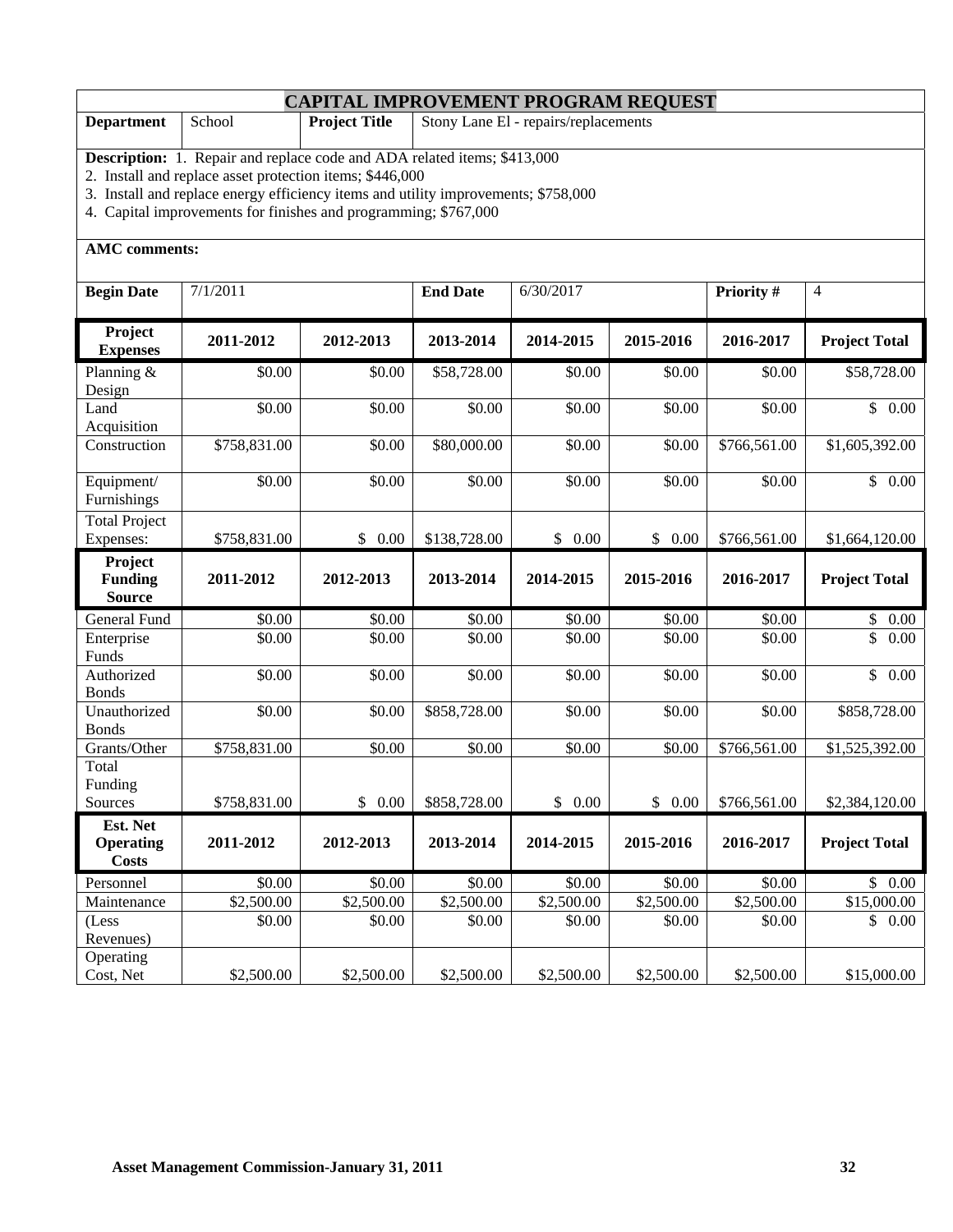| <b>CAPITAL IMPROVEMENT PROGRAM REQUEST</b>                                                             |        |                      |                                         |  |  |  |
|--------------------------------------------------------------------------------------------------------|--------|----------------------|-----------------------------------------|--|--|--|
| <b>Department</b>                                                                                      | School | <b>Project Title</b> | Admin/CD/Mtc, installation $\&$ repairs |  |  |  |
| <b>Description:</b> 1. Admin-Fire Code compliance; \$30K not in totals, planned for FY2011 if required |        |                      |                                         |  |  |  |

2. CD/Admin/Maintenance - Parking lot and lighting; \$207K

3. Admin - Doors and Hardware; \$30K

4. Admin - Siding replacement; \$100K

5. Admin - change heating system from electric to efficient/green solution; \$200K

6. Maintenance - Change heating system from electric; \$30K

| <b>Begin Date</b>                            | 7/1/2011             |             | <b>End Date</b> | 6/30/2015    |                      | Priority # | 5                               |
|----------------------------------------------|----------------------|-------------|-----------------|--------------|----------------------|------------|---------------------------------|
| Project<br><b>Expenses</b>                   | 2011-2012            | 2012-2013   | 2013-2014       | 2014-2015    | 2015-2016            | 2016-2017  | <b>Project Total</b>            |
| Planning $&$<br>Design                       | \$0.00               | \$0.00      | \$0.00          | \$0.00       | \$0.00               | \$0.00     | \$0.00                          |
| Land<br>Acquisition                          | \$0.00               | \$0.00      | \$0.00          | \$0.00       | \$0.00               | \$0.00     | $\mathbb{S}$<br>0.00            |
| Construction                                 | \$236,626.00         | \$30,000.00 | \$100,000.00    | \$200,000.00 | \$0.00               | \$0.00     | \$566,626.00                    |
| Equipment/<br>Furnishings                    | \$0.00               | \$0.00      | \$0.00          | \$0.00       | \$0.00               | \$0.00     | \$0.00                          |
| <b>Total Project</b><br>Expenses:            | \$236,626.00         | \$30,000.00 | \$100,000.00    | \$200,000.00 | \$0.00               | \$0.00     | \$566,626.00                    |
| Project<br><b>Funding</b><br><b>Source</b>   | 2011-2012            | 2012-2013   | 2013-2014       | 2014-2015    | 2015-2016            | 2016-2017  | <b>Project Total</b>            |
| General Fund                                 | \$30,000.00          | \$30,000.00 | \$0.00          | \$0.00       | \$0.00               | \$0.00     | \$60,000.00                     |
| Enterprise<br>Funds                          | \$0.00               | \$0.00      | \$0.00          | \$0.00       | \$0.00               | \$0.00     | \$<br>0.00                      |
| Authorized<br><b>Bonds</b>                   | \$0.00               | \$0.00      | \$0.00          | \$0.00       | \$0.00               | \$0.00     | 0.00<br>$\mathbb{S}$            |
| Unauthorized<br><b>Bonds</b>                 | \$0.00               | \$0.00      | \$0.00          | \$0.00       | \$0.00               | \$0.00     | $\overline{\mathbb{S}}$<br>0.00 |
| Grants/Other<br>Total                        | \$206,626.00         | \$0.00      | \$100,000.00    | \$200,000.00 | \$0.00               | \$0.00     | \$506,626.00                    |
| Funding<br>Sources                           | \$236,626.00         | \$30,000.00 | \$100,000.00    | \$200,000.00 | $\mathbb{S}$<br>0.00 | \$0.00     | \$566,626.00                    |
| Est. Net<br><b>Operating</b><br><b>Costs</b> | 2011-2012            | 2012-2013   | 2013-2014       | 2014-2015    | 2015-2016            | 2016-2017  | <b>Project Total</b>            |
| Personnel                                    | \$0.00               | \$0.00      | \$0.00          | \$0.00       | \$0.00               | \$0.00     | \$<br>0.00                      |
| Maintenance                                  | \$0.00               | \$0.00      | \$0.00          | \$0.00       | \$0.00               | \$0.00     | \$<br>0.00                      |
| (Less<br>Revenues)                           | \$0.00               | \$0.00      | \$0.00          | \$0.00       | \$0.00               | \$0.00     | \$<br>0.00                      |
| Operating<br>Cost, Net                       | 0.00<br>$\mathbb{S}$ | \$<br>0.00  | \$<br>0.00      | \$0.00       | $\mathbb{S}$<br>0.00 | \$0.00     | \$0.00                          |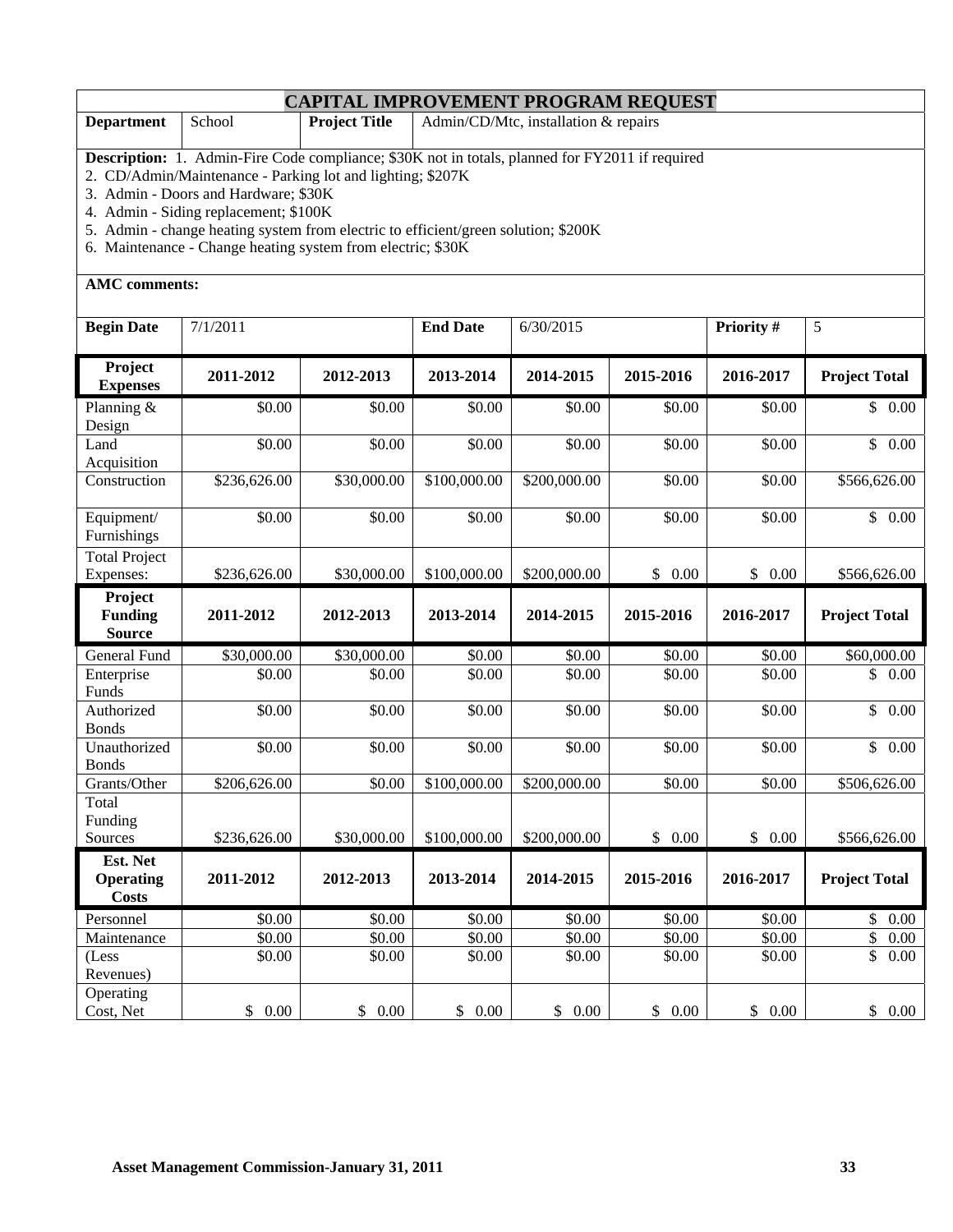#### **CAPITAL IMPROVEMENT PROGRAM REQUEST**

| <b>Department</b> | School | <b>Project Title</b> | District Wide - Various Equipment Needs |  |  |  |  |
|-------------------|--------|----------------------|-----------------------------------------|--|--|--|--|
|                   |        |                      |                                         |  |  |  |  |

**Description:** 1. Mini buses: (1) FY12 and maintenance vehicles-to restore fleet, remain independent of RIDE programs: \$118K

2. Install AC at Computer areas/occupied space as needed, to improve server operations; \$60,000

3. Wind Turbine-implement large scale wind turbine per bond and ASA study: \$4.7M

4. Replace furniture on rolling basis at each school, as needed; \$250,000

5. Computer, router and switches, 5 year replacement cycle - if NOT included in operations budget; \$200,000

6. FY 2011 - Complete Facilities Master plan in accordance with RIDE Housing Aid requirement; \$100,000

| <b>Begin Date</b>                            | 7/1/2011     |                | <b>End Date</b> | 6/30/2015    |                    | Priority #   | 5                               |
|----------------------------------------------|--------------|----------------|-----------------|--------------|--------------------|--------------|---------------------------------|
| Project<br><b>Expenses</b>                   | 2011-2012    | 2012-2013      | 2013-2014       | 2014-2015    | 2015-2016          | 2016-2017    | <b>Project Total</b>            |
| Planning &<br>Design                         | \$300,000.00 | \$0.00         | \$0.00          | \$0.00       | \$0.00             | \$0.00       | \$300,000.00                    |
| Land<br>Acquisition                          | \$0.00       | \$0.00         | \$0.00          | \$0.00       | \$0.00             | \$0.00       | \$0.00                          |
| Construction                                 | \$0.00       | \$4,429,500.00 | \$0.00          | \$0.00       | \$0.00             | \$0.00       | \$4,429,500.00                  |
| Equipment/<br>Furnishings                    | \$223,000.00 | \$180,000.00   | \$125,000.00    | \$50,000.00  | \$0.00             | \$0.00       | \$578,000.00                    |
| Total Project<br>Expenses:                   | \$523,000.00 | \$4,609,500.00 | \$125,000.00    | \$50,000.00  | \$0.00             | \$0.00       | \$5,307,500.00                  |
| Project<br><b>Funding</b><br><b>Source</b>   | 2011-2012    | 2012-2013      | 2013-2014       | 2014-2015    | 2015-2016          | 2016-2017    | <b>Project Total</b>            |
| General Fund                                 | \$223,000.00 | \$180,000.00   | \$125,000.00    | \$50,000.00  | \$0.00             | \$0.00       | \$578,000.00                    |
| Enterprise<br>Funds                          | \$0.00       | \$0.00         | \$0.00          | \$0.00       | $\overline{$}0.00$ | \$0.00       | $\overline{\mathbb{S}}$<br>0.00 |
| Authorized<br><b>Bonds</b>                   | \$0.00       | \$0.00         | \$0.00          | \$0.00       | \$0.00             | \$0.00       | \$<br>0.00                      |
| Unauthorized<br><b>Bonds</b>                 | \$300,000.00 | \$4,429,500.00 | \$0.00          | \$0.00       | \$0.00             | \$0.00       | \$4,729,500.00                  |
| Grants/Other                                 | \$0.00       | \$0.00         | \$0.00          | \$0.00       | \$0.00             | \$0.00       | \$0.00                          |
| Total<br>Funding                             |              |                |                 |              |                    |              |                                 |
| Sources                                      | \$523,000.00 | \$4,609,500.00 | \$125,000.00    | \$50,000.00  | \$0.00             | \$0.00       | \$5,307,500.00                  |
| Est. Net<br><b>Operating</b><br><b>Costs</b> | 2011-2012    | 2012-2013      | 2013-2014       | 2014-2015    | 2015-2016          | 2016-2017    | <b>Project Total</b>            |
| Personnel                                    | \$0.00       | \$0.00         | \$0.00          | \$0.00       | \$0.00             | \$0.00       | \$0.00                          |
| Maintenance                                  | \$5,000.00   | \$5,000.00     | \$450,000.00    | \$450,000.00 | \$450,000.00       | \$450,000.00 | \$1,810,000.00                  |
| (Less<br>Revenues)                           | \$0.00       | \$0.00         | \$0.00          | \$0.00       | \$0.00             | \$0.00       | \$<br>0.00                      |
| Operating<br>Cost, Net                       | \$5,000.00   | \$5,000.00     | \$450,000.00    | \$450,000.00 | \$450,000.00       | \$450,000.00 | \$1,810,000.00                  |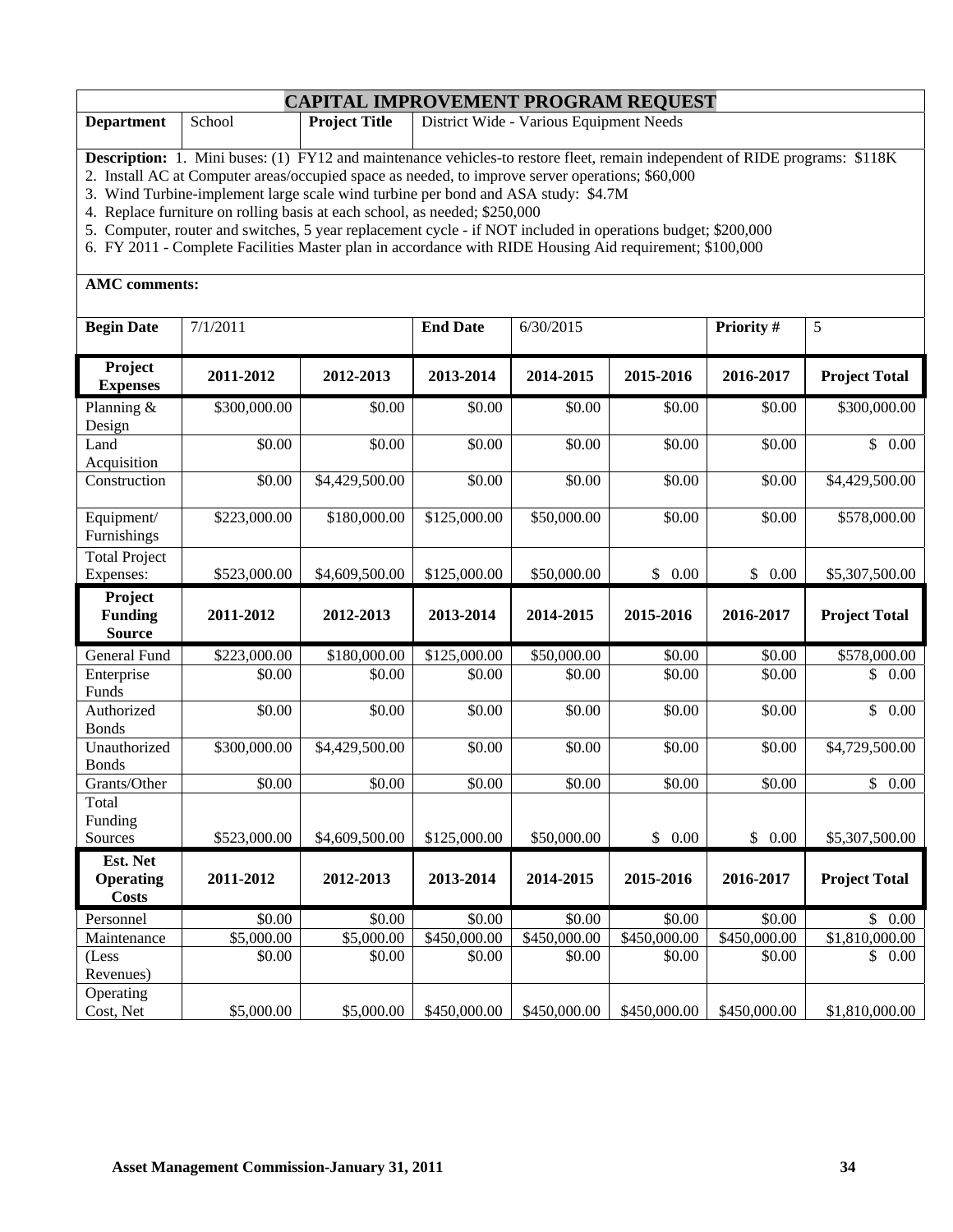| <b>CAPITAL IMPROVEMENT PROGRAM REQUEST</b>                                                                                                                                                                                                                                   |                                                                                  |            |                        |                  |            |              |                      |  |
|------------------------------------------------------------------------------------------------------------------------------------------------------------------------------------------------------------------------------------------------------------------------------|----------------------------------------------------------------------------------|------------|------------------------|------------------|------------|--------------|----------------------|--|
| <b>Department</b>                                                                                                                                                                                                                                                            | <b>Project Title</b><br>Forest Park Ele, necessary improvement/repairs<br>School |            |                        |                  |            |              |                      |  |
| <b>Description:</b> 1. Asset protection items, water heaters and circulation, plumbing and repairs; \$115,000<br>2. Energy efficiency and utility improvement; \$135,000<br>3. Capital improvements, space, finish and related program needs; \$538,000<br>Page 8 - NKSD CIP |                                                                                  |            |                        |                  |            |              |                      |  |
| <b>AMC</b> comments:                                                                                                                                                                                                                                                         |                                                                                  |            |                        |                  |            |              |                      |  |
| <b>Begin Date</b>                                                                                                                                                                                                                                                            | 7/1/2011                                                                         |            | <b>End Date</b>        | 6/30/2017        |            | Priority #   | 5                    |  |
| Project<br><b>Expenses</b>                                                                                                                                                                                                                                                   | 2011-2012                                                                        | 2012-2013  | 2013-2014              | 2014-2015        | 2015-2016  | 2016-2017    | <b>Project Total</b> |  |
| Planning &<br>Design                                                                                                                                                                                                                                                         | \$0.00                                                                           | \$0.00     | \$0.00                 | \$0.00           | \$0.00     | \$0.00       | \$0.00               |  |
| Land<br>Acquisition                                                                                                                                                                                                                                                          | \$0.00                                                                           | \$0.00     | \$0.00                 | \$0.00           | \$0.00     | \$0.00       | \$<br>0.00           |  |
| Construction                                                                                                                                                                                                                                                                 | \$135,201.00                                                                     | \$0.00     | \$115,600.00           | \$0.00           | \$0.00     | \$538,410.00 | \$789,211.00         |  |
| Equipment/<br>Furnishings                                                                                                                                                                                                                                                    | \$0.00                                                                           | \$0.00     | \$0.00                 | \$0.00<br>\$0.00 |            | \$0.00       | $\overline{\$}$ 0.00 |  |
| <b>Total Project</b><br>Expenses:                                                                                                                                                                                                                                            | \$135,201.00                                                                     | \$0.00     | \$115,600.00           | \$0.00           | \$0.00     | \$538,410.00 | \$789,211.00         |  |
| Project<br><b>Funding</b><br><b>Source</b>                                                                                                                                                                                                                                   | 2011-2012                                                                        | 2012-2013  | 2013-2014<br>2014-2015 |                  | 2015-2016  | 2016-2017    | <b>Project Total</b> |  |
| General Fund                                                                                                                                                                                                                                                                 | \$0.00                                                                           | \$0.00     | \$0.00                 | \$0.00           | \$0.00     | \$0.00       | \$<br>$0.00\,$       |  |
| Enterprise<br>Funds                                                                                                                                                                                                                                                          | \$0.00                                                                           | \$0.00     | \$0.00                 | \$0.00           | \$0.00     | \$0.00       | \$<br>0.00           |  |
| Authorized<br><b>Bonds</b>                                                                                                                                                                                                                                                   | \$135,201.00                                                                     | \$0.00     | \$0.00                 | \$0.00           | \$0.00     | \$0.00       | \$135,201.00         |  |
| Unauthorized<br><b>Bonds</b>                                                                                                                                                                                                                                                 | \$0.00                                                                           | \$0.00     | \$115,600.00           | \$0.00           | \$0.00     | \$0.00       | \$115,600.00         |  |
| Grants/Other                                                                                                                                                                                                                                                                 | \$0.00                                                                           | \$0.00     | \$0.00                 | \$0.00           | \$0.00     | \$538,410.00 | \$538,410.00         |  |
| Total<br>Funding                                                                                                                                                                                                                                                             |                                                                                  | \$0.00     |                        |                  | \$0.00     |              |                      |  |
| Sources                                                                                                                                                                                                                                                                      | \$135,201.00                                                                     |            | \$115,600.00           | \$0.00           |            | \$538,410.00 | \$789,211.00         |  |
| Est. Net<br><b>Operating</b><br><b>Costs</b>                                                                                                                                                                                                                                 | 2011-2012                                                                        | 2012-2013  | 2013-2014              | 2014-2015        | 2015-2016  | 2016-2017    | <b>Project Total</b> |  |
| Personnel                                                                                                                                                                                                                                                                    | \$0.00                                                                           | \$0.00     | \$0.00                 | \$0.00           | \$0.00     | \$0.00       | \$0.00               |  |
| Maintenance                                                                                                                                                                                                                                                                  | \$0.00                                                                           | \$5,000.00 | \$5,000.00             | \$5,000.00       | \$5,000.00 | \$5,000.00   | \$25,000.00          |  |
| (Less<br>Revenues)                                                                                                                                                                                                                                                           | \$0.00                                                                           | \$0.00     | \$0.00                 | \$0.00           | \$0.00     | \$0.00       | \$0.00               |  |
| Operating<br>Cost, Net                                                                                                                                                                                                                                                       | \$0.00                                                                           | \$5,000.00 | \$5,000.00             | \$5,000.00       | \$5,000.00 | \$5,000.00   | \$25,000.00          |  |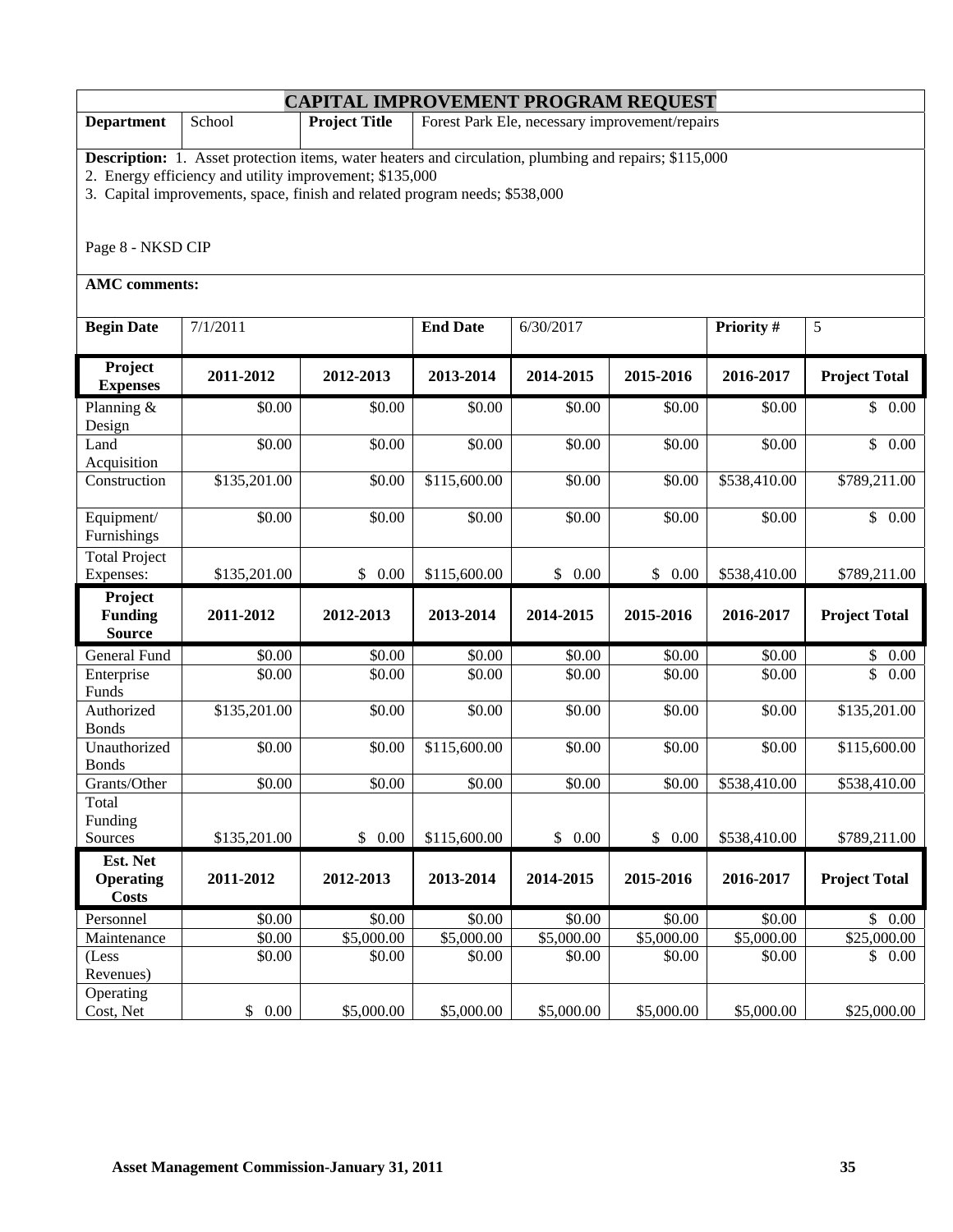| <b>CAPITAL IMPROVEMENT PROGRAM REQUEST</b> |        |                      |                                      |  |  |
|--------------------------------------------|--------|----------------------|--------------------------------------|--|--|
| <b>Department</b>                          | School | <b>Project Title</b> | NKHS-Capital upgrades due to age/use |  |  |
|                                            |        |                      |                                      |  |  |

**Description:** Wind Turbine included at NKHS site but listed at district wide due to overall utility impact.

1. Repair/replace flooring per SMMA study; \$1.3M

2. Resurface Stadium Track and Field - track in near term, center of field on-going; \$105,000

3. Upgrade Auditorium light and sound - due to age and use; \$100,000

4. Install Central Air conditioning - if programming summer operation; \$450,000

5. Replace hot water heating system per SMMA study; \$130,000

Page 3 - NKSD CIP

| <b>Begin Date</b>                            | 7/1/2011    |                         | <b>End Date</b> | 6/30/2017 | Priority #           |              | 5                               |  |
|----------------------------------------------|-------------|-------------------------|-----------------|-----------|----------------------|--------------|---------------------------------|--|
| Project<br><b>Expenses</b>                   | 2011-2012   | 2012-2013               | 2013-2014       | 2014-2015 | 2015-2016            | 2016-2017    | <b>Project Total</b>            |  |
| Planning &<br>Design                         | \$0.00      | \$0.00                  | \$0.00          | \$0.00    | \$0.00               | \$0.00       | \$0.00                          |  |
| Land<br>Acquisition                          | \$0.00      | \$0.00                  | \$0.00          | \$0.00    | \$0.00               | \$0.00       | $\overline{\mathbb{S}}$<br>0.00 |  |
| Construction                                 | \$40,000.00 | \$1,493,875.00          | \$25,000.00     | \$0.00    | \$0.00               | \$448,120.00 | \$2,006,995.00                  |  |
| Equipment/<br>Furnishings                    | \$50,000.00 | \$65,000.00             | \$25,000.00     | \$0.00    | \$0.00               | \$0.00       | \$140,000.00                    |  |
| <b>Total Project</b><br>Expenses:            | \$90,000.00 | \$1,558,875.00          | \$50,000.00     | \$0.00    | \$0.00               | \$448,120.00 | \$2,146,995.00                  |  |
| Project<br><b>Funding</b><br><b>Source</b>   | 2011-2012   | 2012-2013               | 2013-2014       | 2014-2015 | 2015-2016            | 2016-2017    | <b>Project Total</b>            |  |
| General Fund                                 | \$90,000.00 | $\overline{$65,000.00}$ | \$50,000.00     | \$0.00    | \$0.00               | \$0.00       | \$205,000.00                    |  |
| Enterprise<br>Funds                          | \$0.00      | \$0.00                  | \$0.00          | \$0.00    | \$0.00               | \$0.00       | \$<br>0.00                      |  |
| Authorized<br><b>Bonds</b>                   | \$0.00      | \$0.00                  | \$0.00          | \$0.00    | \$0.00               | \$0.00       | \$<br>0.00                      |  |
| Unauthorized<br><b>Bonds</b>                 | \$0.00      | \$1,493,875.00          | \$0.00          | \$0.00    | \$0.00               | \$0.00       | \$1,493,875.00                  |  |
| Grants/Other                                 | \$0.00      | \$0.00                  | \$0.00          | \$0.00    | \$0.00               | \$448,120.00 | \$448,120.00                    |  |
| Total<br>Funding                             |             |                         |                 |           |                      |              |                                 |  |
| Sources                                      | \$90,000.00 | \$1,558,875.00          | \$50,000.00     | \$0.00    | \$0.00               | \$448,120.00 | \$2,146,995.00                  |  |
| Est. Net<br><b>Operating</b><br><b>Costs</b> | 2011-2012   | 2012-2013               | 2013-2014       | 2014-2015 | 2015-2016            | 2016-2017    | <b>Project Total</b>            |  |
| Personnel                                    | \$0.00      | \$0.00                  | \$0.00          | \$0.00    | \$0.00               | \$0.00       | \$0.00                          |  |
| Maintenance                                  | \$0.00      | \$0.00                  | \$0.00          | \$0.00    | \$0.00               | \$50,000.00  | \$50,000.00                     |  |
| (Less<br>Revenues)                           | \$0.00      | \$0.00                  | \$0.00          | \$0.00    | \$0.00               | \$0.00       | \$<br>0.00                      |  |
| Operating<br>Cost, Net                       | \$0.00      | $\mathbb{S}$<br>0.00    | \$<br>0.00      | \$0.00    | $\mathbb{S}$<br>0.00 | \$50,000.00  | \$50,000.00                     |  |